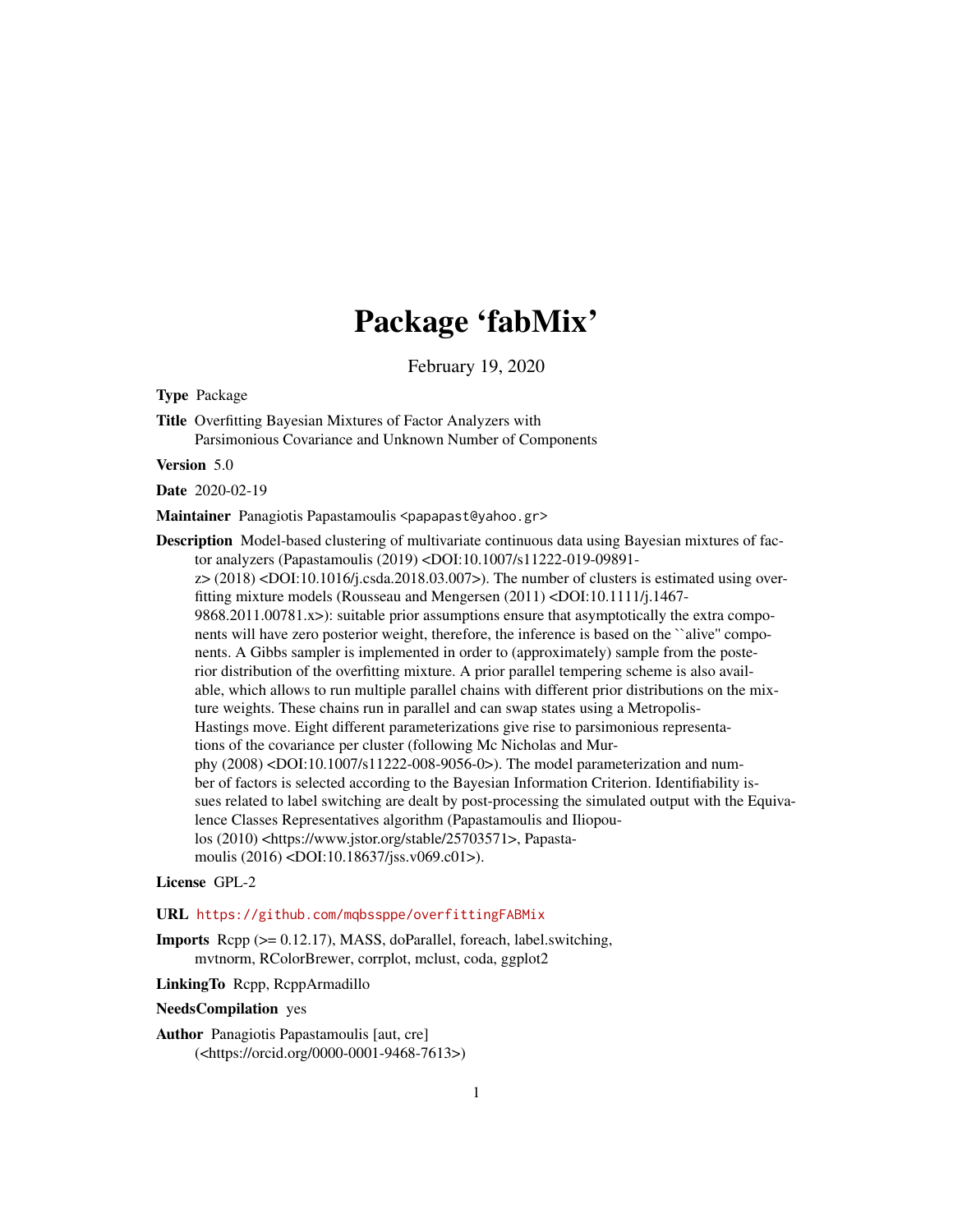Repository CRAN

Date/Publication 2020-02-19 22:10:02 UTC

# R topics documented:

| 3                                                                                                                  |
|--------------------------------------------------------------------------------------------------------------------|
| 6                                                                                                                  |
| $\overline{7}$                                                                                                     |
| 8                                                                                                                  |
| 9                                                                                                                  |
| 10                                                                                                                 |
| 12                                                                                                                 |
| 13                                                                                                                 |
| compute_A_B_G_D_and_simulate_mu_Lambda_q0 $\ldots \ldots \ldots \ldots \ldots \ldots$<br>15                        |
| compute_A_B_G_D_and_simulate_mu_Lambda_q0_sameSigma<br>16                                                          |
| 16                                                                                                                 |
| 18                                                                                                                 |
| 19                                                                                                                 |
| 20                                                                                                                 |
| 21                                                                                                                 |
| 22                                                                                                                 |
| 22                                                                                                                 |
| -23                                                                                                                |
| $fabMix CxC \dots \dots \dots \dots \dots \dots \dots \dots \dots \dots \dots \dots \dots \dots \dots \dots$<br>28 |
| 30                                                                                                                 |
| 32                                                                                                                 |
| 33                                                                                                                 |
| $fabMix_Uxc \t                $<br>35                                                                              |
| 37                                                                                                                 |
| 39                                                                                                                 |
| 40                                                                                                                 |
| 40                                                                                                                 |
| 41                                                                                                                 |
| 42                                                                                                                 |
| 43                                                                                                                 |
| 44                                                                                                                 |
| 45                                                                                                                 |
| 46                                                                                                                 |
| 48                                                                                                                 |
| 49                                                                                                                 |
| 51                                                                                                                 |
| 52                                                                                                                 |
| 54                                                                                                                 |
| 55                                                                                                                 |
| 56                                                                                                                 |
| 58                                                                                                                 |
| 59                                                                                                                 |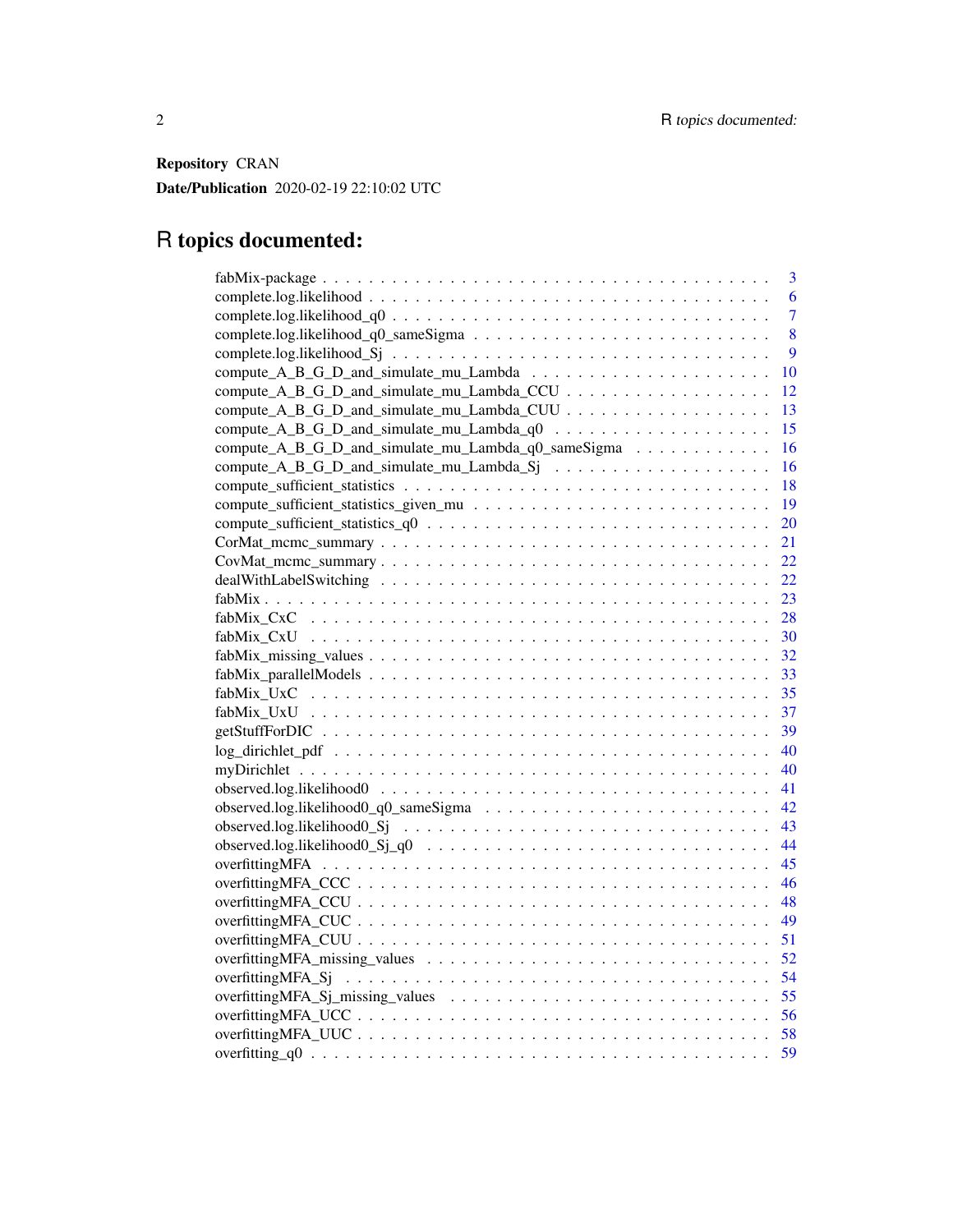<span id="page-2-0"></span>

|       |                                                                                                             | 63  |
|-------|-------------------------------------------------------------------------------------------------------------|-----|
|       |                                                                                                             | 64  |
|       |                                                                                                             | 65  |
|       |                                                                                                             | 67  |
|       |                                                                                                             | 68  |
|       |                                                                                                             | 69  |
|       |                                                                                                             |     |
|       |                                                                                                             | 71  |
|       |                                                                                                             |     |
|       |                                                                                                             |     |
|       |                                                                                                             |     |
|       |                                                                                                             |     |
|       |                                                                                                             |     |
|       |                                                                                                             |     |
|       |                                                                                                             |     |
|       |                                                                                                             |     |
|       |                                                                                                             | -80 |
|       |                                                                                                             | 81  |
|       |                                                                                                             | 82  |
|       |                                                                                                             | 83  |
|       |                                                                                                             | 85  |
|       | $update_z_q0_sameSigma \ldots \ldots \ldots \ldots \ldots \ldots \ldots \ldots \ldots \ldots \ldots \ldots$ | 85  |
|       |                                                                                                             | 86  |
| Index |                                                                                                             | 87  |

fabMix-package *Overfitting Bayesian Mixtures of Factor Analyzers with Parsimonious Covariance and Unknown Number of Components*

# **Description**

Model-based clustering of multivariate continuous data using Bayesian mixtures of factor analyzers (Papastamoulis (2019) <DOI:10.1007/s11222-019-09891-z> (2018) <DOI:10.1016/j.csda.2018.03.007>). The number of clusters is estimated using overfitting mixture models (Rousseau and Mengersen (2011) <DOI:10.1111/j.1467-9868.2011.00781.x>): suitable prior assumptions ensure that asymptotically the extra components will have zero posterior weight, therefore, the inference is based on the "alive" components. A Gibbs sampler is implemented in order to (approximately) sample from the posterior distribution of the overfitting mixture. A prior parallel tempering scheme is also available, which allows to run multiple parallel chains with different prior distributions on the mixture weights. These chains run in parallel and can swap states using a Metropolis-Hastings move. Eight different parameterizations give rise to parsimonious representations of the covariance per cluster (following Mc Nicholas and Murphy (2008) <DOI:10.1007/s11222-008-9056-0>). The model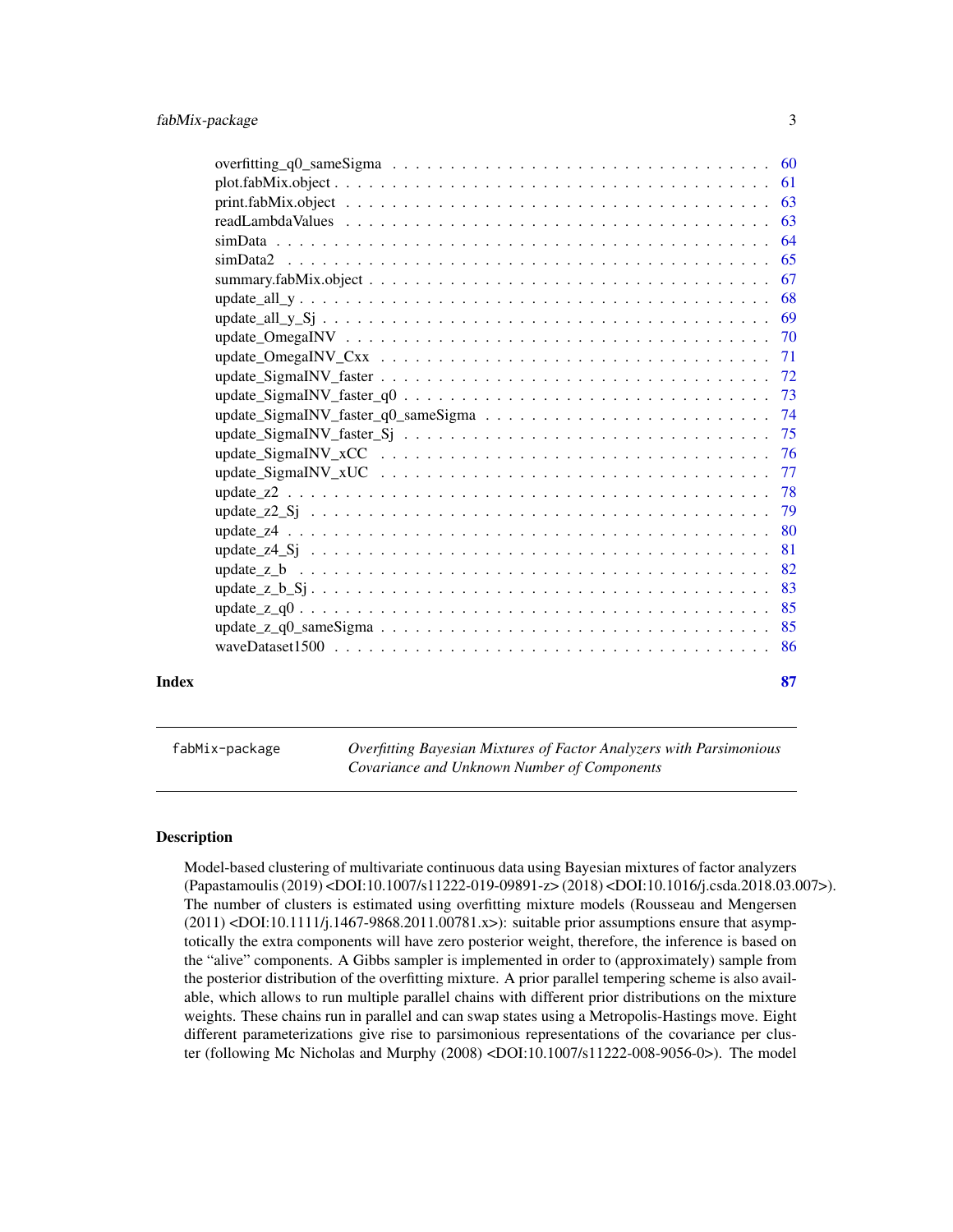parameterization and number of factors is selected according to the Bayesian Information Criterion. Identifiability issues related to label switching are dealt by post-processing the simulated output with the Equivalence Classes Representatives algorithm (Papastamoulis and Iliopoulos (2010) <https://www.jstor.org/stable/25703571>, Papastamoulis (2016) <DOI:10.18637/jss.v069.c01>).

The main fuction of the package is [fabMix](#page-22-1).

#### Author(s)

Panagiotis Papastamoulis

Maintainer: Panagiotis Papastamoulis <papapast@yahoo.gr>

# References

Fokoue, E. and Titterington, D.M. (2003). Mixtures of Factor Analysers: Bayesian Estimation and Inference by Stochastic Simulation. Machine Learing, 50(1): 73-94.

McNicholas, P.D. and Murphy, T.B. Statistics and Computing (2008) 18: 285. https://doi.org/10.1007/s11222- 008-9056-0.

Papastamoulis P. and Iliopoulos G. (2010). An artificial allocations based solution to the label switching problem in Bayesian analysis of mixtures of distributions. Journal of Computational and Graphical Statistics, 19: 313-331.

Rousseau, J. and Mengersen, K. (2011). Asymptotic behaviour of the posterior distribution in overfitted mixture models. Journal of the Royal Statistical Society, Series B (methodological), 73(5): 689-710.

van Havre, Z., White, N., Rousseau, J. and Mengersen, K. (2015). Overfitting Bayesian Mixture Models with an Unknown Number of Components. PLOS ONE, 10(7): 1-27.

Papastamoulis, P. (2016). label. switching: An R Package for Dealing with the Label Switching Problem in MCMC Outputs. Journal of Statistical Software, 69(1), 1-24.

Papastamoulis, P. (2018). Overfitting Bayesian mixtures of factor analyzers with an unknown number of components. Computational Statistics and Data Analysis, 124: 220-234. DOI: 10.1016/j.csda.2018.03.007.

Papastamoulis, P (2019). Clustering multivariate data using factor analytic Bayesian mixtures with an unknown number of components. Statistics and Computing, doi: 10.1007/s11222-019-09891-z.

#### See Also

[fabMix](#page-22-1), [plot.fabMix.object](#page-60-1)

#### Examples

# TOY EXAMPLE (very small numbers... only for CRAN check purposes)

################################################################# # (a) using 2 cores in parallel, each one running 2 heated chains. ################################################################# library('fabMix')

| $n = 8$ |  | # sample size |                       |
|---------|--|---------------|-----------------------|
| $p = 5$ |  |               | # number of variables |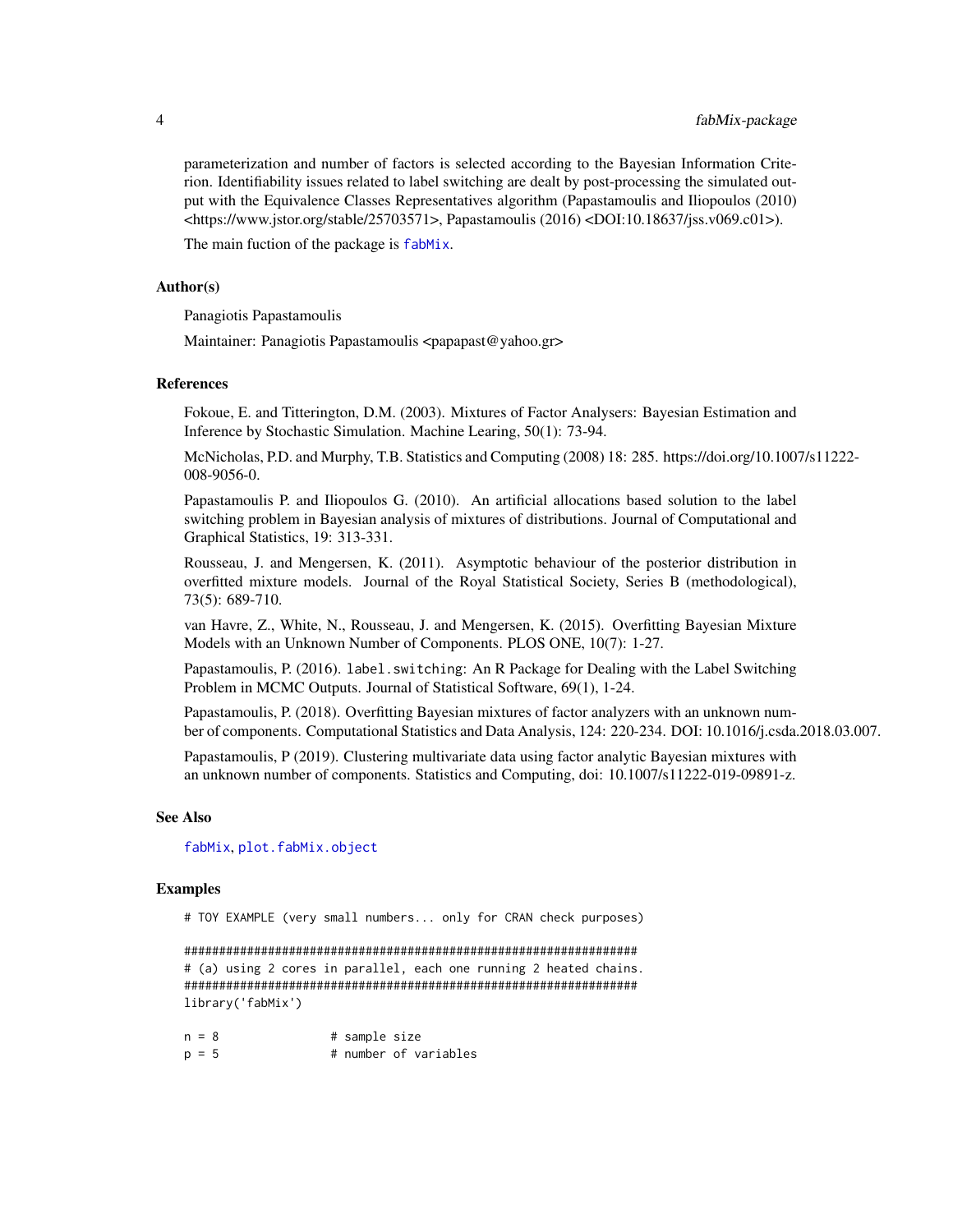# fabMix-package 5

```
q = 2 # number of factors
K = 2 # true number of clusters
sINV\_diag = 1/((1:p)) # diagonal of inverse variance of errors
set.seed(100)
syntheticDataset \le - simData(sameLambda=TRUE, K.true = K, n = n, q = q, p = p,
sINV_values = sINV_diag)
colnames(syntheticDataset$data) <- paste0("x_",1:p)
# Run `fabMix` for a _small_ number of iterations
# considering only `UUU` (maximal model),
# using the default prior parallel heating parameters `dirPriorAlphas`.
# NOTE: `dirPriorAlphas` may require some tuning in general.
qRange <- 2 # values for the number of factors (only the true number
# is considered here)
Kmax <- 2 # number of components for the overfitted mixture model
nChains <- 2 # number of parallel heated chains
set.seed(1)
fm \leq fabMix( model = c("UUU"), nChains = nChains,
rawData = syntheticDataset$data, outDir = "toyExample",
       Kmax = Kmax, mCycles = 4, burnCycles = 1, q = qRange,
       g = 0.5, h = 0.5, alpha_sigma = 0.5, beta_sigma = 0.5,
       warm_up_overfitting = 2, warm_up = 5)
# WARNING: the following parameters:
# Kmax, nChains, mCycles, burnCycles, warm_up_overfitting, warm_up
# should take (much) _larger_ values. E.g. a typical implementation consists of:
# Kmax = 20, nChains >= 3, mCycles = 1100, burnCycles = 100,
# warm_up_overfitting = 500, warm_up = 5000.
# Now print a run summary and produce some plots.
print(fm)
# you may also plot, summary the output.
#################################################################
# (b) using 12 cores____
#_______4 models with 3 heated chains running in parallel________
#_______considering all 8 model parameterizations________________
#################################################################
## Not run:
library('fabMix')
set.seed(99)
n = 100 # sample size
p = 30 # number of variables
q = 2 # number of factors
K = 5 # number of clusters
sINV\_diag = rep(1/100,p) # diagonal of inverse variance of errors
syntheticDataset <- simData(sameLambda=FALSE, K.true = K, n = n, q = q, p = p,
sINV_values = sINV_diag)
colnames(syntheticDataset$data) <- paste0("x_",1:p)
```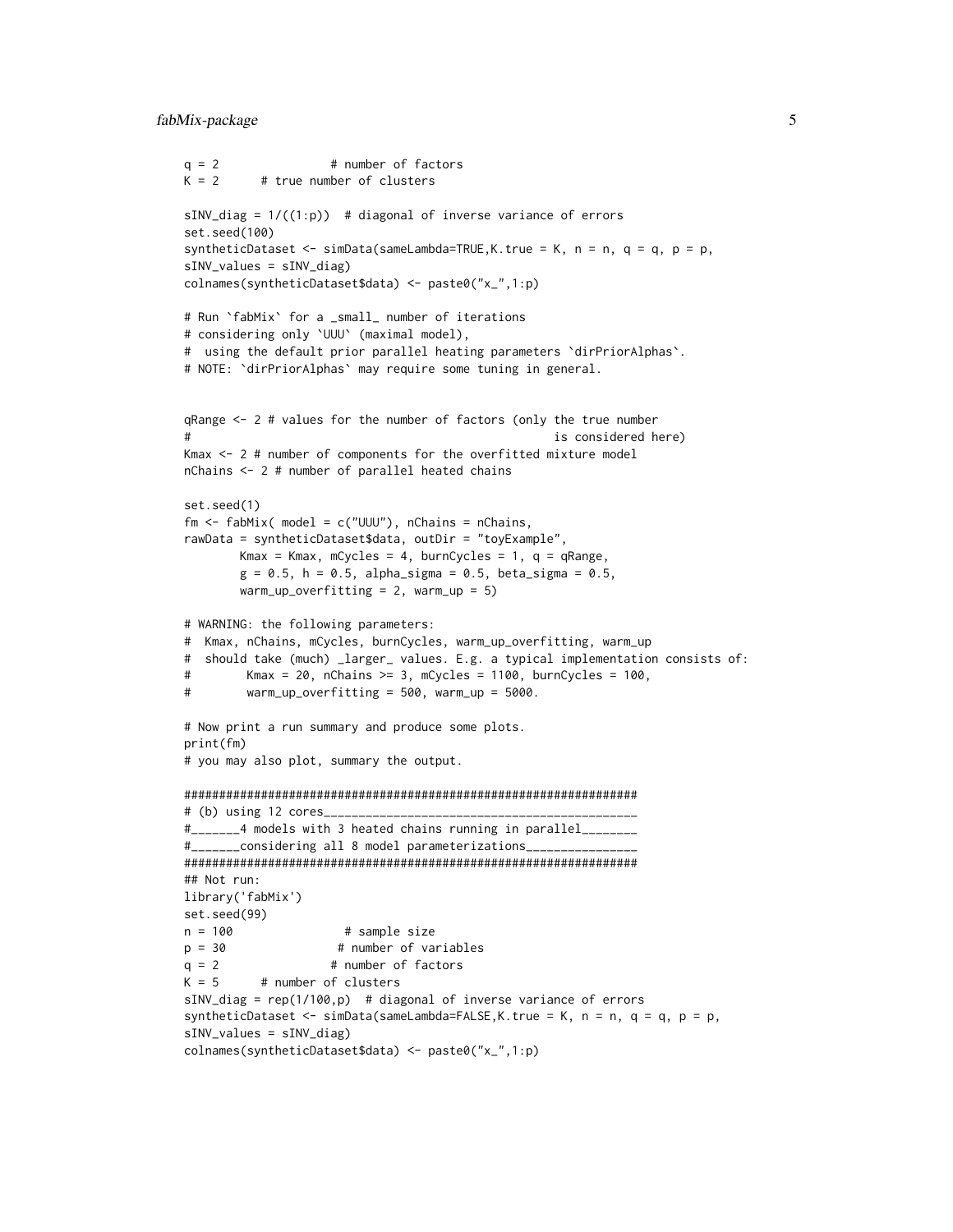```
qRange <- 1:3 # range of values for the number of factors
Kmax <- 20 # number of components for the overfitted mixture model
nChains <- 3 # number of parallel heated chains
# the next command takes ~ 1 hour in a Linux workstation with 12 threads.
fm <- fabMix( parallelModels = 4,
nChains = nChains,
model = c("UUU","CUU","UCU","CCU","UCC","UUC","CUC","CCC"),
rawData = syntheticDataset$data, outDir = "toyExample_b",
       Kmax = Kmax, mCycles = 600, burnCycles = 100, q = qRange,
        g = 0.5, h = 0.5, alpha_sigma = 0.5, beta_sigma = 0.5,
       warm_up_overfitting = 500, warm_up = 5000)
print(fm)
plot(fm, what = "BIC")
plot(fm, what = "classification_pairs")
```
## End(Not run)

complete.log.likelihood

```
Complete log-likelihood function for xCx models.
```
#### Description

Complete log-likelihood function for models with same error variance per component  $(xCx)$ .

#### Usage

```
complete.log.likelihood(x_data, w, mu, Lambda, SigmaINV, z)
```
# Arguments

| x_data   | $n \times p$ matrix containing the data                                                              |
|----------|------------------------------------------------------------------------------------------------------|
| W        | a vector of length $K$ containing the mixture weights                                                |
| mu       | $K \times p$ matrix containing the marginal means per component                                      |
| Lambda   | $K \times p \times q$ array of factor loadings per component                                         |
| SigmaINV | $p \times p$ precision matrix (inverse covariance)                                                   |
|          | A vector of length n containing the allocations of the n datapoints to the $K$<br>mixture components |

#### Value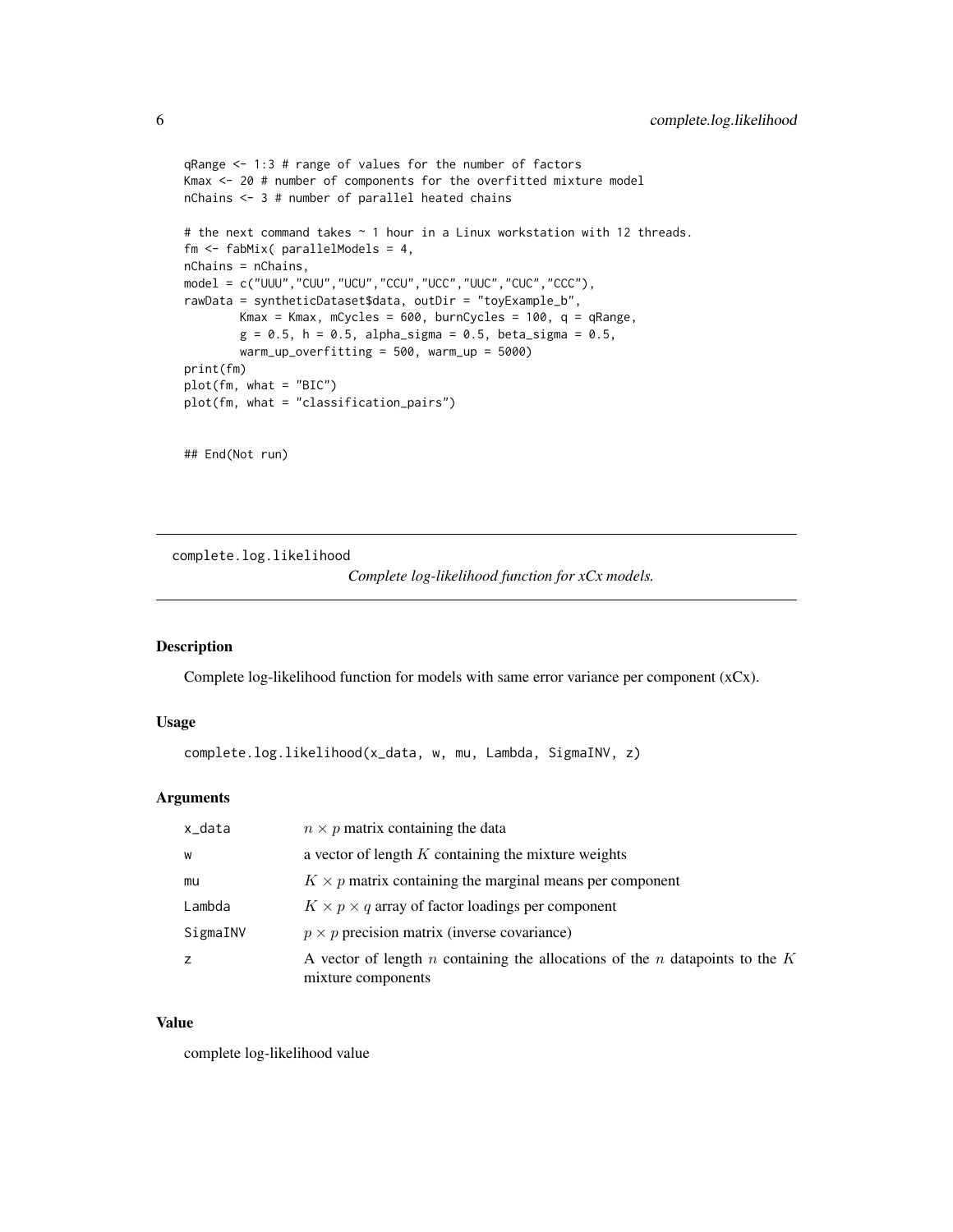<span id="page-6-0"></span>Panagiotis Papastamoulis

#### Examples

```
library('fabMix')
data(waveDataset1500)
x_data <- waveDataset1500[ 1:20, -1] # data
z <- waveDataset1500[ 1:20, 1] # class
p \leftarrow \text{dim}(x_data)[2]q \le -2K \leftarrow length(table(z)) # 3 classes
# give some arbitrary values to the parameters:
set.seed(1)
w \leftarrow \text{rep}(1/K, K)mu \leq array( runif(K * p), dim = c(K,p))
Lambda <- array( runif(K*p*q), dim = c(K,p,q) )
SigmaINV \leq array(1, dim = c(p, p))
# compute the complete.log.likelihood
complete.log.likelihood(x_data = x_data, w = w, mu = mu,
Lambda = Lambda, SigmaINV = SigmaINV, z = z)
```
complete.log.likelihood\_q0

*Complete log-likelihood function for xUx models and*  $q = 0$ 

# Description

Complete log-likelihood function for models with different error variance per component (xUx) and diagonal covariance structure per component ( $q = 0$ .

# Usage

complete.log.likelihood\_q0(x\_data, w, mu, SigmaINV, z)

#### Arguments

| x_data   | $n \times p$ matrix containing the data                                                              |
|----------|------------------------------------------------------------------------------------------------------|
| W        | a vector of length $K$ containing the mixture weights                                                |
| mu       | $K \times p$ matrix containing the marginal means per component                                      |
| SigmaINV | $K \times p \times p$ precision matrix (inverse covariance) per component                            |
|          | A vector of length n containing the allocations of the n datapoints to the $K$<br>mixture components |

#### Value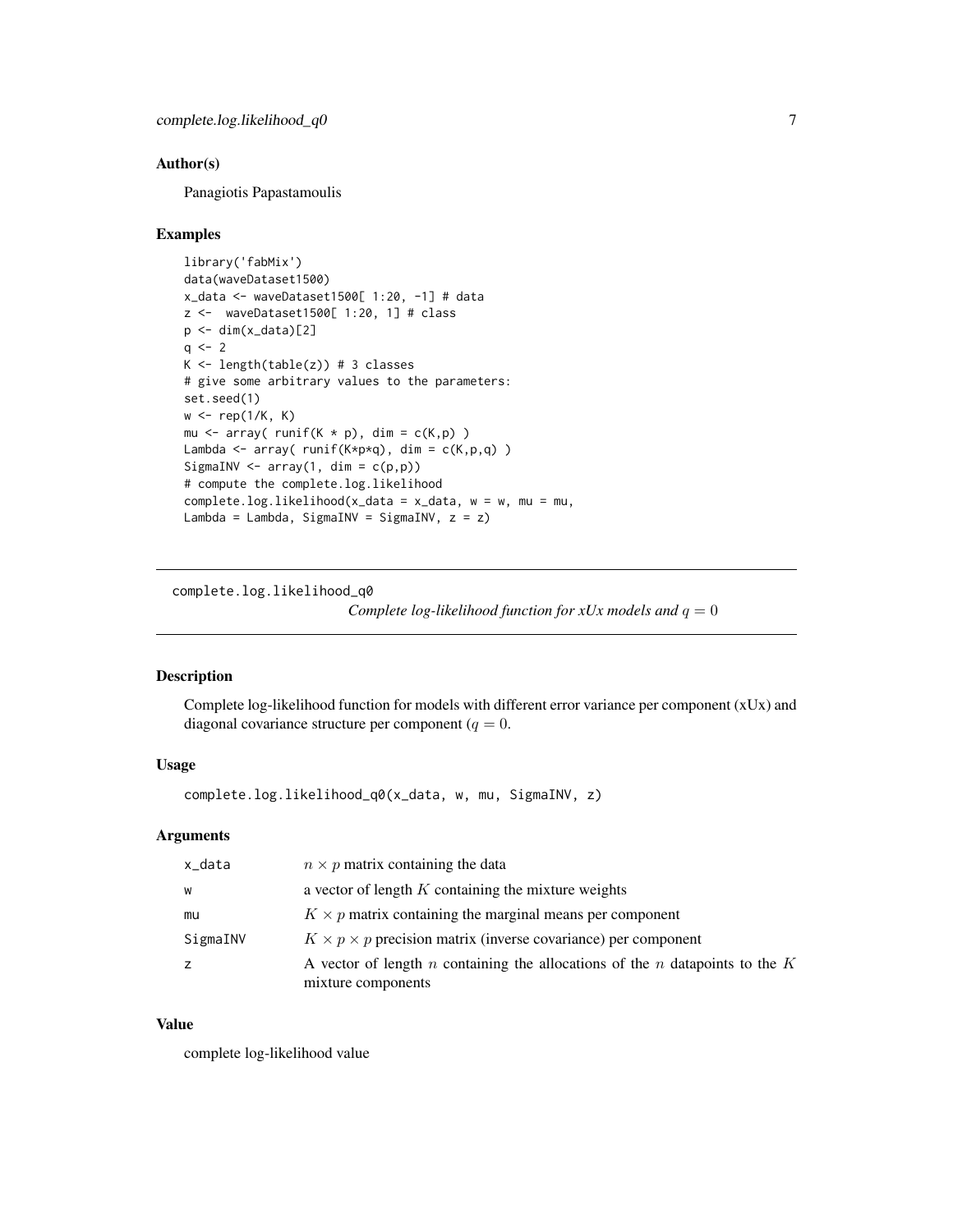<span id="page-7-0"></span>Panagiotis Papastamoulis

#### Examples

```
library('fabMix')
data(waveDataset1500)
x_data <- scale(waveDataset1500[ 1:20, -1]) # data
z <- waveDataset1500[ 1:20, 1] # class
p <- dim(x_data)[2]
q \le -2K \leftarrow length(table(z)) # 3 classes
# give some arbitrary values to the parameters:
set.seed(1)
w \leftarrow \text{rep}(1/K, K)mu <- array( -0.1 + 0.2*runif(K * p), dim = c(K,p))
SigmaINV \leq array( 1, dim = c(K, p, p))
# compute the complete.log.likelihood ( -inf )
complete.log.likelihood_q0(x_data = x_data, w = w, mu = mu,
SigmaINV = SigmaINV, z = z)
```
complete.log.likelihood\_q0\_sameSigma

*Complete log-likelihood function for xCx models and*  $q = 0$ 

# Description

Complete log-likelihood function for models with same error variance per component (xCx) and diagonal covariance structure per component ( $q = 0$ .

# Usage

```
complete.log.likelihood_q0_sameSigma(x_data, w, mu, SigmaINV, z)
```
# Arguments

| x_data   | $n \times p$ matrix containing the data                                                                  |
|----------|----------------------------------------------------------------------------------------------------------|
| W        | a vector of length $K$ containing the mixture weights                                                    |
| mu       | $K \times p$ matrix containing the marginal means per component                                          |
| SigmaINV | $p \times p$ precision matrix (inverse covariance)                                                       |
|          | A vector of length $n$ containing the allocations of the $n$ datapoints to the $K$<br>mixture components |

#### Value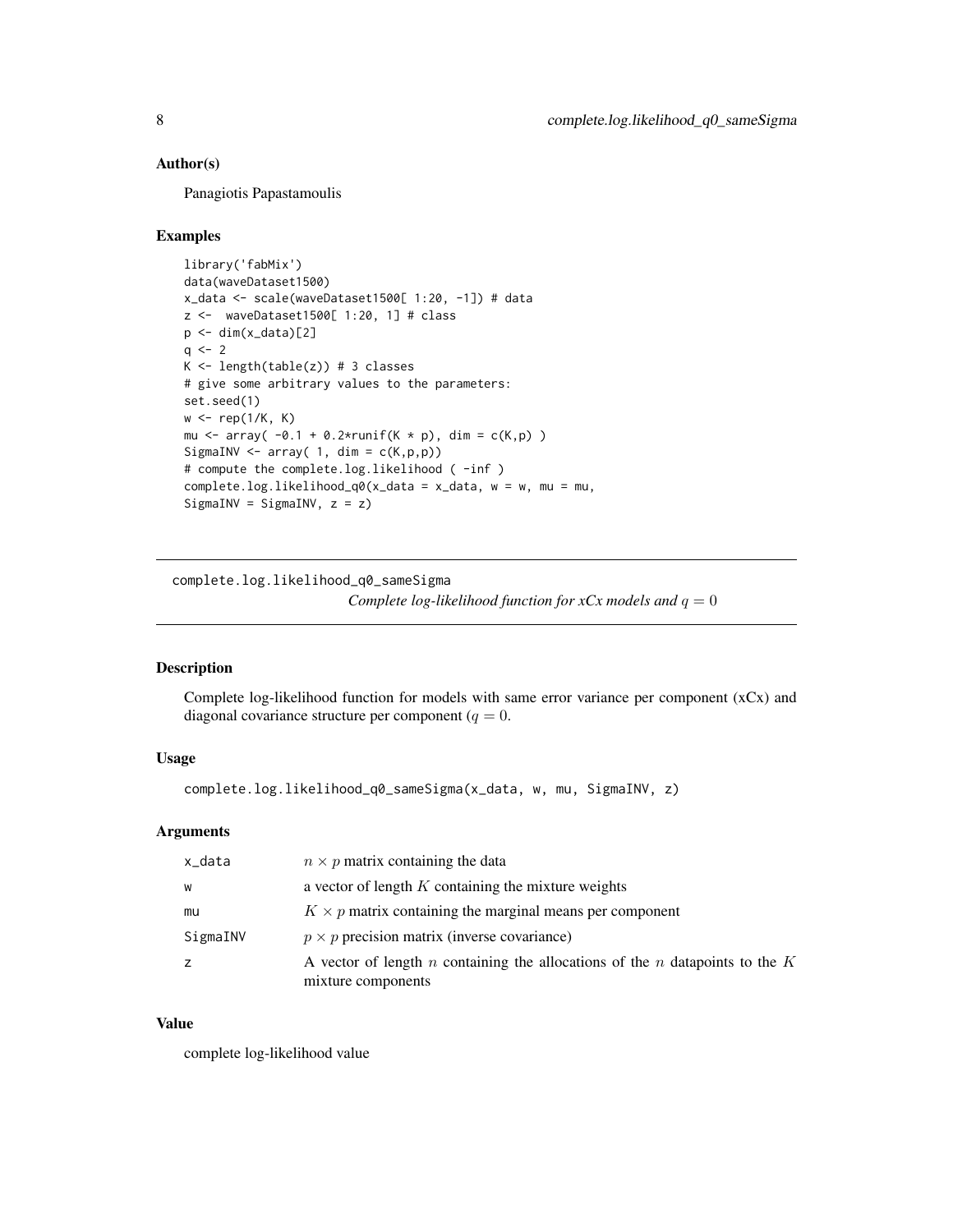<span id="page-8-0"></span>Panagiotis Papastamoulis

#### Examples

```
library('fabMix')
data(waveDataset1500)
x_data <- scale(waveDataset1500[ 1:20, -1]) # data
z <- waveDataset1500[ 1:20, 1] # class
p \leftarrow \text{dim}(x_data)[2]q \le -2K \leftarrow length(table(z)) # 3 classes
# give some arbitrary values to the parameters:
set.seed(1)
w \leftarrow rep(1/K, K)mu <- array( -0.1 + 0.2*runif(K * p), dim = c(K,p))
SigmaINV \leq array( 1, dim = c(p, p))
# compute the complete.log.likelihood ( -inf )
complete.log.likelihood_q0_sameSigma(x_data = x_data, w = w, mu = mu,
SigmaINV = SigmaINV, z = z)
```
complete.log.likelihood\_Sj

*Complete log-likelihood function for xUx models.*

#### Description

Complete log-likelihood function for models with different error variance per component (xUx).

# Usage

```
complete.log.likelihood_Sj(x_data, w, mu, Lambda, SigmaINV, z)
```
# Arguments

| x_data   | $n \times p$ matrix containing the data                                                           |
|----------|---------------------------------------------------------------------------------------------------|
| W        | a vector of length $K$ containing the mixture weights                                             |
| mu       | $K \times p$ matrix containing the marginal means per component                                   |
| Lambda   | $K \times p \times q$ array of factor loadings per component (maybe restricted to be the<br>same) |
| SigmaINV | $K \times p \times p$ precision matrix (inverse covariance) per component                         |
|          |                                                                                                   |

# Value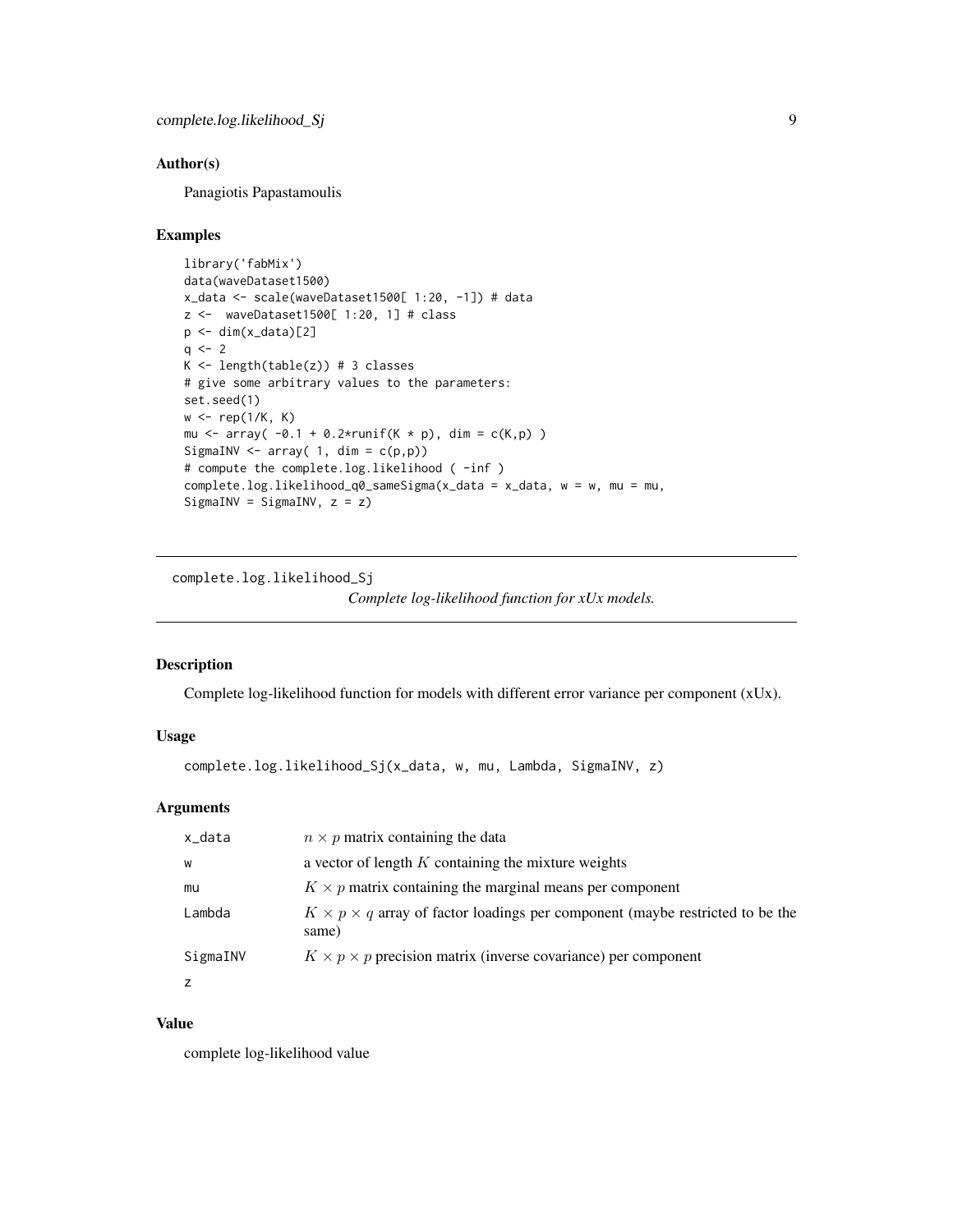<span id="page-9-0"></span>Panagiotis Papastamoulis

#### Examples

```
library('fabMix')
data(waveDataset1500)
x_data <- waveDataset1500[ 1:20, -1] # data
z <- waveDataset1500[ 1:20, 1] # class
p \leftarrow \text{dim}(x_data)[2]q \le -2K \leftarrow length(table(z)) # 3 classes
# give some arbitrary values to the parameters:
set.seed(1)
w \leftarrow \text{rep}(1/K, K)mu \leq array( runif(K * p), dim = c(K,p))
Lambda \leq array( runif(K*p*q), dim = c(K,p,q))
SigmaINV <- array( c(0.5, 0.75, 1), dim = c(K, p, p))# compute the complete.log.likelihood
complete.log.likelihood_Sj(x_data = x_data, w = w, mu = mu,
Lambda = Lambda, SigmaINV = SigmaINV, z = z)
```
compute\_A\_B\_G\_D\_and\_simulate\_mu\_Lambda *Computation and simulations*

# Description

This function simulates  $\mu$  and  $\Lambda$ .

# Usage

```
compute_A_B_G_D_and_simulate_mu_Lambda(SigmaINV,
suff_statistics, OmegaINV, K, priorConst1, T_INV, v_r)
```
# Arguments

```
SigmaINV Precision matrix \Sigma^{-1}suff_statistics
```

|             | Sufficient statistics                                                                                                                      |
|-------------|--------------------------------------------------------------------------------------------------------------------------------------------|
| OmegaINV    | Prior parameter: $\Omega^{-1}$                                                                                                             |
|             | Number of overfitting mixture components                                                                                                   |
| priorConst1 | Prior constant: $T^{-1}\xi$                                                                                                                |
| $T\_INV$    | Prior parameter: $T^{-1}\xi$                                                                                                               |
| v r         | This vector is used to set to zero the upper right $(q-1) \times (q-1)$ diagonal block<br>of factor loadings for identifiability purposes. |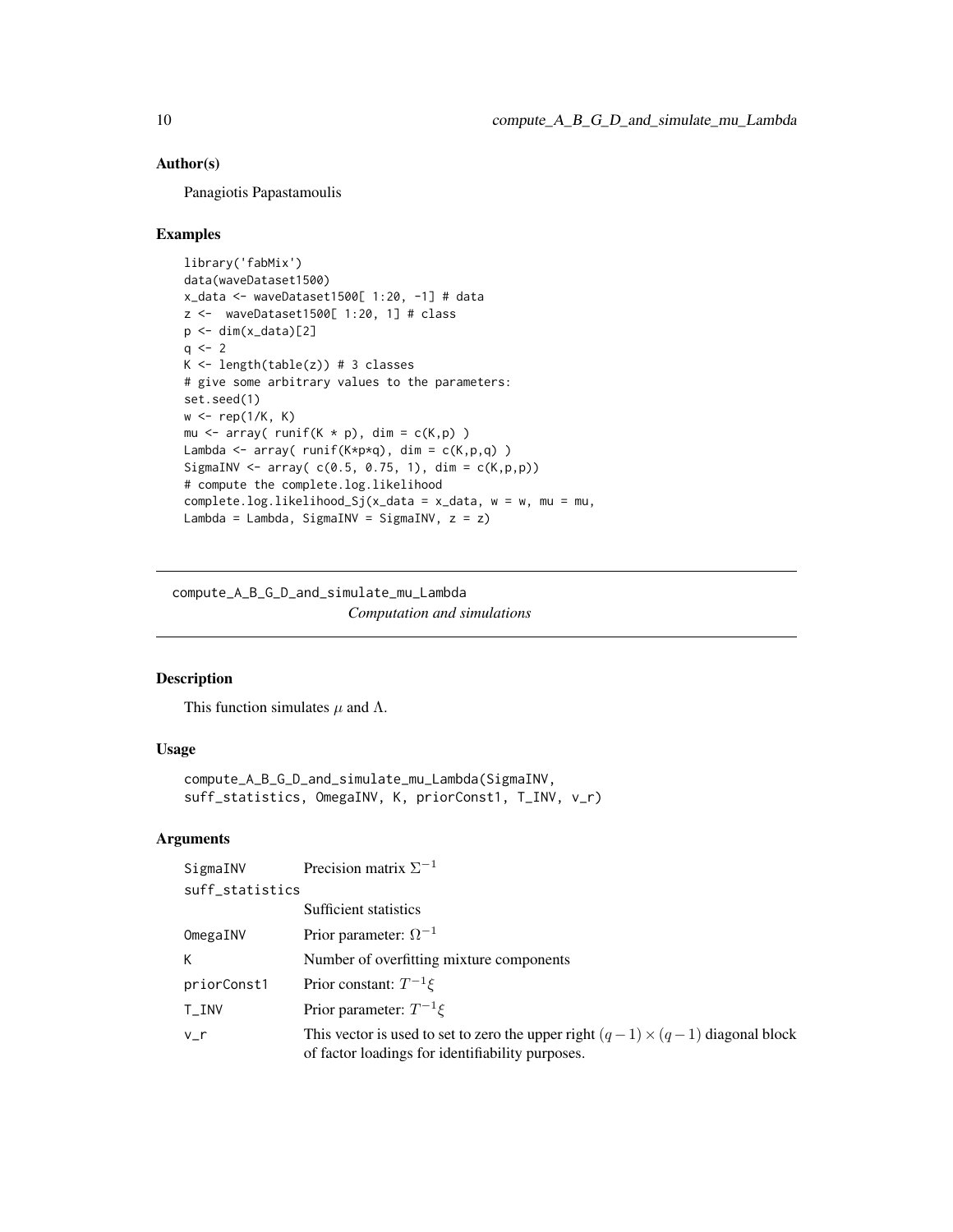# Value

A list containing a draw from the conditional distributions of  $\mu$  and  $\Lambda$ :

| Lambdas | $K \times p \times q$ array (factor loadings per component) |
|---------|-------------------------------------------------------------|
| mu      | $K \times p$ array (marginal mean per component)            |

#### Author(s)

Panagiotis Papastamoulis

#### Examples

```
library('fabMix')
data(waveDataset1500)
x_data <- scale(as.matrix(waveDataset1500[ 1:20, -1])) # data
z <- waveDataset1500[ 1:20, 1] # class
p \leftarrow \text{dim}(x_data)[2]n <- dim(x_data)[1]
q \le -2K \leftarrow \text{length}(\text{table}(z)) # 3 classes
T_I N V \leq T T T V (data = 0, dim = c(p,p))diag(T_INV) <- diag(var(x_data))
diag(T_INV) <- 1/diag(T_INV)
ksi <- colMeans(x_data)
priorConst1 <- array(diag(T_INV)*ksi, dim =c(p,1))
# give some arbitrary values to the parameters:
set.seed(1)
mu \leq array( runif(K * p), dim = c(K,p))
y \le -\arctan(\text{rnorm}(n = q*n), \text{dim} = c(n,q))SigmaINV \leq array(data = 0, dim = c(p, p))
diag(SigmaINV) \leq -0.5 + 0.5 \times \text{runif(p)}OmegaINV <- diag(q)
# compute sufficient stats
suf\_stat \leftarrow compute\_sufficient\_statistics(y = y,z = z, K = K, x_data = x_data)
v_r <- numeric(p) #indicates the non-zero values of Lambdas
for( r in 1:p ){
v_r[r] <- min(r,q)}
# now simulate mu and Lambda
f2 <- compute_A_B_G_D_and_simulate_mu_Lambda(SigmaINV = SigmaINV,
                 suff_statistics = suf_stat, OmegaINV = OmegaINV,
                 K = K, priorConst1 = priorConst1, T_I N = T_I NV, v_r = v_r)
# f2$mu contains the simulated means
# f2$Lambdas contains the simulated factor loadings
```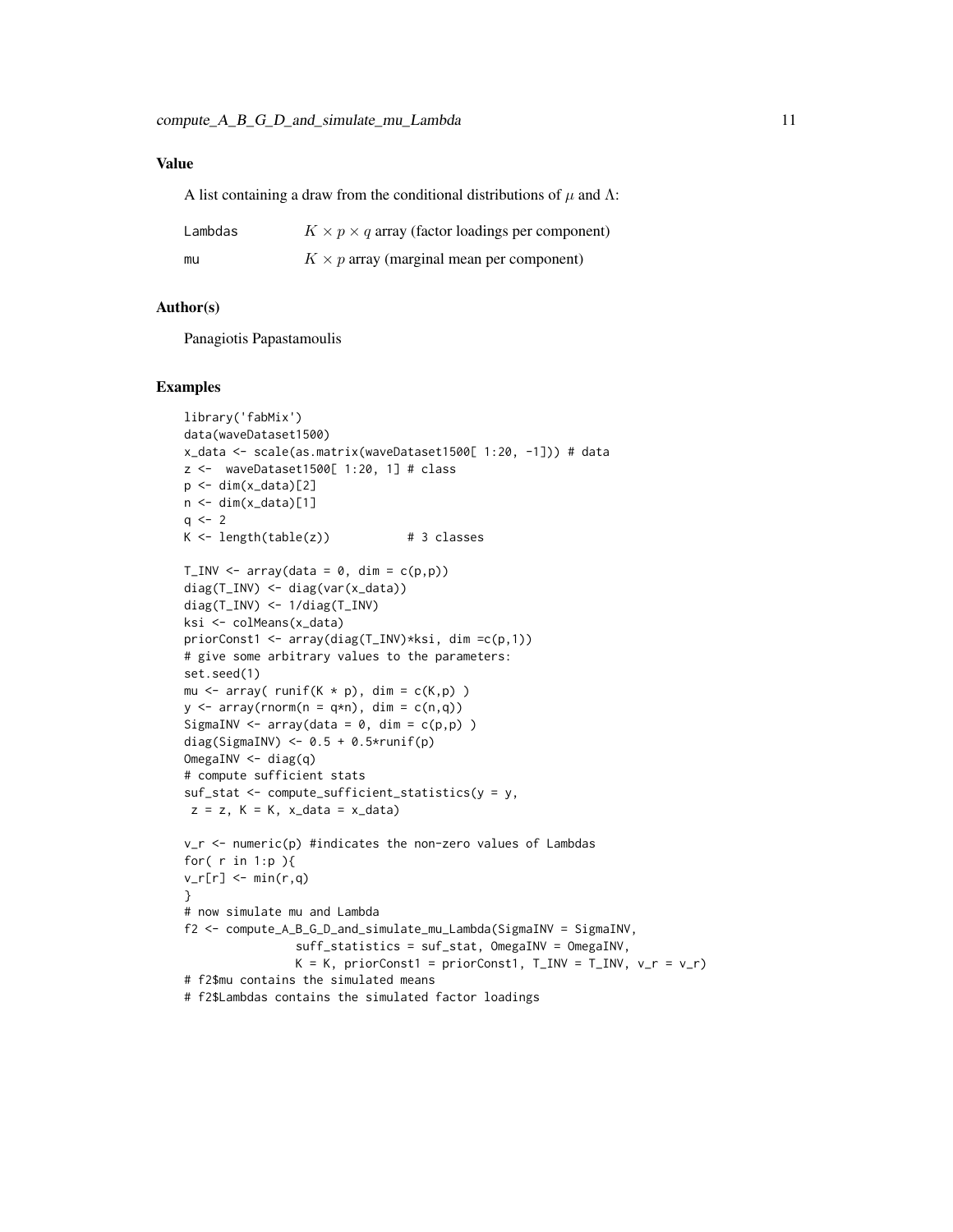<span id="page-11-0"></span>compute\_A\_B\_G\_D\_and\_simulate\_mu\_Lambda\_CCU *Computation and simulations for CCU*

# Description

This function simulates  $\mu$  and  $\Lambda$  for the CCU model.

#### Usage

```
compute_A_B_G_D_and_simulate_mu_Lambda_CCU(SigmaINV,
suff_statistics, OmegaINV, K, priorConst1, T_INV, v_r)
```
# Arguments

| SigmaINV        | Precision matrix $\Sigma^{-1}$                                                                                                             |
|-----------------|--------------------------------------------------------------------------------------------------------------------------------------------|
| suff_statistics |                                                                                                                                            |
|                 | Sufficient statistics                                                                                                                      |
| OmegaINV        | Prior parameter: $\Omega^{-1}$                                                                                                             |
| К               | Number of overfitting mixture components                                                                                                   |
| priorConst1     | Prior constant: $T^{-1}\xi$                                                                                                                |
| $T\_INV$        | Prior parameter: $T^{-1}\xi$                                                                                                               |
| $v_{-}r$        | This vector is used to set to zero the upper right $(q-1) \times (q-1)$ diagonal block<br>of factor loadings for identifiability purposes. |

# Value

A list containing a draw from the conditional distributions of  $\mu$  and  $\Lambda$ :

| Lambdas | $K \times p \times q$ array (factor loadings per component) |
|---------|-------------------------------------------------------------|
| mu      | $K \times p$ array (marginal mean per component)            |

# Author(s)

Panagiotis Papastamoulis

# Examples

```
library('fabMix')
data(waveDataset1500)
x_data <- scale(as.matrix(waveDataset1500[ 1:20, -1])) # data
z <- waveDataset1500[ 1:20, 1] # class
p \leftarrow \text{dim}(x_data)[2]n \leq -\dim(x_data)[1]q \le -2K \leftarrow \text{length}(\text{table}(z)) # 3 classes
# give some arbitrary values to the parameters:
```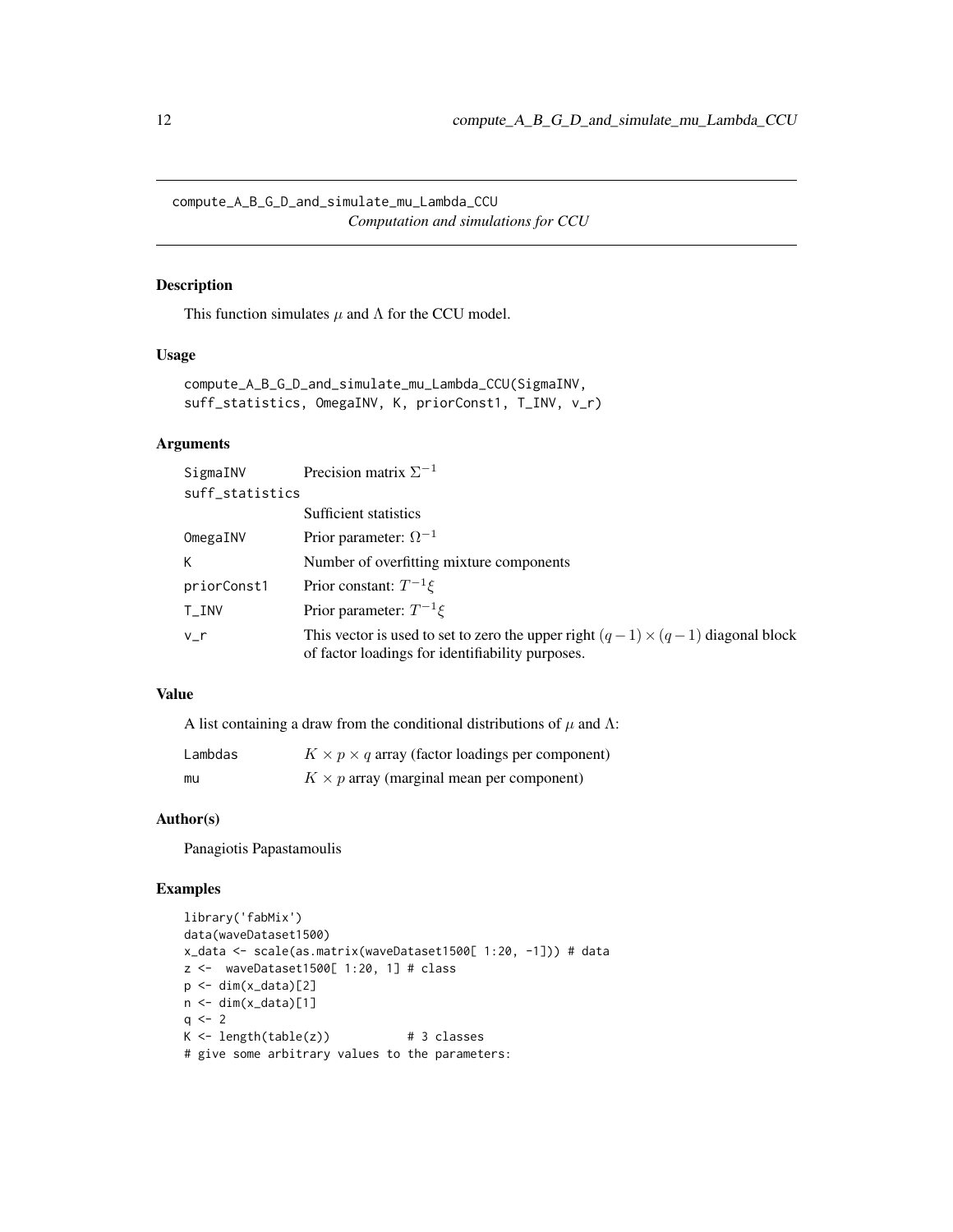```
set.seed(1)
mu \leq array( runif(K * p), dim = c(K,p))
y \le -\arctan(\text{rnorm}(n = q*n), \text{dim} = c(n,q))SigmaINV \leq array(data = 0, dim = c(p, p))
diag(SigmaINV) = 0.5 + 0.5*runif(p)
OmegaINV <- diag(q)
# compute sufficient stats
suf_stat <- compute_sufficient_statistics_given_mu(y = y,
z = z, K = K, x_data = x_data, mu = muv_r <- numeric(p) #indicates the non-zero values of Lambdas
for( r in 1:p ){
v_r[r] <- min(r, q)}
T_I N V \leftarrow array(data = 0, dim = c(p, p))diag(T_INV) <- diag(var(x_data))
diag(T_INV) <- 1/diag(T_INV)
ksi <- colMeans(x_data)
priorConst1 <- array(diag(T_INV)*ksi, dim =c(p,1))
# now simulate mu and Lambda
f2 <- compute_A_B_G_D_and_simulate_mu_Lambda_CCU(SigmaINV = SigmaINV,
                suff_statistics = suf_stat, OmegaINV = OmegaINV,
                K = K, priorConst1 = priorConst1, T_INV = T_INV, v_r = v_r)
# f2$mu contains the simulated means
# f2$Lambdas contains the simulated factor loadings
```
compute\_A\_B\_G\_D\_and\_simulate\_mu\_Lambda\_CUU *Computation and simulations for CUU*

# Description

This function simulates  $\mu$  and  $\Lambda$  for the CUU model.

#### Usage

```
compute_A_B_G_D_and_simulate_mu_Lambda_CUU(SigmaINV,
suff_statistics, OmegaINV, K, priorConst1, T_INV, v_r)
```
#### Arguments

| SigmaINV        | Precision matrix $\Sigma^{-1}$           |  |  |  |
|-----------------|------------------------------------------|--|--|--|
| suff_statistics |                                          |  |  |  |
|                 | Sufficient statistics                    |  |  |  |
| OmegaINV        | Prior parameter: $\Omega^{-1}$           |  |  |  |
| К               | Number of overfitting mixture components |  |  |  |
| priorConst1     | Prior constant: $T^{-1}\xi$              |  |  |  |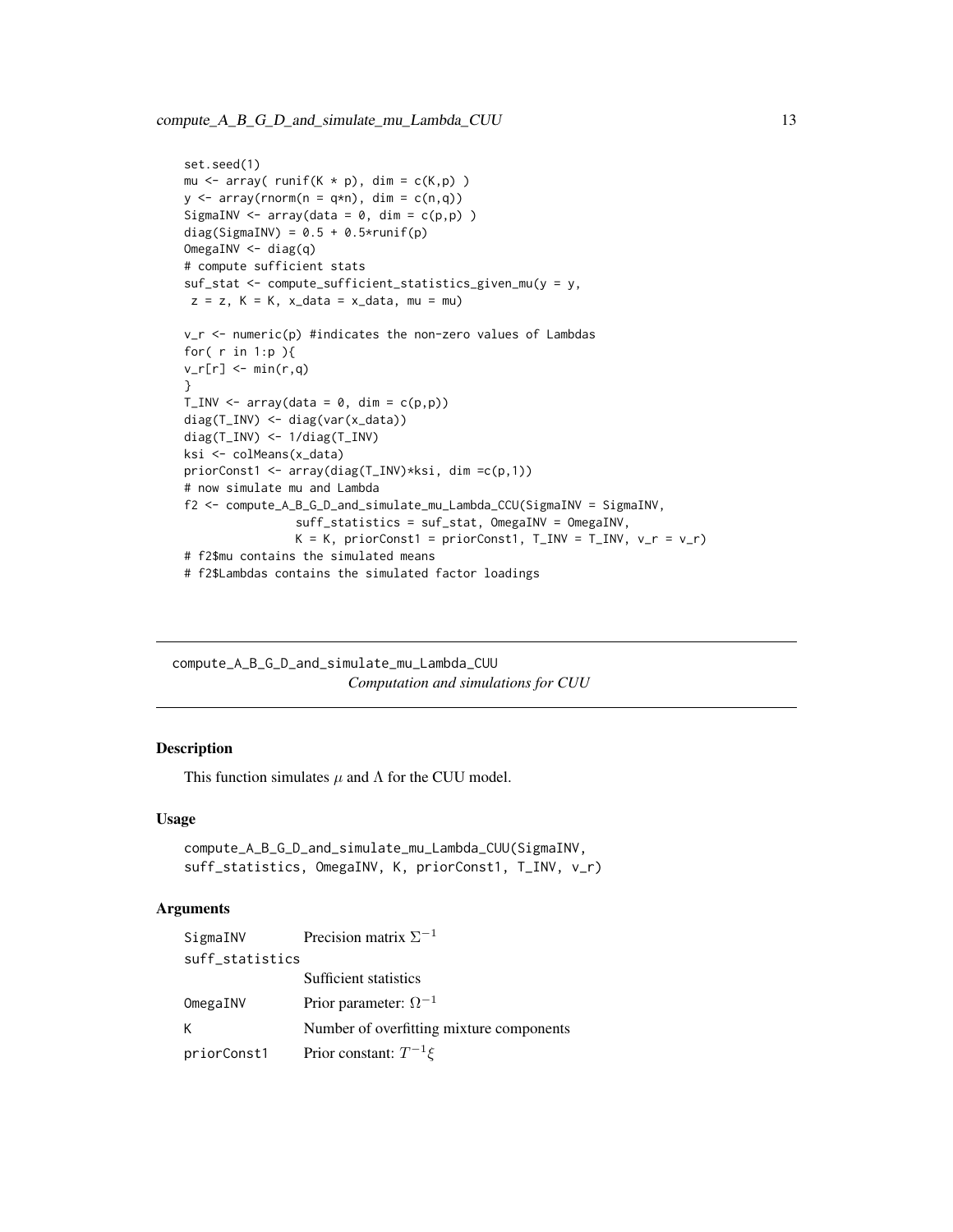| T INV | Prior parameter: $T^{-1}\xi$                                                                                                               |
|-------|--------------------------------------------------------------------------------------------------------------------------------------------|
| v r   | This vector is used to set to zero the upper right $(q-1) \times (q-1)$ diagonal block<br>of factor loadings for identifiability purposes. |

# Value

A list containing a draw from the conditional distributions of  $\mu$  and  $\Lambda$ :

| Lambdas | $K \times p \times q$ array (factor loadings per component) |
|---------|-------------------------------------------------------------|
| mu      | $K \times p$ array (marginal mean per component)            |

# Author(s)

Panagiotis Papastamoulis

# Examples

```
library('fabMix')
data(waveDataset1500)
x_data <- scale(as.matrix(waveDataset1500[ 1:20, -1])) # data
z <- waveDataset1500[ 1:20, 1] # class
p \leftarrow \text{dim}(x_data)[2]n \leq -\dim(x_data)[1]q \le -2K \leftarrow length(table(z)) # 3 classes
# give some arbitrary values to the parameters:
set.seed(1)
mu \leq array( runif(K * p), dim = c(K, p))
y \le -\arctan(\text{rnorm}(n = q*n), \text{dim} = c(n,q))SigmaINV \leq array(data = 0, dim = c(K,p,p))
for(k in 1:K){
diag(SigmaINV[k,,]) <- 0.5 + 0.5*runif(p)
}
OmegaINV <- diag(q)
# compute sufficient stats
suf\_stat \leq compute_sufficient_statistics_given_mu(y = y,
z = z, K = K, x_data = x_data, mu = muv_r <- numeric(p) #indicates the non-zero values of Lambdas
for( r in 1:p ){
v_r[r] <- min(r,q)}
T_IN < - array(data = 0, dim = c(p,p))diag(T_INV) <- diag(var(x_data))
diag(T_INV) <- 1/diag(T_INV)
ksi <- colMeans(x_data)
priorConst1 <- array(diag(T_INV)*ksi, dim =c(p,1))
# now simulate mu and Lambda
f2 <- compute_A_B_G_D_and_simulate_mu_Lambda_CUU(SigmaINV = SigmaINV,
                suff_statistics = suf_stat, OmegaINV = OmegaINV,
                K = K, priorConst1 = priorConst1, T_LINV = T_LINV, v_r = v_r)
# f2$mu contains the simulated means
```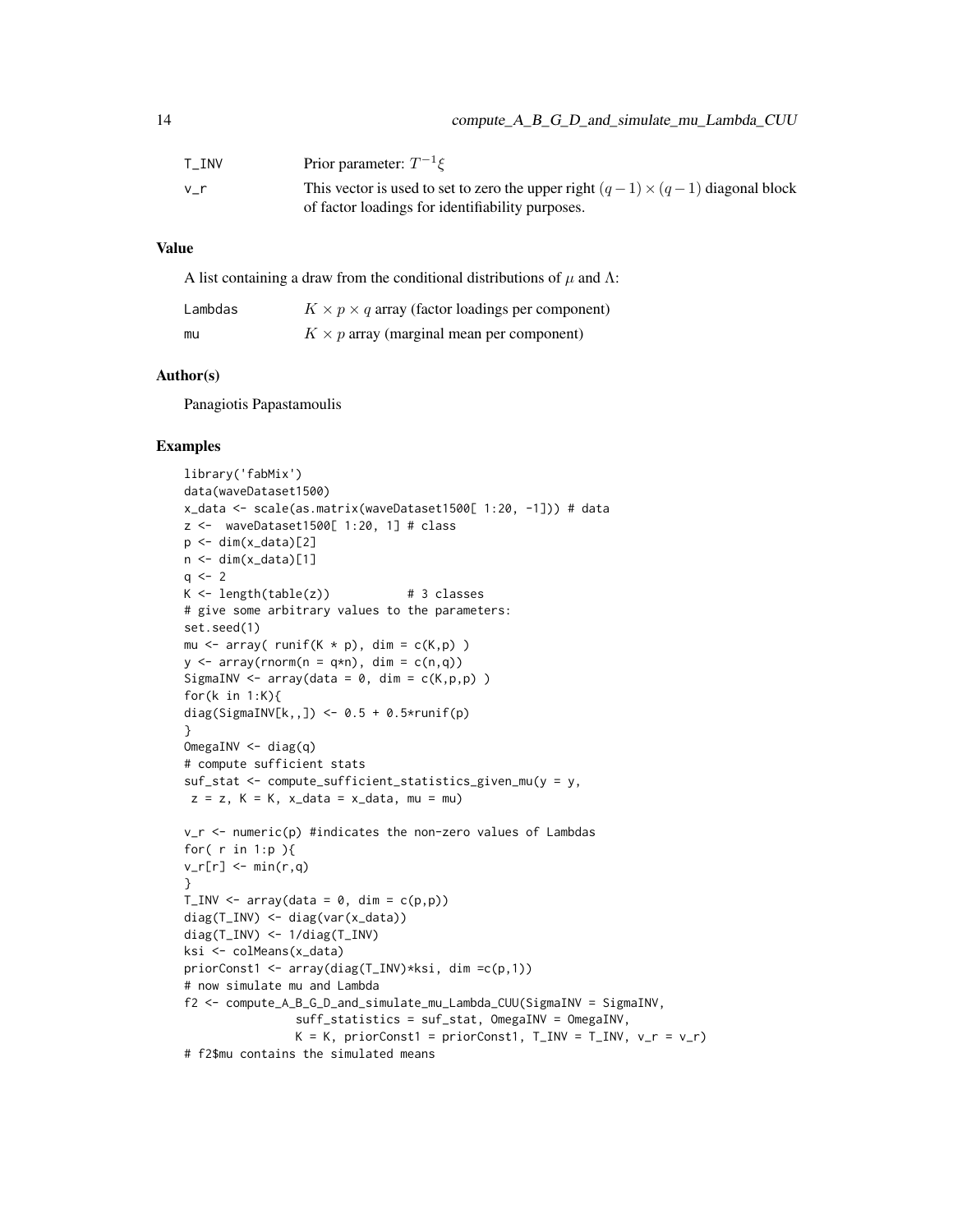<span id="page-14-0"></span># f2\$Lambdas contains the simulated factor loadings

compute\_A\_B\_G\_D\_and\_simulate\_mu\_Lambda\_q0 *Computation and simulations for*  $q = 0$ *.* 

# Description

This function simulates  $\mu$ .

# Usage

compute\_A\_B\_G\_D\_and\_simulate\_mu\_Lambda\_q0(SigmaINV, suff\_statistics, K, priorConst1, T\_INV, v\_r)

# Arguments

| SigmaINV        | Precision matrix $\Sigma^{-1}$                                                                                                             |
|-----------------|--------------------------------------------------------------------------------------------------------------------------------------------|
| suff_statistics |                                                                                                                                            |
|                 | Sufficient statistics                                                                                                                      |
| K.              | Number of overfitting mixture components                                                                                                   |
| priorConst1     | Prior constant: $T^{-1}\xi$                                                                                                                |
| $T_I$ NV        | Prior parameter: $T^{-1}\xi$                                                                                                               |
| v r             | This vector is used to set to zero the upper right $(q-1) \times (q-1)$ diagonal block<br>of factor loadings for identifiability purposes. |

# Value

A list containing a draw from the conditional distributions of  $\mu$ :

| mu |  | $K \times p$ array (marginal mean per component) |  |
|----|--|--------------------------------------------------|--|
|----|--|--------------------------------------------------|--|

# Author(s)

Panagiotis Papastamoulis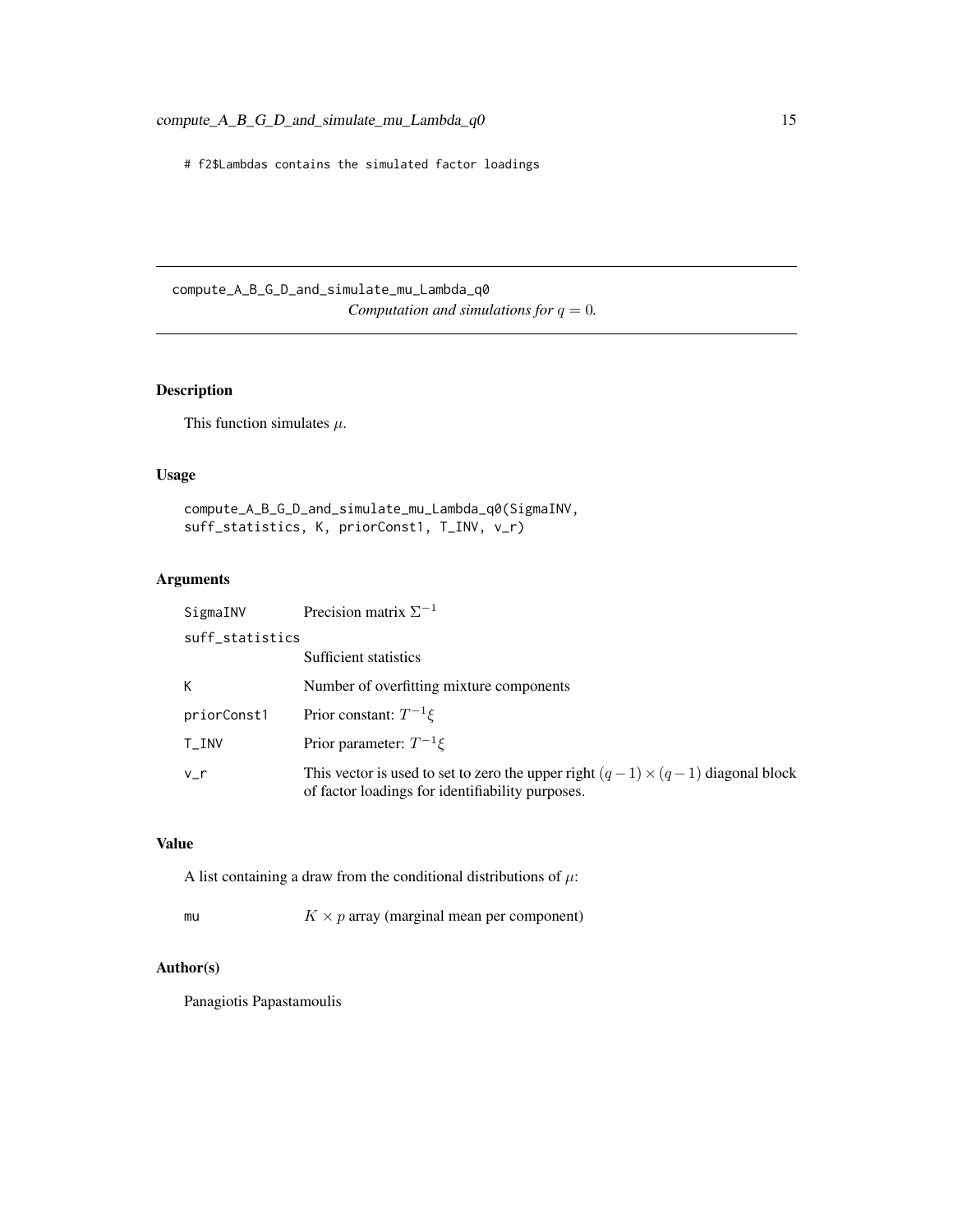<span id="page-15-0"></span>compute\_A\_B\_G\_D\_and\_simulate\_mu\_Lambda\_q0\_sameSigma *Computation and simulations for*  $q = 0$ *.* 

# Description

This function simulates  $\mu$ .

# Usage

```
compute_A_B_G_D_and_simulate_mu_Lambda_q0_sameSigma(SigmaINV,
suff_statistics, K, priorConst1, T_INV, v_r)
```
# Arguments

| SigmaINV                     | Precision matrix $\Sigma^{-1}$                                                                                                             |
|------------------------------|--------------------------------------------------------------------------------------------------------------------------------------------|
| suff_statistics              |                                                                                                                                            |
|                              | Sufficient statistics                                                                                                                      |
| K.                           | Number of overfitting mixture components                                                                                                   |
| priorConst1                  | Prior constant: $T^{-1}\xi$                                                                                                                |
| $\mathsf{T}\_{\mathsf{INV}}$ | Prior parameter: $T^{-1}\xi$                                                                                                               |
| v r                          | This vector is used to set to zero the upper right $(q-1) \times (q-1)$ diagonal block<br>of factor loadings for identifiability purposes. |

#### Value

A list containing a draw from the conditional distributions of  $\mu$ :

mu  $K \times p$  array (marginal mean per component)

# Author(s)

Panagiotis Papastamoulis

compute\_A\_B\_G\_D\_and\_simulate\_mu\_Lambda\_Sj *Computation and simulations*

# Description

This function simulates  $\mu$  and  $\Lambda$ .

# Usage

```
compute_A_B_G_D_and_simulate_mu_Lambda_Sj(SigmaINV,
suff_statistics, OmegaINV, K, priorConst1, T_INV, v_r)
```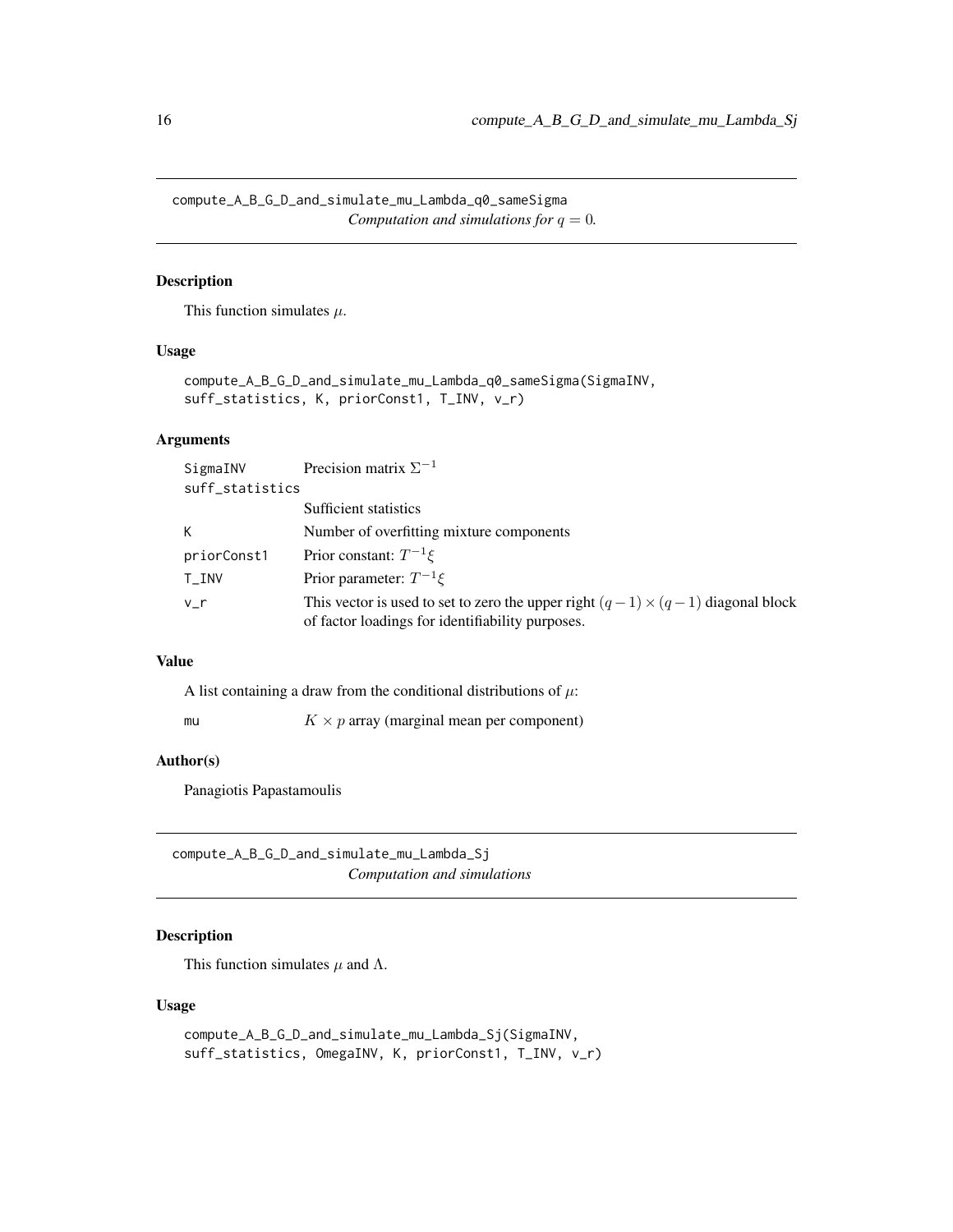# Arguments

| SigmaINV        | Precision matrix $\Sigma^{-1}$ per component                                                                                               |
|-----------------|--------------------------------------------------------------------------------------------------------------------------------------------|
| suff_statistics |                                                                                                                                            |
|                 | Sufficient statistics                                                                                                                      |
| OmegaINV        | Prior parameter: $\Omega^{-1}$                                                                                                             |
| K               | Number of overfitting mixture components                                                                                                   |
| priorConst1     | Prior constant: $T^{-1}\xi$                                                                                                                |
| $T_I$ INV       | Prior parameter: $T^{-1}\xi$                                                                                                               |
| v r             | This vector is used to set to zero the upper right $(q-1) \times (q-1)$ diagonal block<br>of factor loadings for identifiability purposes. |

# Value

A list containing a draw from the conditional distributions of  $\mu$  and  $\Lambda$ :

| Lambdas | $K \times p \times q$ array (factor loadings per component) |
|---------|-------------------------------------------------------------|
| mu      | $K \times p$ array (marginal mean per component)            |

# Author(s)

Panagiotis Papastamoulis

# Examples

```
library('fabMix')
data(waveDataset1500)
x_data <- scale(as.matrix(waveDataset1500[ 1:20, -1])) # data
z <- waveDataset1500[ 1:20, 1] # class
p \leftarrow \text{dim}(x_data)[2]n \leq -\dim(x_data)[1]q \le -2K \leftarrow length(table(z)) # 3 classes
# give some arbitrary values to the parameters:
set.seed(1)
mu \leq array( runif(K \neq p), dim = c(K,p))
y \le -\arctan(\text{rnorm}(n = q*n), \text{dim} = c(n,q))SigmaINV \leq array(data = 0, dim = c(K, p, p))
for(k in 1:K){
diag(SigmaINV[k,,]) <- 0.5 + 0.5*runif(p)
}
OmegaINV <- diag(q)
# compute sufficient stats
suf_stat <- compute_sufficient_statistics(y = y,
z = z, K = K, x_data = x_data)
v_r <- numeric(p) #indicates the non-zero values of Lambdas
for( r in 1:p ){
v_r[r] <- min(r,q)}
```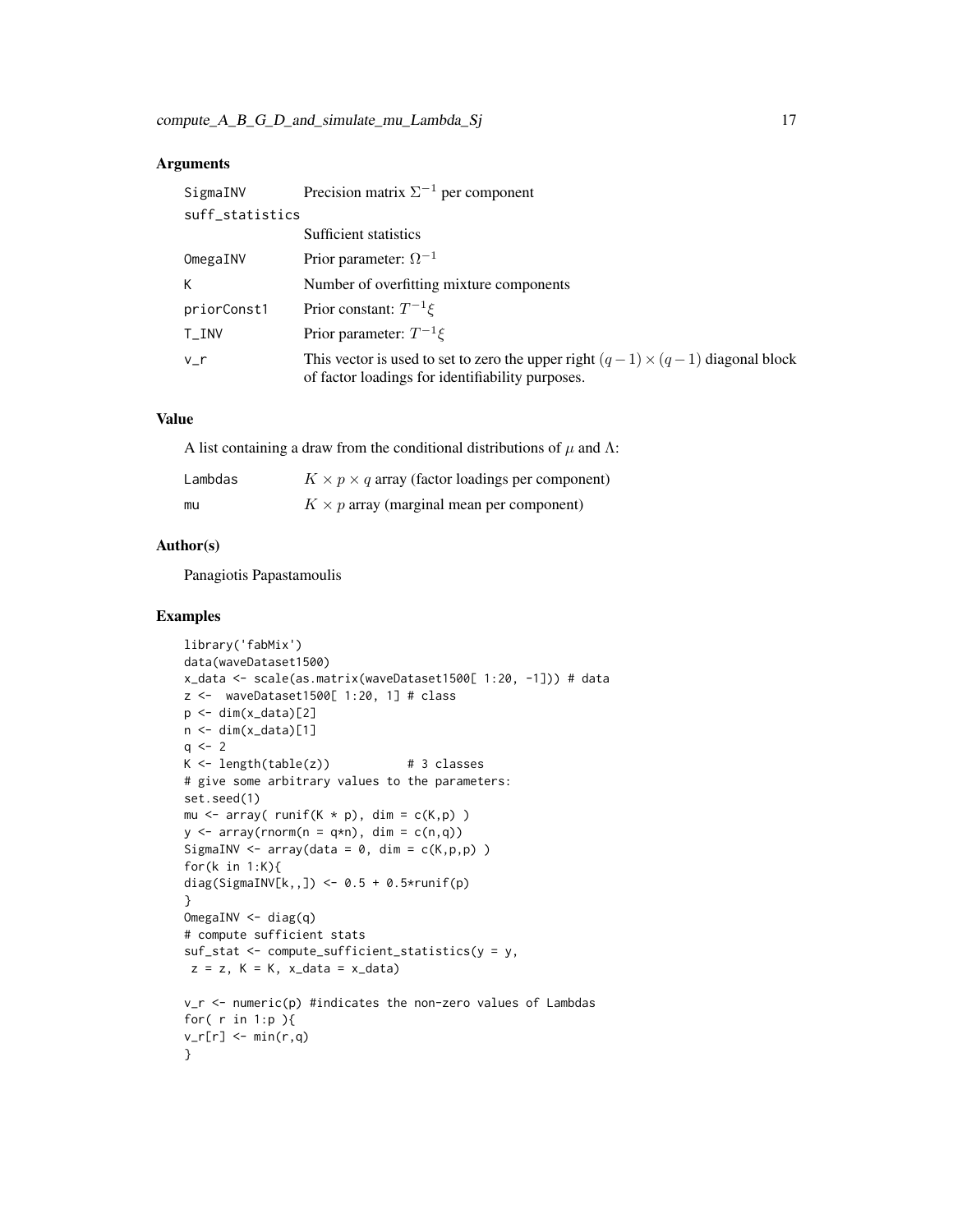```
T_INV <- array(data = 0, dim = c(p,p))
diag(T_INV) <- diag(var(x_data))
diag(T_INV) <- 1/diag(T_INV)
ksi <- colMeans(x_data)
priorConst1 <- array(diag(T_INV)*ksi, dim =c(p,1))
# now simulate mu and Lambda
f2 <- compute_A_B_G_D_and_simulate_mu_Lambda_Sj(SigmaINV = SigmaINV,
                suff_statistics = suf_stat, OmegaINV = OmegaINV,
                K = K, priorConst1 = priorConst1, T_LINV = T_LINV, v_r = v_r)
# f2$mu contains the simulated means
```
# f2\$Lambdas contains the simulated factor loadings

compute\_sufficient\_statistics *Compute sufficient statistics*

# Description

Compute sufficient statistics given  $y$  and  $z$ .

#### Usage

```
compute_sufficient_statistics(y, z, K, x_data)
```
# Arguments

|                | $n \times q$ matrix of factors         |
|----------------|----------------------------------------|
| $\overline{z}$ | Allocation vector                      |
| к              | Number of components                   |
| x_data         | $n \times p$ matrix with observed data |

#### Value

A list with six entries of sufficient statistics.

| cluster size | Integer vector of length K  |
|--------------|-----------------------------|
| <b>SX</b>    | $K \times p$ array          |
| sy           | $K \times q$ array          |
| <b>SXX</b>   | Not used                    |
| syy          | $K \times q \times q$ array |
| <b>SXY</b>   | $K \times p \times q$ array |

# Author(s)

Panagiotis Papastamoulis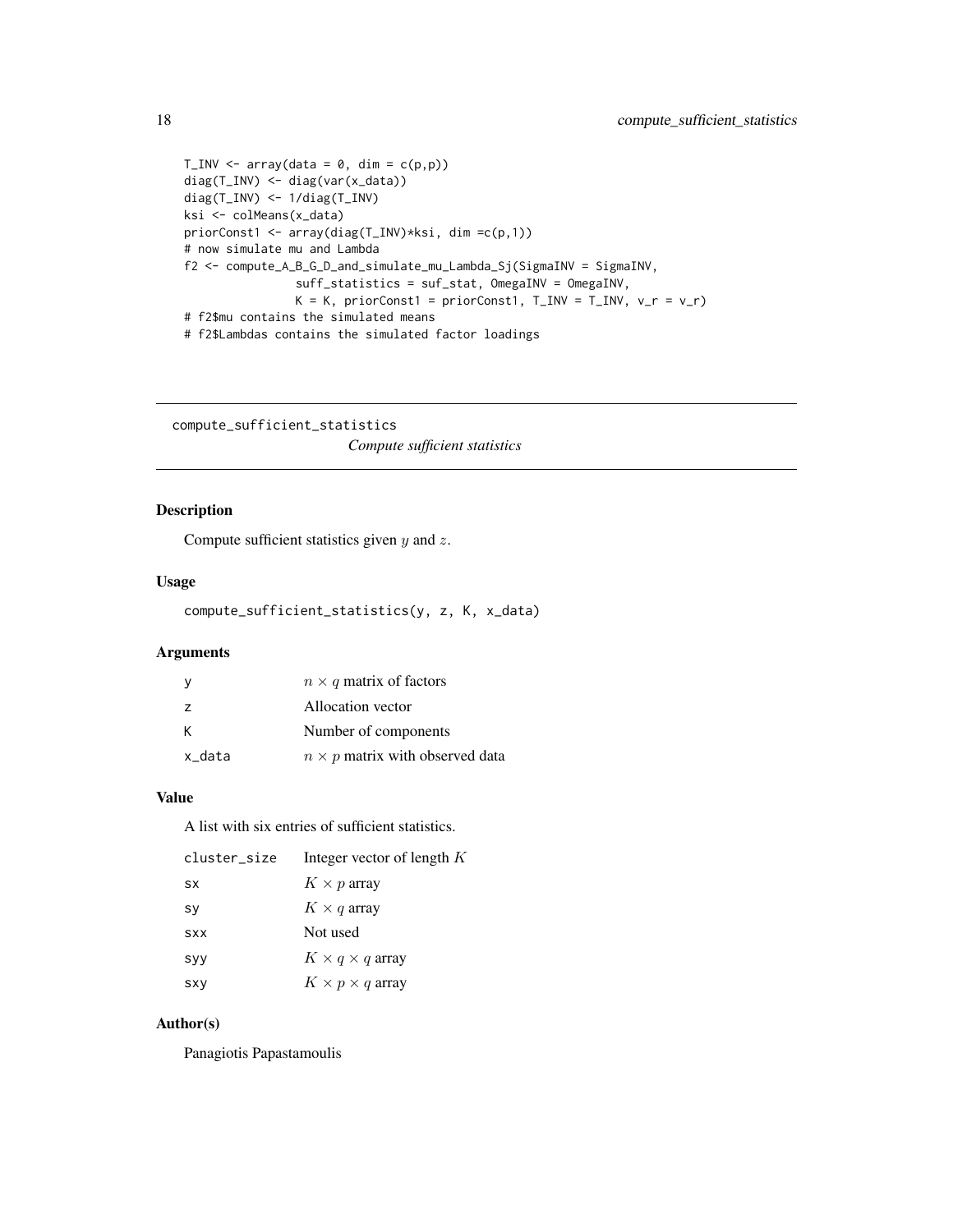# <span id="page-18-0"></span>Examples

```
data(waveDataset1500)
        x_data <- as.matrix(waveDataset1500[ 1:20, -1]) # data
        z <- waveDataset1500[ 1:20, 1] # class
        p \leftarrow \text{dim}(x_data)[2]n \leq -\dim(x_data)[1]q \le -2K \leftarrow length(table(z)) # 3 classes
        # give some arbitrary values to the parameters:
        set.seed(1)
y \le -\arctan(\text{rnorm}(n = q*n), \text{dim} = \text{c}(n,q))# compute sufficient stats
suf_stat <- compute_sufficient_statistics(y = y,
z = z, K = K, x_data = x_data
```
compute\_sufficient\_statistics\_given\_mu *Compute sufficient statistics given mu*

# Description

Compute sufficient statistics given  $y$ , z and  $\mu$ .

#### Usage

```
compute_sufficient_statistics_given_mu(y, z, K, x_data,mu)
```
#### Arguments

| y      | $n \times q$ matrix of factors                        |
|--------|-------------------------------------------------------|
| z      | Allocation vector                                     |
| К      | Number of components                                  |
| x_data | $n \times p$ matrix with observed data                |
| mu     | $K \times p$ matrix with marignal means per component |

#### Value

A list with six entries of sufficient statistics.

| cluster_size | Integer vector of length K  |
|--------------|-----------------------------|
| <b>SX</b>    | $K \times p$ array          |
| sy           | $K \times q$ array          |
| <b>SXX</b>   | Not used                    |
| syy          | $K \times q \times q$ array |
| <b>SXY</b>   | $K \times p \times q$ array |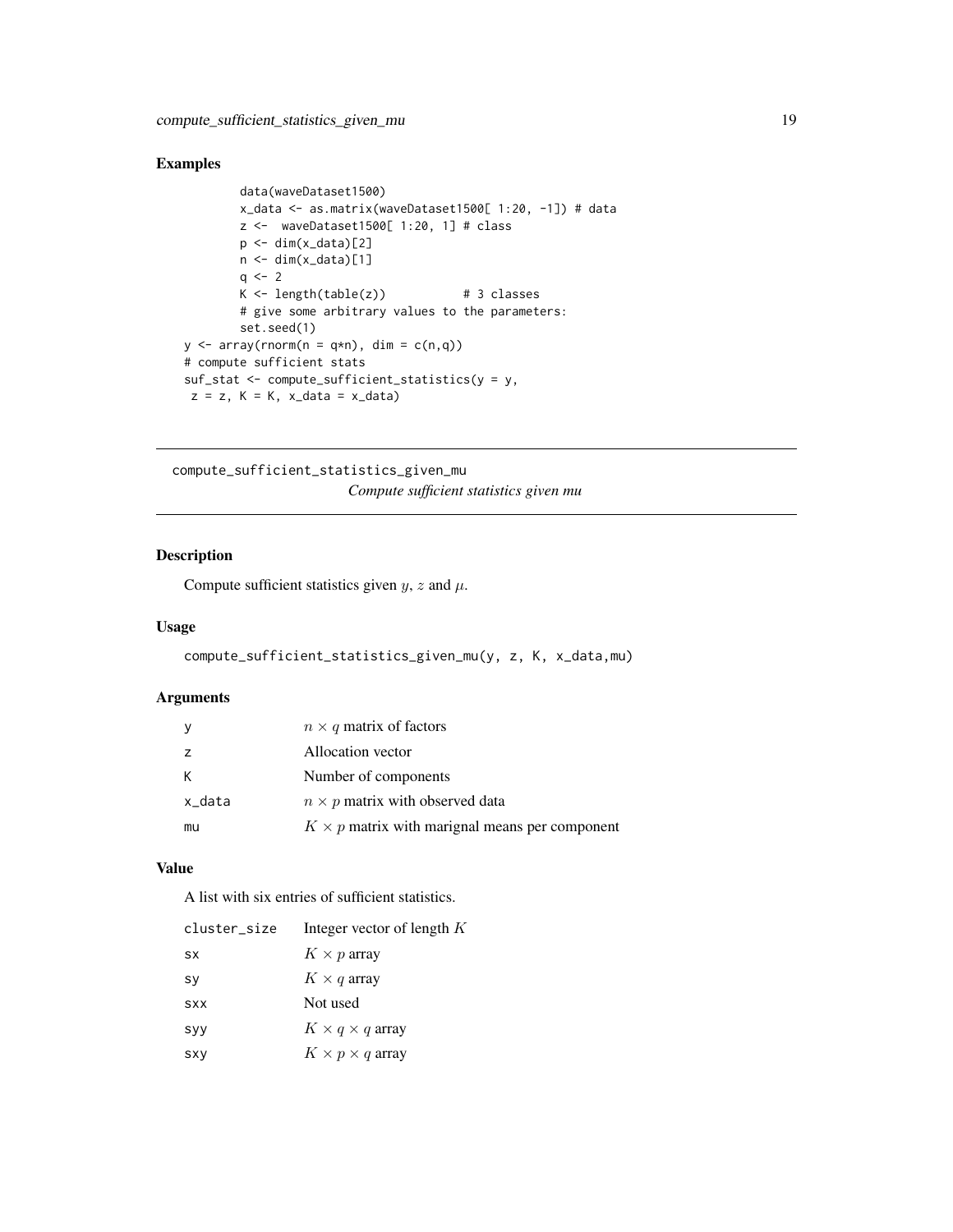<span id="page-19-0"></span>Panagiotis Papastamoulis

#### Examples

```
data(waveDataset1500)
        x_data <- as.matrix(waveDataset1500[ 1:20, -1]) # data
        z <- waveDataset1500[ 1:20, 1] # class
        p \leftarrow \text{dim}(x_data)[2]n \leq -\dim(x_data)[1]q \le -2K \leq -\text{length}(\text{table}(z)) # 3 classes
        # give some arbitrary values to the parameters:
        set.seed(1)
        mu \leq array( runif(K * p), dim = c(K,p))
y \le -\arctan(\text{rnorm}(n = q*n), \text{dim} = \text{c}(n,q))# compute sufficient stats
suf_stat <- compute_sufficient_statistics_given_mu(y = y,
z = z, K = K, x_data = x_data, mu = mu
```
compute\_sufficient\_statistics\_q0

*Compute sufficient statistics for* q = 0

# Description

Compute sufficient statistics given z.

# Usage

```
compute_sufficient_statistics_q0(z, K, x_data)
```
#### Arguments

| $\overline{z}$ | Allocation vector    |
|----------------|----------------------|
| К              | Number of components |
| x data         | Data                 |

#### Value

A list with six entries of sufficient statistics.

| cluster_size | Integer vector of length K |
|--------------|----------------------------|
| <b>SX</b>    | $K \times p$ array         |
| <b>Sy</b>    | Not used here              |
| <b>SXX</b>   | Not used                   |
| syy          | Not used here              |
| <b>SXY</b>   | Not used here              |
|              |                            |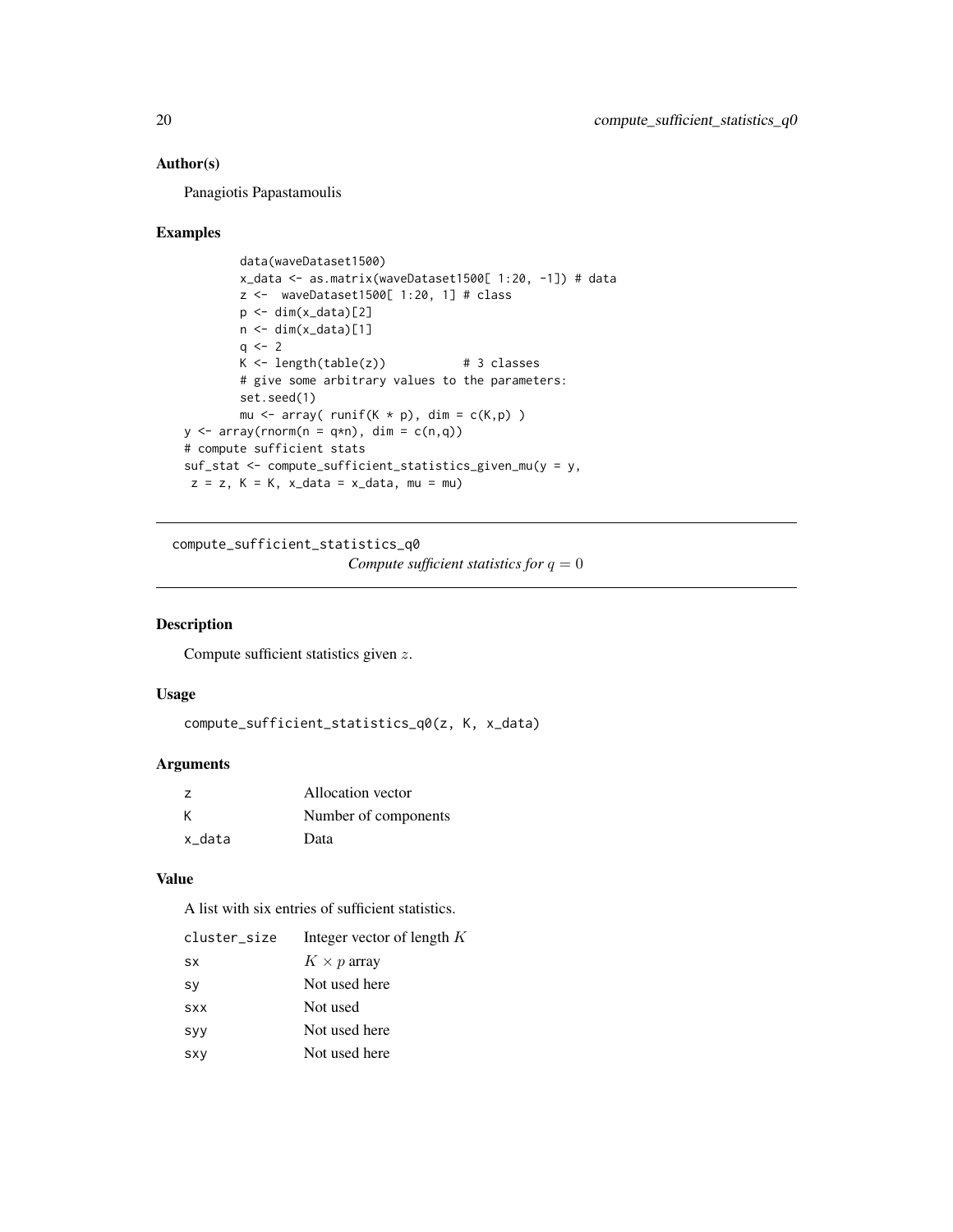<span id="page-20-0"></span>Panagiotis Papastamoulis

#### Examples

```
data(waveDataset1500)
        x_data <- as.matrix(waveDataset1500[ 1:20, -1]) # data
        z <- waveDataset1500[ 1:20, 1] # class
        p \leftarrow \text{dim}(x_data)[2]n \leftarrow \text{dim}(x_data)[1]q \le -2K \leftarrow length(table(z)) # 3 classes
# compute sufficient stats
suf_stat <- compute_sufficient_statistics_q0(
z = z, K = K, x_data = x_data
```
CorMat\_mcmc\_summary *Compute quantiles for the correlation matrix.*

#### Description

Compute quantiles for the correlation matrix per cluster based on the MCMC output stored in a fabMix.object.

#### Usage

CorMat\_mcmc\_summary(x, quantile\_probs)

#### Arguments

| An object of class fabMix.object.                                                 |
|-----------------------------------------------------------------------------------|
| quantile_probs Vector of probabilities for computing the corresponding quantiles. |

# Value

| quantiles | A list containing the quantiles for the correlation matrix per component. Each<br>element is a $p \times p \times K$ array, where p and K denote the dimension of the<br>multivariate data and number of alive components for the selected model, re-<br>spectively. |
|-----------|----------------------------------------------------------------------------------------------------------------------------------------------------------------------------------------------------------------------------------------------------------------------|
| p_matrix  | A $p \times p \times K$ array, where for each $k = 1, , K$ the $p \times p$ matrix $p_{\text{matrix}[t, k]}$<br>contains the posterior probability $1 - 2[0.5 - P(\rho_{ij} > 0)]$ for $i = 1, , p$ ;<br>$i=1,\ldots,p.$                                             |

# Author(s)

Panagiotis Papastamoulis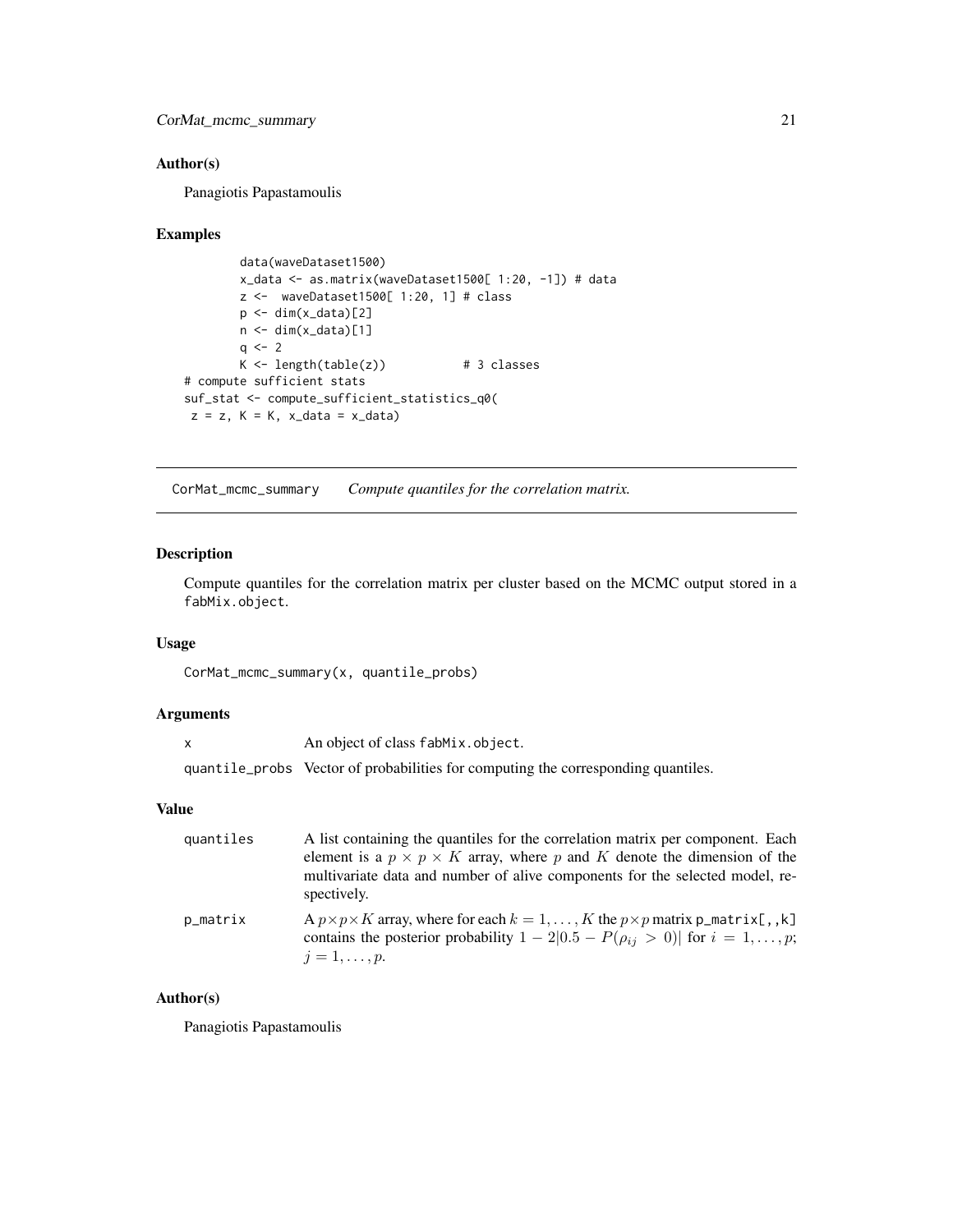<span id="page-21-0"></span>CovMat\_mcmc\_summary *Compute quantiles for the covariance matrix.*

# Description

Compute quantiles for the covariance matrix per cluster based on the MCMC output stored in a fabMix.object.

#### Usage

CovMat\_mcmc\_summary(x, quantile\_probs)

#### Arguments

x An object of class fabMix.object.

quantile\_probs Vector of probabilities for computing the corresponding quantiles.

# Value

A list containing the quantiles for the covariance matrix per component. Each element is a  $p \times p \times K$ array, where  $p$  and  $K$  denote the dimension of the multivariate data and number of alive components for the selected model, respectively.

# Author(s)

Panagiotis Papastamoulis

<span id="page-21-1"></span>dealWithLabelSwitching

*Apply label switching algorithms*

# Description

This functions is a wrapper for the label. switching package and applies the ECR and ECR. ITERATIVE. 1 algorithms. The model may have the same variance of error terms per cluster or not.

#### Usage

```
dealWithLabelSwitching(sameSigma, x_data, outputFolder, q, burn,
z.true, compute_regularized_expression, Km)
```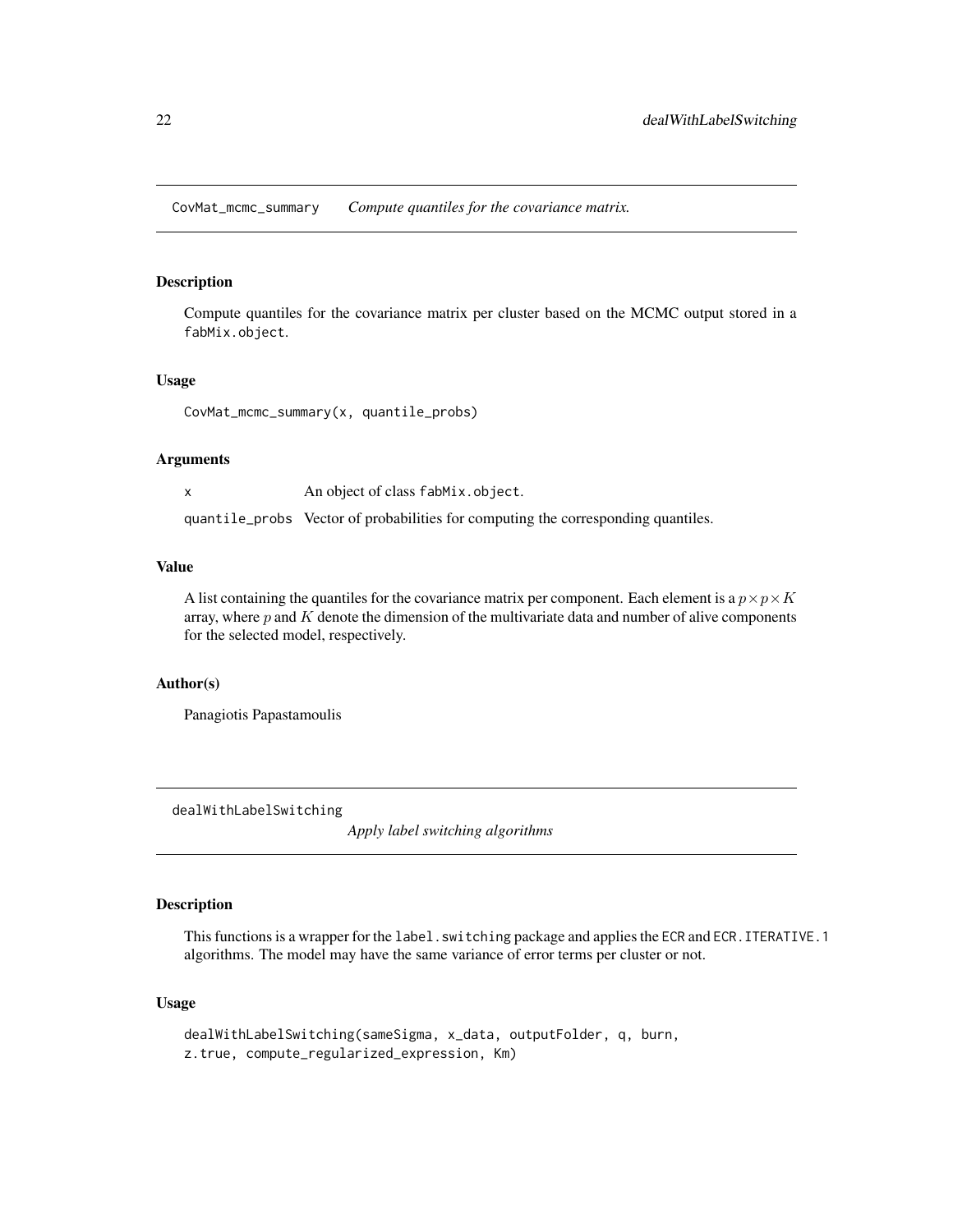#### <span id="page-22-0"></span>fabMix 23

# Arguments

| sameSigma                      | Logical value indicating whether the parameterization with the same error vari-<br>ance per cluster is used.                                                                                           |
|--------------------------------|--------------------------------------------------------------------------------------------------------------------------------------------------------------------------------------------------------|
| x_data                         | Data                                                                                                                                                                                                   |
| outputFolder                   | Name of the folder where the fabMix function has saved its output                                                                                                                                      |
| q                              | Number of factors                                                                                                                                                                                      |
| burn                           | Discard observations as burn-in period (optional).                                                                                                                                                     |
| z.true                         | An (optional) vector of cluster assignments which is considered as the groun-<br>truth clustering of the data. Useful for direct comparisons against the real pa-<br>rameter values in simulated data. |
| compute_regularized_expression |                                                                                                                                                                                                        |
|                                | Logical. Should regularized expression be computed?                                                                                                                                                    |
| Km                             | Number of components in the overfitted mixture model.                                                                                                                                                  |

#### Value

The following files are produced in the output folder:

#### Author(s)

Panagiotis Papastamoulis

# References

Papastamoulis, P. (2016). label. switching: An R Package for Dealing with the Label Switching Problem in MCMC Outputs. Journal of Statistical Software, 69(1), 1-24.

<span id="page-22-1"></span>fabMix *Main function*

#### Description

This function runs parallel chains under a prior tempering scheme of the Dirichlet prior distribution of mixture weights.

# Usage

fabMix(model, nChains, dirPriorAlphas, rawData, outDir, Kmax, mCycles, burnCycles, g, h, alpha\_sigma, beta\_sigma, q, normalize, thinning, zStart, nIterPerCycle, gibbs\_z, warm\_up\_overfitting, warm\_up, overfittingInitialization, progressGraphs, gwar, rmDir, parallelModels, lowerTriangular)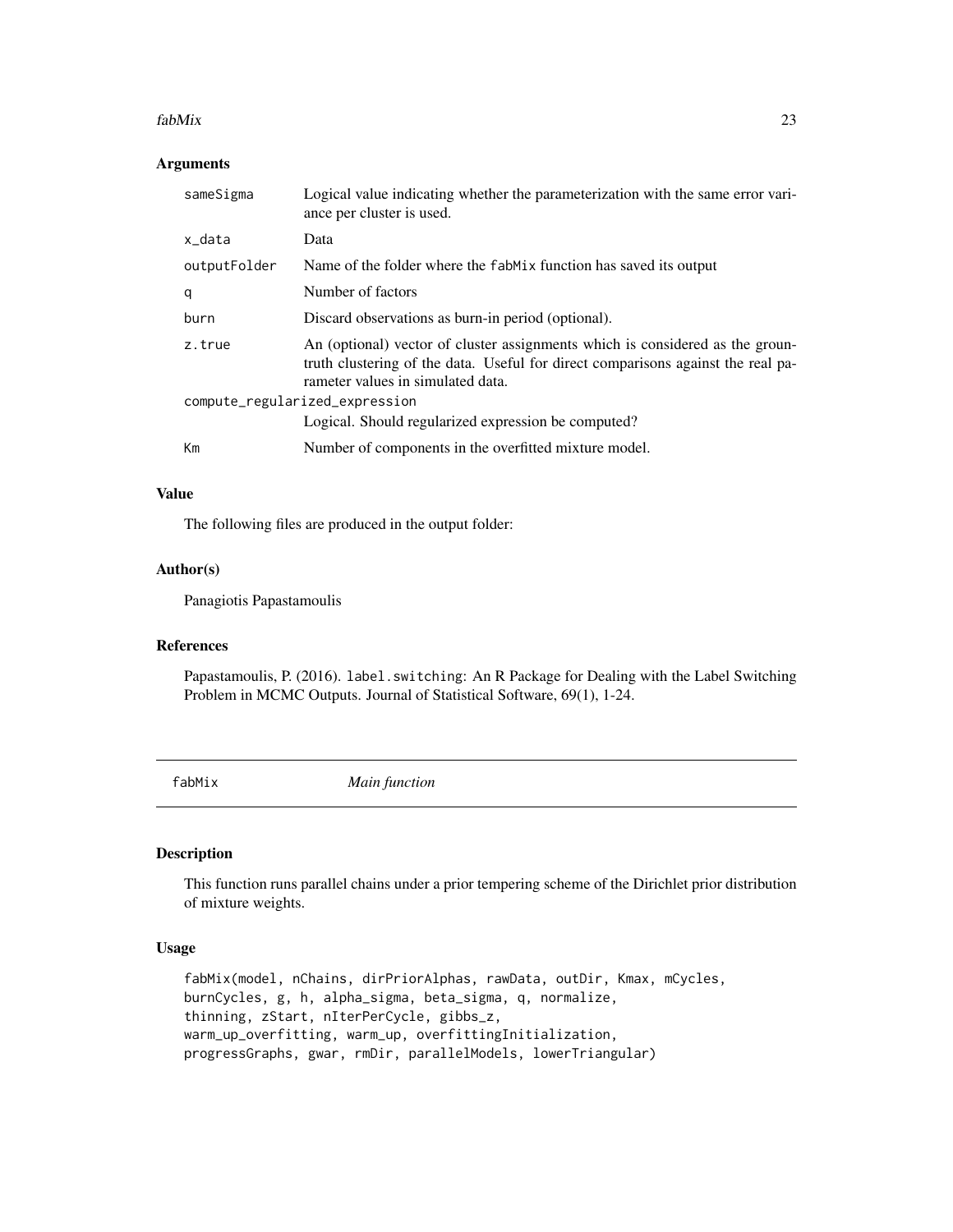# Arguments

| model                     | Any subset of "UUU" "CUU" "UCU" "CCU" "UCC" "UUC" "CUC", "CCC"<br>indicating the fitted models. By default, all models are fitted.                                                                                                                                                                                                        |
|---------------------------|-------------------------------------------------------------------------------------------------------------------------------------------------------------------------------------------------------------------------------------------------------------------------------------------------------------------------------------------|
| nChains                   | The number of parallel heated chains. When 'dirPriorAlphas' is supplied, 'nChains'<br>can be ignored.                                                                                                                                                                                                                                     |
|                           | dirPriorAlphas vector of length nChains in the form of an increasing sequence of positive<br>scalars. Each entry contains the (common) prior Dirichlet parameter for the cor-<br>responding chain. Default: dirPriorAlphas = c(1,1 + dN*(2:nChains -1))/Kmax,<br>where $dN = 1$ , for nChains > 1. Otherwise, $dirPriorAlphas = 1/Kmax$ . |
| rawData                   | The observed data as an $n \times p$ matrix. Clustering is performed on the rows of<br>the matrix.                                                                                                                                                                                                                                        |
| outDir                    | Name of the output folder. An error is thrown if the directory already exists<br>inside the current working directory. Note: it should NOT correspond to an<br>absolute path, e.g.: outDir = $\hat{\ }$ fabMix_example $\hat{\ }$ is acceptable, but outDir =<br>'C:\Username\Documents\fabMix_example' is not.                           |
| Kmax                      | Number of components in the overfitted mixture. Default: 20.                                                                                                                                                                                                                                                                              |
| mCycles                   | Number of MCMC cycles. Each cycle consists of nIterPerCycle MCMC it-<br>erations. At the end of each cycle a swap of the state of two randomly chosen<br>adjacent chains is attempted.                                                                                                                                                    |
| burnCycles                | Number of cycles that will be discarded as burn-in period.                                                                                                                                                                                                                                                                                |
| g                         | Prior parameter g. Default value: $g = 0.5$ .                                                                                                                                                                                                                                                                                             |
| h.                        | Prior parameter <i>h</i> . Default value: $h = 0.5$ .                                                                                                                                                                                                                                                                                     |
| alpha_sigma               | Prior parameter $\alpha$ . Default value: $\alpha = 0.5$ .                                                                                                                                                                                                                                                                                |
| beta_sigma                | Prior parameter $\beta$ . Default value: $\beta = 0.5$ .                                                                                                                                                                                                                                                                                  |
| q                         | A vector containing the number of factors to be fitted.                                                                                                                                                                                                                                                                                   |
| normalize                 | Should the observed data be normalized? Default value: TRUE. (Recommended)                                                                                                                                                                                                                                                                |
| thinning                  | Optional integer denoting the thinning of the keeped MCMC cycles.                                                                                                                                                                                                                                                                         |
| zStart                    | Optional starting value for the allocation vector.                                                                                                                                                                                                                                                                                        |
| nIterPerCycle             | Number of iteration per MCMC cycle. Default value: 10.                                                                                                                                                                                                                                                                                    |
| gibbs_z                   | Select the gibbs sampling scheme for updating latent allocations of mixture<br>model. Default value: 1.                                                                                                                                                                                                                                   |
| warm_up_overfitting       | Number of iterations for the overfitting initialization scheme. Default value:<br>500.                                                                                                                                                                                                                                                    |
| warm_up                   | Number of iterations that will be used to initialize the models before starting<br>proposing switchings. Default value: 5000.                                                                                                                                                                                                             |
| overfittingInitialization |                                                                                                                                                                                                                                                                                                                                           |
|                           | Logical value indicating whether the chains are initialized via the overfitting<br>initialization scheme. Default: TRUE.                                                                                                                                                                                                                  |
|                           | progressGraphs Logical value indicating whether to plot successive states of the chains while the<br>sampler runs. Default: FALSE.                                                                                                                                                                                                        |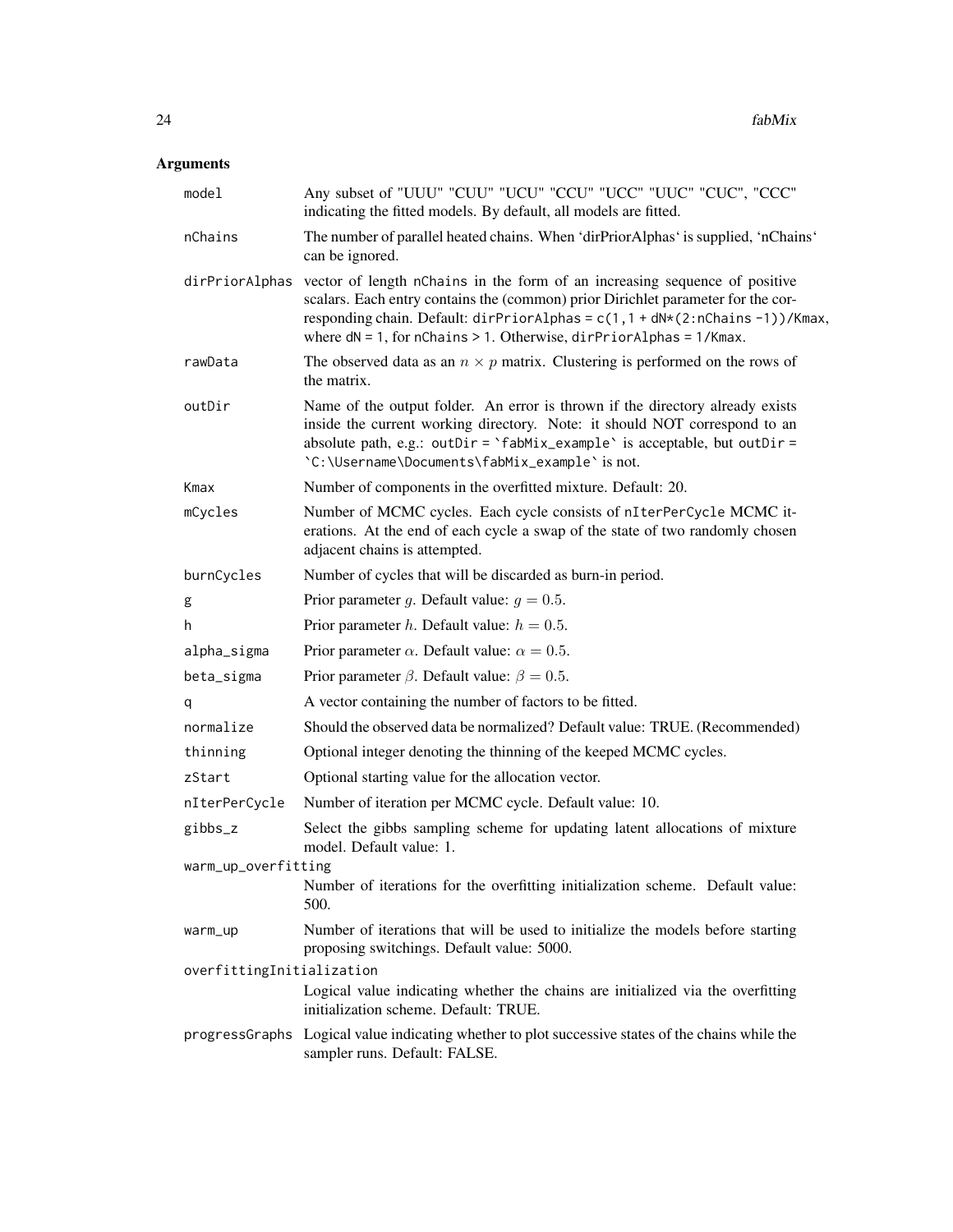| gwar            | Initialization parameter. Default: 0.05.                                                                                                                                                                                 |
|-----------------|--------------------------------------------------------------------------------------------------------------------------------------------------------------------------------------------------------------------------|
| rmDir           | Logical value indicating whether to delete the out D ir directory. Default: TRUE.                                                                                                                                        |
|                 | parallelModels Model-level parallelization: An optional integer specifying the number of cores<br>that will be used in order to fit in parallel each member of model. Default:<br>NULL (no model-level parallelization). |
| lowerTriangular |                                                                                                                                                                                                                          |
|                 |                                                                                                                                                                                                                          |

logical value indicating whether a lower triangular parameterization should be imposed on the matrix of factor loadings (if TRUE) or not. Default: TRUE.

#### Details

Let  $X_i$ ;  $i = 1, ..., n$  denote independent p-dimensional random vectors. Let  $Y_i \in R^q$  with  $q < p$ denote the latent factor for observation  $i = 1, \ldots, n$ . In the typical factor analysis model, each observation is modelled as  $X_i = \mu + \Lambda Y_i + \varepsilon_i$ , with  $\varepsilon_i \sim \mathcal{N}(0, \Sigma)$ , where  $\varepsilon_i$  and  $Y_i$  are assumed independent,  $i = 1, \ldots, n$ . The  $p \times q$  matrix  $\Lambda$  consists of the factor loadings. Assume that there are K clusters and let  $Z_i$  denotes the latent allocation of observation i to one amongs the k clusters, with prior probability  $P(Z_i = k) = w_k, k = 1, \ldots, K$ , independent for  $i = 1, \ldots, n$ . Following McNicholas et al (2008), the following parameterizations are used:

- UUU model:  $(X_i | Z_i = k) = \mu_k + \Lambda_k Y_i + \varepsilon_i$ , with  $\varepsilon_i \sim \mathcal{N}(0, \Sigma_k)$
- UCU model:  $(X_i | Z_i = k) = \mu_k + \Lambda_k Y_i + \varepsilon_i$ , with  $\varepsilon_i \sim \mathcal{N}(0, \Sigma)$
- UUC model:  $(X_i | Z_i = k) = \mu_k + \Lambda_k Y_i + \varepsilon_i$ , with  $\varepsilon_i \sim \mathcal{N}(0, \sigma_k \mathbf{I}_p)$
- UCC model:  $(X_i | Z_i = k) = \mu_k + \Lambda_k Y_i + \varepsilon_i$ , with  $\varepsilon_i \sim \mathcal{N}(0, \sigma I_p)$
- CUU model:  $(X_i | Z_i = k) = \mu_k + \Lambda Y_i + \varepsilon_i$ , with  $\varepsilon_i \sim \mathcal{N}(0, \Sigma_k)$
- CCU model:  $(X_i | Z_i = k) = \mu_k + \Lambda Y_i + \varepsilon_i$ , with  $\varepsilon_i \sim \mathcal{N}(0, \Sigma)$
- CUC model:  $(X_i | Z_i = k) = \mu_k + \Lambda Y_i + \varepsilon_i$ , with  $\varepsilon_i \sim \mathcal{N}(0, \sigma_k \mathbf{I}_p)$
- CCC model:  $(X_i | Z_i = k) = \mu_k + \Lambda Y_i + \varepsilon_i$ , with  $\varepsilon_i \sim \mathcal{N}(0, \sigma I_p)$

In all cases,  $\varepsilon_i$  and  $Y_i$  are assumed independent,  $i = 1, \ldots, n$ . Note that  $\Sigma_k$  and  $\Sigma$  denote positive definite matrices,  $I_p$  denotes the  $p \times p$  identity matrix and  $\sigma_k$ ,  $\sigma$  denote positive scalars.

#### Value

An object of class fabMix.object, that is, a list consisting of the following entries:

| bic                   | Bayesian Information Criterion per model and number of factors.                                                                     |  |
|-----------------------|-------------------------------------------------------------------------------------------------------------------------------------|--|
| class                 | The estimated single best clustering of the observations according to the selected<br>model.                                        |  |
| n_Clusters_per_model  |                                                                                                                                     |  |
|                       | The most probable number of clusters (number of non-empty components of the<br>overfitted mixture) per model and number of factors. |  |
| posterior_probability |                                                                                                                                     |  |
|                       | The posterior probability of the estimated allocations according to the selected<br>model.                                          |  |
| covariance_matrix     |                                                                                                                                     |  |
|                       | The estimated posterior mean of the covariance matrix per cluster according to<br>the selected model.                               |  |
|                       |                                                                                                                                     |  |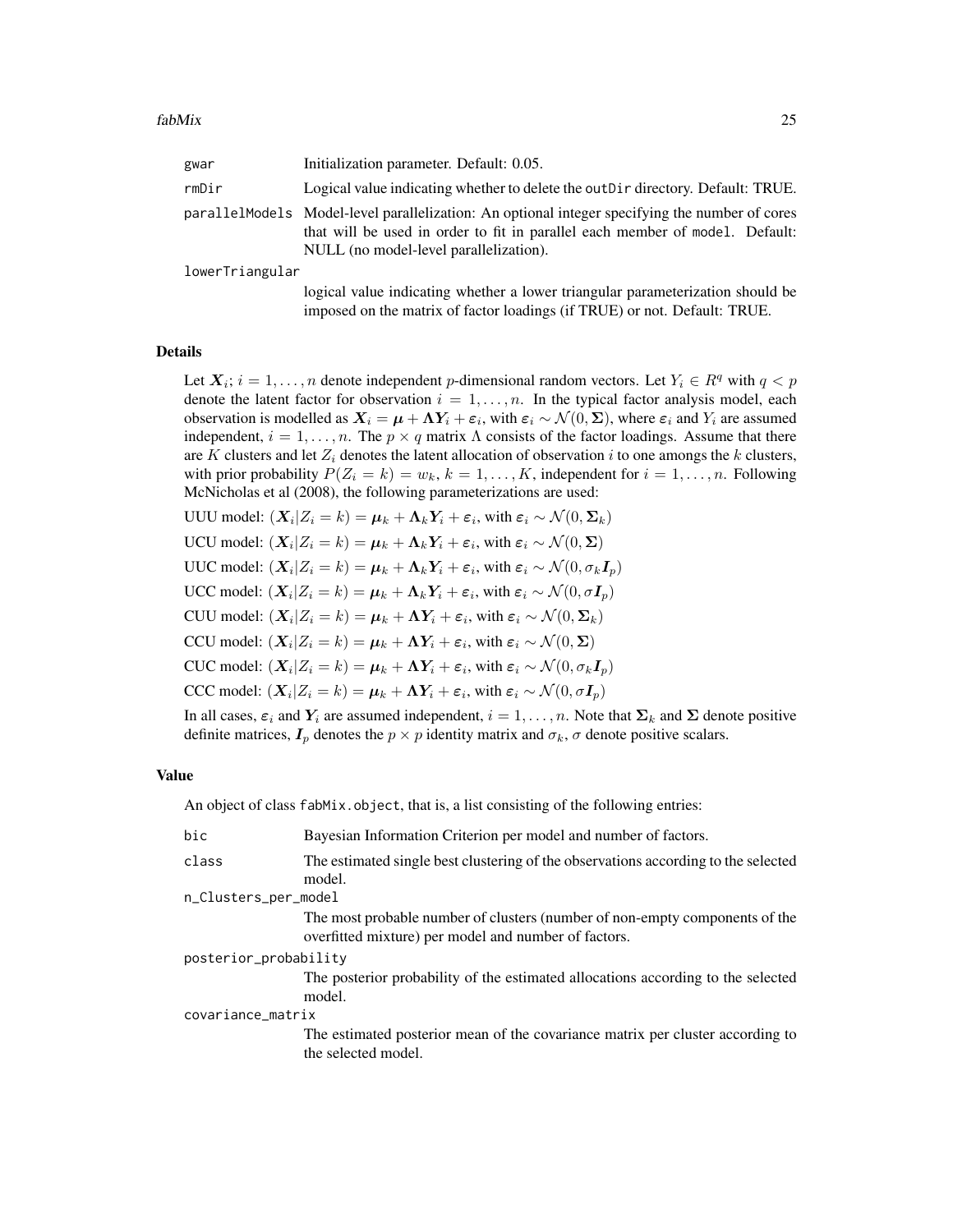| mu                    | The estimated posterior mean of the mean per cluster according to the selected<br>model.                                                                                                                                                                                                                                                                                                                                                                                     |
|-----------------------|------------------------------------------------------------------------------------------------------------------------------------------------------------------------------------------------------------------------------------------------------------------------------------------------------------------------------------------------------------------------------------------------------------------------------------------------------------------------------|
| weights               | The estimated posterior mean of the mixing proportions according to the se-<br>lected model.                                                                                                                                                                                                                                                                                                                                                                                 |
| selected_model        |                                                                                                                                                                                                                                                                                                                                                                                                                                                                              |
|                       | Data frame containing the parameterization, number of clusters and factors of<br>the selected model.                                                                                                                                                                                                                                                                                                                                                                         |
| mcmc                  | A list containing the MCMC draws for the parameters of the selected model.<br>Each entry is returned as an momo object, a class imported from the coda package<br>(Plummer et al, 2006). All component-specific parameters have been reordered<br>according to the ECR algorithm in order to undo the label switching problem.<br>However, the output corresponding to factor scores and factor loadings is not<br>identifiable due to sign-switching across the MCMC trace. |
| data                  | The observed data.                                                                                                                                                                                                                                                                                                                                                                                                                                                           |
| regularizedExpression | The regularized expressions of variable scores to each factor per cluster (see                                                                                                                                                                                                                                                                                                                                                                                               |
|                       | Papastamoulis 2018, CSDA).                                                                                                                                                                                                                                                                                                                                                                                                                                                   |
| Kmap_prob             | The posterior probability of the Maximum A Posteriori number of alive clusters<br>for each parameterization and factor level.                                                                                                                                                                                                                                                                                                                                                |
|                       |                                                                                                                                                                                                                                                                                                                                                                                                                                                                              |

#### **Note**

It is recommended to use: normalize = TRUE (default). Tuning of dirPriorAlphas may be necessary to achieve reasonable acceptance rates of chain swaps. Note that the output is reordered in order to deal with the label switching problem, according to the ECR algorithm applied by [dealWithLabelSwitching](#page-21-1) function.

Parallelization is enabled in both the chain-level as well as the model-level. By default all heated chains (specified by the nchains argument) run in parallel using (at most) the same number of threads (if available). If parallelModels = NULL (default), then the selected parameterizations will run (serially) on the same thread. Otherwise, if parallelModels = x (where x denotes a positive integer), the algorithm will first use x threads to fit the specified model parameterizations in parallel, and furthermore will also parallelize the heated chains (according to the remaining free cores on the user's system). The user should combine parallelModels with nChains efficiently, for example: if the number of available threads equals 12 and the user wishes to run 3 heated chains per model (recall that there are 8 parameterizations in total), then, an ideal allocation would be parallelModels = 4 and nChains = 3 because all available threads will be constantly busy. If the user wishes to run nChains = 4 heated chains per model using 12 threads, then an ideal allocation would be parallelModels = 3 models running in parallel. In the case where parallelModels\*nChains > m, with m denoting the available number of threads, the algorithm will first allocate min(parallelModels, m) threads to run the same number of parameterizations in parallel, and then the remaining threads (if any) will be used to process the parallel heated chains. If no other threads are available, the heated chains will be allocated to single threads.

#### Author(s)

Panagiotis Papastamoulis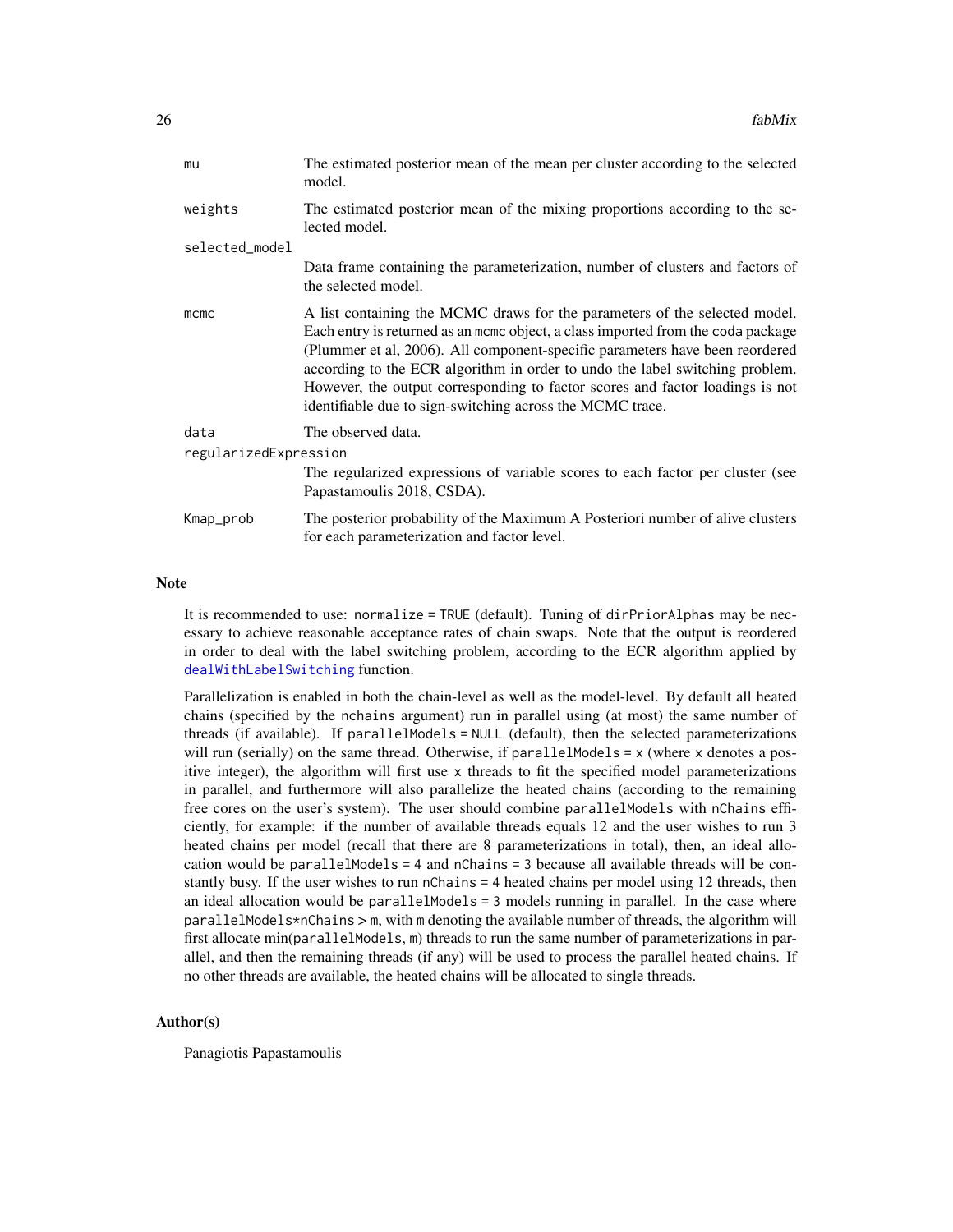#### fabMix 27

#### References

Martyn Plummer, Nicky Best, Kate Cowles and Karen Vines (2006). CODA: Convergence Diagnosis and Output Analysis for MCMC, R News, vol 6, 7-11.

McNicholas, P.D. and Murphy, T.B. Stat Comput (2008) 18: 285. https://doi.org/10.1007/s11222- 008-9056-0.

Papastamoulis, P. (2018). Overfitting Bayesian mixtures of factor analyzers with an unknown number of components. Computational Statistics and Data Analysis, 124: 220-234. DOI: 10.1016/j.csda.2018.03.007.

Papastamoulis, P (2019). Clustering multivariate data using factor analytic Bayesian mixtures with an unknown number of components. Statistics and Computing, doi: 10.1007/s11222-019-09891-z.

#### See Also

[plot.fabMix.object](#page-60-1)

#### Examples

# TOY EXAMPLE (very small numbers... only for CRAN check purposes)

```
#################################################################
# (a) using 2 cores in parallel, each one running 2 heated chains.
#################################################################
library('fabMix')
```

```
n = 8 # sample size
p = 5 # number of variables
q = 2 # number of factors
K = 2 # true number of clusters
sINV\_diag = 1/((1:p)) # diagonal of inverse variance of errors
set.seed(100)
syntheticDataset \leq simData(sameLambda=TRUE, K.true = K, n = n, q = q, p = p,
sINV_values = sINV_diag)
colnames(syntheticDataset$data) <- paste0("x_",1:p)
# Run `fabMix` for a _small_ number of iterations
# but considering only the `UUU` (maximal model),
# using the default prior parallel heating parameters `dirPriorAlphas`.
# NOTE: `dirPriorAlphas` may require some tuning in general.
qRange <- 2 # values for the number of factors (only the true number
# is considered here)
Kmax <- 2 # number of components for the overfitted mixture model
nChains <- 2 # number of parallel heated chains
set.seed(1)
fm \leq fabMix( model = "UUU", nChains = nChains,rawData = syntheticDataset$data, outDir = "toyExample",
       Kmax = Kmax, mCycles = 4, burnCycles = 1, q = qRange,
       g = 0.5, h = 0.5, alpha_sigma = 0.5, beta_sigma = 0.5,
```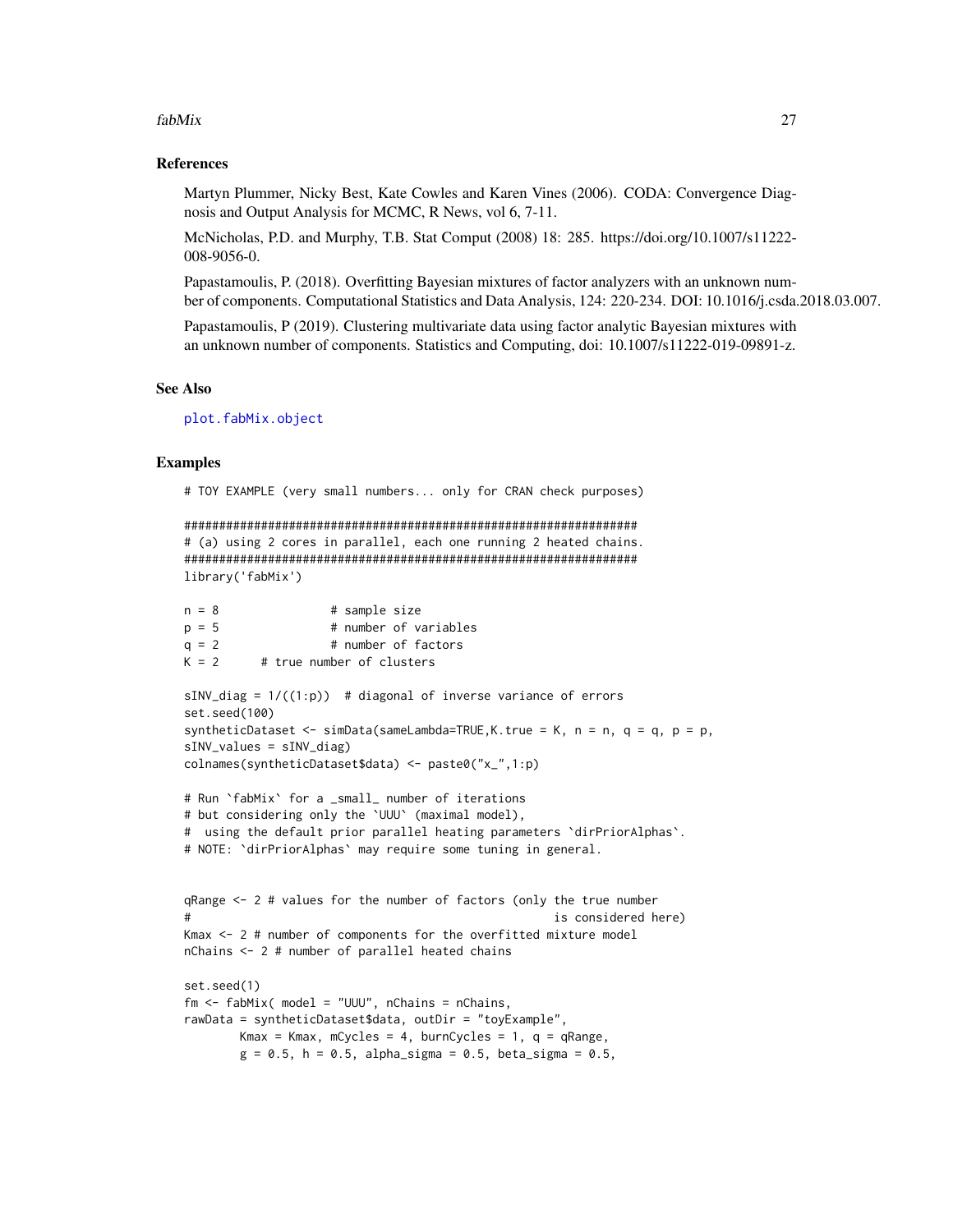```
warm_up_overfitting = 2, warm_up = 5)
# WARNING: the following parameters:
# Kmax, nChains, mCycles, burnCycles, warm_up_overfitting, warm_up
# should take (much) _larger_ values. E.g. a typical implementation consists of:
# Kmax = 20, nChains >= 3, mCycles = 1100, burnCycles = 100,
# warm_up_overfitting = 500, warm_up = 5000.
# You may also print and plot
# print(fm)
# plot(fm)
#################################################################
# (b) using 12 cores____
#_______4 models with 3 heated chains running in parallel________
#_______considering all 8 model parameterizations________________
#################################################################
## Not run:
library('fabMix')
set.seed(99)
n = 200 # sample size
p = 30 # number of variables
q = 2 # number of factors
K = 5 # number of clusters
sINV_diag = rep(1/20,p) # diagonal of inverse variance of errors
syntheticDataset <- simData(sameLambda=FALSE, K.true = K, n = n, q = q, p = p,
sINV_values = sINV_diag)
colnames(syntheticDataset$data) <- paste0("x_",1:p)
qRange <- 1:3 # range of values for the number of factors
Kmax <- 20 # number of components for the overfitted mixture model
nChains <- 3 # number of parallel heated chains
# the next command takes ~ 2 hours in a Linux machine with 12 threads.
fm <- fabMix( parallelModels = 4,
nChains = nChains,
model = c("UUU","CUU","UCU","CCU","UCC","UUC","CUC","CCC"),
rawData = syntheticDataset$data, outDir = "toyExample_b",
       Kmax = Kmax, mCycles = 1100, burnCycles = 100, q = qRange)
print(fm)
plot(fm, what = "BIC")
# see also
# plot(fm); summary(fm)
## End(Not run)
```
fabMix\_CxC *Function to estimate the* CUC *and* CCC *models*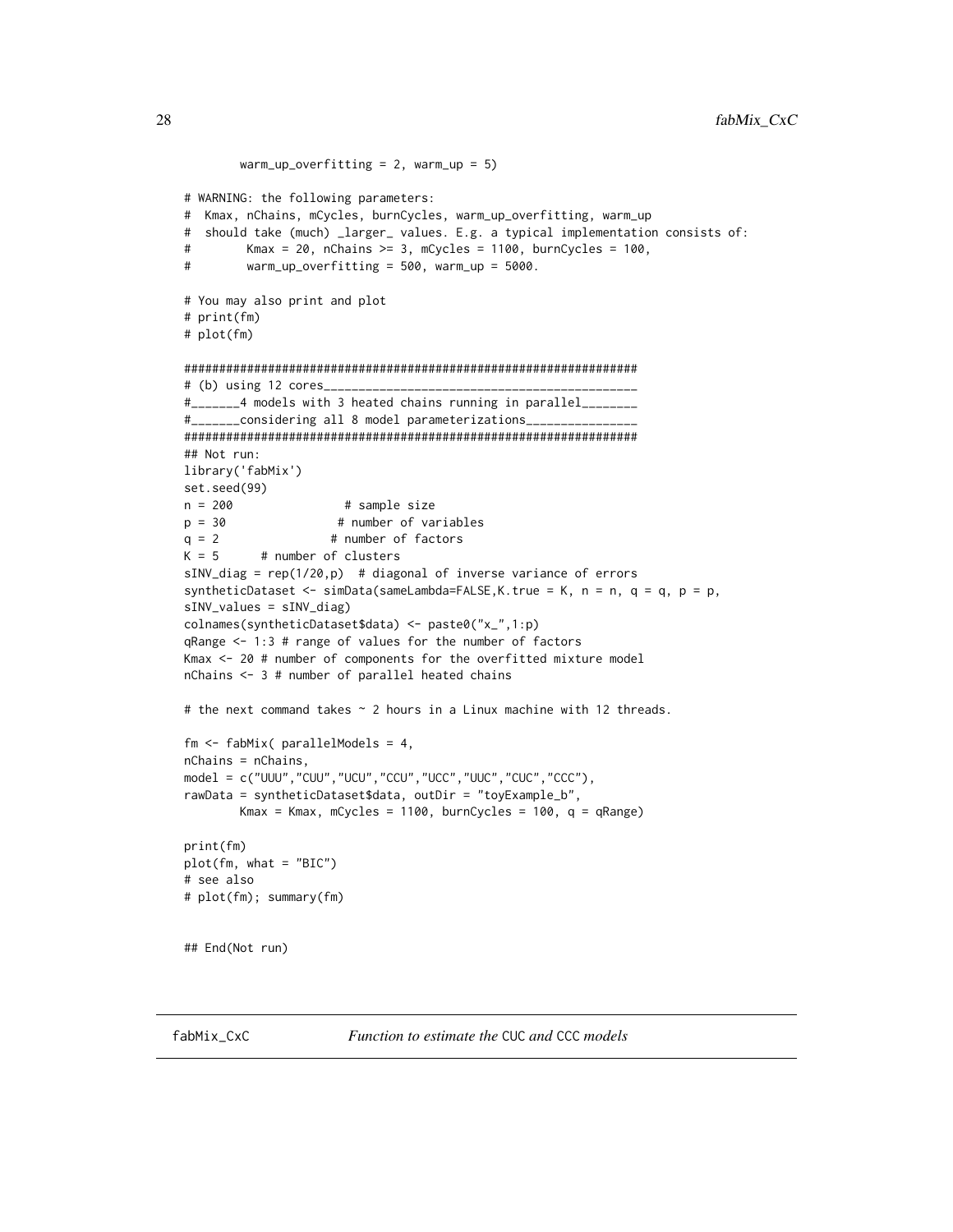# fabMix\_CxC 29

# Description

This function runs parallel chains under a prior tempering scheme of the Dirichlet prior distribution of mixture weights.

# Usage

```
fabMix_CxC(sameSigma, dirPriorAlphas, rawData, outDir, Kmax, mCycles,
burnCycles, g, h, alpha_sigma, beta_sigma, q, normalize,
thinning, zStart, nIterPerCycle, gibbs_z,
warm_up_overfitting, warm_up, overfittingInitialization,
progressGraphs, gwar, cccStart, lowerTriangular)
```
# Arguments

| sameSigma           | Logical value denoting the parameterization of the error variance per compo-<br>nent. If TRUE, the parameterization CCU is fitted. Otherwise, the parameteriza-<br>tion CUU is fitted. |
|---------------------|----------------------------------------------------------------------------------------------------------------------------------------------------------------------------------------|
| dirPriorAlphas      | The prior Dirichlet parameters for each chain.                                                                                                                                         |
| rawData             | The observed data as an $n \times p$ matrix. Clustering is performed on the rows of<br>the matrix.                                                                                     |
| outDir              | Name of the output folder.                                                                                                                                                             |
| Kmax                | Number of components in the overfitted mixture. Default: 20.                                                                                                                           |
| mCycles             | Number of MCMC cycles. Each cycle consists of nIterPerCycle MCMC it-<br>erations. At the end of each cycle a swap of the state of two randomly chosen<br>adjacent chains is attempted. |
| burnCycles          | Number of cycles that will be discarded as burn-in period.                                                                                                                             |
| g                   | Prior parameter g. Default value: $g = 2$ .                                                                                                                                            |
| h                   | Prior parameter <i>h</i> . Default value: $h = 1$ .                                                                                                                                    |
| alpha_sigma         | Prior parameter $\alpha$ . Default value: $\alpha = 2$ .                                                                                                                               |
| beta_sigma          | Prior parameter $\beta$ . Default value: $\beta = 1$ .                                                                                                                                 |
| q                   | Number of factors q, where $1 \le q \le L$ . An error is thrown if the Ledermann<br>bound $(L)$ is exceeded.                                                                           |
| normalize           | Should the observed data be normalized? Default value: TRUE.                                                                                                                           |
| thinning            | Optional integer denoting the thinning of the keeped MCMC cycles.                                                                                                                      |
| zStart              | Optional starting value for the allocation vector.                                                                                                                                     |
| nIterPerCycle       | Number of iteration per MCMC cycle. Default value: 10.                                                                                                                                 |
| gibbs_z             | Select the gibbs sampling scheme for updating latent allocations of mixture<br>model. Default value: 1.                                                                                |
| warm_up_overfitting |                                                                                                                                                                                        |
|                     | Number of iterations for the overfitting initialization scheme. Default value:<br>100.                                                                                                 |
| warm_up             | Number of iterations that will be used to initialize the models before starting<br>proposing switchings. Default value: 500.                                                           |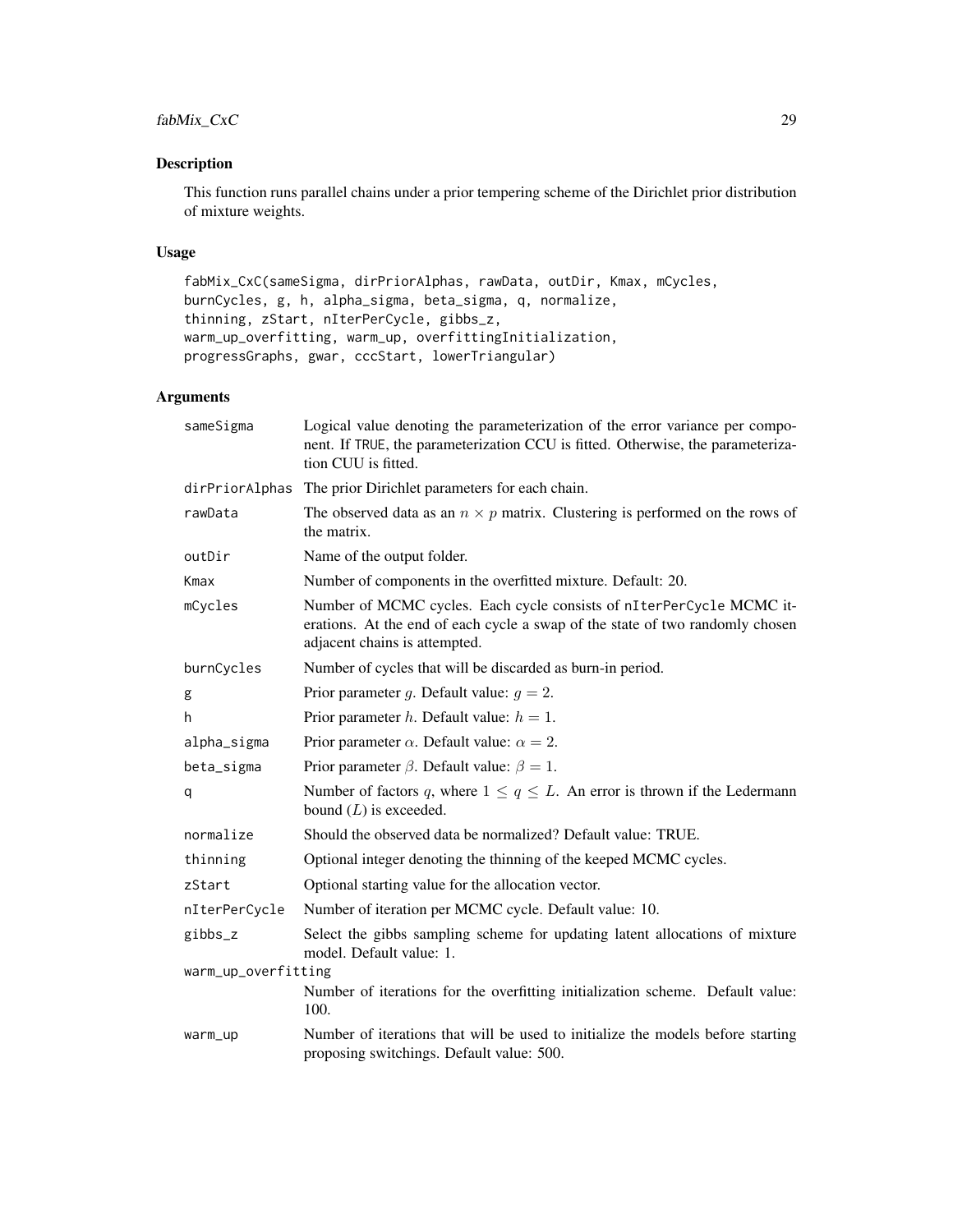<span id="page-29-0"></span>

| overfittingInitialization |                                                                                                                                                             |  |
|---------------------------|-------------------------------------------------------------------------------------------------------------------------------------------------------------|--|
|                           | Logical value indicating whether the chains are initialized via the overfitting<br>initialization scheme. Default: TRUE.                                    |  |
|                           | progress Graphs Logical value indicating whether to plot successive states of the chains while the<br>sampler runs. Default: FALSE.                         |  |
| gwar                      | Initialization parameter. Default: 0.05.                                                                                                                    |  |
| cccStart                  | Initialization from the CCC model.                                                                                                                          |  |
| lowerTriangular           |                                                                                                                                                             |  |
|                           | logical value indicating whether a lower triangular parameterization should be<br>imposed on the matrix of factor loadings (if TRUE) or not. Default: TRUE. |  |

#### Value

List of files written to outDir

# Note

It is recommended to always use: normalize = TRUE (default). Tuning of dirPriorAlphas may be necessary to achieve reasonable acceptance rates of chain swaps. Also note that the output is not identifiable due to label switching and the user has to subsequently call the dealWithLabelSwitching function. See the [fabMix](#page-22-1) function for examples.

# Author(s)

Panagiotis Papastamoulis

# See Also

[fabMix](#page-22-1)

fabMix\_CxU *Function to estimate the* CCU *and* CUU *models*

# Description

This function runs parallel chains under a prior tempering scheme of the Dirichlet prior distribution of mixture weights.

# Usage

```
fabMix_CxU(sameSigma, dirPriorAlphas, rawData, outDir, Kmax, mCycles,
burnCycles, g, h, alpha_sigma, beta_sigma, q, normalize,
thinning, zStart, nIterPerCycle, gibbs_z,
warm_up_overfitting, warm_up, overfittingInitialization,
progressGraphs, gwar, lowerTriangular)
```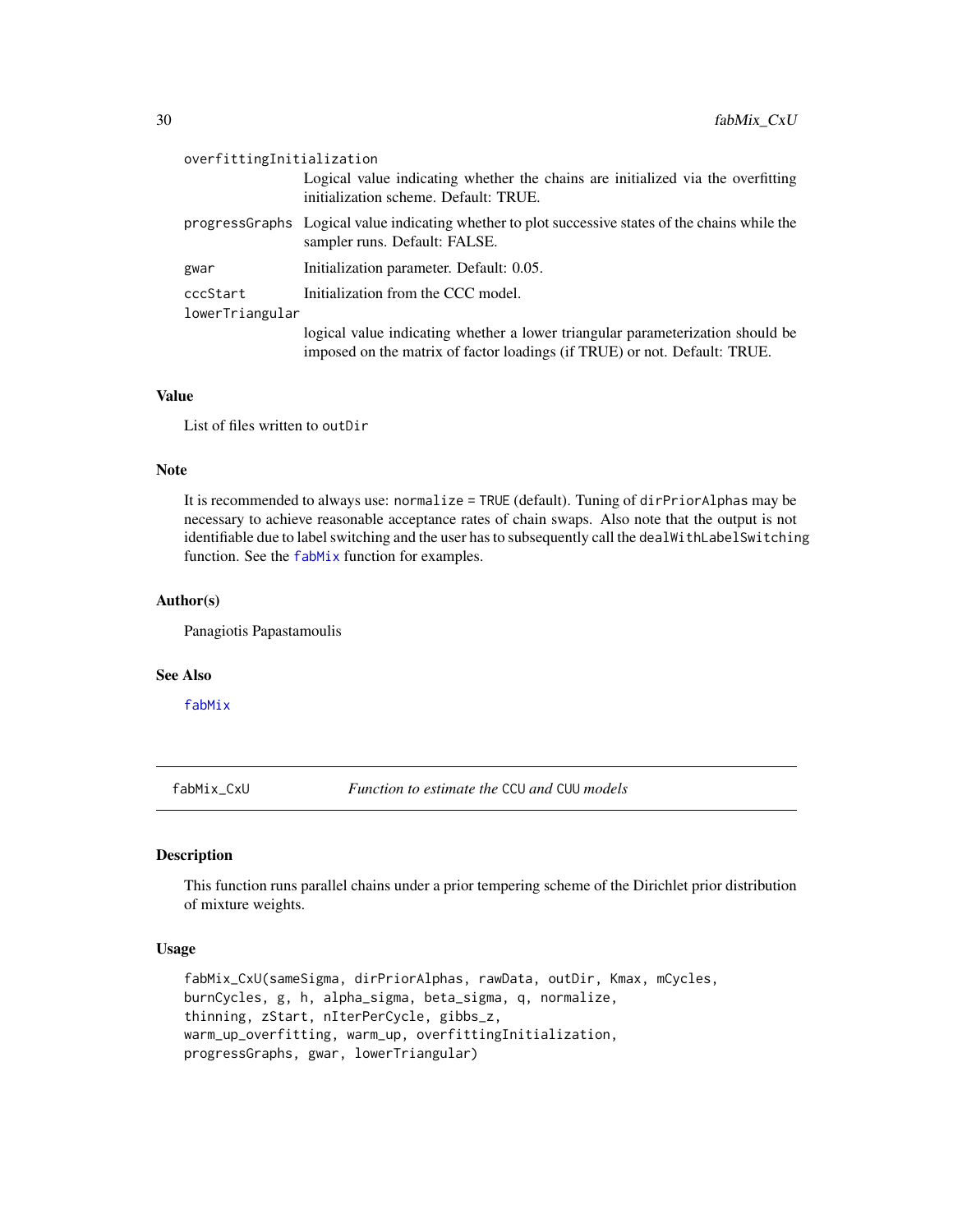# fabMix\_CxU 31

# Arguments

| sameSigma                 | Logical value denoting the parameterization of the error variance per compo-<br>nent. If TRUE, the parameterization CCU is fitted. Otherwise, the parameteriza-<br>tion CUU is fitted. |
|---------------------------|----------------------------------------------------------------------------------------------------------------------------------------------------------------------------------------|
| dirPriorAlphas            | The prior Dirichlet parameters for each chain.                                                                                                                                         |
| rawData                   | The observed data as an $n \times p$ matrix. Clustering is performed on the rows of<br>the matrix.                                                                                     |
| outDir                    | Name of the output folder.                                                                                                                                                             |
| Kmax                      | Number of components in the overfitted mixture. Default: 20.                                                                                                                           |
| mCycles                   | Number of MCMC cycles. Each cycle consists of nIterPerCycle MCMC it-<br>erations. At the end of each cycle a swap of the state of two randomly chosen<br>adjacent chains is attempted. |
| burnCycles                | Number of cycles that will be discarded as burn-in period.                                                                                                                             |
| g                         | Prior parameter g. Default value: $g = 2$ .                                                                                                                                            |
| h                         | Prior parameter h. Default value: $h = 1$ .                                                                                                                                            |
| alpha_sigma               | Prior parameter $\alpha$ . Default value: $\alpha = 2$ .                                                                                                                               |
| beta_sigma                | Prior parameter $\beta$ . Default value: $\beta = 1$ .                                                                                                                                 |
| q                         | Number of factors q, where $1 \le q \le L$ . An error is thrown if the Ledermann<br>bound $(L)$ is exceeded.                                                                           |
| normalize                 | Should the observed data be normalized? Default value: TRUE.                                                                                                                           |
| thinning                  | Optional integer denoting the thinning of the keeped MCMC cycles.                                                                                                                      |
| zStart                    | Optional starting value for the allocation vector.                                                                                                                                     |
| nIterPerCycle             | Number of iteration per MCMC cycle. Default value: 10.                                                                                                                                 |
| gibbs_z                   | Select the gibbs sampling scheme for updating latent allocations of mixture<br>model. Default value: 1.                                                                                |
| warm_up_overfitting       |                                                                                                                                                                                        |
|                           | Number of iterations for the overfitting initialization scheme. Default value:<br>100.                                                                                                 |
| warm_up                   | Number of iterations that will be used to initialize the models before starting<br>proposing switchings. Default value: 500.                                                           |
| overfittingInitialization |                                                                                                                                                                                        |
|                           | Logical value indicating whether the chains are initialized via the overfitting<br>initialization scheme. Default: TRUE.                                                               |
|                           | progressGraphs Logical value indicating whether to plot successive states of the chains while the<br>sampler runs. Default: FALSE.                                                     |
| gwar                      | Initialization parameter. Default: 0.05.                                                                                                                                               |
| lowerTriangular           |                                                                                                                                                                                        |
|                           | logical value indicating whether a lower triangular parameterization should be<br>imposed on the matrix of factor loadings (if TRUE) or not. Default: TRUE.                            |

# Value

List of files written to outDir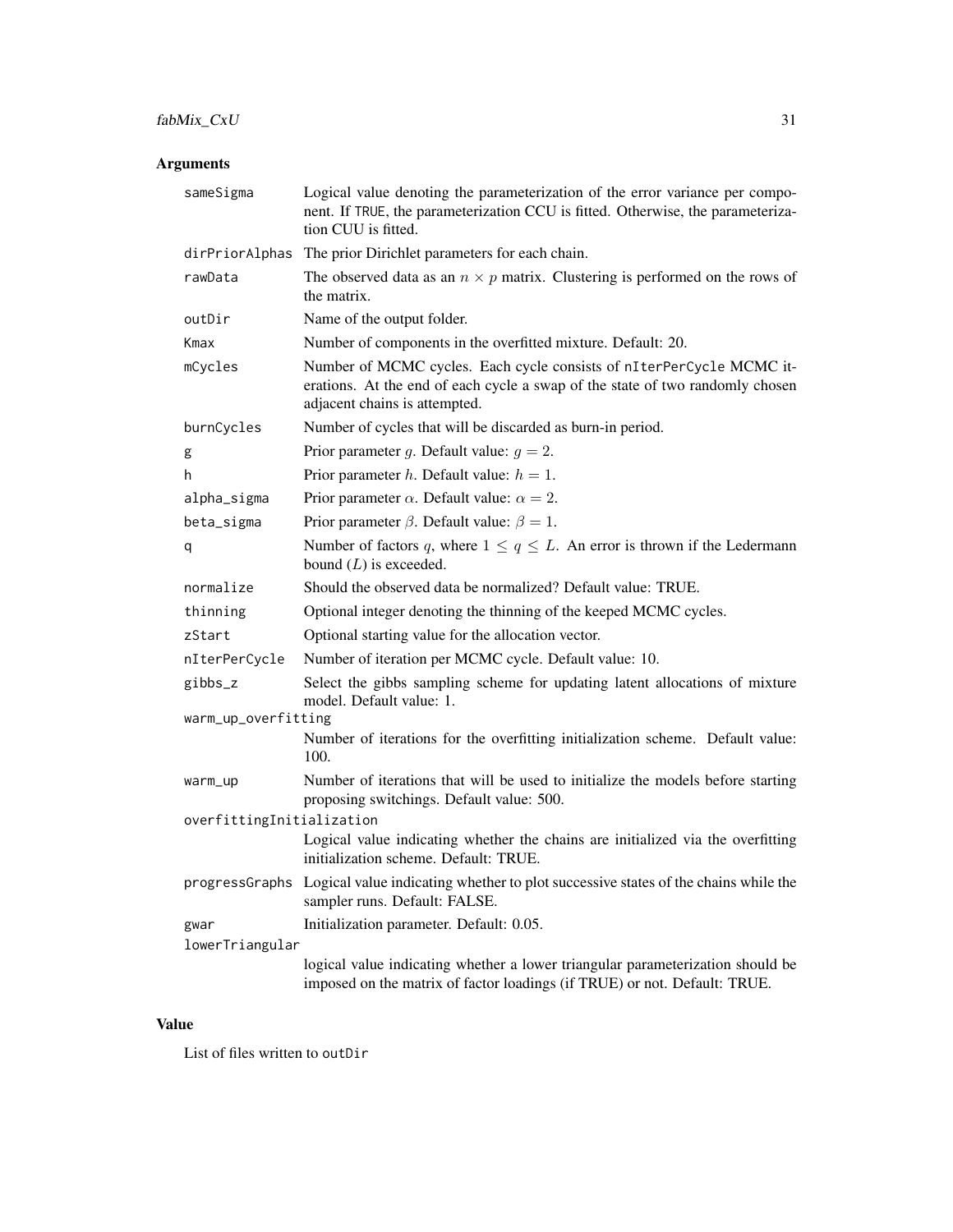# Note

It is recommended to always use: normalize = TRUE (default). Tuning of dirPriorAlphas may be necessary to achieve reasonable acceptance rates of chain swaps. Also note that the output is not identifiable due to label switching and the user has to subsequently call the dealWithLabelSwitching function. See the [fabMix](#page-22-1) function for examples.

# Author(s)

Panagiotis Papastamoulis

# See Also

[fabMix](#page-22-1)

fabMix\_missing\_values *Function to estimate the UUU or UCU models in case of missing values*

#### Description

This function runs parallel chains under a prior tempering scheme of the Dirichlet prior distribution of mixture weights. Missing values are simulated from their full conditional posterior distribution.

#### Usage

```
fabMix_missing_values(sameSigma, dirPriorAlphas, rawData, outDir, Kmax, mCycles,
burnCycles, g, h, alpha_sigma, beta_sigma, q, normalize,
thinning, zStart, nIterPerCycle, gibbs_z, warm_up,
progressGraphs, gwar, lowerTriangular)
```
#### Arguments

| sameSigma      | Logical value denoting the parameterization of the error variance per compo-<br>nent. If same Sigma = TRUE, the parameterization UCU is fitted, otherwise the UUU<br>model is fitted.  |
|----------------|----------------------------------------------------------------------------------------------------------------------------------------------------------------------------------------|
| dirPriorAlphas | The prior Dirichlet parameters for each chain.                                                                                                                                         |
| rawData        | The observed data as an $n \times p$ matrix. Clustering is performed on the rows of<br>the matrix.                                                                                     |
| outDir         | Name of the output folder.                                                                                                                                                             |
| Kmax           | Number of components in the overfitted mixture. Default: 20.                                                                                                                           |
| mCycles        | Number of MCMC cycles. Each cycle consists of nIterPerCycle MCMC it-<br>erations. At the end of each cycle a swap of the state of two randomly chosen<br>adjacent chains is attempted. |
| burnCycles     | Number of cycles that will be discarded as burn-in period.                                                                                                                             |
| g              | Prior parameter g. Default value: $q = 2$ .                                                                                                                                            |

<span id="page-31-0"></span>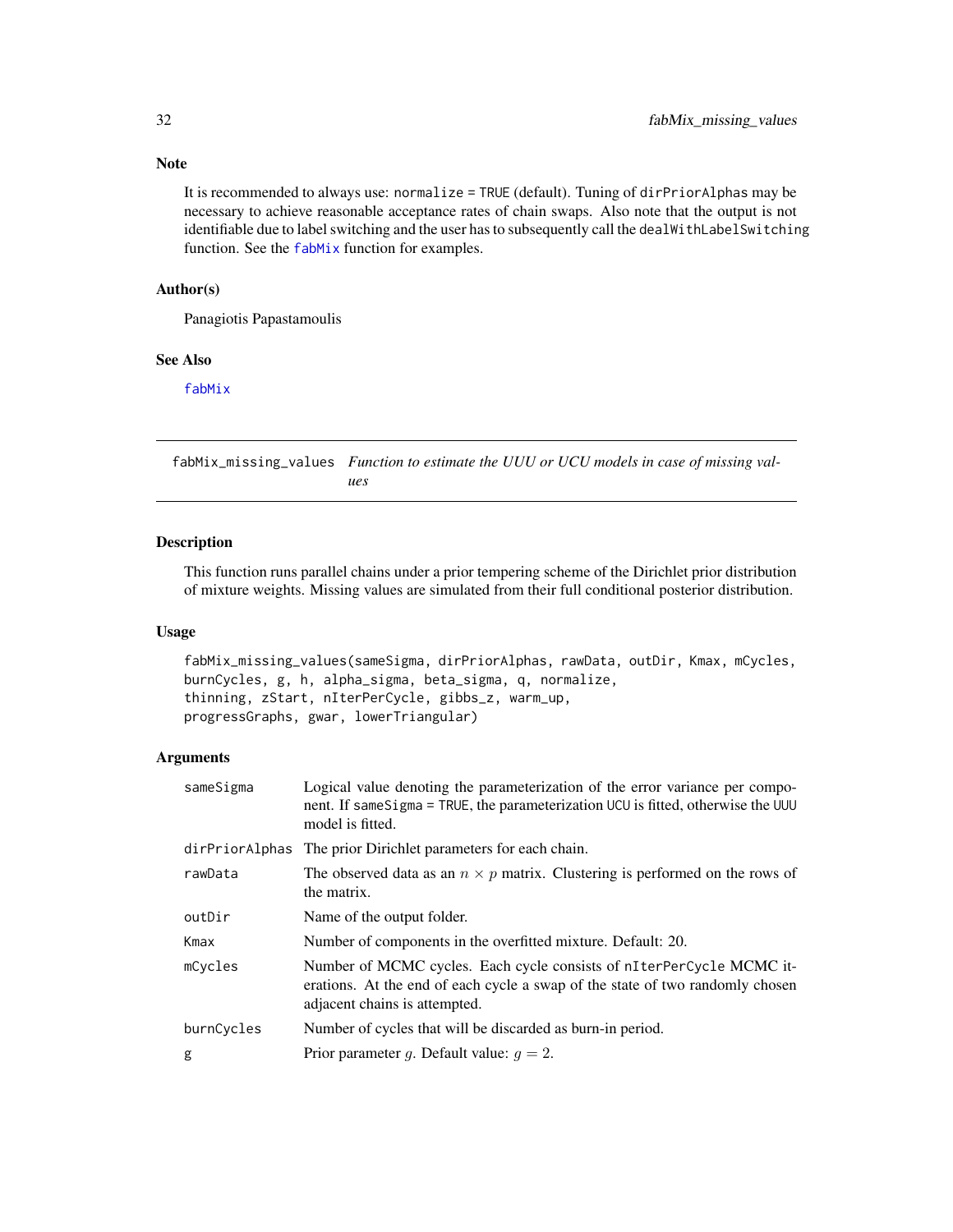<span id="page-32-0"></span>

| h.              | Prior parameter h. Default value: $h = 1$ .                                                                                                                 |  |
|-----------------|-------------------------------------------------------------------------------------------------------------------------------------------------------------|--|
| alpha_sigma     | Prior parameter $\alpha$ . Default value: $\alpha = 2$ .                                                                                                    |  |
| beta_sigma      | Prior parameter $\beta$ . Default value: $\beta = 1$ .                                                                                                      |  |
| q               | Number of factors q, where $1 \leq q \leq L$ . An error is thrown if the Ledermann<br>bound $(L)$ is exceeded.                                              |  |
| normalize       | Should the observed data be normalized? Default value: TRUE.                                                                                                |  |
| thinning        | Optional integer denoting the thinning of the keeped MCMC cycles.                                                                                           |  |
| zStart          | Optional starting value for the allocation vector.                                                                                                          |  |
| nIterPerCycle   | Number of iteration per MCMC cycle. Default value: 10.                                                                                                      |  |
| gibbs_z         | Select the gibbs sampling scheme for updating latent allocations of mixture<br>model. Default value: 1.                                                     |  |
| warm_up         | NUmber of iterations that will be used to initialize the models before starting<br>proposing switchings. Default value: 500.                                |  |
|                 | progressGraphs Logical value indicating whether to plot successive states of the chains while the<br>sampler runs. Default: FALSE.                          |  |
| gwar            | Initialization parameter. Default: 0.05.                                                                                                                    |  |
| lowerTriangular |                                                                                                                                                             |  |
|                 | logical value indicating whether a lower triangular parameterization should be<br>imposed on the matrix of factor loadings (if TRUE) or not. Default: TRUE. |  |

# Value

List of files written to outDir

#### Note

It is recommended to always use: normalize = TRUE (default). Tuning of dirPriorAlphas may be necessary to achieve reasonable acceptance rates of chain swaps. Also note that the output is not identifiable due to label switching and the user has to subsequently call the dealWithLabelSwitching function.

# Author(s)

Panagiotis Papastamoulis

fabMix\_parallelModels *Function for model-level parallelization*

# Description

This function runs multiple copies of the fabMix function in parallel.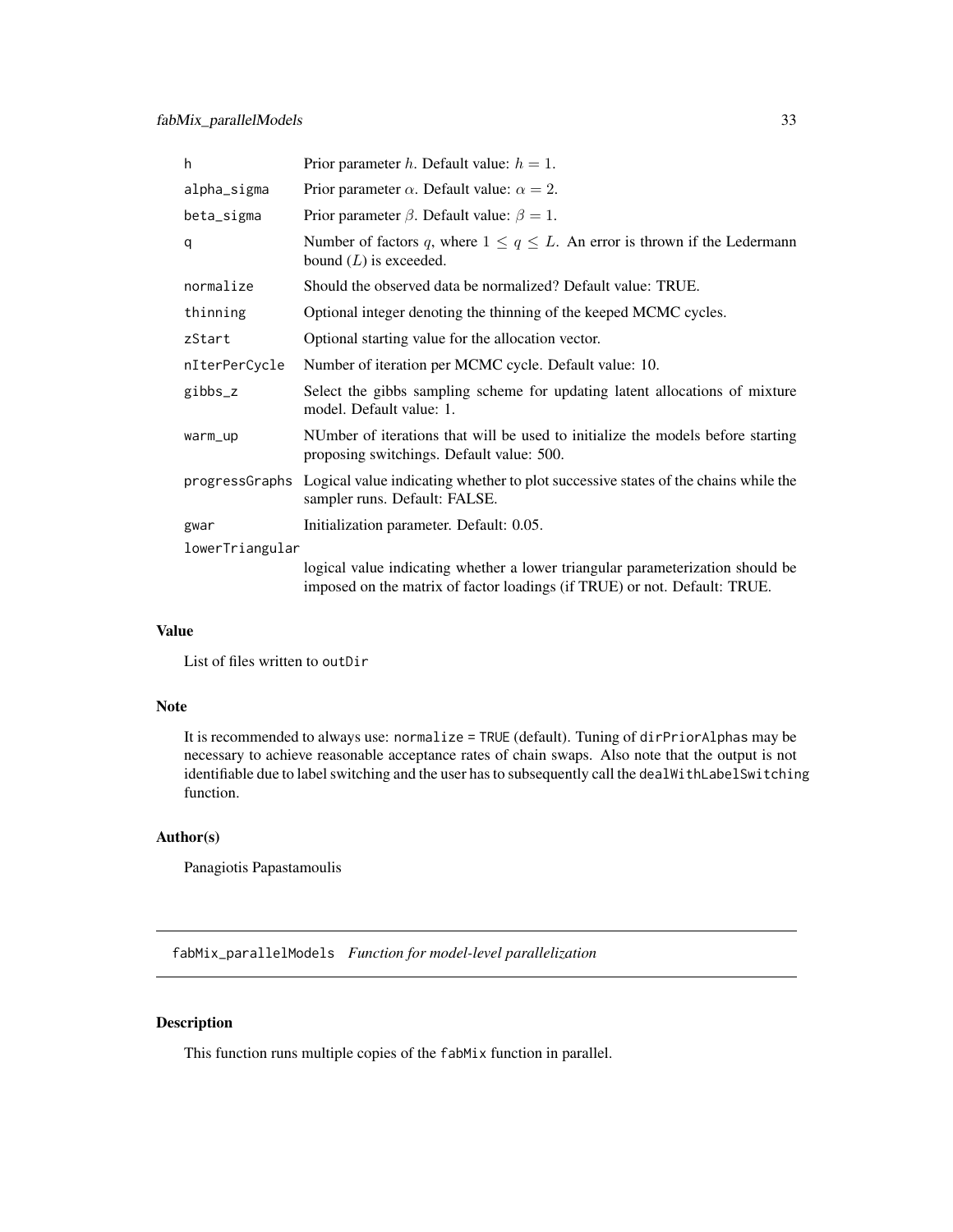# Usage

```
fabMix_parallelModels(model, nChains, dirPriorAlphas, rawData, outDir, Kmax, mCycles,
burnCycles, g, h, alpha_sigma, beta_sigma, q, normalize,
thinning, zStart, nIterPerCycle, gibbs_z,
warm_up_overfitting, warm_up, overfittingInitialization,
progressGraphs, gwar, rmDir, parallelModels, lowerTriangular)
```
# Arguments

| model               | Any subset of "UUU" "CUU" "UCU" "CCU" "UCC" "UUC" "CUC", "CCC"<br>indicating the fitted models.                                                                                                                                                                                                                                             |
|---------------------|---------------------------------------------------------------------------------------------------------------------------------------------------------------------------------------------------------------------------------------------------------------------------------------------------------------------------------------------|
| nChains             | The number of parallel heated chains. When 'dirPriorAlphas' is supplied, 'nChains'<br>can be ignored.                                                                                                                                                                                                                                       |
|                     | dirPriorAlphas vector of length nChains in the form of an increasing sequence of positive<br>scalars. Each entry contains the (common) prior Dirichlet parameter for the cor-<br>responding chain. Default: dirPriorAlphas = c(1,1 + dN*(2:nChains -1))/Kmax,<br>where $dN = 1$ , for nChains > 1. Otherwise, $dirPrincipalphas = 1/Kmax$ . |
| rawData             | The observed data as an $n \times p$ matrix. Clustering is performed on the rows of<br>the matrix.                                                                                                                                                                                                                                          |
| outDir              | Name of the output folder. An error is thrown if this directory already exists.                                                                                                                                                                                                                                                             |
| Kmax                | Number of components in the overfitted mixture. Default: 20.                                                                                                                                                                                                                                                                                |
| mCycles             | Number of MCMC cycles. Each cycle consists of nIterPerCycle MCMC it-<br>erations. At the end of each cycle a swap of the state of two randomly chosen<br>adjacent chains is attempted.                                                                                                                                                      |
| burnCycles          | Number of cycles that will be discarded as burn-in period.                                                                                                                                                                                                                                                                                  |
| g                   | Prior parameter g. Default value: $g = 0.5$ .                                                                                                                                                                                                                                                                                               |
| h                   | Prior parameter <i>h</i> . Default value: $h = 0.5$ .                                                                                                                                                                                                                                                                                       |
| alpha_sigma         | Prior parameter $\alpha$ . Default value: $\alpha = 0.5$ .                                                                                                                                                                                                                                                                                  |
| beta_sigma          | Prior parameter $\beta$ . Default value: $\beta = 0.5$ .                                                                                                                                                                                                                                                                                    |
| q                   | A vector containing the number of factors to be fitted.                                                                                                                                                                                                                                                                                     |
| normalize           | Should the observed data be normalized? Default value: TRUE. (Recommended)                                                                                                                                                                                                                                                                  |
| thinning            | Optional integer denoting the thinning of the keeped MCMC cycles.                                                                                                                                                                                                                                                                           |
| zStart              | Optional starting value for the allocation vector.                                                                                                                                                                                                                                                                                          |
| nIterPerCycle       | Number of iteration per MCMC cycle. Default value: 10.                                                                                                                                                                                                                                                                                      |
| gibbs_z             | Select the gibbs sampling scheme for updating latent allocations of mixture<br>model. Default value: 1.                                                                                                                                                                                                                                     |
| warm_up_overfitting |                                                                                                                                                                                                                                                                                                                                             |
|                     | Number of iterations for the overfitting initialization scheme. Default value:<br>500.                                                                                                                                                                                                                                                      |
| warm_up             | Number of iterations that will be used to initialize the models before starting<br>proposing switchings. Default value: 5000.                                                                                                                                                                                                               |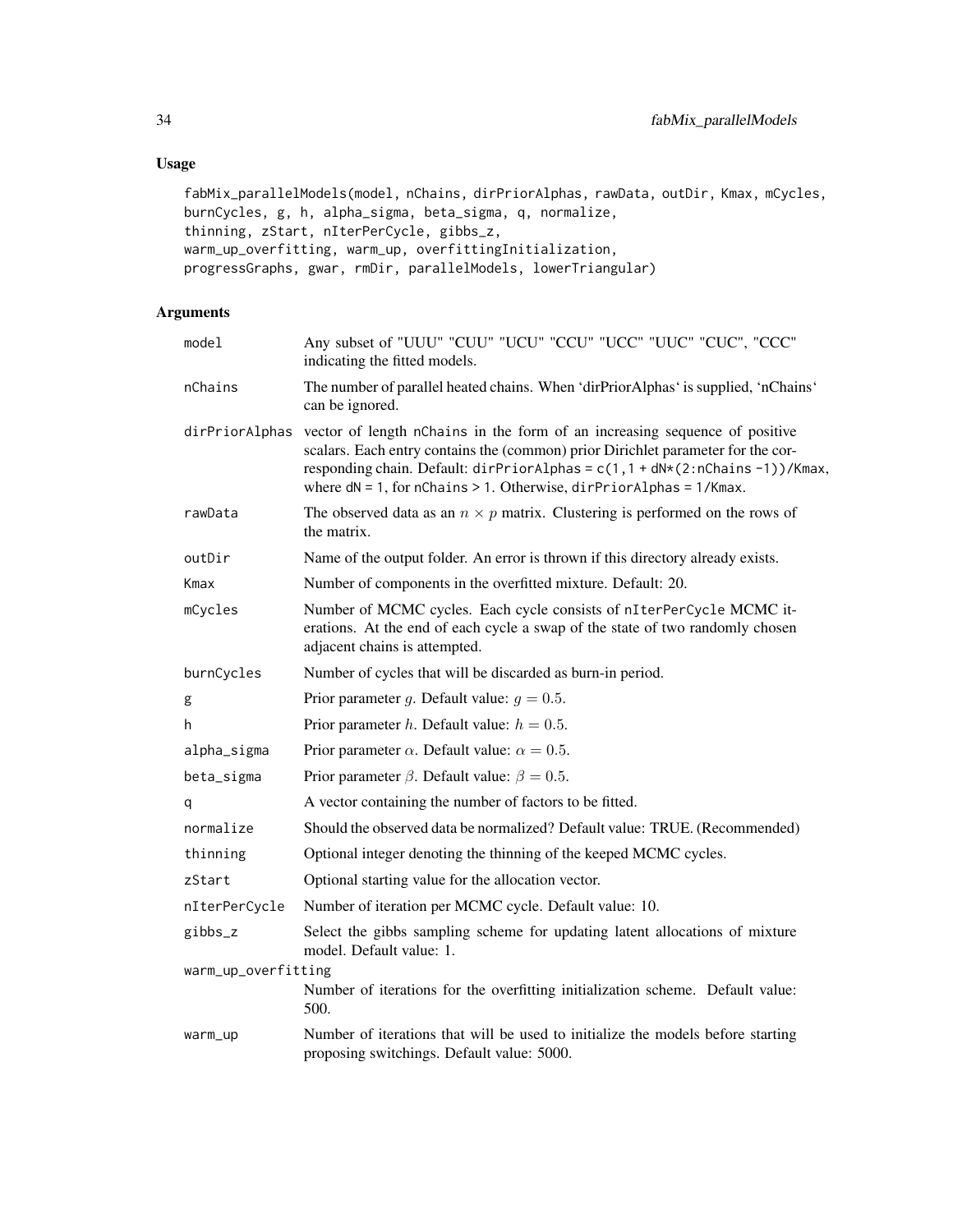<span id="page-34-0"></span>

| overfittingInitialization |                                                                                                                                                                        |  |
|---------------------------|------------------------------------------------------------------------------------------------------------------------------------------------------------------------|--|
|                           | Logical value indicating whether the chains are initialized via the overfitting<br>initialization scheme. Default: TRUE.                                               |  |
|                           | progress Graphs Logical value indicating whether to plot successive states of the chains while the<br>sampler runs. Default: FALSE.                                    |  |
| gwar                      | Initialization parameter. Default: 0.05.                                                                                                                               |  |
| rmDir                     | Logical value indicating whether to delete the out D ir directory. Default: TRUE.                                                                                      |  |
|                           | parallel Models Model-level parallelization: An optional integer specifying the number of cores<br>that will be used in order to fit in parallel each member of model. |  |
| lowerTriangular           |                                                                                                                                                                        |  |
|                           | logical value indicating whether a lower triangular parameterization should be<br>imposed on the matrix of factor loadings (if TRUE) or not. Default: TRUE.            |  |

#### Value

An object of class fabMix.object (see the [fabMix](#page-22-1) function).

# Note

See the [fabMix](#page-22-1) function for examples.

#### Author(s)

Panagiotis Papastamoulis

fabMix\_UxC *Function to estimate the* UUC *and* UCC *models*

# Description

This function runs parallel chains under a prior tempering scheme of the Dirichlet prior distribution of mixture weights.

#### Usage

```
fabMix_UxC(sameSigma, dirPriorAlphas, rawData, outDir, Kmax, mCycles,
burnCycles, g, h, alpha_sigma, beta_sigma, q, normalize,
thinning, zStart, nIterPerCycle, gibbs_z,
warm_up_overfitting, warm_up, overfittingInitialization,
progressGraphs, gwar, lowerTriangular)
```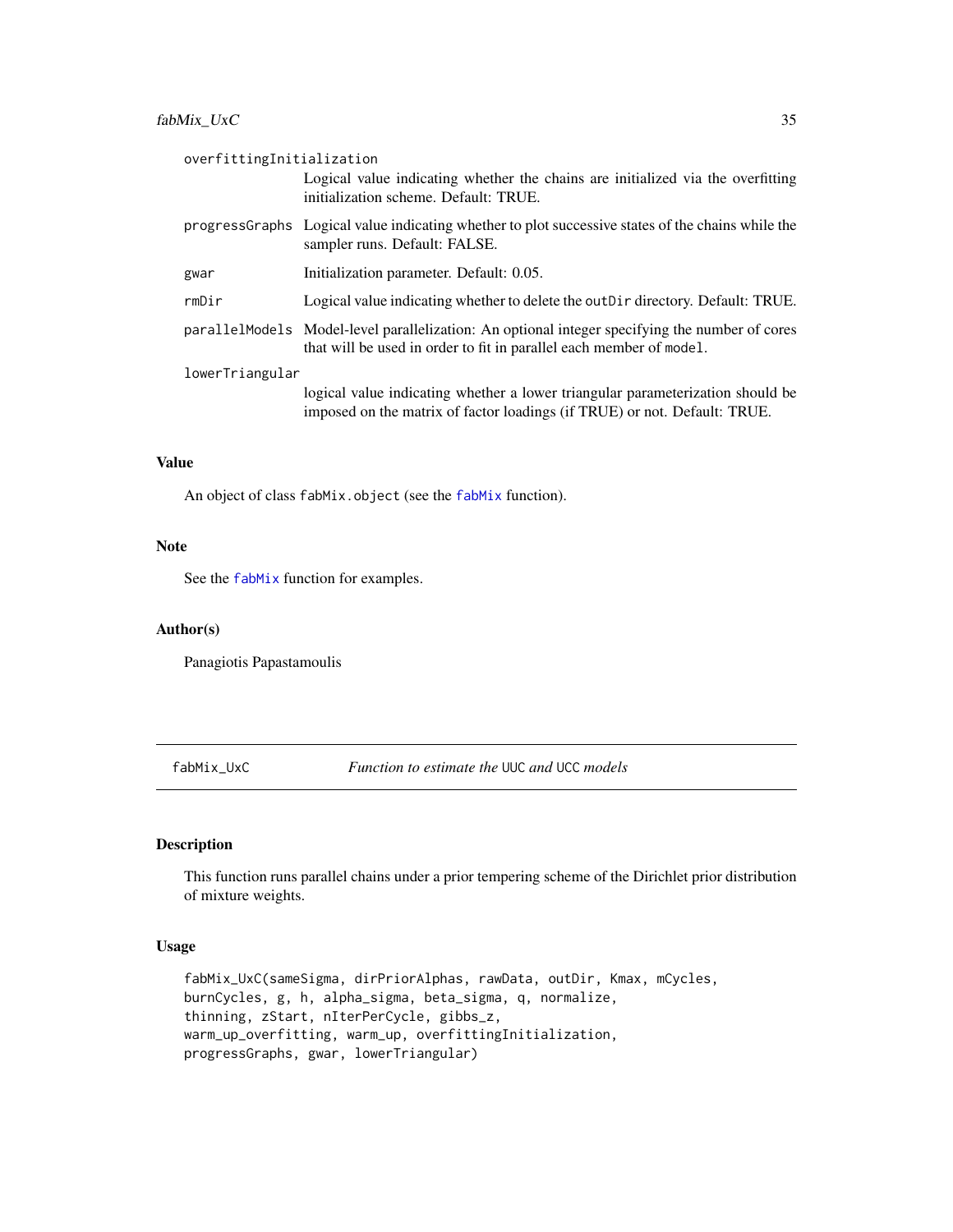# Arguments

| sameSigma                 | Logical value denoting the parameterization of the error variance per compo-<br>nent. If TRUE, the parameterization CCU is fitted. Otherwise, the parameteriza-<br>tion CUU is fitted. |
|---------------------------|----------------------------------------------------------------------------------------------------------------------------------------------------------------------------------------|
| dirPriorAlphas            | The prior Dirichlet parameters for each chain.                                                                                                                                         |
| rawData                   | The observed data as an $n \times p$ matrix. Clustering is performed on the rows of<br>the matrix.                                                                                     |
| outDir                    | Name of the output folder.                                                                                                                                                             |
| Kmax                      | Number of components in the overfitted mixture. Default: 20.                                                                                                                           |
| mCycles                   | Number of MCMC cycles. Each cycle consists of nIterPerCycle MCMC it-<br>erations. At the end of each cycle a swap of the state of two randomly chosen<br>adjacent chains is attempted. |
| burnCycles                | Number of cycles that will be discarded as burn-in period.                                                                                                                             |
| g                         | Prior parameter g. Default value: $g = 2$ .                                                                                                                                            |
| h                         | Prior parameter h. Default value: $h = 1$ .                                                                                                                                            |
| alpha_sigma               | Prior parameter $\alpha$ . Default value: $\alpha = 2$ .                                                                                                                               |
| beta_sigma                | Prior parameter $\beta$ . Default value: $\beta = 1$ .                                                                                                                                 |
| q                         | Number of factors q, where $1 \le q \le L$ . An error is thrown if the Ledermann<br>bound $(L)$ is exceeded.                                                                           |
| normalize                 | Should the observed data be normalized? Default value: TRUE.                                                                                                                           |
| thinning                  | Optional integer denoting the thinning of the keeped MCMC cycles.                                                                                                                      |
| zStart                    | Optional starting value for the allocation vector.                                                                                                                                     |
| nIterPerCycle             | Number of iteration per MCMC cycle. Default value: 10.                                                                                                                                 |
| gibbs_z                   | Select the gibbs sampling scheme for updating latent allocations of mixture<br>model. Default value: 1.                                                                                |
| warm_up_overfitting       |                                                                                                                                                                                        |
|                           | Number of iterations for the overfitting initialization scheme. Default value:<br>100.                                                                                                 |
| warm_up                   | Number of iterations that will be used to initialize the models before starting<br>proposing switchings. Default value: 500.                                                           |
| overfittingInitialization |                                                                                                                                                                                        |
|                           | Logical value indicating whether the chains are initialized via the overfitting<br>initialization scheme. Default: TRUE.                                                               |
|                           | progressGraphs Logical value indicating whether to plot successive states of the chains while the<br>sampler runs. Default: FALSE.                                                     |
| gwar                      | Initialization parameter. Default: 0.05.                                                                                                                                               |
| lowerTriangular           |                                                                                                                                                                                        |
|                           | logical value indicating whether a lower triangular parameterization should be<br>imposed on the matrix of factor loadings (if TRUE) or not. Default: TRUE.                            |

# Value

List of files written to outDir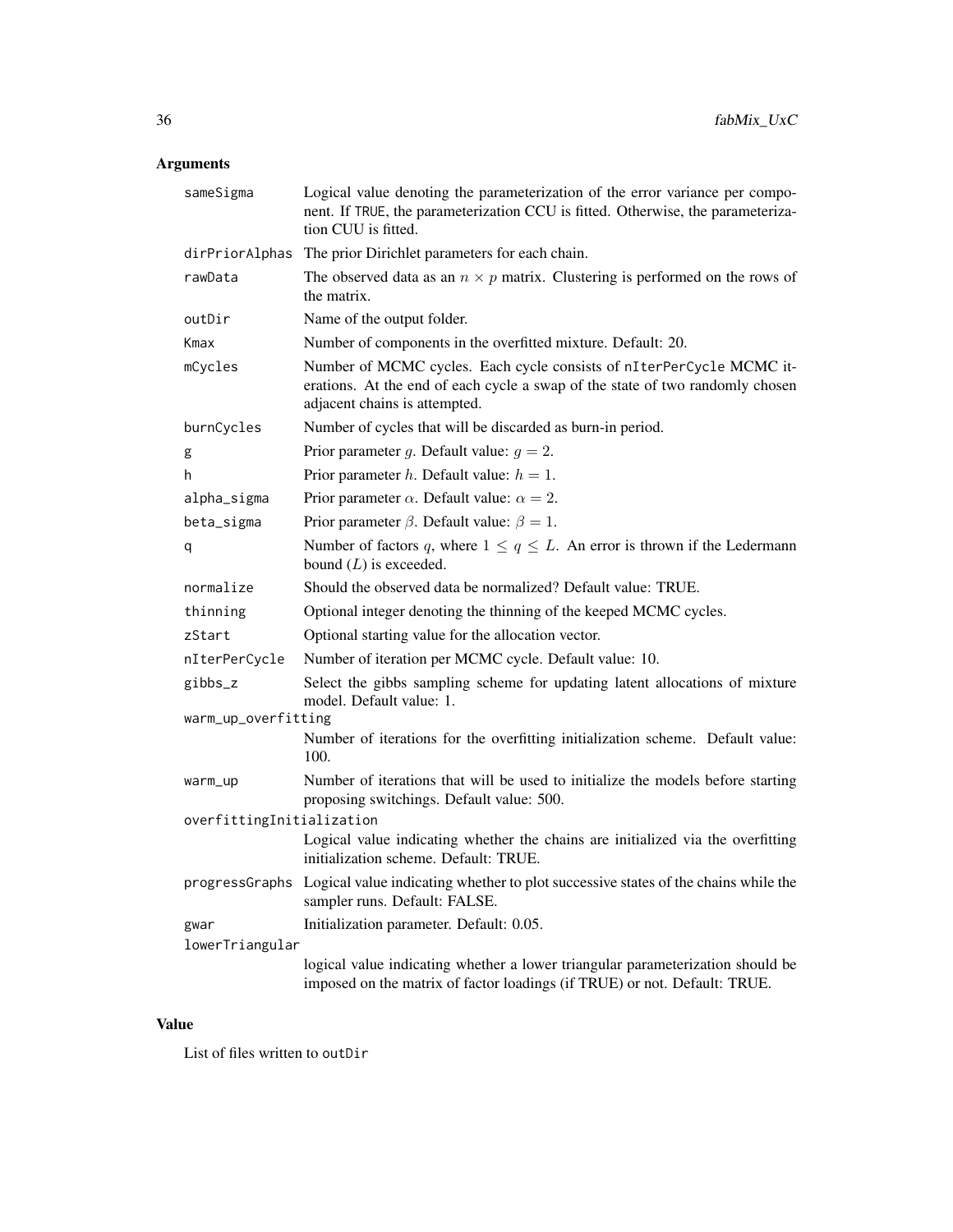# fabMix\_UxU 37

### Note

It is recommended to always use: normalize = TRUE (default). Tuning of dirPriorAlphas may be necessary to achieve reasonable acceptance rates of chain swaps. Also note that the output is not identifiable due to label switching and the user has to subsequently call the dealWithLabelSwitching function. See the [fabMix](#page-22-0) function for examples.

### Author(s)

Panagiotis Papastamoulis

### See Also

[fabMix](#page-22-0)

fabMix\_UxU *Function to estimate the* UUU *and* UCU *model*

### Description

This function runs parallel chains under a prior tempering scheme of the Dirichlet prior distribution of mixture weights.

#### Usage

```
fabMix_UxU(sameSigma, dirPriorAlphas, rawData, outDir, Kmax, mCycles,
burnCycles, g, h, alpha_sigma, beta_sigma, q, normalize,
thinning, zStart, nIterPerCycle, gibbs_z,
warm_up_overfitting, warm_up, overfittingInitialization,
progressGraphs, gwar, lowerTriangular)
```
#### Arguments

| sameSigma      | Logical value denoting the parameterization of the error variance per compo-<br>nent. If TRUE, the parameterization $\Sigma_1 = \ldots = \Sigma_K$ is fitted.                          |
|----------------|----------------------------------------------------------------------------------------------------------------------------------------------------------------------------------------|
| dirPriorAlphas | The prior Dirichlet parameters for each chain.                                                                                                                                         |
| rawData        | The observed data as an $n \times p$ matrix. Clustering is performed on the rows of<br>the matrix.                                                                                     |
| outDir         | Name of the output folder.                                                                                                                                                             |
| Kmax           | Number of components in the overfitted mixture. Default: 20.                                                                                                                           |
| mCycles        | Number of MCMC cycles. Each cycle consists of nIterPerCycle MCMC it-<br>erations. At the end of each cycle a swap of the state of two randomly chosen<br>adjacent chains is attempted. |
| burnCycles     | Number of cycles that will be discarded as burn-in period.                                                                                                                             |
| g              | Prior parameter g. Default value: $q = 2$ .                                                                                                                                            |
| h              | Prior parameter h. Default value: $h = 1$ .                                                                                                                                            |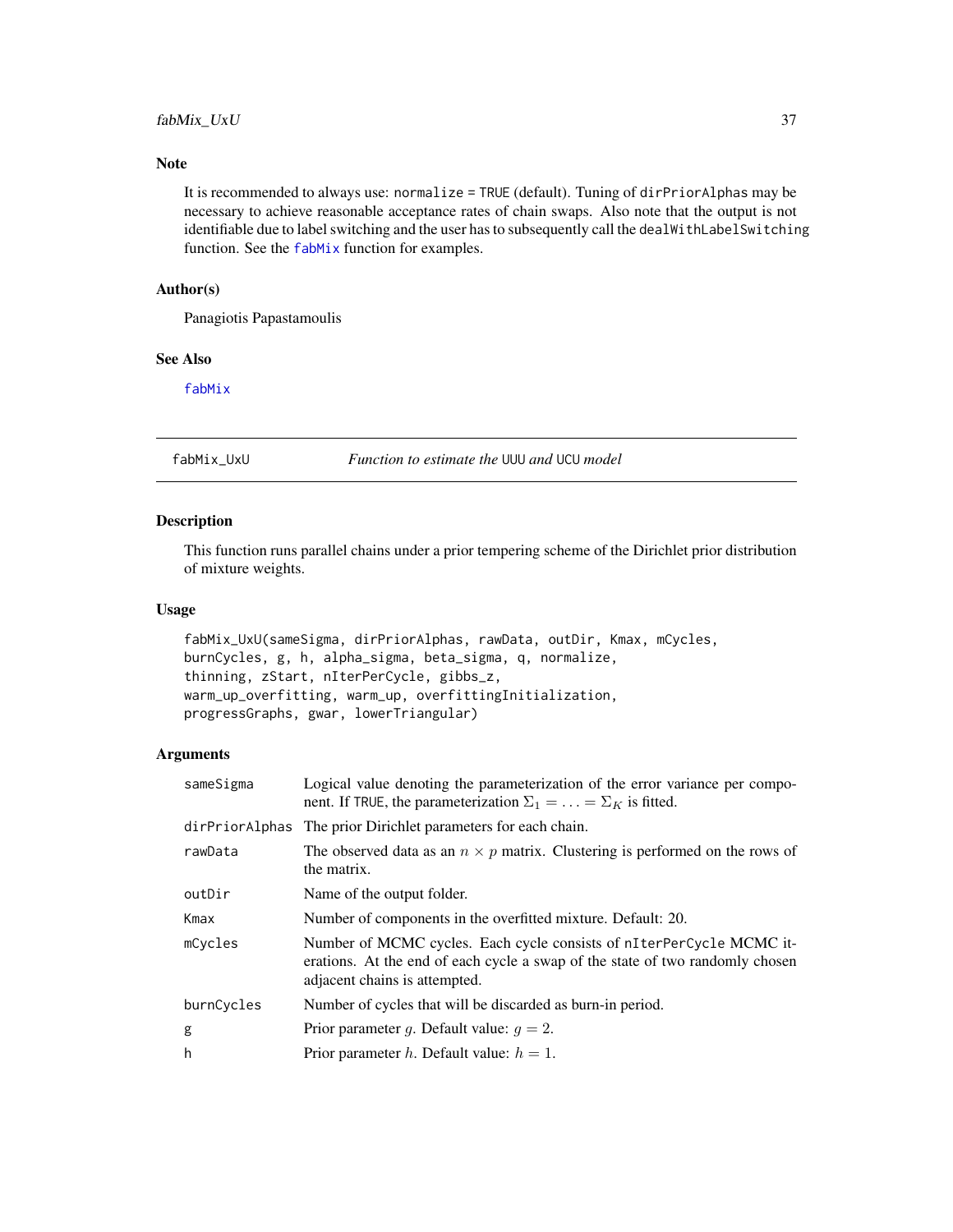| alpha_sigma               | Prior parameter $\alpha$ . Default value: $\alpha = 2$ .                                                                                                    |  |
|---------------------------|-------------------------------------------------------------------------------------------------------------------------------------------------------------|--|
| beta_sigma                | Prior parameter $\beta$ . Default value: $\beta = 1$ .                                                                                                      |  |
| q                         | Number of factors q, where $1 \leq q \leq L$ . An error is thrown if the Ledermann<br>bound $(L)$ is exceeded.                                              |  |
| normalize                 | Should the observed data be normalized? Default value: TRUE.                                                                                                |  |
| thinning                  | Optional integer denoting the thinning of the keeped MCMC cycles.                                                                                           |  |
| zStart                    | Optional starting value for the allocation vector.                                                                                                          |  |
| nIterPerCycle             | Number of iteration per MCMC cycle. Default value: 10.                                                                                                      |  |
| gibbs_z                   | Select the gibbs sampling scheme for updating latent allocations of mixture<br>model. Default value: 1.                                                     |  |
| warm_up_overfitting       |                                                                                                                                                             |  |
|                           | Number of iterations for the overfitting initialization scheme. Default value:<br>100.                                                                      |  |
| warm_up                   | Number of iterations that will be used to initialize the models before starting<br>proposing switchings. Default value: 500.                                |  |
| overfittingInitialization |                                                                                                                                                             |  |
|                           | Logical value indicating whether the chains are initialized via the overfitting<br>initialization scheme. Default: TRUE.                                    |  |
|                           | progressGraphs Logical value indicating whether to plot successive states of the chains while the<br>sampler runs. Default: FALSE.                          |  |
| gwar                      | Initialization parameter. Default: 0.05.                                                                                                                    |  |
| lowerTriangular           |                                                                                                                                                             |  |
|                           | logical value indicating whether a lower triangular parameterization should be<br>imposed on the matrix of factor loadings (if TRUE) or not. Default: TRUE. |  |

# Value

List of files written to outDir

## Note

It is recommended to always use: normalize = TRUE (default). Tuning of dirPriorAlphas may be necessary to achieve reasonable acceptance rates of chain swaps. Also note that the output is not identifiable due to label switching and the user has to subsequently call the dealWithLabelSwitching function. See the [fabMix](#page-22-0) function for examples.

### Author(s)

Panagiotis Papastamoulis

# See Also

[fabMix](#page-22-0)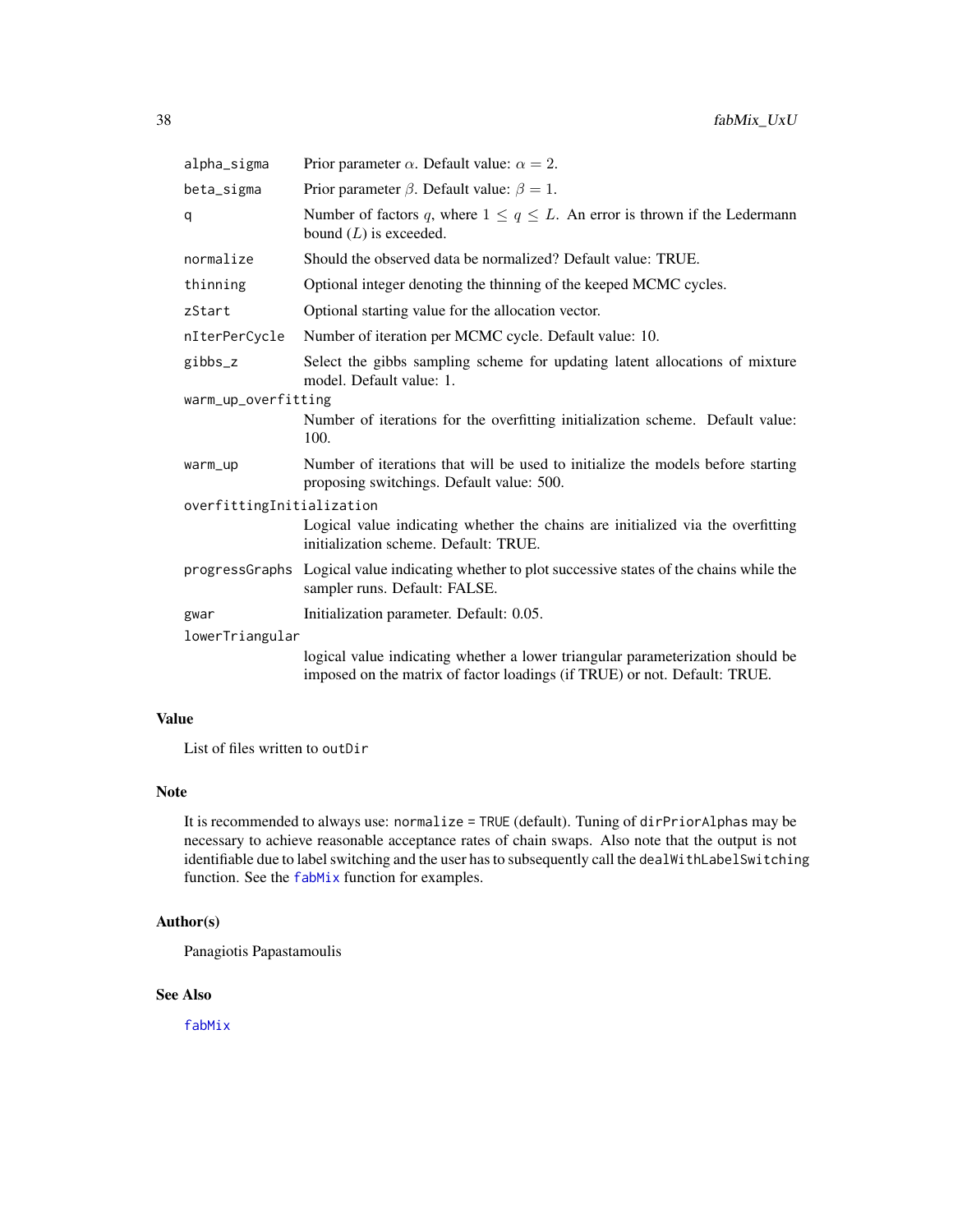### Description

This function computes four information criteria for a given run of the fabMix algorithm, namely: AIC, BIC, DIC and DIC<sub>2</sub>. Given various runs with different number of factors, the selected model corresponds to the one with the smalled value of the selected criterion.

#### Usage

```
getStuffForDIC(sameSigma, sameLambda, isotropic, x_data, outputFolder, q, burn,
Km, normalize, discardLower)
```
### Arguments

| sameSigma    | Logical value indicating whether the parameterization with the same variance of<br>errors per component is used. Default: TRUE.       |
|--------------|---------------------------------------------------------------------------------------------------------------------------------------|
| sameLambda   | Logical value indicating whether the parameterization with same loadings per<br>component is used. Default: FALSE.                    |
| isotropic    | Logical value indicating whether the parameterization with isotropic error vari-<br>ance per component is used. Default: FALSE.       |
| x_data       | Observed data.                                                                                                                        |
| outputFolder | Name of the folder where the fabMix function has saved its output.                                                                    |
| q            | Number of factors. Note that this should coincide with the number of factors in<br>the fabMix run.                                    |
| burn         | Discard observations as burn-in period (optional).                                                                                    |
| Km           | Number of components in the overfitted mixture model. Note that this should<br>coincide with the same entry in the fabMix run.        |
| normalize    | Should the observed data be normalized? Note that this should coincide with<br>the same entry in the fabMix run. Default value: TRUE. |
| discardLower | Discard draws with log-likelihood values lower than the specific quantile. This<br>applied only for the DIC computation.              |
|              |                                                                                                                                       |

## Details

If necessary, more details than the description above

### Value

The information criteria are saved to the informationCriteria\_map\_model.txt file in the codeoutputFolder.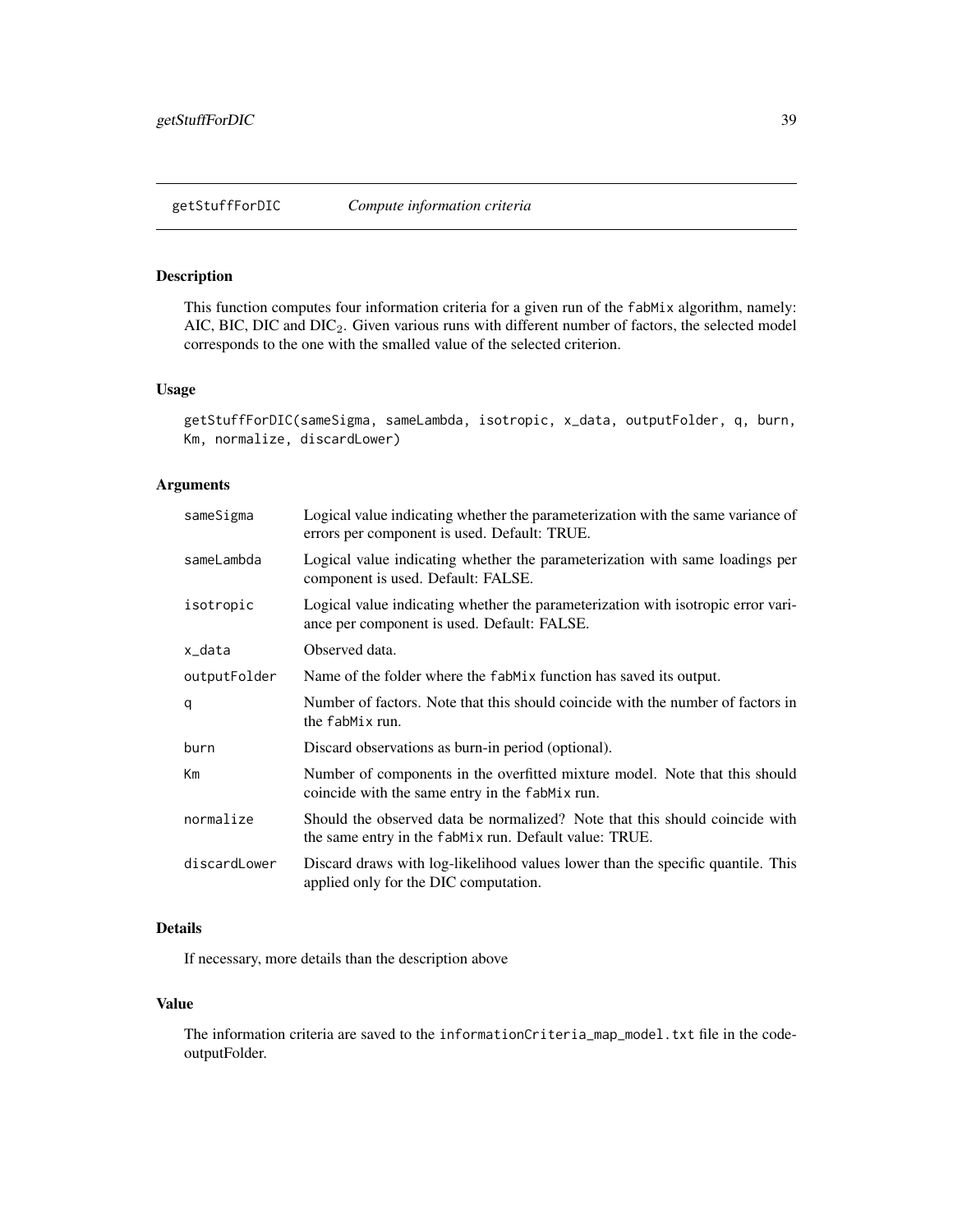#### Note

It is well known that DIC tends to overfit, so it advised to compare models with different number of factors using AIC or BIC. The main function of the package uses BIC.

### Author(s)

Panagiotis Papastamoulis

log\_dirichlet\_pdf *Log-density function of the Dirichlet distribution*

# Description

Log-density function of the Dirichlet distribution

# Usage

log\_dirichlet\_pdf(alpha, weights)

# Arguments

| alpha   | Parameter vector  |
|---------|-------------------|
| weights | Vector of weights |

# Value

```
Log-density of the D(alpha_1, \ldots, \alpha_k) evaluated at w_1, \ldots, w_k.
```
# Author(s)

Panagiotis Papastamoulis

myDirichlet *Simulate from the Dirichlet distribution*

### Description

Generate a random draw from the Dirichlet distribution  $D(\alpha_1, \ldots, \alpha_k)$ .

### Usage

myDirichlet(alpha)

### Arguments

alpha Parameter vector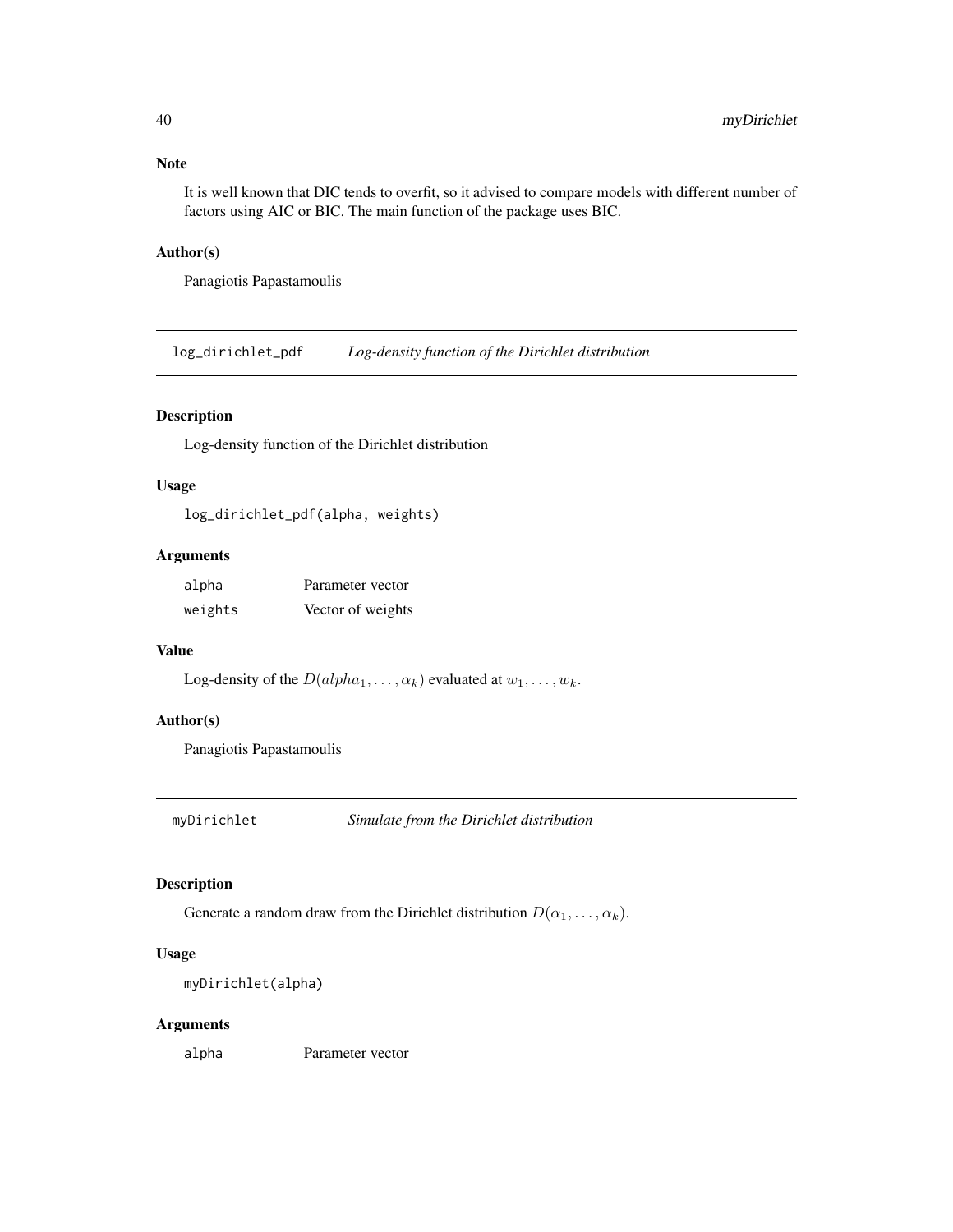# Value

Simulated vector

### Author(s)

Panagiotis Papastamoulis

observed.log.likelihood0

*Log-likelihood of the mixture model*

## Description

Log-likelihood of the mixture model evaluated only at the alive components.

#### Usage

observed.log.likelihood0(x\_data, w, mu, Lambda, Sigma, z)

# Arguments

| x_data | The observed data                                                  |
|--------|--------------------------------------------------------------------|
| W      | Vector of mixture weights                                          |
| mu     | Vector of marginal means                                           |
| Lambda | Factor loadings                                                    |
| Sigma  | Diagonal of the common covariance matrix of the errors per cluster |
| z      | Allocation vector                                                  |

### Value

Log-likelihood value

### Author(s)

Panagiotis Papastamoulis

```
library('fabMix')
data(waveDataset1500)
x_data <- waveDataset1500[ 1:20, -1] # data
z <- waveDataset1500[ 1:20, 1] # class
p \leftarrow \text{dim}(x_data)[2]q \le -2K \leftarrow length(table(z)) # 3 classes
# give some arbitrary values to the parameters:
set.seed(1)
```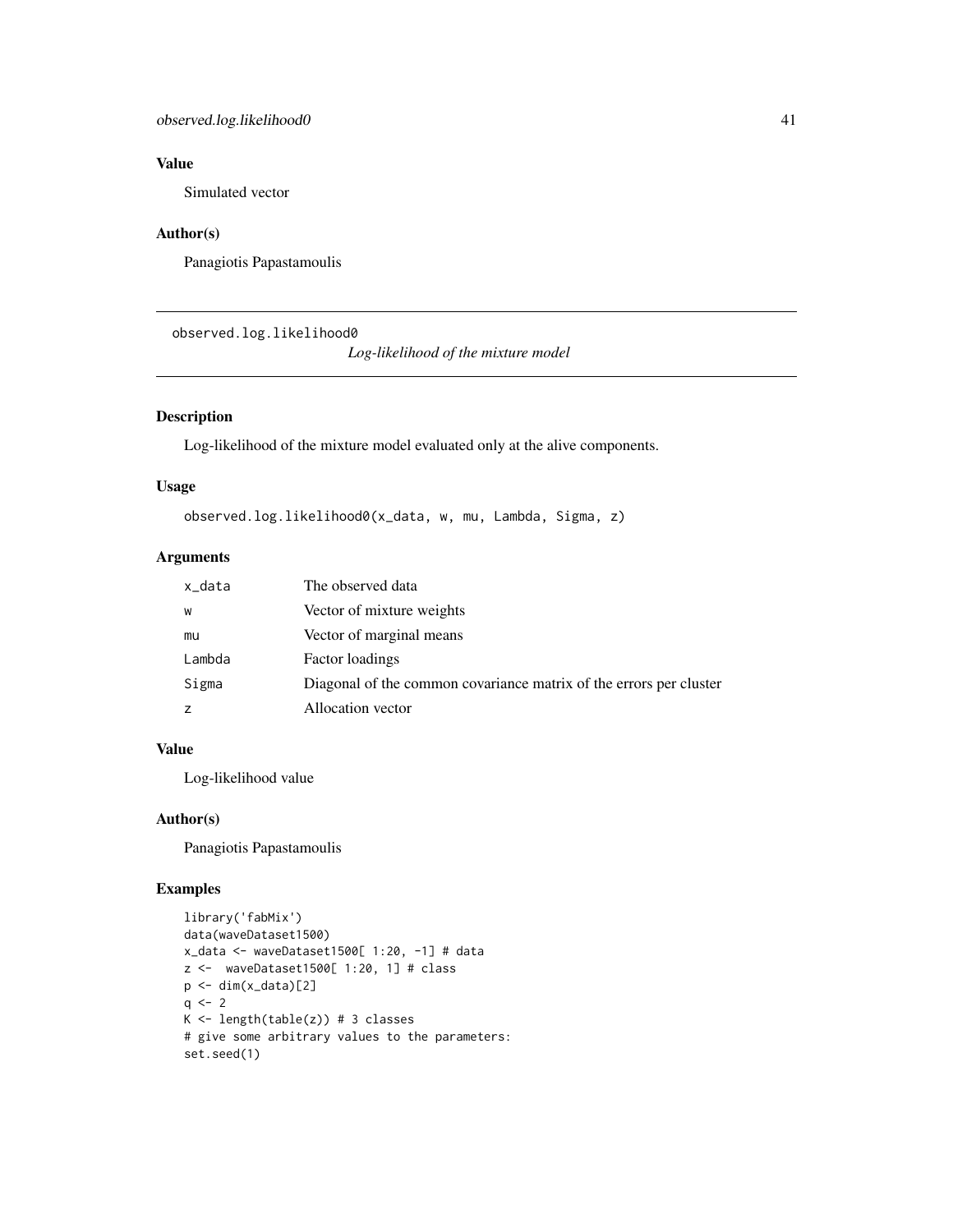```
w \leftarrow \text{rep}(1/K, K)mu \leq array( runif(K * p), dim = c(K,p))
Lambda <- array( runif(K*p*q), dim = c(K,p,q) )
SigmaINV \leq array(1, dim = c(p,p))
Sigma <- 1/diag(SigmaINV)
# compute the complete.log.likelihood
observed.log.likelihood0(x_data = x_data, w = w,
mu = mu, Lambda = Lambda, Sigma = Sigma, z = z)
```

```
observed.log.likelihood0_q0_sameSigma
                         Log-likelihood of the mixture model for q = 0 and same variance of
                         errors
```
#### Description

Log-likelihood of the mixture model evaluated only at the alive components.

#### Usage

observed.log.likelihood0\_q0\_sameSigma(x\_data, w, mu, Sigma, z)

### Arguments

| x_data | The observed data                           |
|--------|---------------------------------------------|
| W      | Vector of mixture weights                   |
| mu     | Vector of marginal means                    |
| Sigma  | Covariance matrix of the errors per cluster |
|        | Allocation vector                           |

# Value

Log-likelihood value

#### Author(s)

Panagiotis Papastamoulis

```
library('fabMix')
data(waveDataset1500)
x_data <- waveDataset1500[ 1:20, -1] # data
z <- waveDataset1500[ 1:20, 1] # class
p \leftarrow \text{dim}(x_data)[2]q \le -2K \leftarrow length(table(z)) # 3 classes
# give some arbitrary values to the parameters:
```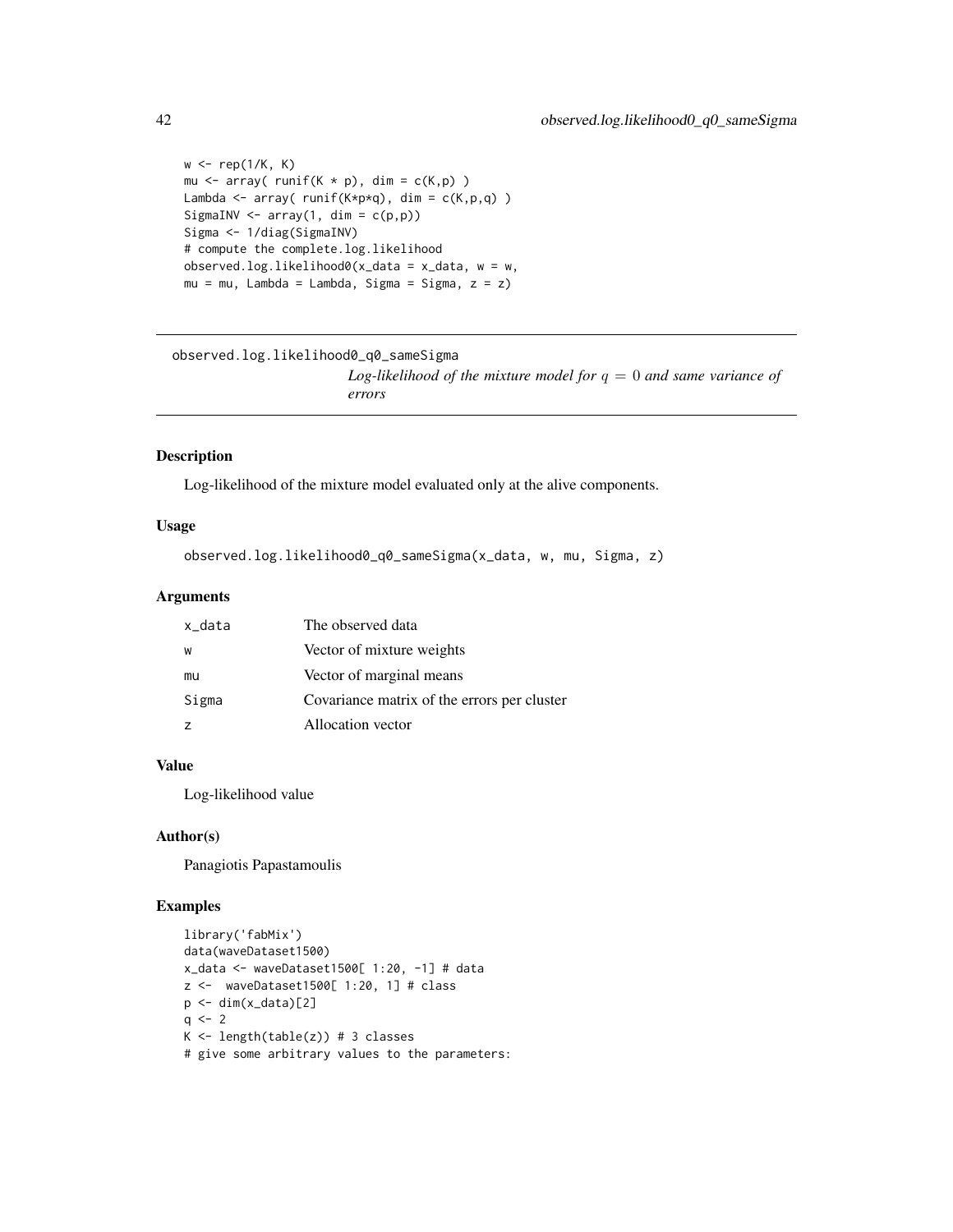# observed.log.likelihood0\_Sj 43

```
set.seed(1)
w \leftarrow \text{rep}(1/K, K)mu <- array( runif(K * p), dim = c(K,p) )
SigmaINV \leq array(1, dim = c(p,p))
Sigma <- 1/diag(SigmaINV)
# compute the complete.log.likelihood
observed.log.likelihood0_q0_sameSigma(x_data = x_data, w = w,
mu = mu, Sigma = Sigma, z = z)
```

```
observed.log.likelihood0_Sj
```
*Log-likelihood of the mixture model*

### Description

Log-likelihood of the mixture model evaluated only at the alive components.

### Usage

```
observed.log.likelihood0_Sj(x_data, w, mu, Lambda, Sigma, z)
```
### Arguments

| x_data | The observed data                                                                                               |
|--------|-----------------------------------------------------------------------------------------------------------------|
| W      | Vector of mixture weights                                                                                       |
| mu     | Vector of marginal means                                                                                        |
| Lambda | Factor loadings                                                                                                 |
| Sigma  | $K \times p$ matrix with each row containing the diagonal of the covariance matrix of<br>the errors per cluster |
|        | Allocation vector                                                                                               |

# Value

Log-likelihood value

#### Author(s)

Panagiotis Papastamoulis

```
library('fabMix')
data(waveDataset1500)
x_data <- waveDataset1500[ 1:20, -1] # data
z <- waveDataset1500[ 1:20, 1] # class
p \leftarrow \text{dim}(x_data)[2]q \le -2
```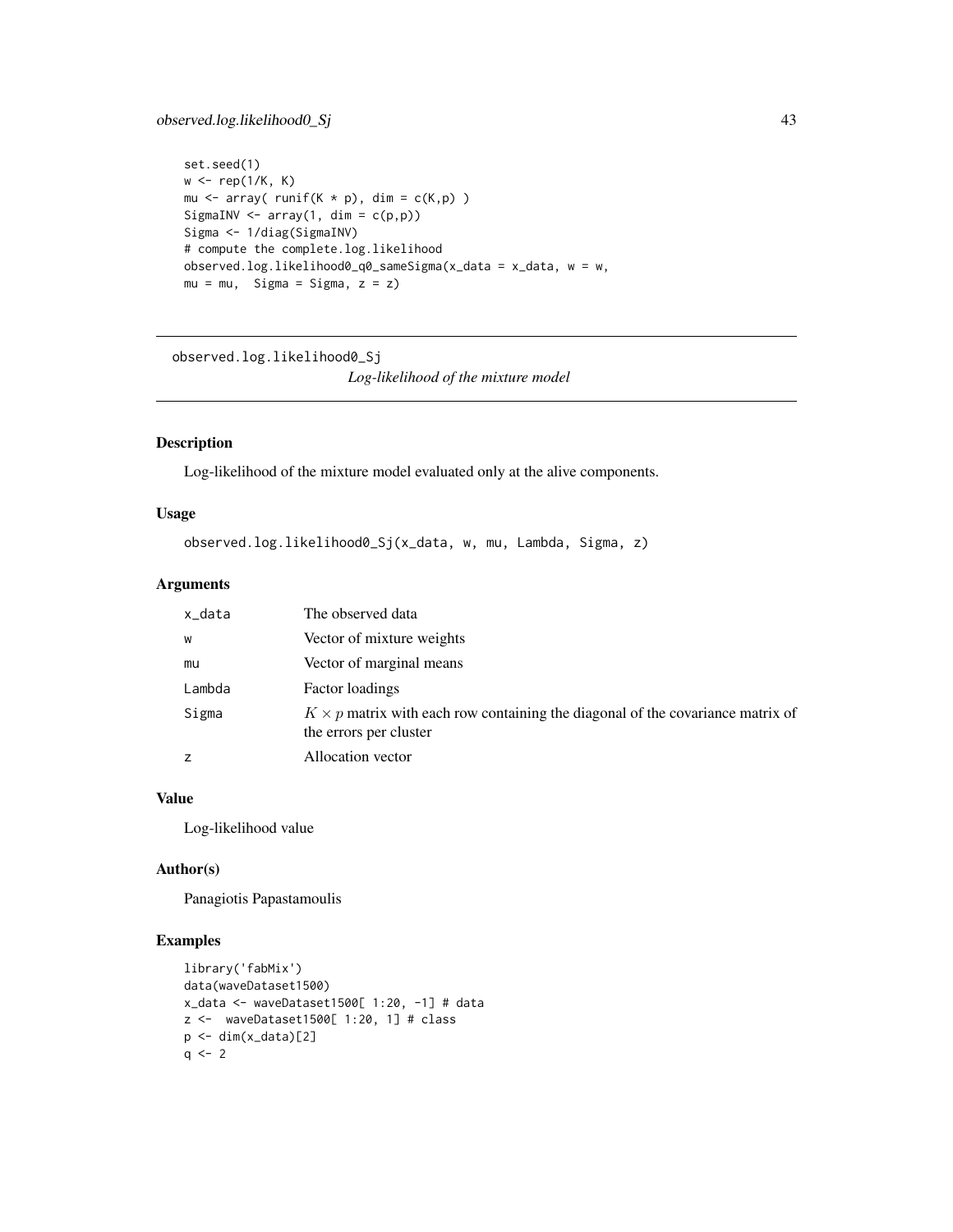```
K \leftarrow length(table(z)) # 3 classes
# give some arbitrary values to the parameters:
set.seed(1)
w \leftarrow \text{rep}(1/K, K)mu \leq array( runif(K * p), dim = c(K,p))
Lambda <- array( runif(K*p*q), dim = c(K,p,q) )
Sigma \leq matrix(1:K, nrow = K, ncol = p)
# compute the complete.log.likelihood
observed.loguikelibood0_Sj(x_data = x_data, w = w,mu = mu, Lambda = Lambda, Sigma = Sigma, z = z)
```
observed.log.likelihood0\_Sj\_q0

*Log-likelihood of the mixture model for*  $q = 0$ 

# Description

Log-likelihood of the mixture model evaluated only at the alive components.

### Usage

observed.log.likelihood0\_Sj\_q0(x\_data, w, mu, Sigma, z)

### Arguments

| x_data | The observed data                                                                                               |
|--------|-----------------------------------------------------------------------------------------------------------------|
| W      | Vector of mixture weights                                                                                       |
| mu     | Vector of marginal means                                                                                        |
| Sigma  | $K \times p$ matrix with each row containing the diagonal of the covariance matrix of<br>the errors per cluster |
|        | Allocation vector                                                                                               |

### Value

Log-likelihood value

#### Author(s)

Panagiotis Papastamoulis

```
library('fabMix')
data(waveDataset1500)
x_data <- waveDataset1500[ 1:20, -1] # data
z <- waveDataset1500[ 1:20, 1] # class
p \leftarrow \text{dim}(x_data)[2]q \le -2
```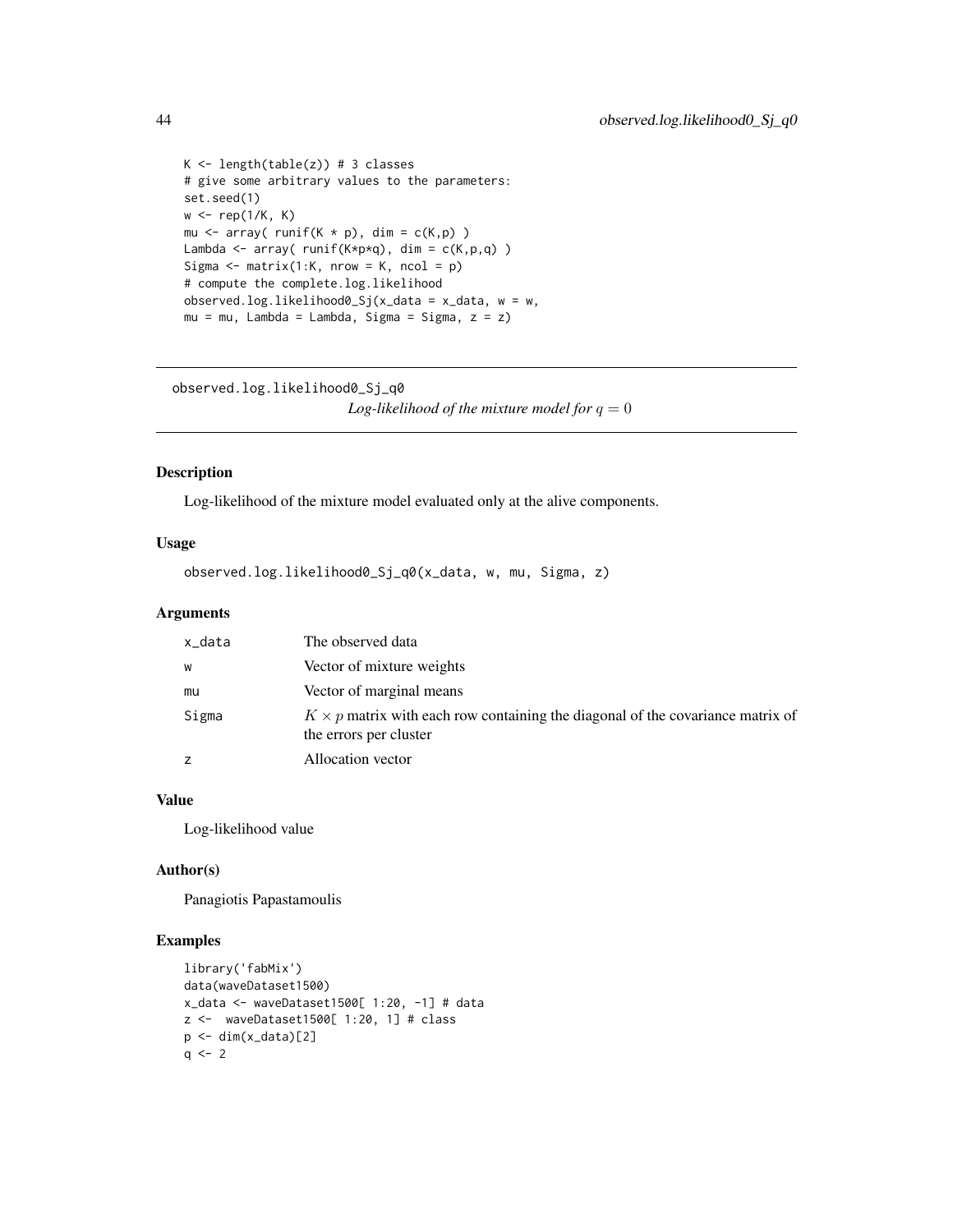# overfittingMFA 45

```
K \leftarrow length(table(z)) # 3 classes
# give some arbitrary values to the parameters:
set.seed(1)
w \leftarrow \text{rep}(1/K, K)mu \leq array( runif(K * p), dim = c(K,p))
Sigma \leq matrix(1:K, nrow = K, ncol = p)
# compute the complete.log.likelihood
observed.log.likelihood0_Sj_q0(x_data = x_data, w = w,
mu = mu, Sigma = Sigma, z = z)
```

```
overfittingMFA Basic MCMC sampler for the UCU model
```
### Description

Gibbs sampling for fitting a mixture model of factor analyzers.

### Usage

```
overfittingMFA(x_data, originalX, outputDirectory, Kmax, m, thinning, burn,
g, h, alpha_prior, alpha_sigma, beta_sigma,
start_values, q, zStart, gibbs_z, lowerTriangular)
```
# Arguments

| x_data          | normalized data                                                                |
|-----------------|--------------------------------------------------------------------------------|
| originalX       | observed raw data (only for plotting purpose)                                  |
| outputDirectory |                                                                                |
|                 | Name of the output folder                                                      |
| Kmax            | Number of mixture components                                                   |
| m               | Number of iterations                                                           |
| thinning        | Thinning of chain                                                              |
| burn            | Burn-in period                                                                 |
| g               | Prior parameter g. Default value: $q = 2$ .                                    |
| h               | Prior parameter <i>h</i> . Default value: $h = 1$ .                            |
| alpha_prior     | Parameters of the Dirichlet prior distribution of mixture weights.             |
| alpha_sigma     | Prior parameter $\alpha$ . Default value: $\alpha = 2$ .                       |
| beta_sigma      | Prior parameter $\beta$ . Default value: $\beta = 1$ .                         |
| start_values    | Optional (not used)                                                            |
| q               | Number of factors.                                                             |
| zStart          | Optional (not used)                                                            |
| gibbs_z         | Optional                                                                       |
| lowerTriangular |                                                                                |
|                 | logical value indicating whether a lower triangular parameterization should be |

imposed on the matrix of factor loadings (if TRUE) or not. Default: TRUE.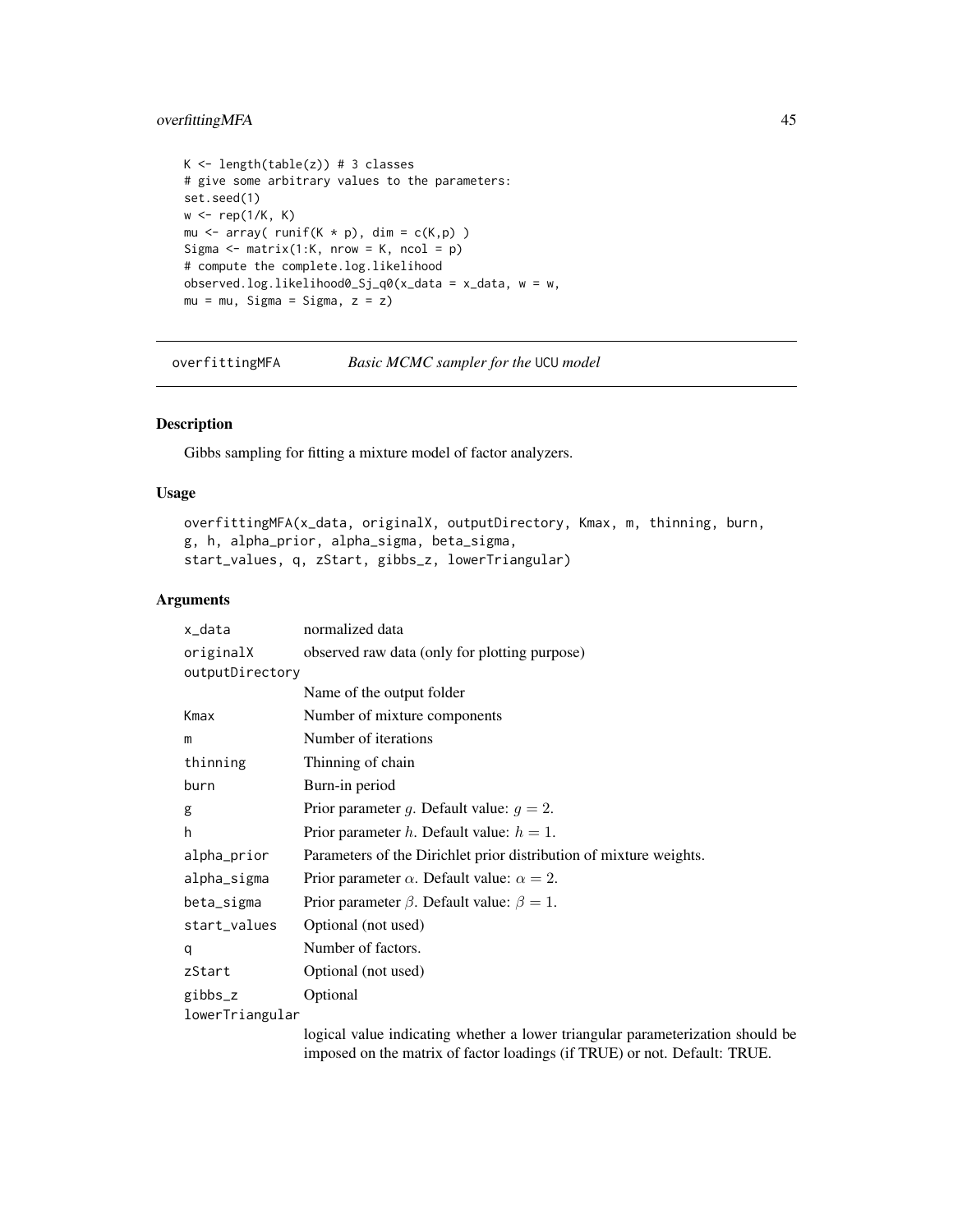Set of files written in outputDirectory.

#### Author(s)

Panagiotis Papastamoulis

# Examples

```
library('fabMix')
n = 8 # sample size
p = 5 # number of variables
q = 2 # number of factors
K = 2 # true number of clusters
sINV\_diag = 1/((1:p)) # diagonal of inverse variance of errors
set.seed(100)
syntheticDataset <- simData(sameLambda=TRUE, K.true = K, n = n, q = q, p = p,
                      sINV_values = sINV_diag)
colnames(syntheticDataset$data) <- paste0("x_",1:p)
Kmax \leq - 4 \qquad # number of components for the overfitted mixture model
set.seed(1)
overfittingMFA(x_data = syntheticDataset$data,
originalX = syntheticDataset$data, outputDirectory = 'outDir',
Kmax = Kmax, m = 5, burn = 1,
g = 0.5, h = 0.5, alpha_prior = rep(1, Kmax),
alpha_sigma = 0.5, beta_sigma = 0.5,
start_values = FALSE, q = 2, gibbs_z = 1)
list.files('outDir')
unlink('outDir', recursive = TRUE)
```
overfittingMFA\_CCC *Basic MCMC sampler for the* CCC *model*

#### Description

Gibbs sampling for fitting a CCC mixture model of factor analyzers.

#### Usage

overfittingMFA\_CCC(x\_data, originalX, outputDirectory, Kmax, m, thinning, burn, g, h, alpha\_prior, alpha\_sigma, beta\_sigma, start\_values, q, zStart, gibbs\_z, lowerTriangular)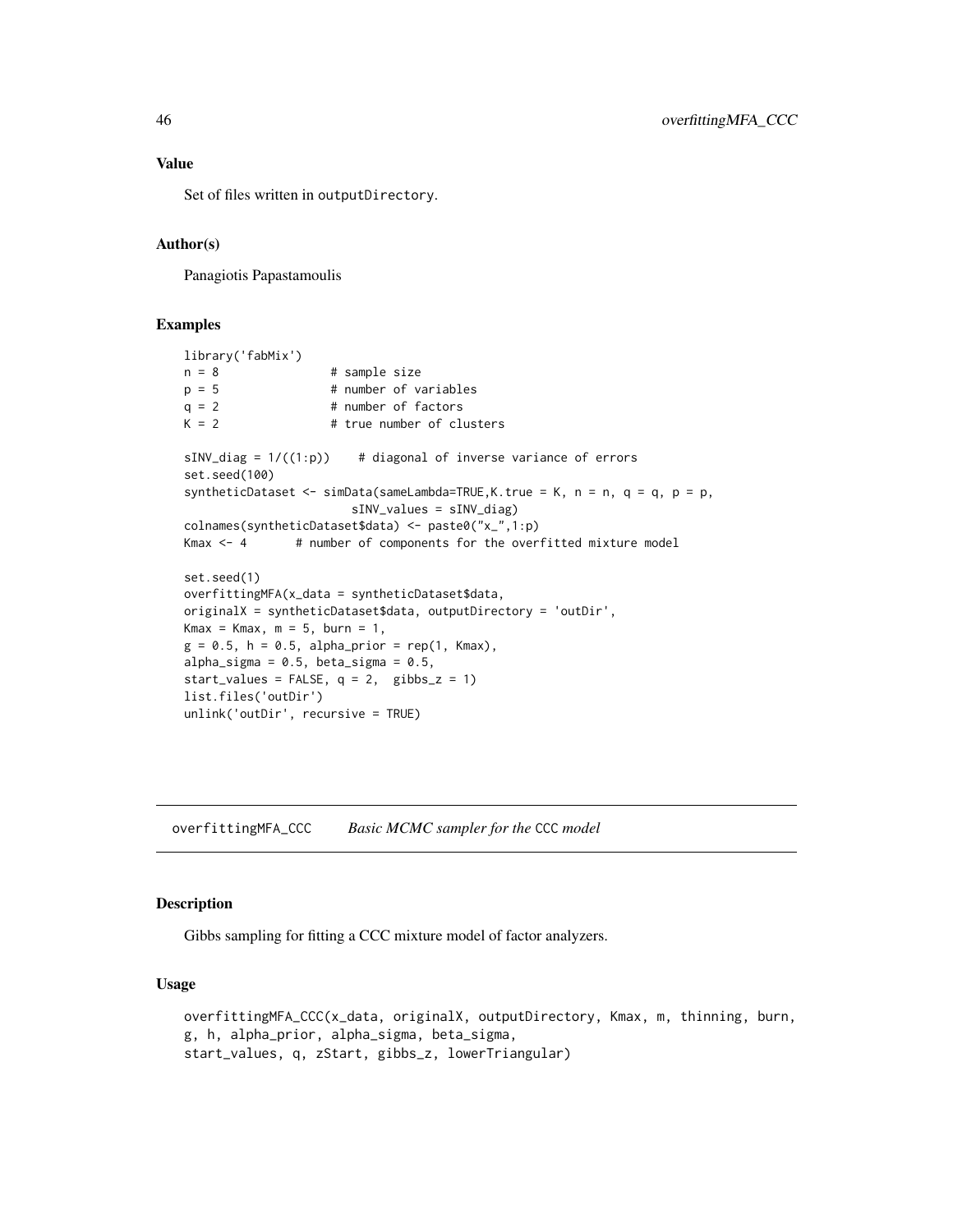# overfittingMFA\_CCC 47

## Arguments

| x_data          | normalized data                                                                |
|-----------------|--------------------------------------------------------------------------------|
| originalX       | observed raw data (only for plotting purpose)                                  |
| outputDirectory |                                                                                |
|                 | Name of the output folder                                                      |
| Kmax            | Number of mixture components                                                   |
| m               | Number of iterations                                                           |
| thinning        | Thinning of chain                                                              |
| burn            | Burn-in period                                                                 |
| g               | Prior parameter g. Default value: $g = 2$ .                                    |
| h               | Prior parameter h. Default value: $h = 1$ .                                    |
| alpha_prior     | Parameters of the Dirichlet prior distribution of mixture weights.             |
| alpha_sigma     | Prior parameter $\alpha$ . Default value: $\alpha = 2$ .                       |
| beta_sigma      | Prior parameter $\beta$ . Default value: $\beta = 1$ .                         |
| start_values    | Optional (not used)                                                            |
| q               | Number of factors.                                                             |
| zStart          | Optional (not used)                                                            |
| gibbs_z         | Optional                                                                       |
| lowerTriangular |                                                                                |
|                 | logical value indicating whether a lower triangular parameterization should be |

imposed on the matrix of factor loadings (if TRUE) or not. Default: TRUE.

#### Value

Set of files written in outputDirectory.

### Author(s)

Panagiotis Papastamoulis

```
library('fabMix')
n = 8 # sample size
p = 5 # number of variables
q = 2 # number of factors<br>K = 2 # true number of clu
                   # true number of clusters
sINV\_diag = 1/((1:p)) # diagonal of inverse variance of errors
set.seed(100)
syntheticDataset <- simData(sameLambda=TRUE,K.true = K, n = n, q = q, p = p,
                      sINV_values = sINV_diag)
colnames(syntheticDataset$data) <- paste0("x_",1:p)
Kmax \leq -4 # number of components for the overfitted mixture model
```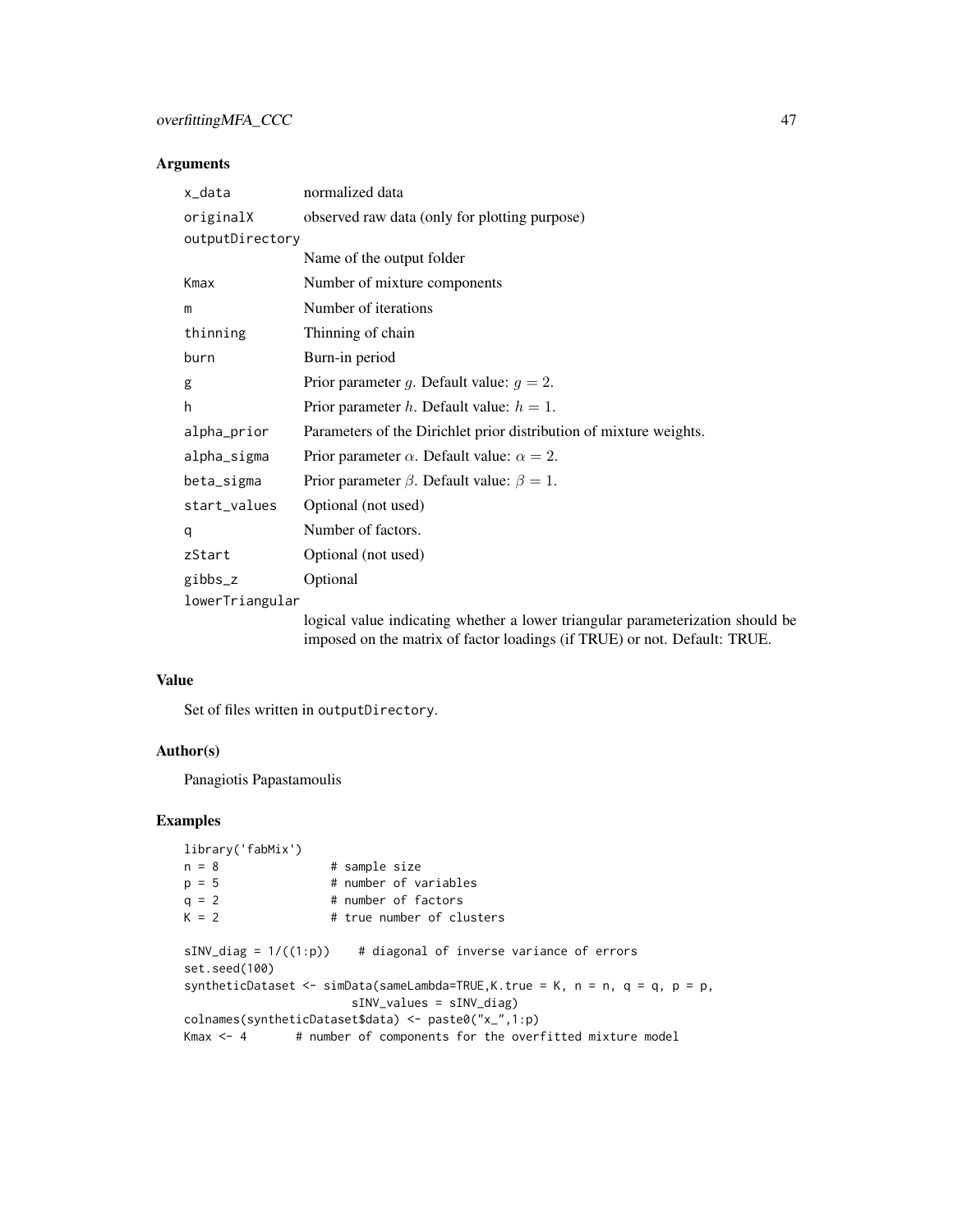```
set.seed(1)
overfittingMFA_CCC <- overfittingMFA_CCC(x_data = syntheticDataset$data,
originalX = syntheticDataset$data, outputDirectory = 'outDir',
Kmax = Kmax, m = 5, burn = 1,
g = 0.5, h = 0.5, alpha_prior = rep(1, Kmax),
alpha_sigma = 0.5, beta_sigma = 0.5,
start_values = FALSE, q = 2, gibbs_z = 1)
list.files('outDir')
unlink('outDir', recursive = TRUE)
```
overfittingMFA\_CCU *Basic MCMC sampler for the* CCU *model*

# Description

Gibbs sampling for fitting a CCU mixture model of factor analyzers.

### Usage

```
overfittingMFA_CCU(x_data, originalX, outputDirectory, Kmax, m, thinning, burn,
g, h, alpha_prior, alpha_sigma, beta_sigma,
start_values, q, zStart, gibbs_z, lowerTriangular)
```
#### Arguments

| x_data          | normalized data                                                                |
|-----------------|--------------------------------------------------------------------------------|
| originalX       | observed raw data (only for plotting purpose)                                  |
| outputDirectory |                                                                                |
|                 | Name of the output folder                                                      |
| Kmax            | Number of mixture components                                                   |
| m               | Number of iterations                                                           |
| thinning        | Thinning of chain                                                              |
| burn            | Burn-in period                                                                 |
| g               | Prior parameter g. Default value: $g = 2$ .                                    |
| h               | Prior parameter <i>h</i> . Default value: $h = 1$ .                            |
| alpha_prior     | Parameters of the Dirichlet prior distribution of mixture weights.             |
| alpha_sigma     | Prior parameter $\alpha$ . Default value: $\alpha = 2$ .                       |
| beta_sigma      | Prior parameter $\beta$ . Default value: $\beta = 1$ .                         |
| start_values    | Optional (not used)                                                            |
| q               | Number of factors.                                                             |
| zStart          | Optional (not used)                                                            |
| gibbs_z         | Optional                                                                       |
| lowerTriangular |                                                                                |
|                 | logical value indicating whether a lower triangular parameterization should be |

imposed on the matrix of factor loadings (if TRUE) or not. Default: TRUE.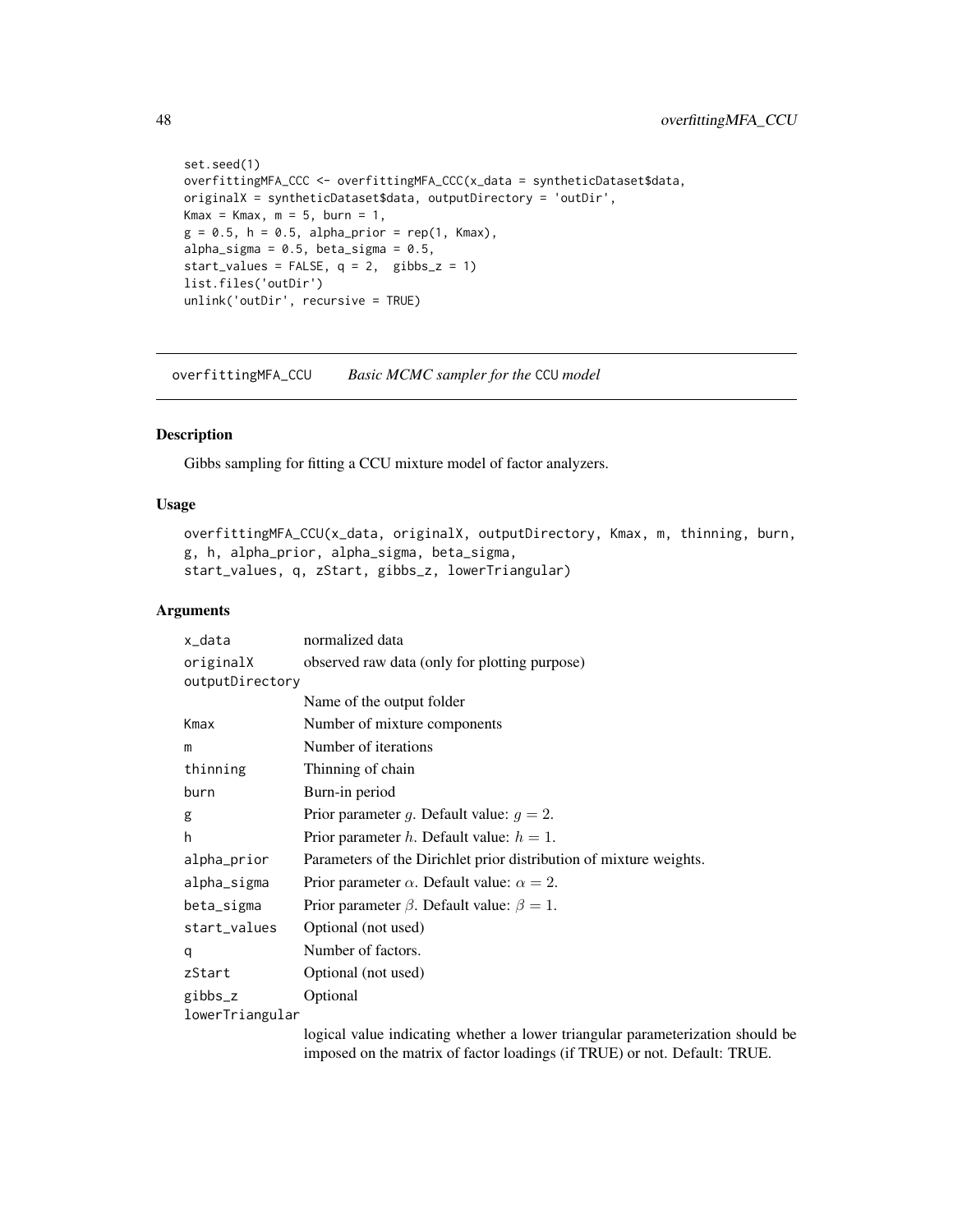### Value

Set of files written in outputDirectory.

#### Author(s)

Panagiotis Papastamoulis

# Examples

```
library('fabMix')
n = 8 # sample size
p = 5 # number of variables
q = 2 # number of factors
K = 2 # true number of clusters
sINV\_diag = 1/((1:p)) # diagonal of inverse variance of errors
set.seed(100)
syntheticDataset <- simData(sameLambda=TRUE, K.true = K, n = n, q = q, p = p,
                      sINV_values = sINV_diag)
colnames(syntheticDataset$data) <- paste0("x_",1:p)
Kmax \leq - 4 \qquad # number of components for the overfitted mixture model
set.seed(1)
overfittingMFA_CCU(x_data = syntheticDataset$data,
originalX = syntheticDataset$data, outputDirectory = 'outDir',
Kmax = Kmax, m = 5, burn = 1,
g = 0.5, h = 0.5, alpha_prior = rep(1, Kmax),
alpha_sigma = 0.5, beta_sigma = 0.5,
start_values = FALSE, q = 2, gibbs_z = 1)
list.files('outDir')
unlink('outDir', recursive = TRUE)
```
overfittingMFA\_CUC *Basic MCMC sampler for the* CUC *model*

### Description

Gibbs sampling for fitting a CUC mixture model of factor analyzers.

### Usage

overfittingMFA\_CUC(x\_data, originalX, outputDirectory, Kmax, m, thinning, burn, g, h, alpha\_prior, alpha\_sigma, beta\_sigma, start\_values, q, zStart, gibbs\_z, lowerTriangular)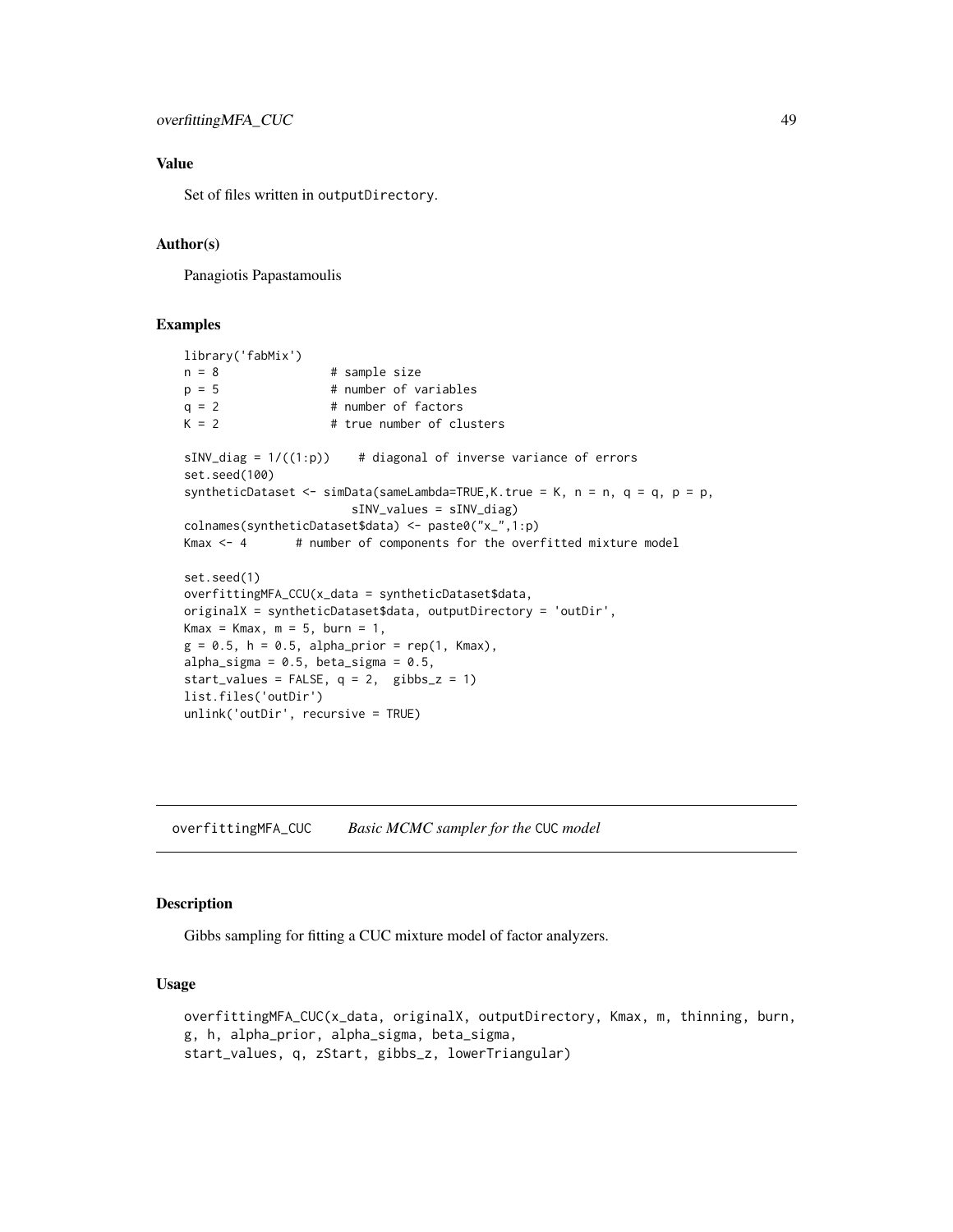# Arguments

| x_data          | normalized data                                                                |
|-----------------|--------------------------------------------------------------------------------|
| originalX       | observed raw data (only for plotting purpose)                                  |
| outputDirectory |                                                                                |
|                 | Name of the output folder                                                      |
| Kmax            | Number of mixture components                                                   |
| m               | Number of iterations                                                           |
| thinning        | Thinning of chain                                                              |
| burn            | Burn-in period                                                                 |
| g               | Prior parameter g. Default value: $g = 2$ .                                    |
| h               | Prior parameter h. Default value: $h = 1$ .                                    |
| alpha_prior     | Parameters of the Dirichlet prior distribution of mixture weights.             |
| alpha_sigma     | Prior parameter $\alpha$ . Default value: $\alpha = 2$ .                       |
| beta_sigma      | Prior parameter $\beta$ . Default value: $\beta = 1$ .                         |
| start_values    | Optional (not used)                                                            |
| q               | Number of factors.                                                             |
| zStart          | Optional (not used)                                                            |
| gibbs_z         | Optional                                                                       |
| lowerTriangular |                                                                                |
|                 | logical value indicating whether a lower triangular parameterization should be |

imposed on the matrix of factor loadings (if TRUE) or not. Default: TRUE.

#### Value

Set of files written in outputDirectory.

### Author(s)

Panagiotis Papastamoulis

```
library('fabMix')
n = 8 # sample size
p = 5 # number of variables
q = 2 # number of factors<br>K = 2 # true number of clu
                   # true number of clusters
sINV\_diag = 1/((1:p)) # diagonal of inverse variance of errors
set.seed(100)
syntheticDataset <- simData(sameLambda=TRUE,K.true = K, n = n, q = q, p = p,
                       sINV_values = sINV_diag)
colnames(syntheticDataset$data) <- paste0("x_",1:p)
Kmax \leq -4 # number of components for the overfitted mixture model
```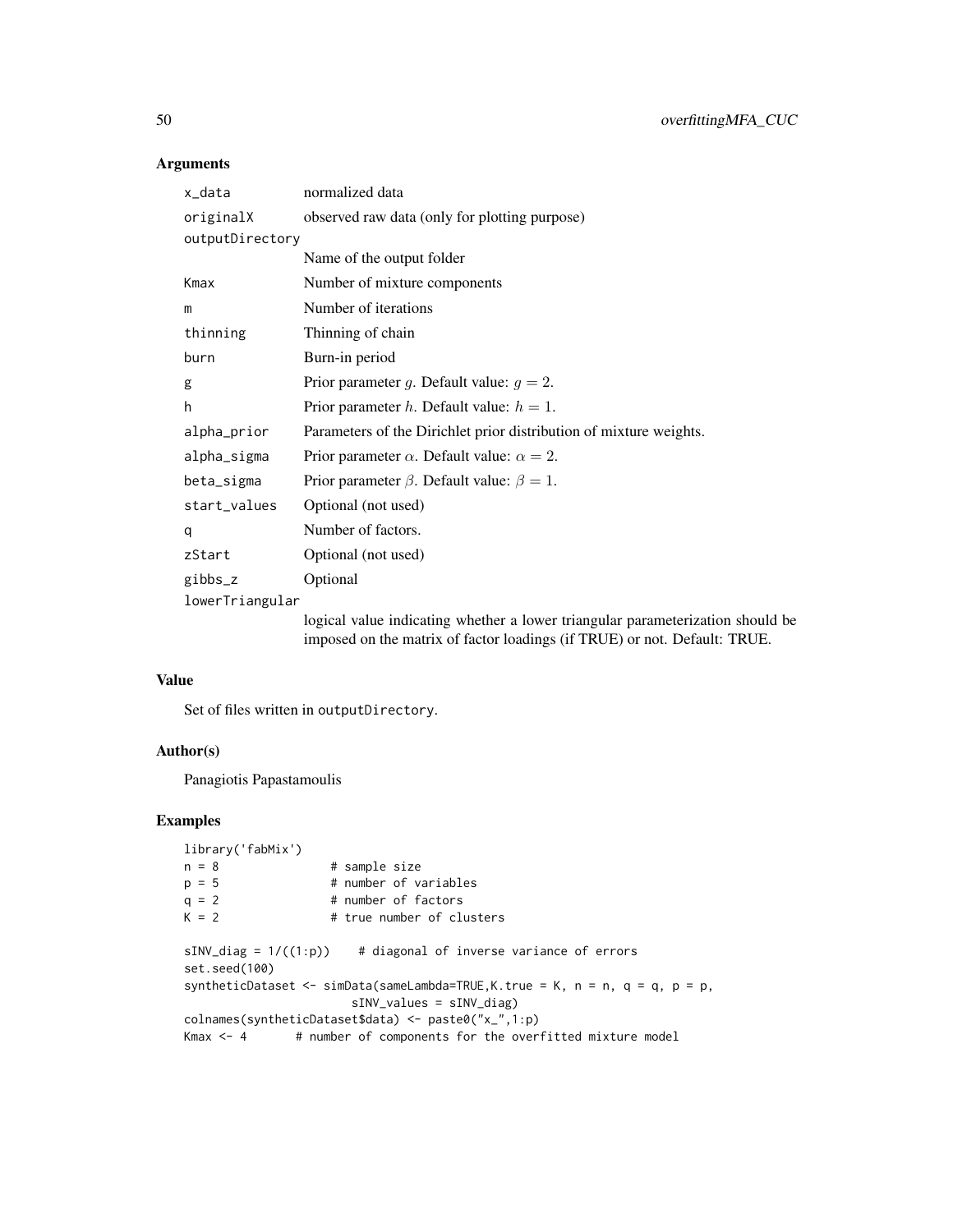```
set.seed(1)
overfittingMFA_CUC(x_data = syntheticDataset$data,
originalX = syntheticDataset$data, outputDirectory = 'outDir',
Kmax = Kmax, m = 5, burn = 1,
g = 0.5, h = 0.5, alpha_prior = rep(1, Kmax),
alpha_sigma = 0.5, beta_sigma = 0.5,
start_values = FALSE, q = 2, gibbs_z = 1)
list.files('outDir')
unlink('outDir', recursive = TRUE)
```
overfittingMFA\_CUU *Basic MCMC sampler for the* CUU *model*

### Description

Gibbs sampling for fitting a CUU mixture model of factor analyzers.

### Usage

```
overfittingMFA_CUU(x_data, originalX, outputDirectory, Kmax, m, thinning, burn,
g, h, alpha_prior, alpha_sigma, beta_sigma,
start_values, q, zStart, gibbs_z, lowerTriangular)
```
#### Arguments

| x_data          | normalized data                                                                |  |
|-----------------|--------------------------------------------------------------------------------|--|
| originalX       | observed raw data (only for plotting purpose)                                  |  |
| outputDirectory |                                                                                |  |
|                 | Name of the output folder                                                      |  |
| Kmax            | Number of mixture components                                                   |  |
| m               | Number of iterations                                                           |  |
| thinning        | Thinning of chain                                                              |  |
| burn            | Burn-in period                                                                 |  |
| g               | Prior parameter g. Default value: $g = 2$ .                                    |  |
| h               | Prior parameter h. Default value: $h = 1$ .                                    |  |
| alpha_prior     | Parameters of the Dirichlet prior distribution of mixture weights.             |  |
| alpha_sigma     | Prior parameter $\alpha$ . Default value: $\alpha = 2$ .                       |  |
| beta_sigma      | Prior parameter $\beta$ . Default value: $\beta = 1$ .                         |  |
| start_values    | Optional (not used)                                                            |  |
| q               | Number of factors.                                                             |  |
| zStart          | Optional (not used)                                                            |  |
| gibbs_z         | Optional                                                                       |  |
| lowerTriangular |                                                                                |  |
|                 | logical value indicating whether a lower triangular parameterization should be |  |

imposed on the matrix of factor loadings (if TRUE) or not. Default: TRUE.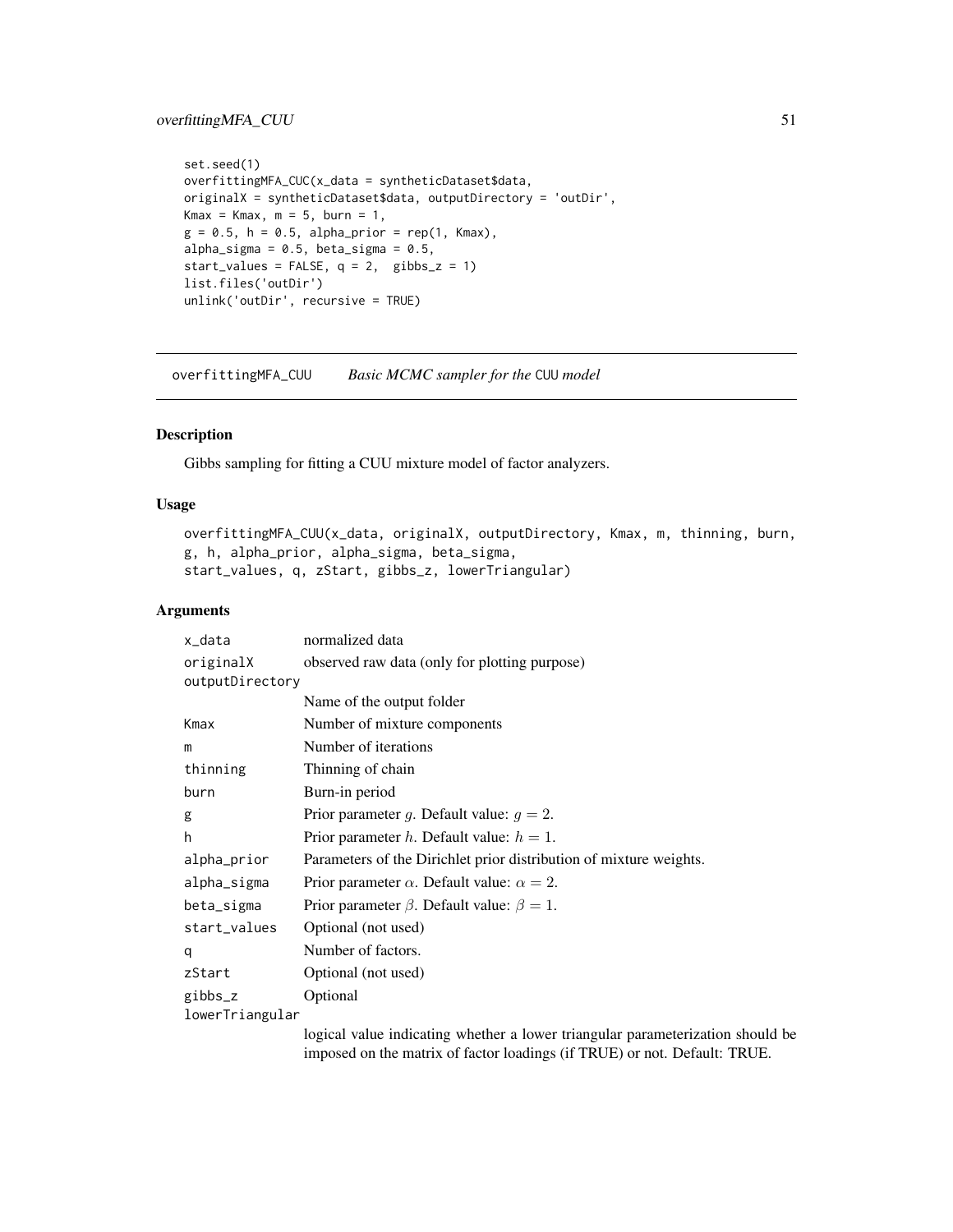Set of files written in outputDirectory.

#### Author(s)

Panagiotis Papastamoulis

#### Examples

```
library('fabMix')
n = 8 # sample size
p = 5 # number of variables
q = 2 # number of factors<br>K = 2 # true number of clu
                    # true number of clusters
sINV\_diag = 1/((1:p)) # diagonal of inverse variance of errors
set.seed(100)
syntheticDataset <- simData(sameLambda=TRUE,K.true = K, n = n, q = q, p = p,
                       sINV_values = sINV_diag)
colnames(syntheticDataset$data) <- paste0("x_",1:p)
Kmax <- 4 + number of components for the overfitted mixture model
set.seed(1)
overfittingMFA_CUU(x_data = syntheticDataset$data,
originalX = syntheticDataset$data, outputDirectory = 'outDir',
Kmax = Kmax, m = 5, burn = 1,
g = 0.5, h = 0.5, alpha_prior = rep(1, Kmax),
alpha_sigma = 0.5, beta_sigma = 0.5,
start_values = FALSE, q = 2, gibbs_z = 1)
list.files('outDir')
unlink('outDir', recursive = TRUE)
```
overfittingMFA\_missing\_values

*Basic MCMC sampler for the case of missing data*

#### Description

Gibbs sampling for fitting a mixture model of factor analyzers.

#### Usage

overfittingMFA\_missing\_values(missing\_entries, x\_data, originalX, outputDirectory, Kmax, m, thinning, burn, g, h, alpha\_prior, alpha\_sigma, beta\_sigma, start\_values, q, zStart, gibbs\_z, lowerTriangular)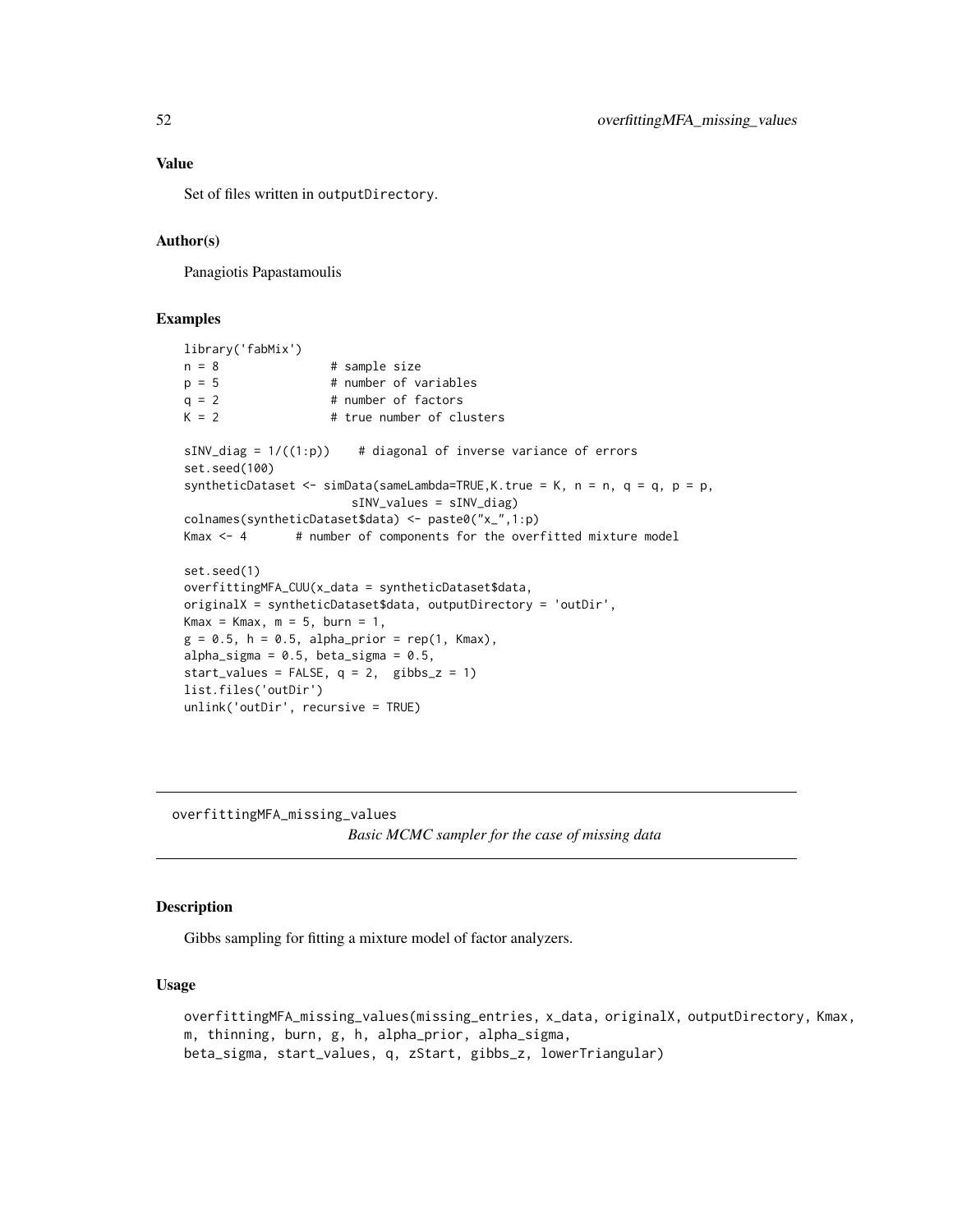# Arguments

| missing_entries |                                                                                                                                                             |  |
|-----------------|-------------------------------------------------------------------------------------------------------------------------------------------------------------|--|
|                 | list which contains the row number (1st entry) and column indexes (subsequent<br>entries) for every row containing missing values.                          |  |
| x_data          | normalized data                                                                                                                                             |  |
| originalX       | observed raw data (only for plotting purpose)                                                                                                               |  |
| outputDirectory |                                                                                                                                                             |  |
|                 | Name of the output folder                                                                                                                                   |  |
| Kmax            | Number of mixture components                                                                                                                                |  |
| m               | Number of iterations                                                                                                                                        |  |
| thinning        | Thinning of chain                                                                                                                                           |  |
| burn            | Burn-in period                                                                                                                                              |  |
| g               | Prior parameter g. Default value: $g = 2$ .                                                                                                                 |  |
| h               | Prior parameter h. Default value: $h = 1$ .                                                                                                                 |  |
| alpha_prior     | Parameters of the Dirichlet prior distribution of mixture weights.                                                                                          |  |
| alpha_sigma     | Prior parameter $\alpha$ . Default value: $\alpha = 2$ .                                                                                                    |  |
| beta_sigma      | Prior parameter $\beta$ . Default value: $\beta = 1$ .                                                                                                      |  |
| start_values    | Optional (not used)                                                                                                                                         |  |
| q               | Number of factors.                                                                                                                                          |  |
| zStart          | Optional (not used)                                                                                                                                         |  |
| gibbs_z         | Optional                                                                                                                                                    |  |
| lowerTriangular |                                                                                                                                                             |  |
|                 | logical value indicating whether a lower triangular parameterization should be<br>imposed on the matrix of factor loadings (if TRUE) or not. Default: TRUE. |  |

# Value

List of files

# Author(s)

Panagiotis Papastamoulis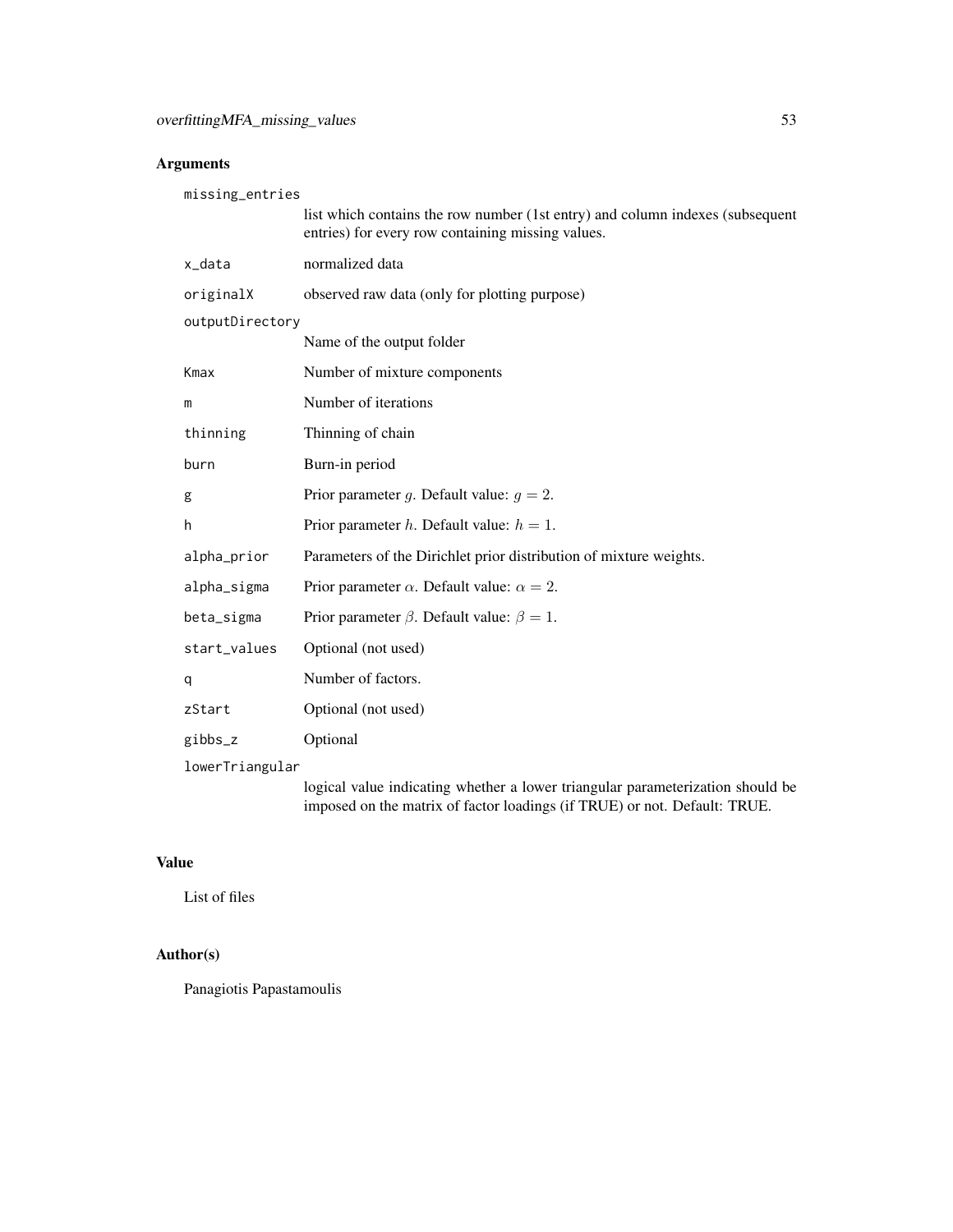overfittingMFA\_Sj *Basic MCMC sampler for the* UUU *model*

### Description

Gibbs sampling for fitting a mixture model of factor analyzers.

# Usage

```
overfittingMFA_Sj(x_data, originalX, outputDirectory, Kmax, m, thinning, burn,
g, h, alpha_prior, alpha_sigma, beta_sigma,
start_values, q, zStart, gibbs_z, lowerTriangular)
```
### Arguments

| x_data          | normalized data                                                                |  |
|-----------------|--------------------------------------------------------------------------------|--|
| originalX       | observed raw data (only for plotting purpose)                                  |  |
| outputDirectory |                                                                                |  |
|                 | Name of the output folder                                                      |  |
| Kmax            | Number of mixture components                                                   |  |
| m               | Number of iterations                                                           |  |
| thinning        | Thinning of chain                                                              |  |
| burn            | Burn-in period                                                                 |  |
| g               | Prior parameter g. Default value: $g = 2$ .                                    |  |
| h               | Prior parameter <i>h</i> . Default value: $h = 1$ .                            |  |
| alpha_prior     | Parameters of the Dirichlet prior distribution of mixture weights.             |  |
| alpha_sigma     | Prior parameter $\alpha$ . Default value: $\alpha = 2$ .                       |  |
| beta_sigma      | Prior parameter $\beta$ . Default value: $\beta = 1$ .                         |  |
| start_values    | Optional (not used)                                                            |  |
| q               | Number of factors.                                                             |  |
| zStart          | Optional (not used)                                                            |  |
| gibbs_z         | Optional                                                                       |  |
| lowerTriangular |                                                                                |  |
|                 | logical value indicating whether a lower triangular parameterization should be |  |

imposed on the matrix of factor loadings (if TRUE) or not. Default: TRUE.

# Value

Set of files written in outputDirectory.

## Author(s)

Panagiotis Papastamoulis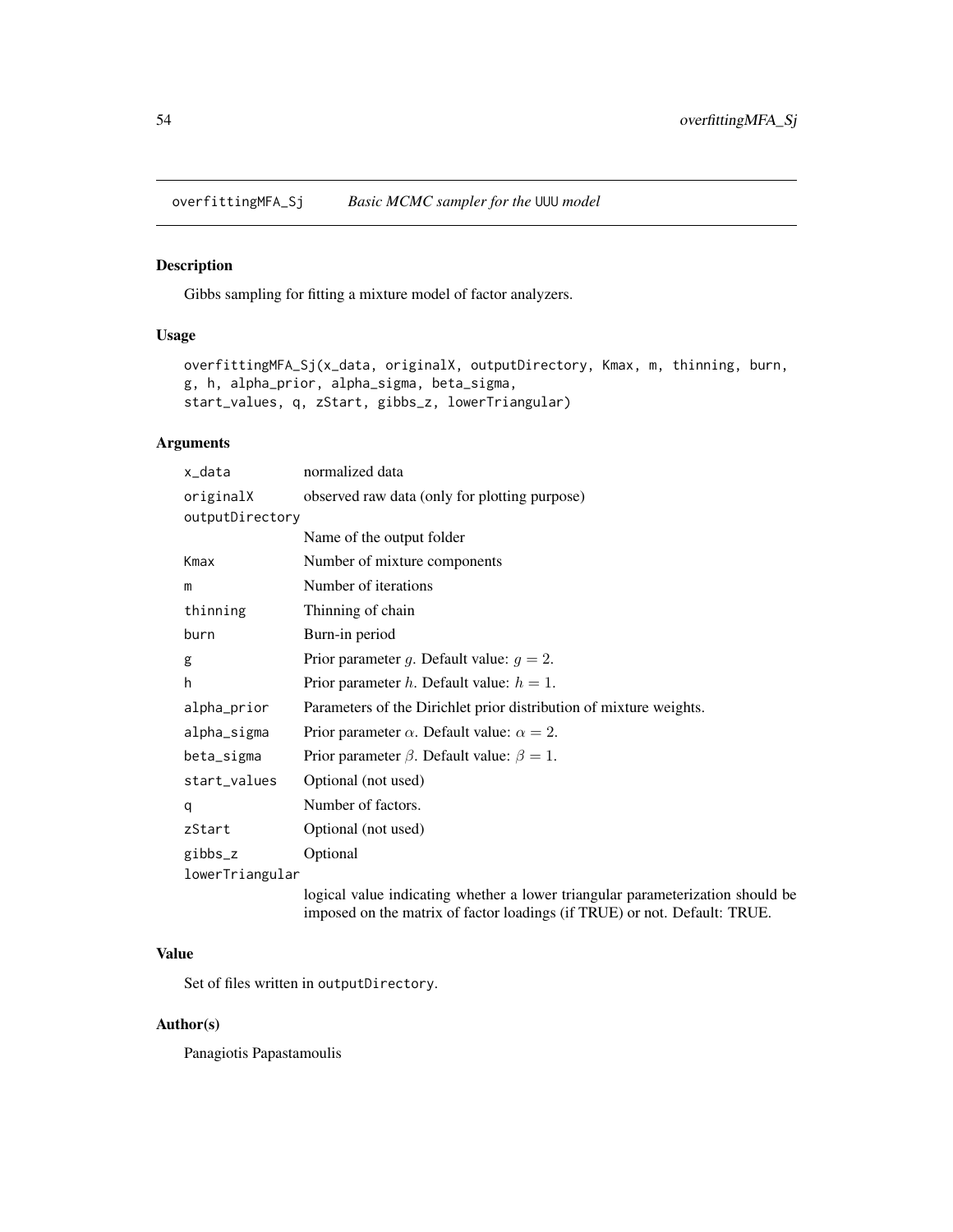#### Examples

```
library('fabMix')
n = 8 # sample size
p = 5 # number of variables
q = 2 # number of factors
K = 2 # true number of clusters
sINV\_diag = 1/((1:p)) # diagonal of inverse variance of errors
set.seed(100)
syntheticDataset \leq simData(sameLambda=TRUE, K. true = K, n = n, q = q, p = p,
                      sINV_values = sINV_diag)
colnames(syntheticDataset$data) <- paste0("x_",1:p)
Kmax \leq - 4 \qquad # number of components for the overfitted mixture model
set.seed(1)
overfittingMFA_Sj(x_data = syntheticDataset$data,
originalX = syntheticDataset$data, outputDirectory = 'outDir',
Kmax = Kmax, m = 5, burn = 1,
g = 0.5, h = 0.5, alpha_prior = rep(1, Kmax),
alpha_sigma = 0.5, beta_sigma = 0.5,
start_values = FALSE, q = 2, gibbs_z = 1)
list.files('outDir')
unlink('outDir', recursive = TRUE)
```
overfittingMFA\_Sj\_missing\_values *Basic MCMC sampler for the case of missing data and different error variance*

### Description

Gibbs sampling for fitting a mixture model of factor analyzers.

#### Usage

```
overfittingMFA_Sj_missing_values(missing_entries, x_data, originalX,
outputDirectory, Kmax,
m, thinning, burn, g, h, alpha_prior, alpha_sigma,
beta_sigma, start_values, q, zStart, gibbs_z, lowerTriangular)
```
### Arguments

| missing_entries |                                                                                                                                    |
|-----------------|------------------------------------------------------------------------------------------------------------------------------------|
|                 | list which contains the row number (1st entry) and column indexes (subsequent<br>entries) for every row containing missing values. |
| x data          | normalized data                                                                                                                    |
| originalX       | observed raw data (only for plotting purpose)                                                                                      |
|                 |                                                                                                                                    |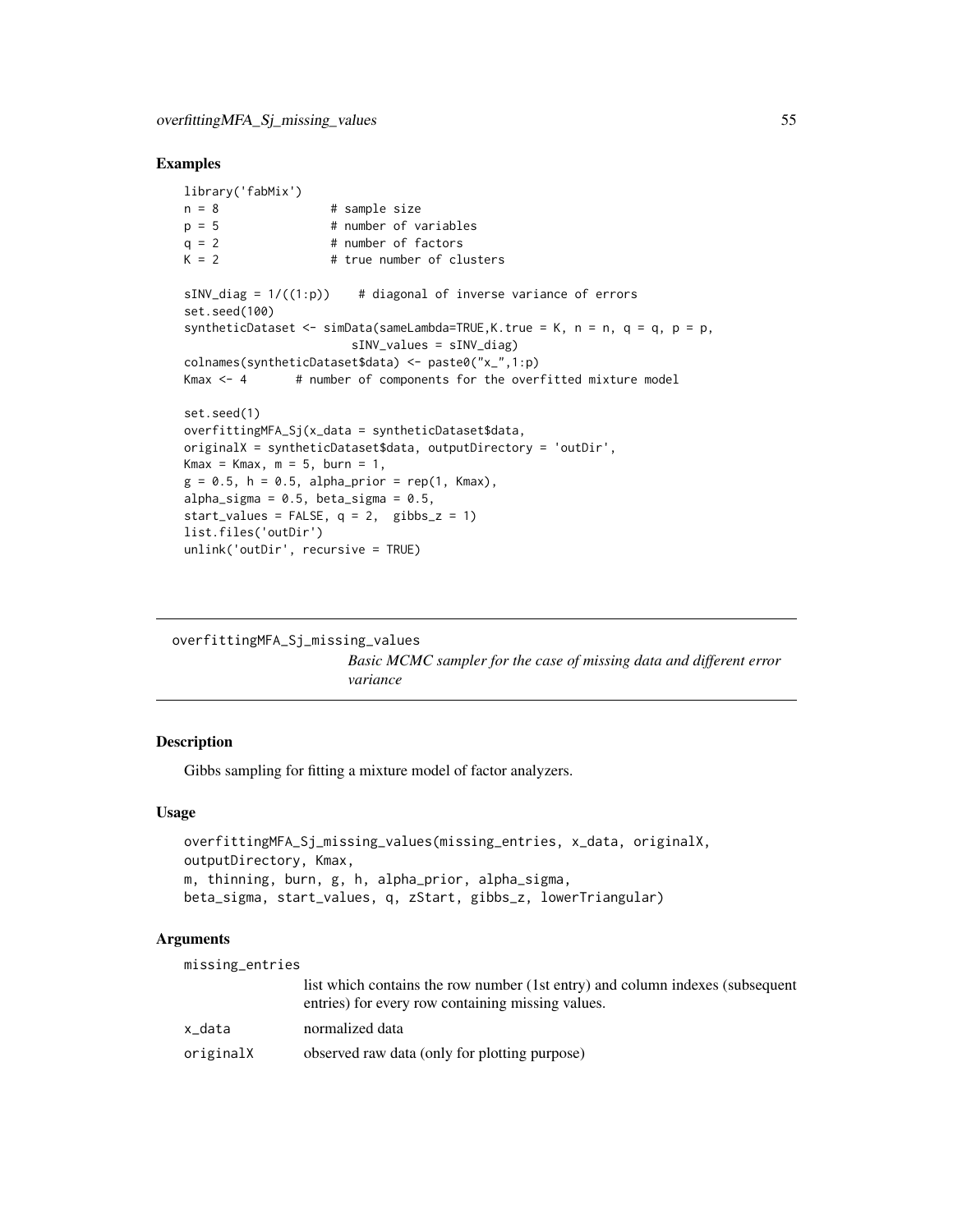| outputDirectory |                                                                                |  |
|-----------------|--------------------------------------------------------------------------------|--|
|                 | Name of the output folder                                                      |  |
| Kmax            | Number of mixture components                                                   |  |
| m               | Number of iterations                                                           |  |
| thinning        | Thinning of chain                                                              |  |
| burn            | Burn-in period                                                                 |  |
| g               | Prior parameter g. Default value: $g = 2$ .                                    |  |
| h               | Prior parameter h. Default value: $h = 1$ .                                    |  |
| alpha_prior     | Parameters of the Dirichlet prior distribution of mixture weights.             |  |
| alpha_sigma     | Prior parameter $\alpha$ . Default value: $\alpha = 2$ .                       |  |
| beta_sigma      | Prior parameter $\beta$ . Default value: $\beta = 1$ .                         |  |
| start_values    | Optional (not used)                                                            |  |
| q               | Number of factors.                                                             |  |
| zStart          | Optional (not used)                                                            |  |
| gibbs_z         | Optional                                                                       |  |
| lowerTriangular |                                                                                |  |
|                 | logical value indicating whether a lower triangular parameterization should be |  |

imposed on the matrix of factor loadings (if TRUE) or not. Default: TRUE.

# Value

List of files

# Author(s)

Panagiotis Papastamoulis

overfittingMFA\_UCC *Basic MCMC sampler for the* UCC *model*

## Description

Gibbs sampling for fitting a UCC mixture model of factor analyzers.

## Usage

overfittingMFA\_UCC(x\_data, originalX, outputDirectory, Kmax, m, thinning, burn, g, h, alpha\_prior, alpha\_sigma, beta\_sigma, start\_values, q, zStart, gibbs\_z, lowerTriangular)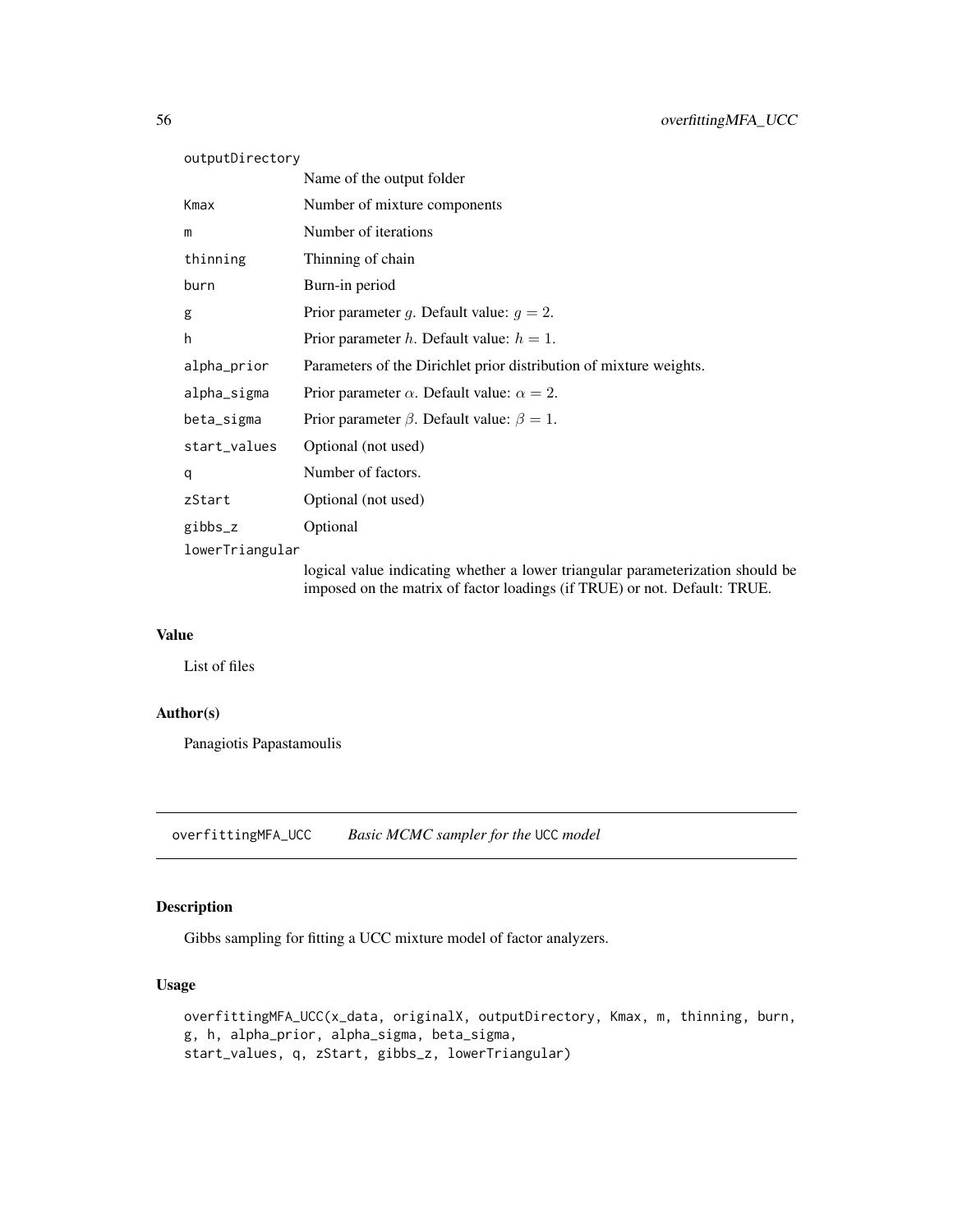# overfitting MFA\_UCC 57

## Arguments

| x_data          | normalized data                                                                |  |
|-----------------|--------------------------------------------------------------------------------|--|
| originalX       | observed raw data (only for plotting purpose)                                  |  |
| outputDirectory |                                                                                |  |
|                 | Name of the output folder                                                      |  |
| Kmax            | Number of mixture components                                                   |  |
| m               | Number of iterations                                                           |  |
| thinning        | Thinning of chain                                                              |  |
| burn            | Burn-in period                                                                 |  |
| g               | Prior parameter g. Default value: $g = 2$ .                                    |  |
| h               | Prior parameter h. Default value: $h = 1$ .                                    |  |
| alpha_prior     | Parameters of the Dirichlet prior distribution of mixture weights.             |  |
| alpha_sigma     | Prior parameter $\alpha$ . Default value: $\alpha = 2$ .                       |  |
| beta_sigma      | Prior parameter $\beta$ . Default value: $\beta = 1$ .                         |  |
| start_values    | Optional (not used)                                                            |  |
| q               | Number of factors.                                                             |  |
| zStart          | Optional (not used)                                                            |  |
| gibbs_z         | Optional                                                                       |  |
| lowerTriangular |                                                                                |  |
|                 | logical value indicating whether a lower triangular parameterization should be |  |

imposed on the matrix of factor loadings (if TRUE) or not. Default: TRUE.

#### Value

Set of files written in outputDirectory.

### Author(s)

Panagiotis Papastamoulis

```
library('fabMix')
n = 8 # sample size
p = 5 # number of variables
q = 2 # number of factors<br>K = 2 # true number of clu
                   # true number of clusters
sINV\_diag = 1/((1:p)) # diagonal of inverse variance of errors
set.seed(100)
syntheticDataset <- simData(sameLambda=TRUE,K.true = K, n = n, q = q, p = p,
                       sINV_values = sINV_diag)
colnames(syntheticDataset$data) <- paste0("x_",1:p)
Kmax \leq -4 # number of components for the overfitted mixture model
```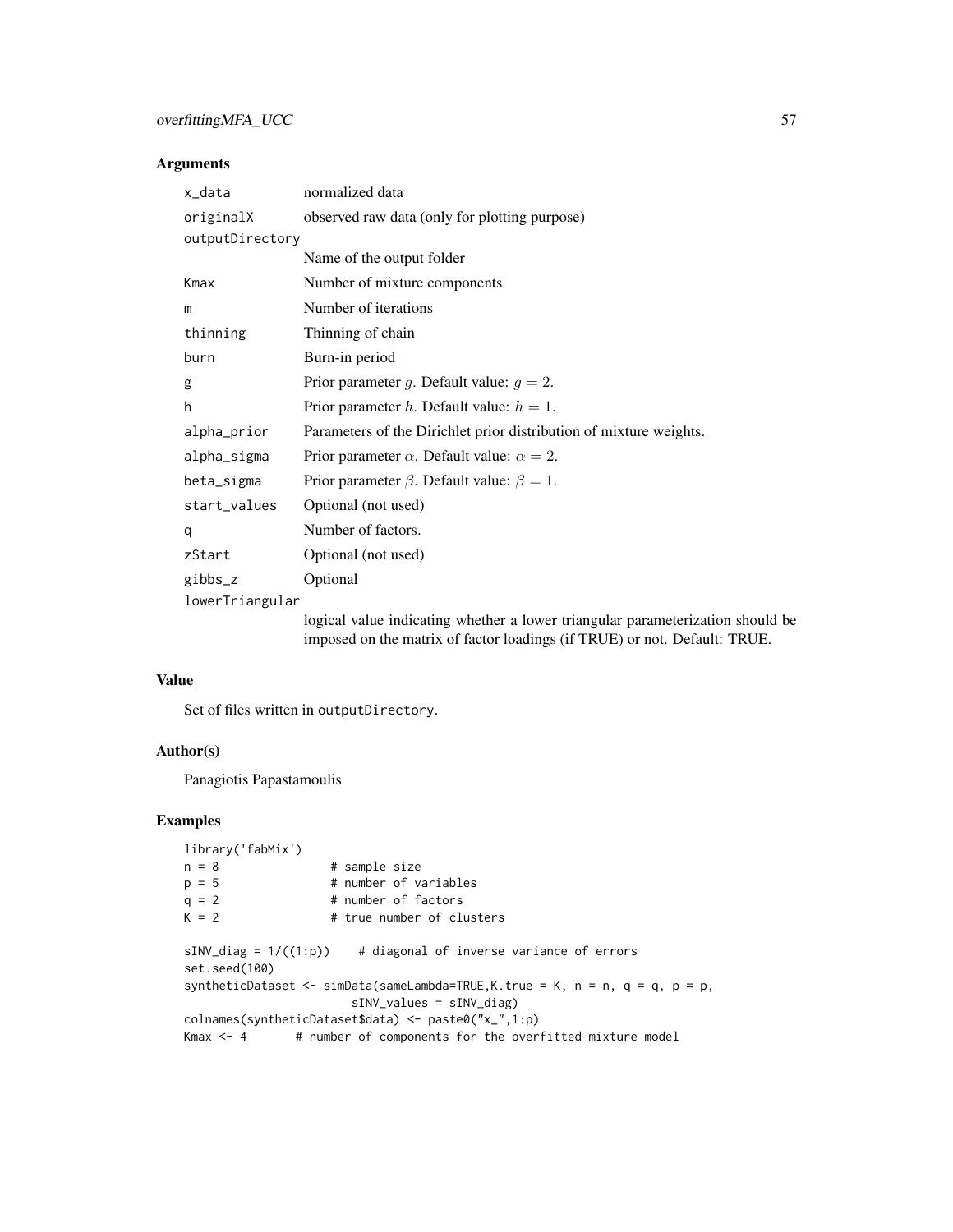```
set.seed(1)
overfittingMFA_UCC(x_data = syntheticDataset$data,
originalX = syntheticDataset$data, outputDirectory = 'outDir',
Kmax = Kmax, m = 5, burn = 1,
g = 0.5, h = 0.5, alpha_prior = rep(1, Kmax),
alpha_sigma = 0.5, beta_sigma = 0.5,
start_values = FALSE, q = 2, gibbs_z = 1)
list.files('outDir')
unlink('outDir', recursive = TRUE)
```
overfittingMFA\_UUC *Basic MCMC sampler for the* UUC *model*

# Description

Gibbs sampling for fitting a UUC mixture model of factor analyzers.

## Usage

```
overfittingMFA_UUC(x_data, originalX, outputDirectory, Kmax, m, thinning, burn,
g, h, alpha_prior, alpha_sigma, beta_sigma,
start_values, q, zStart, gibbs_z, lowerTriangular)
```
#### Arguments

| x_data          | normalized data                                                                |  |
|-----------------|--------------------------------------------------------------------------------|--|
| originalX       | observed raw data (only for plotting purpose)                                  |  |
| outputDirectory |                                                                                |  |
|                 | Name of the output folder                                                      |  |
| Kmax            | Number of mixture components                                                   |  |
| m               | Number of iterations                                                           |  |
| thinning        | Thinning of chain                                                              |  |
| burn            | Burn-in period                                                                 |  |
| g               | Prior parameter g. Default value: $g = 2$ .                                    |  |
| h               | Prior parameter h. Default value: $h = 1$ .                                    |  |
| alpha_prior     | Parameters of the Dirichlet prior distribution of mixture weights.             |  |
| alpha_sigma     | Prior parameter $\alpha$ . Default value: $\alpha = 2$ .                       |  |
| beta_sigma      | Prior parameter $\beta$ . Default value: $\beta = 1$ .                         |  |
| start_values    | Optional (not used)                                                            |  |
| q               | Number of factors.                                                             |  |
| zStart          | Optional (not used)                                                            |  |
| gibbs_z         | Optional                                                                       |  |
| lowerTriangular |                                                                                |  |
|                 | logical value indicating whether a lower triangular parameterization should be |  |

imposed on the matrix of factor loadings (if TRUE) or not. Default: TRUE.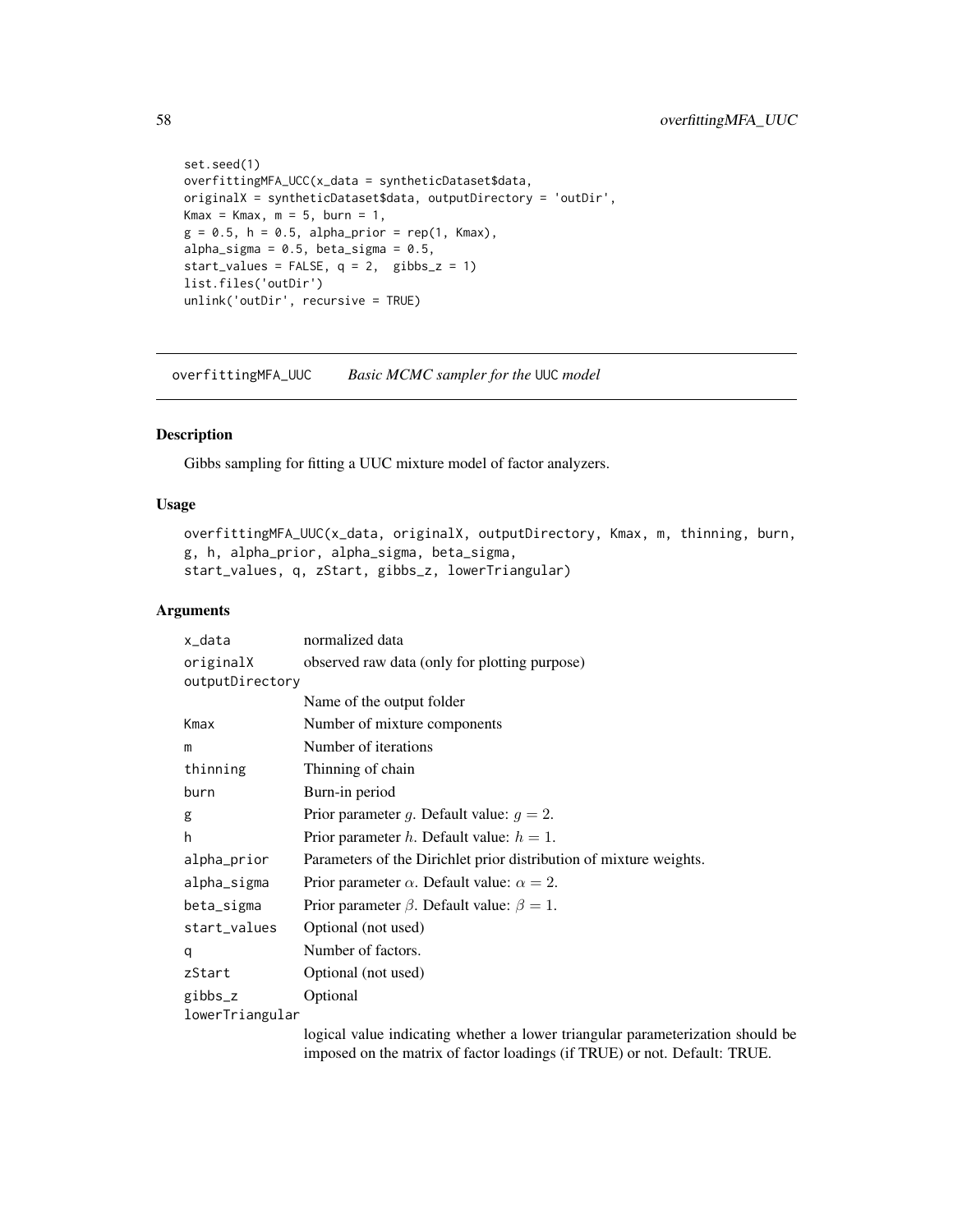### overfitting\_q0 59

### Value

Set of files written in outputDirectory.

#### Author(s)

Panagiotis Papastamoulis

# Examples

```
library('fabMix')
n = 8 # sample size
p = 5 # number of variables
q = 2 # number of factors
K = 2 # true number of clusters
sINV\_diag = 1/((1:p)) # diagonal of inverse variance of errors
set.seed(100)
syntheticDataset \le - simData(sameLambda=TRUE, K.true = K, n = n, q = q, p = p,
                      sINV_values = sINV_diag)
colnames(syntheticDataset$data) <- paste0("x_",1:p)
Kmax \leq -4 # number of components for the overfitted mixture model
set.seed(1)
overfittingMFA_UUC(x_data = syntheticDataset$data,
originalX = syntheticDataset$data, outputDirectory = 'outDir',
Kmax = Kmax, m = 5, burn = 1,
g = 0.5, h = 0.5, alpha_prior = rep(1, Kmax),
alpha_sigma = 0.5, beta_sigma = 0.5,
start_values = FALSE, q = 2, gibbs_z = 1)
list.files('outDir')
unlink('outDir', recursive = TRUE)
```
 $overfitting_q0$  *MCMC sampler for*  $q = 0$ 

#### Description

Gibbs sampling for fitting a mixture model with diagonal covariance structure.

#### Usage

```
overfitting_q0(x_data, originalX, outputDirectory, Kmax, m, thinning, burn,
g, h, alpha_prior, alpha_sigma, beta_sigma,
start_values, q, zStart, gibbs_z, lowerTriangular)
```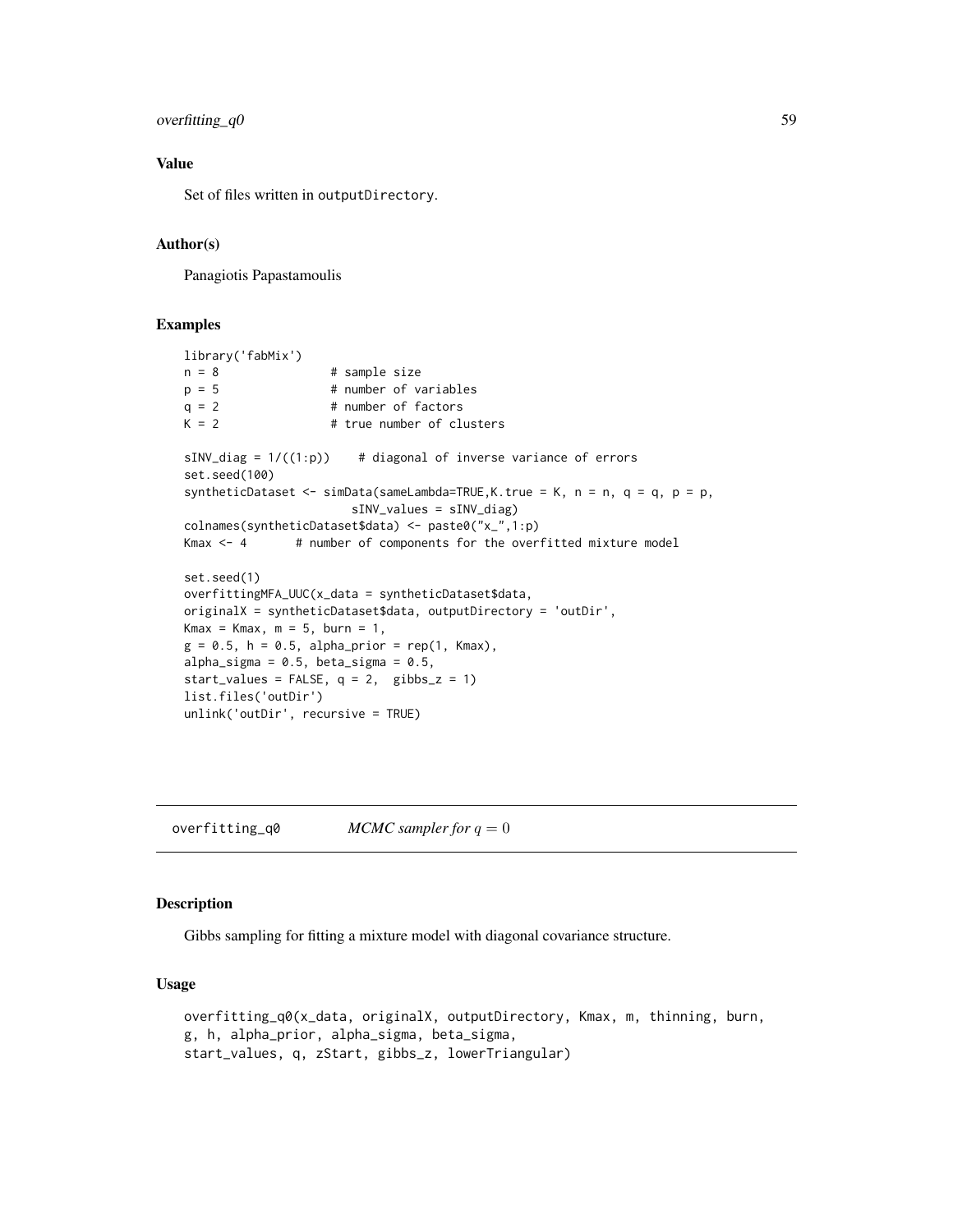# Arguments

| x_data          | normalized data                                                                                                                                             |  |
|-----------------|-------------------------------------------------------------------------------------------------------------------------------------------------------------|--|
| originalX       | observed raw data (only for plotting purpose)                                                                                                               |  |
| outputDirectory |                                                                                                                                                             |  |
|                 | Name of the output folder                                                                                                                                   |  |
| Kmax            | Number of mixture components                                                                                                                                |  |
| m               | Number of iterations                                                                                                                                        |  |
| thinning        | Thinning of chain                                                                                                                                           |  |
| burn            | Burn-in period                                                                                                                                              |  |
| g               | Prior parameter g. Default value: $g = 2$ .                                                                                                                 |  |
| h               | Prior parameter h. Default value: $h = 1$ .                                                                                                                 |  |
| alpha_prior     | Parameters of the Dirichlet prior distribution of mixture weights.                                                                                          |  |
| alpha_sigma     | Prior parameter $\alpha$ . Default value: $\alpha = 2$ .                                                                                                    |  |
| beta_sigma      | Prior parameter $\beta$ . Default value: $\beta = 1$ .                                                                                                      |  |
| start_values    | Optional (not used)                                                                                                                                         |  |
| q               | Number of factors.                                                                                                                                          |  |
| zStart          | Optional (not used)                                                                                                                                         |  |
| gibbs_z         | Optional                                                                                                                                                    |  |
| lowerTriangular |                                                                                                                                                             |  |
|                 | logical value indicating whether a lower triangular parameterization should be<br>imposed on the matrix of factor loadings (if TRUE) or not. Default: TRUE. |  |

# Value

List of files

# Author(s)

Panagiotis Papastamoulis

```
overfitting_q0_sameSigma
```
*MCMC sampler for* q = 0 *and same error variance parameterization*

# Description

Gibbs sampling for fitting a mixture model with diagonal covariance structure.

### Usage

```
overfitting_q0_sameSigma(x_data, originalX, outputDirectory, Kmax, m, thinning, burn,
g, h, alpha_prior, alpha_sigma, beta_sigma,
start_values, q, zStart, gibbs_z, lowerTriangular)
```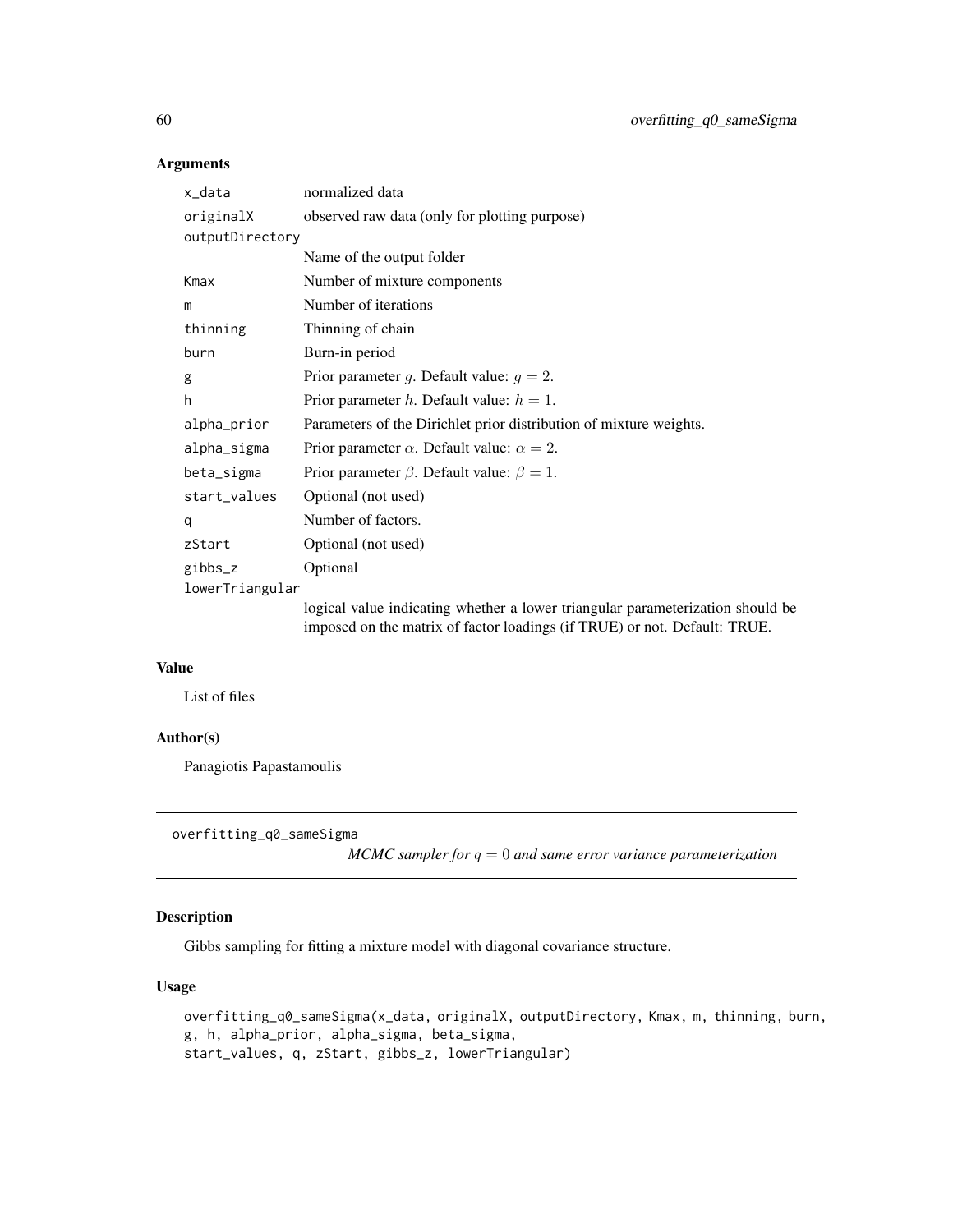# plot.fabMix.object 61

# Arguments

| x_data          | normalized data                                                                                                                                             |  |
|-----------------|-------------------------------------------------------------------------------------------------------------------------------------------------------------|--|
| originalX       | observed raw data (only for plotting purpose)                                                                                                               |  |
| outputDirectory |                                                                                                                                                             |  |
|                 | Name of the output folder                                                                                                                                   |  |
| Kmax            | Number of mixture components                                                                                                                                |  |
| m               | Number of iterations                                                                                                                                        |  |
| thinning        | Thinning of chain                                                                                                                                           |  |
| burn            | Burn-in period                                                                                                                                              |  |
| g               | Prior parameter g. Default value: $g = 2$ .                                                                                                                 |  |
| h               | Prior parameter h. Default value: $h = 1$ .                                                                                                                 |  |
| alpha_prior     | Parameters of the Dirichlet prior distribution of mixture weights.                                                                                          |  |
| alpha_sigma     | Prior parameter $\alpha$ . Default value: $\alpha = 2$ .                                                                                                    |  |
| beta_sigma      | Prior parameter $\beta$ . Default value: $\beta = 1$ .                                                                                                      |  |
| start_values    | Optional (not used)                                                                                                                                         |  |
| q               | Number of factors.                                                                                                                                          |  |
| zStart          | Optional (not used)                                                                                                                                         |  |
| gibbs_z         | Optional                                                                                                                                                    |  |
| lowerTriangular |                                                                                                                                                             |  |
|                 | logical value indicating whether a lower triangular parameterization should be<br>imposed on the matrix of factor loadings (if TRUE) or not. Default: TRUE. |  |

### Value

List of files

# Author(s)

Panagiotis Papastamoulis

plot.fabMix.object *Plot function*

# Description

This function plots fabMix function.

# Usage

```
## S3 method for class 'fabMix.object'
plot(x, what, variableSubset, class_mfrow, sig_correlation, confidence, ...)
```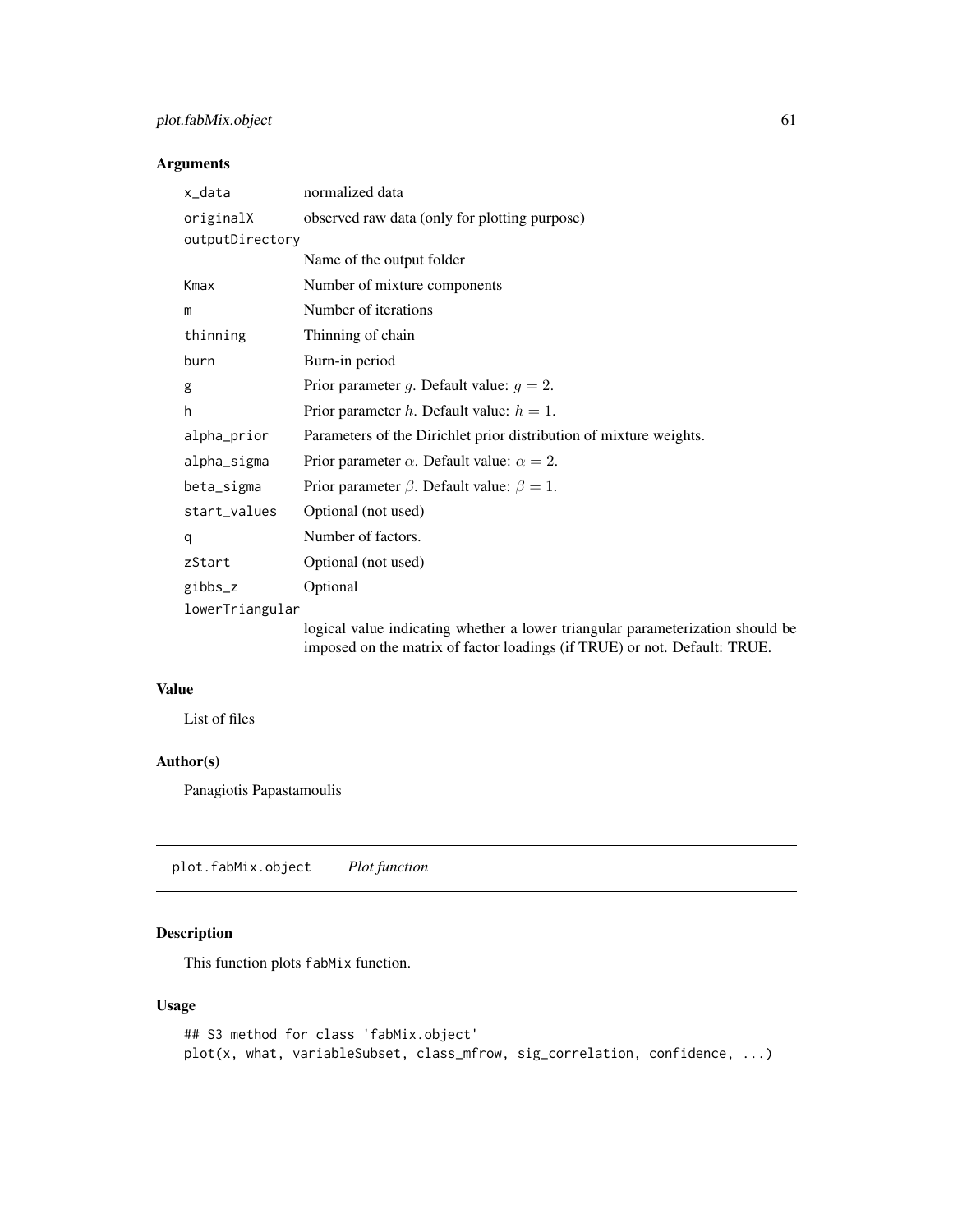#### **Arguments**

| $\boldsymbol{\mathsf{x}}$ | An object of class fabMix.object, which is returned by the fabMix function.                                                                                                                                                                                                                                                                                                                                              |  |
|---------------------------|--------------------------------------------------------------------------------------------------------------------------------------------------------------------------------------------------------------------------------------------------------------------------------------------------------------------------------------------------------------------------------------------------------------------------|--|
| what                      | One of the "BIC", "classification_matplot", "classification_pairs", "correlation",<br>"factor_loadings". The plot will display the BIC values per model and number<br>of factors (along with the most probable number of clusters as text), a matplot<br>per cluster for the selected model, scatterplots pairs, the estimated correlation<br>matrix per cluster, and the MAP estimate of factor loadings, respectively. |  |
|                           | variable Subset An optional subset of the variables. By default, all variables are selected.                                                                                                                                                                                                                                                                                                                             |  |
| class_mfrow               | An optional integer vector of length 2, that will be used to set the mfrow for<br>"classification_matplot" and "correlation" plots. By default, each plot is printed<br>to a new plotting area.                                                                                                                                                                                                                          |  |
| sig_correlation           |                                                                                                                                                                                                                                                                                                                                                                                                                          |  |
|                           | The "significance-level" for plotting the correlation between variables. Note<br>that this is an estimate of a posterior probability and not a significance level<br>as defined in frequentist statistics. Default value: NULL (all correlations are<br>plotted).                                                                                                                                                        |  |
| confidence                | Confidence level(s) for plotting the Highest Density Interval(s) (as shown via<br>what = 2). Default: confidence = $0.95$ .                                                                                                                                                                                                                                                                                              |  |
|                           | ignored.                                                                                                                                                                                                                                                                                                                                                                                                                 |  |

#### Details

When the BIC values are plotted, a number indicates the most probable number of "alive" clusters. The pairwise scatterplots (what = "classification\_pairs") are created using the coordProj function of the mclust package. The what = "correlation" is plotted using the corrplot package. Note that the what = "classification\_matplot" plots the original data (before scaling and centering). On the other hand, the option what = "classification\_pairs" plots the centered and scaled data.

#### Author(s)

Panagiotis Papastamoulis

### References

Luca Scrucca and Michael Fop and Thomas Brendan Murphy and Adrian E. Raftery (2017). mclust 5: clustering, classification and density estimation using Gaussian finite mixture models. The R Journal, 8(1): 205–233.

Taiyun Wei and Viliam Simko (2017). R package "corrplot": Visualization of a Correlation Matrix (Version 0.84). Available from https://github.com/taiyun/corrplot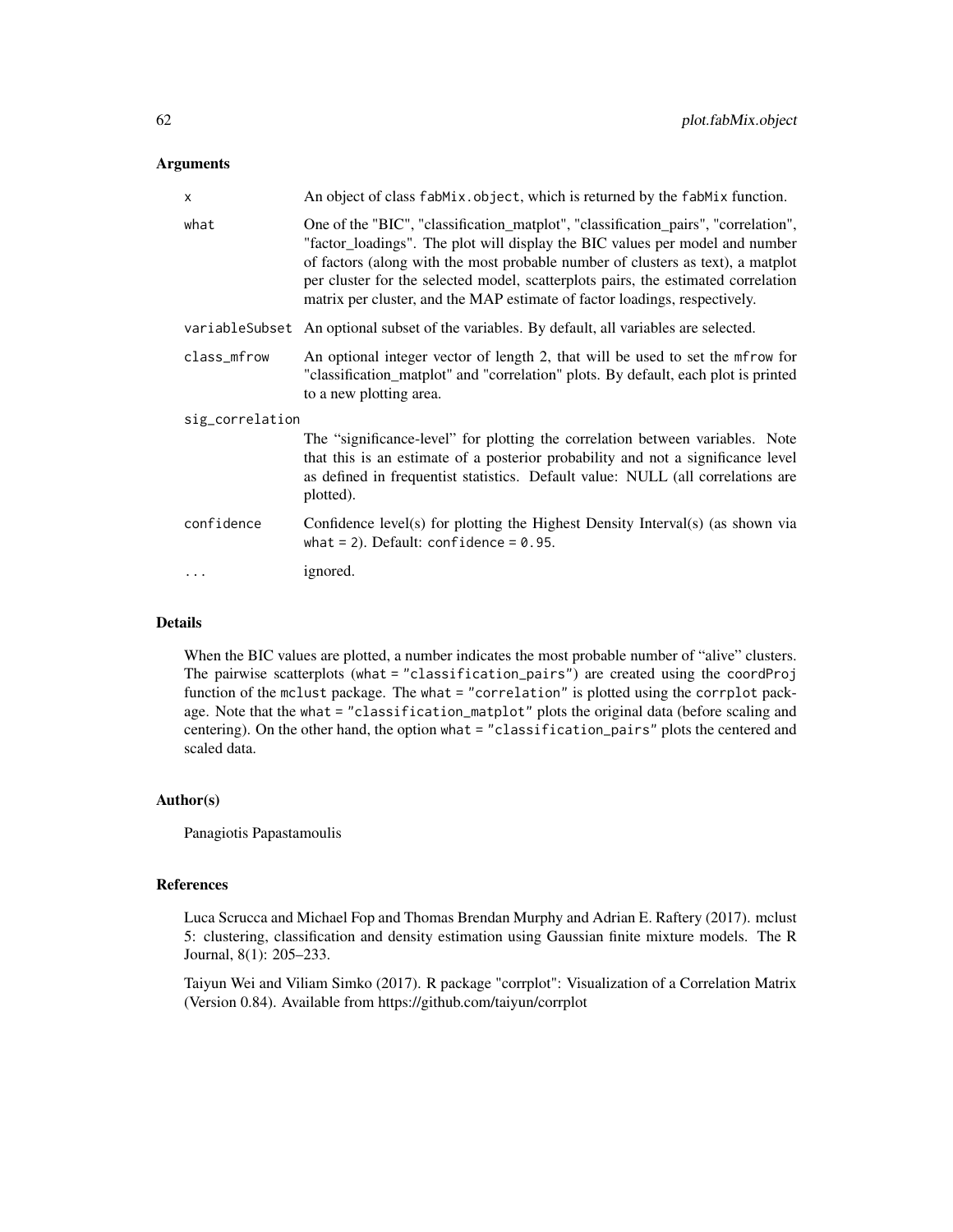print.fabMix.object *Print function*

# Description

This function prints a summary of objects returned by the fabMix function.

# Usage

```
## S3 method for class 'fabMix.object'
print(x, \ldots)
```
### Arguments

|          | An object of class fabMix.object, which is returned by the fabMix function. |
|----------|-----------------------------------------------------------------------------|
| $\cdots$ | ignored.                                                                    |

### Details

The function prints some basic information for a fabMix.object.

### Author(s)

Panagiotis Papastamoulis

readLambdaValues *Read Lambda values.*

### Description

Function to read Lambda values from file.

### Usage

readLambdaValues(myFile,K,p,q)

### Arguments

| myFile | File containing Lambda values |
|--------|-------------------------------|
| к      | Number of components          |
| p      | Number of variables           |
|        | Number of factors             |

## Value

 $K \times p \times q$  array of factor loadings.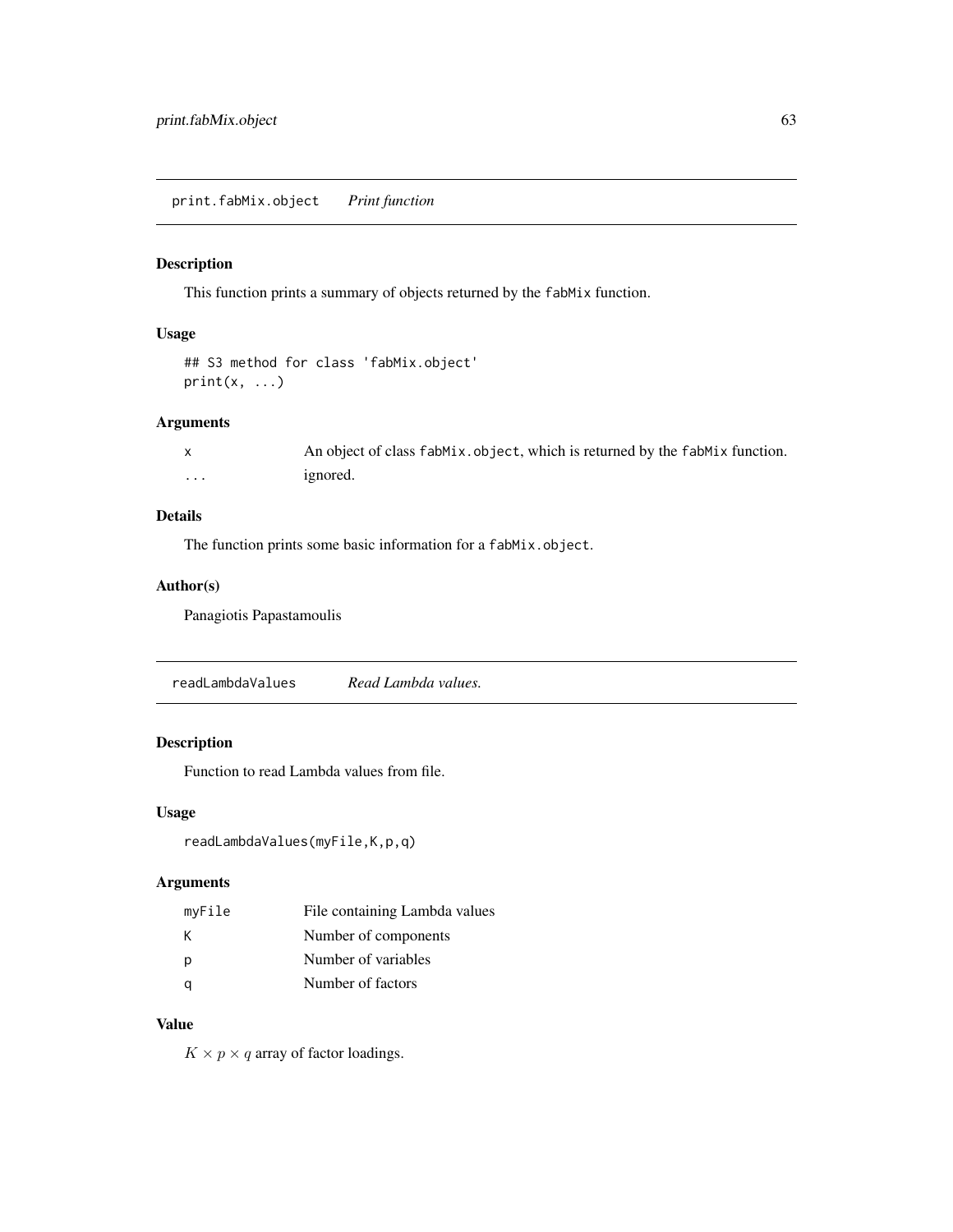64 simData

# Author(s)

Panagiotis Papastamoulis

simData *Synthetic data generator*

# Description

Simulate data from a multivariate normal mixture using a mixture of factor analyzers mechanism.

# Usage

simData(sameSigma, sameLambda, p, q, K.true, n, loading\_means, loading\_sd, sINV\_values)

# Arguments

| sameSigma     | Logical.                                                                                                                                                                                                                                                                 |
|---------------|--------------------------------------------------------------------------------------------------------------------------------------------------------------------------------------------------------------------------------------------------------------------------|
| sameLambda    | Logical.                                                                                                                                                                                                                                                                 |
| p             | The dimension of the multivariate normal distribution ( $p > 1$ ).                                                                                                                                                                                                       |
| q             | Number of factors. It should be strictly smaller than p.                                                                                                                                                                                                                 |
| K.true        | The number of mixture components (clusters).                                                                                                                                                                                                                             |
| n             | Sample size.                                                                                                                                                                                                                                                             |
| loading_means | A vector which contains the means of blocks of factor loadings.                                                                                                                                                                                                          |
|               | Default: $loading_means = c(-30, -20, -10, 10, 20, 30)$ .                                                                                                                                                                                                                |
| loading_sd    | A vector which contains the standard deviations of blocks of factor loadings.                                                                                                                                                                                            |
|               | Default: loading_sd <-rep(2, length(loading_means)).                                                                                                                                                                                                                     |
| sINV_values   | A vector which contains the values of the diagonal of the (common) inverse co-<br>variance matrix, if sigmaTrue = TRUE. An $K \times p$ matrix which contains the val-<br>ues of the diagonal of the inverse covariance matrix per component, if sigmaTrue<br>$=$ FALSE. |
|               | Default: $sINV_value s = rgamma(p, shape = 1, rate = 1).$                                                                                                                                                                                                                |

# Value

A list with the following entries:

| data     | $n \times p$ array containing the simulated data.                                                                                                                                                         |
|----------|-----------------------------------------------------------------------------------------------------------------------------------------------------------------------------------------------------------|
| class    | $n$ -dimensional vector containing the class of each observation.                                                                                                                                         |
|          | factor Loadings $K,true \times p \times q$ -array containing the factor loadings $\Lambda_{krj}$ per cluster k, feature<br>r and factor j, where $k = 1, \ldots, K; r = 1, \ldots, p; j = 1, \ldots, q$ . |
| means    | K true $\times$ p matrix containing the marginal means $\mu_{kr}$ , $k = 1, , K$ ; $r =$                                                                                                                  |
|          | $1,\ldots,p.$                                                                                                                                                                                             |
| variance | $p \times p$ diagonal matrix containing the variance of errors $\sigma_{rr}$ , $r = 1, \ldots, p$ . Note<br>that the same variance of errors is assumed for each cluster.                                 |
| factors  | $n \times q$ matrix containing the simulated factor values.                                                                                                                                               |
| weights  | <i>K.true-dimensional vector containing the weight of each cluster.</i>                                                                                                                                   |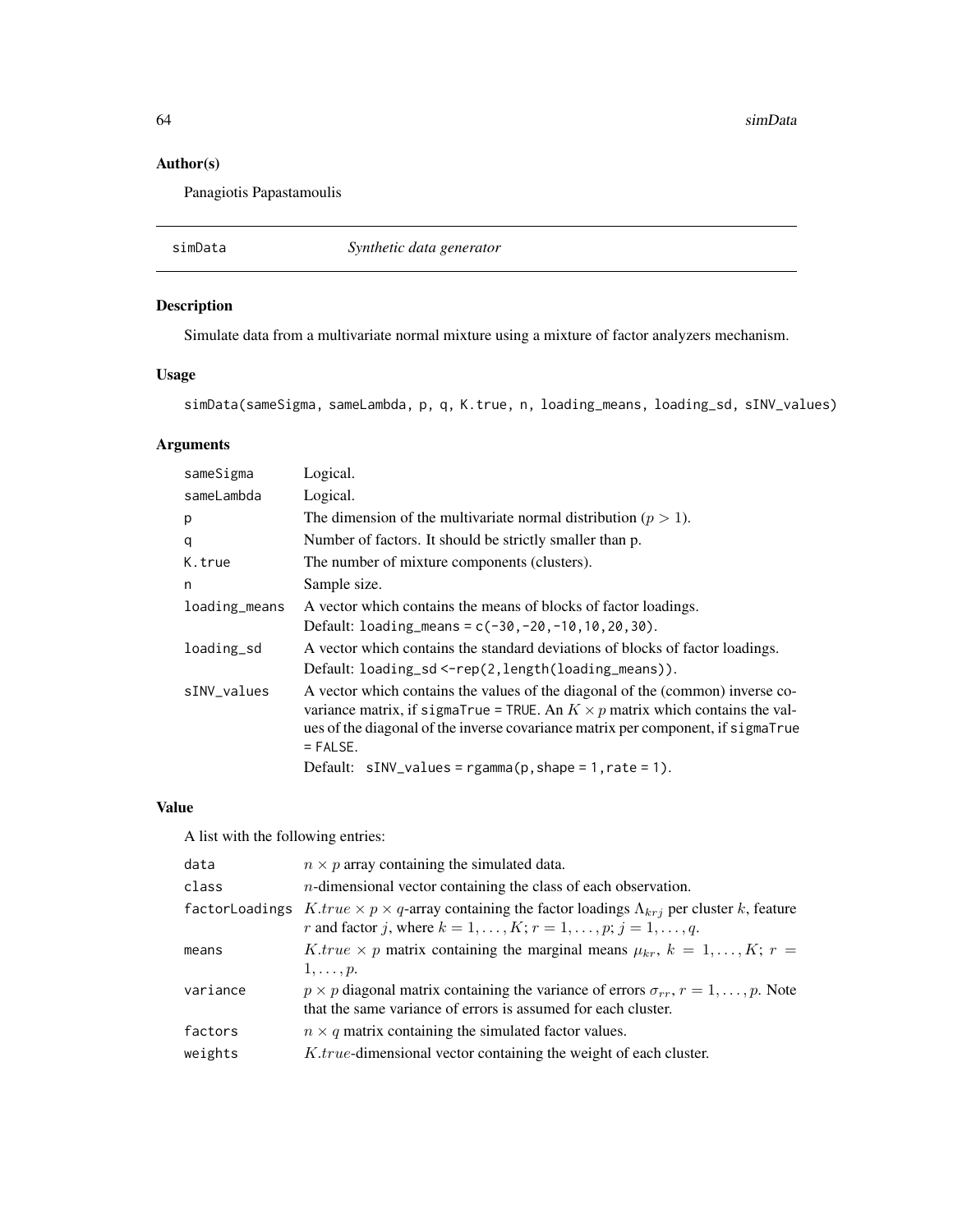#### simData2 65

# Note

The marginal variance for cluster k is equal to  $\Lambda_k \Lambda_k^T + \Sigma$ .

### Author(s)

Panagiotis Papastamoulis

#### Examples

library('fabMix')

```
n = 8 # sample size
p = 5 # number of variables
q = 2 # number of factors<br>K = 2 # true number of clu
                   # true number of clusters
sINV\_diag = 1/((1:p)) # diagonal of inverse variance of errors
set.seed(100)
syntheticDataset <- simData(sameLambda=TRUE, K.true = K, n = n, q = q, p = p,
                      sINV_values = sINV_diag)
summary(syntheticDataset)
```

| simData2 | Synthetic data generator 2 |
|----------|----------------------------|
|          |                            |

### Description

Simulate data from a multivariate normal mixture using a mixture of factor analyzers mechanism.

### Usage

```
simData2(sameSigma, p, q, K.true, n, loading_means, loading_sd, sINV_values)
```
#### Arguments

| sameSigma     | Logical.                                                                      |
|---------------|-------------------------------------------------------------------------------|
| p             | The dimension of the multivariate normal distribution ( $p > 1$ ).            |
| q             | Number of factors. It should be strictly smaller than p.                      |
| K.true        | The number of mixture components (clusters).                                  |
| n             | Sample size.                                                                  |
| loading_means | A vector which contains the means of blocks of factor loadings.               |
|               | Default: $loading_means = c(-30, -20, -10, 10, 20, 30)$ .                     |
| loading_sd    | A vector which contains the standard deviations of blocks of factor loadings. |
|               | $Default:$ $loading_s d \leftarrow rep(2, length(loading_means)).$            |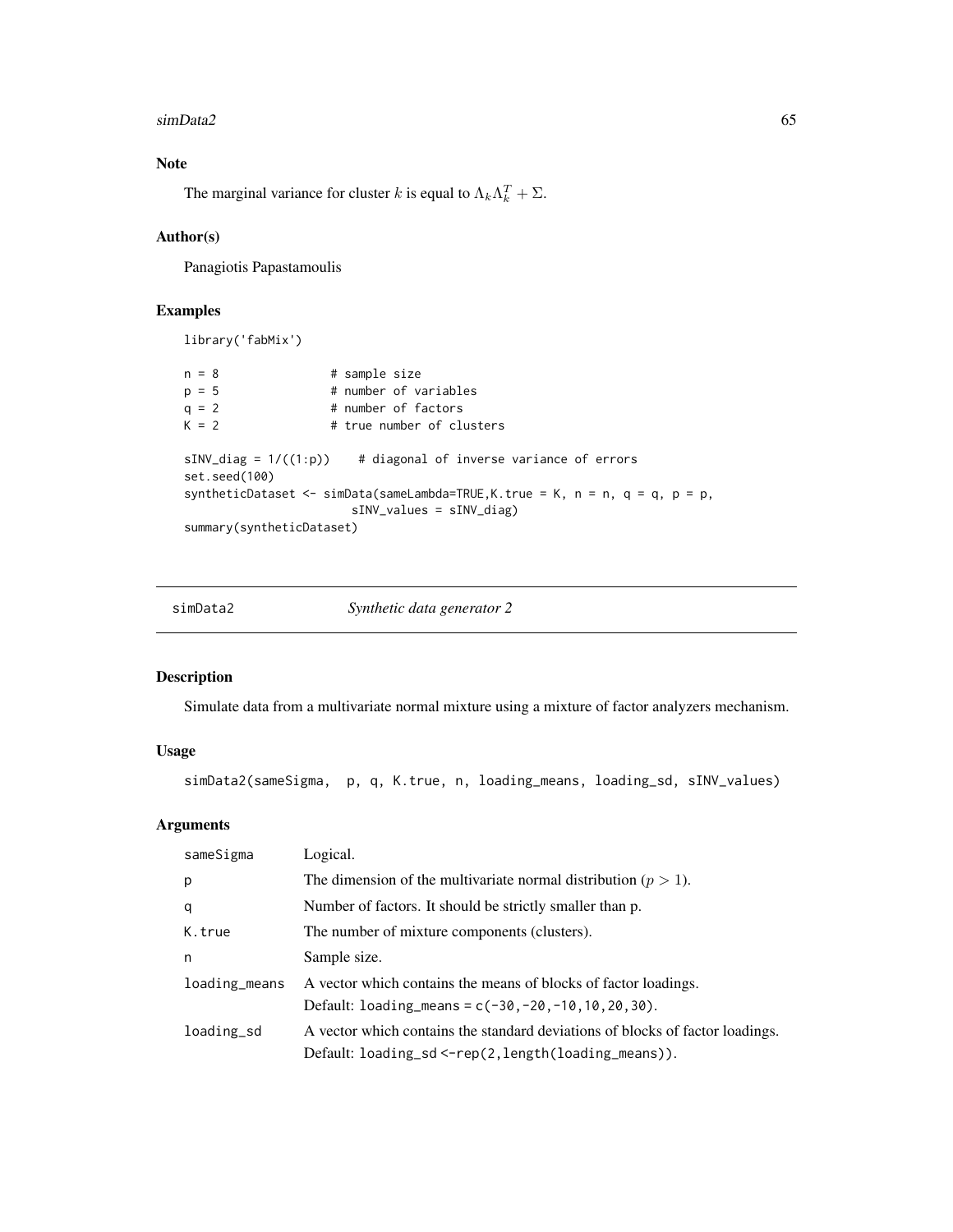| sINV_values | A vector which contains the values of the diagonal of the (common) inverse co-       |
|-------------|--------------------------------------------------------------------------------------|
|             | variance matrix, if sigmaTrue = TRUE. An $K \times p$ matrix which contains the val- |
|             | ues of the diagonal of the inverse covariance matrix per component, if sigmaTrue     |
|             | $=$ FAI SF.                                                                          |
|             | Default: $sINV_values = rgamma(p, shape = 1, rate = 1).$                             |

# Value

A list with the following entries:

| data     | $n \times p$ array containing the simulated data.                                                                                                                                                         |
|----------|-----------------------------------------------------------------------------------------------------------------------------------------------------------------------------------------------------------|
| class    | $n$ -dimensional vector containing the class of each observation.                                                                                                                                         |
|          | factor Loadings $K,true \times p \times q$ -array containing the factor loadings $\Lambda_{krj}$ per cluster k, feature<br>r and factor j, where $k = 1, \ldots, K; r = 1, \ldots, p; j = 1, \ldots, q$ . |
| means    | K true $\times$ p matrix containing the marginal means $\mu_{kr}$ , $k = 1,, K$ ; $r =$<br>$1,\ldots,p.$                                                                                                  |
| variance | $p \times p$ diagonal matrix containing the variance of errors $\sigma_{rr}$ , $r = 1, \dots, p$ . Note<br>that the same variance of errors is assumed for each cluster.                                  |
| factors  | $n \times q$ matrix containing the simulated factor values.                                                                                                                                               |
| weights  | <i>K.true-dimensional vector containing the weight of each cluster.</i>                                                                                                                                   |

# Note

The marginal variance for cluster k is equal to  $\Lambda_k \Lambda_k^T + \Sigma$ .

# Author(s)

Panagiotis Papastamoulis

```
library('fabMix')
```

| $n = 8$                                   | # sample size                                                 |
|-------------------------------------------|---------------------------------------------------------------|
| $p = 5$                                   | # number of variables                                         |
| $q = 2$                                   | # number of factors                                           |
| $K = 2$                                   | # true number of clusters                                     |
| $sINV\_diag = 1/((1:p))$<br>set.seed(100) | # diagonal of inverse variance of errors                      |
|                                           | syntheticDataset <- simData2(K.true = K, n = n, q = q, p = p, |
|                                           | $sINV_value s = sINV-diag)$                                   |
| summary(syntheticDataset)                 |                                                               |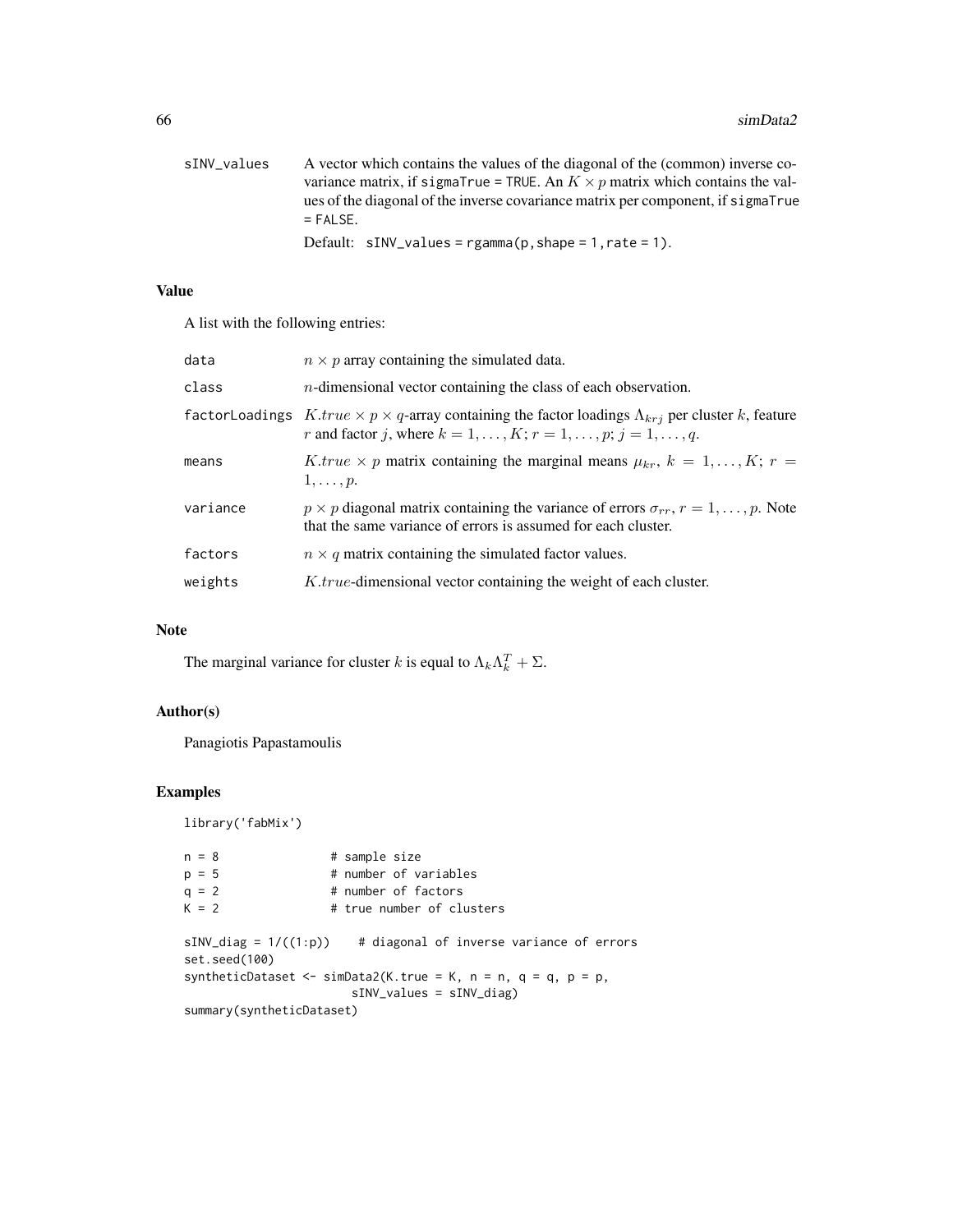summary.fabMix.object *Summary method*

### Description

S3 method for printing a summary of a fabMix.object.

#### Usage

```
## S3 method for class 'fabMix.object'
summary(object, quantile_probs, ...)
```
# Arguments

| object                  | An object of class fabMix.object, which is returned by the fabMix function. |
|-------------------------|-----------------------------------------------------------------------------|
|                         | quantile probs A vector of quantiles to evaluate for each variable.         |
| $\cdot$ $\cdot$ $\cdot$ | Ignored.                                                                    |

#### Details

The function prints and returns a summary of the estimated posterior means for the parameters of the selected model for a fabMix.object. In particular, the method prints the ergodic means of the mixing proportions, marginal means and covariance matrix per component, as well as the corresponding quantiles.

### Value

A list consisting of the following entries:

```
alive_cluster_labels
                 The labels of the "alive" components of the overfitting mixture model.
posterior_means
                 Posterior means of mixing proportion, marginal means and covariance matrix
                 per (alive) cluster.
quantiles A matrix containing the quantiles for each parameter.
```
### Note

The summary function of the coda package to the mcmc object object \$mcmc is used for computing quantiles.

### Author(s)

Panagiotis Papastamoulis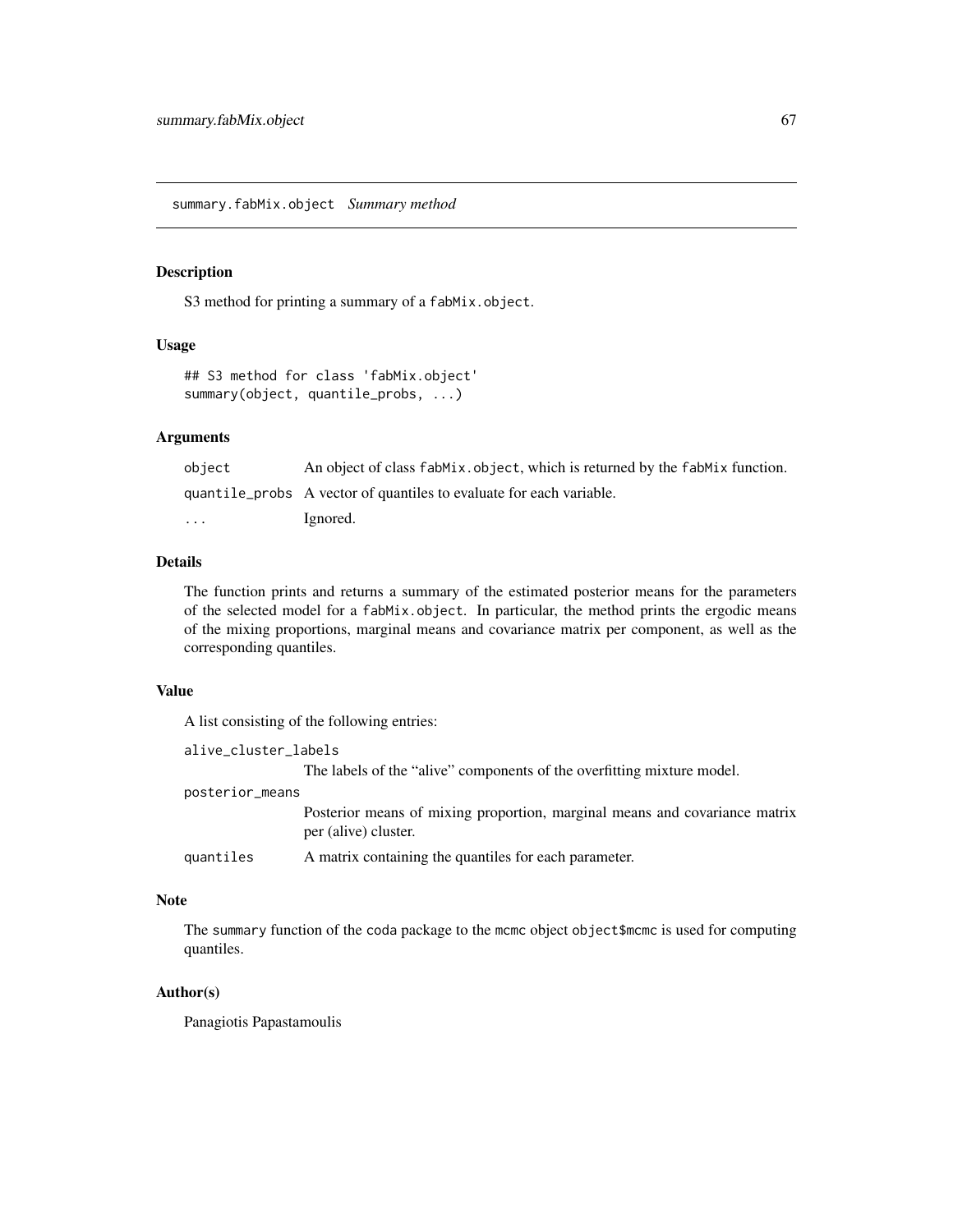#### Description

Gibbs sampling for updating the factors  $y$  for models with same variance of errors per component.

#### Usage

update\_all\_y(x\_data, mu, SigmaINV, Lambda, z)

### Arguments

| $n \times p$ matrix with obseved data  |
|----------------------------------------|
| $n \times p$ matrix of marginal means  |
| $p \times p$ precision matrix          |
| $p \times q$ matrix of factor loadings |
| Allocation vector                      |
|                                        |

# Value

A matrix with generated factors

#### Author(s)

Panagiotis Papastamoulis

```
library('fabMix')
n = 8 # sample size
p = 5 # number of variables
q = 2 # number of factors
K = 2 # true number of clusters
sINV\_diag = 1/((1:p)) # diagonal of inverse variance of errors
set.seed(100)
syntheticDataset <- simData(sameLambda=TRUE,K.true = K, n = n, q = q, p = p,
                     sINV_values = sINV_diag)
# use the real values as input and simulate factors
update_all_y(x_data = syntheticDataset$data,
mu = syntheticDataset$means,
SigmaINV = diag(1/diag(syntheticDataset$variance)),
Lambda = syntheticDataset$factorLoadings,
z = syntheticDataset$class)
```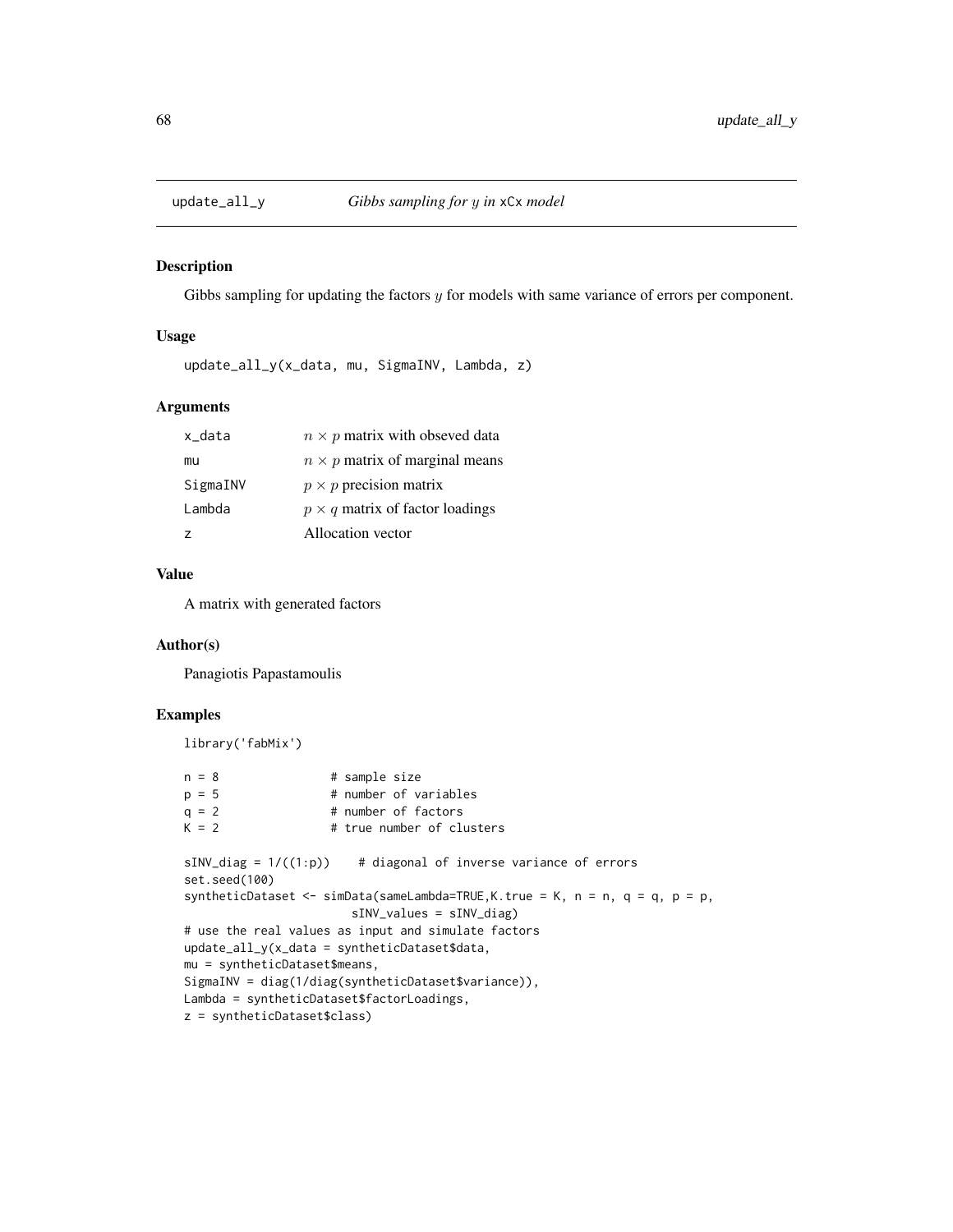update\_all\_y\_Sj *Gibbs sampling for* y *in* xUx *model*

#### Description

Gibbs sampling for updating the factors  $y$  for models with different variance of errors per component.

### Usage

update\_all\_y\_Sj(x\_data, mu, SigmaINV, Lambda, z)

# Arguments

| x_data   | $n \times p$ matrix with obseved data                                     |
|----------|---------------------------------------------------------------------------|
| mu       | $n \times p$ matrix of marginal means                                     |
| SigmaINV | $K \times p \times p$ array containing the precision matrix per component |
| Lambda   | $p \times q$ matrix of factor loadings                                    |
| z        | Allocation vector                                                         |

### Value

A matrix with generated factors

### Author(s)

Panagiotis Papastamoulis

## Examples

```
library('fabMix')
n = 8 # sample size
p = 5 # number of variables
q = 2 # number of factors
K = 2 # true number of clusters
sINV\_diag = 1/((1:p)) # diagonal of inverse variance of errors
set.seed(100)
syntheticDataset <- simData(sameLambda=TRUE,K.true = K, n = n, q = q, p = p,
                     sINV_values = sINV_diag)
# add some noise here:
SigmaINV <- array(data = 0, dim = c(K, p, p))
for(k in 1:K){
    diag(SigmaINV[k,,]) <- 1/diag(syntheticDataset$variance) + rgamma(p, shape=1, rate = 1)
}
```
# use the real values as input and simulate factors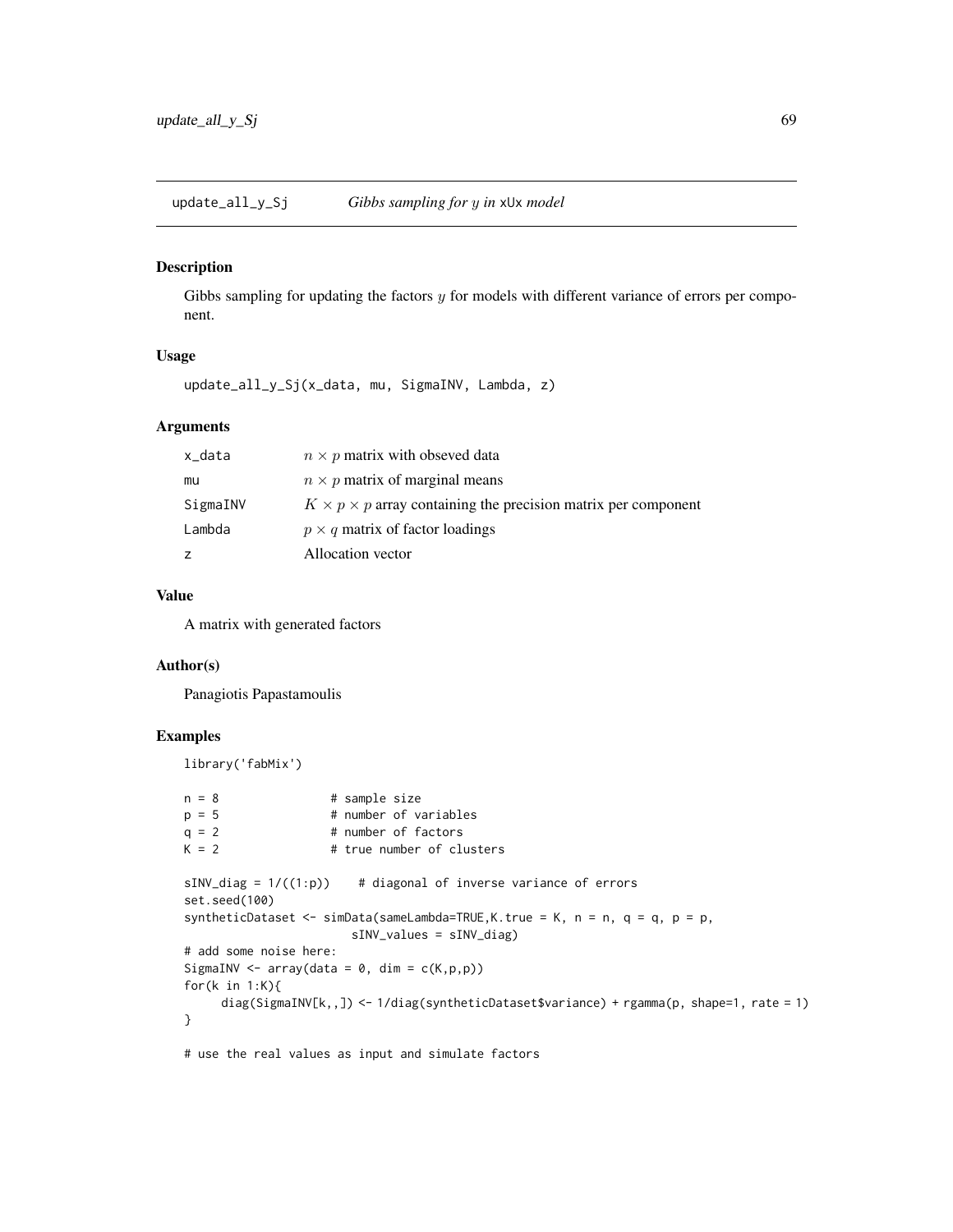```
update_all_y_Sj(x_data = syntheticDataset$data,
mu = syntheticDataset$means,
SigmaINV = SigmaINV,
Lambda = syntheticDataset$factorLoadings,
z = syntheticDataset$class)
```
update\_OmegaINV *Gibbs sampling for* Ωˆ−1

#### Description

Gibbs sampling for  $\Omega^{-1}$ 

### Usage

```
update_OmegaINV(Lambda, K, g, h)
```
#### Arguments

| Lambda | Factor loadings      |
|--------|----------------------|
| К      | Number of components |
| g      | Prior parameter      |
| h      | Prior parameter      |

#### Value

 $q \times q$  matrix  $\Omega^{-1}$ 

### Author(s)

Panagiotis Papastamoulis

```
library('fabMix')
# simulate some data
n = 8 # sample size<br>p = 5 # number of va
p = 5 # number of variables<br>q = 2 # number of factors
                     # number of factors
K = 2 # true number of clusters
sINV\_diag = 1/((1:p)) # diagonal of inverse variance of errors
set.seed(100)
syntheticDataset <- simData(sameLambda=TRUE,K.true = K, n = n, q = q, p = p,
                        sINV_values = sINV_diag)
SigmaINV <- array(data = 0, dim = c(K,p,p))for(k in 1:K){
     diag(SigmaINV[k,,]) <- 1/diag(syntheticDataset$variance) + rgamma(p, shape=1, rate = 1)
```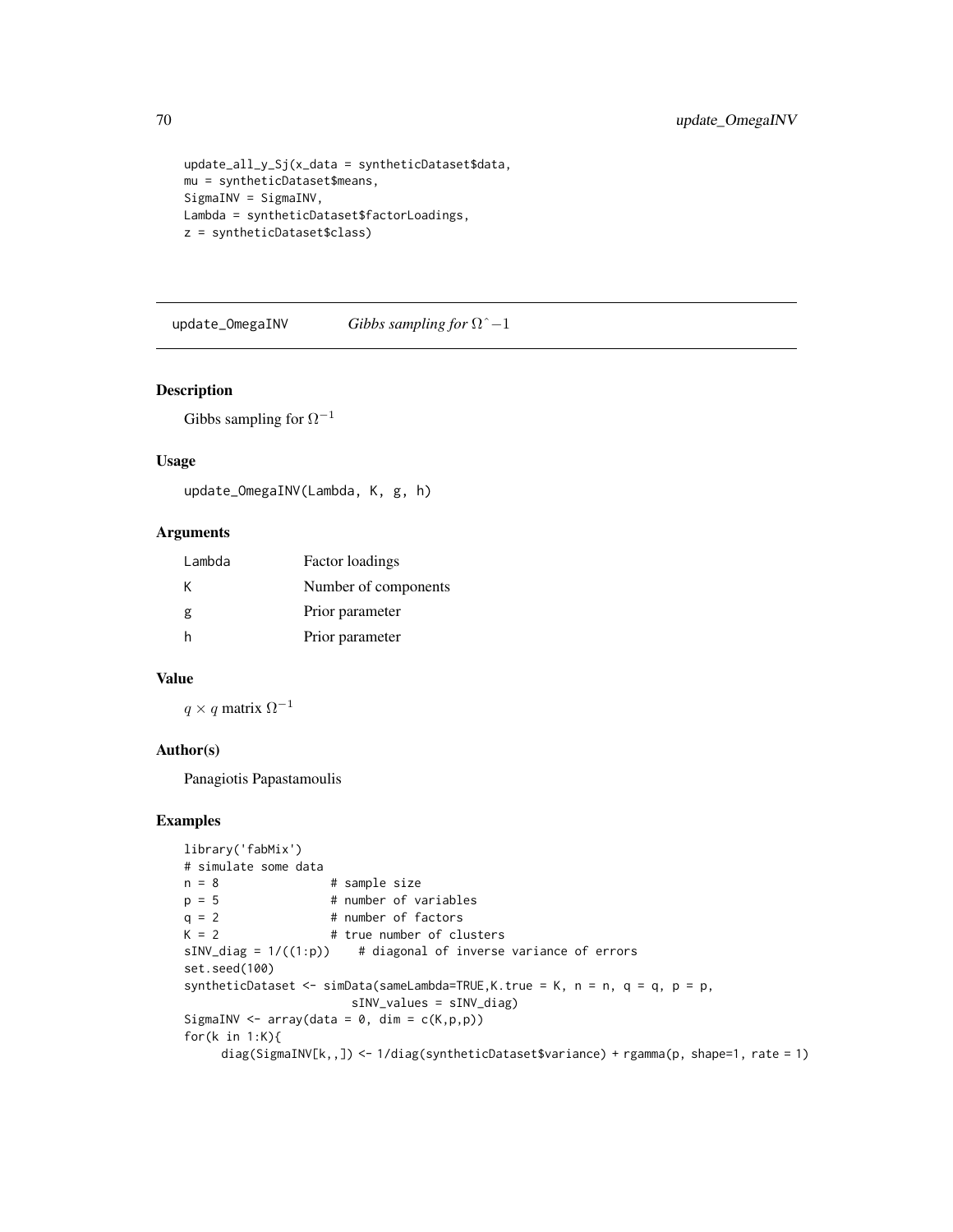# use the real values as input and simulate allocations update\_OmegaINV(Lambda = syntheticDataset\$factorLoadings,  $K = K$ , g=0.5, h = 0.5)

update\_OmegaINV\_Cxx *Gibbs sampling for* Ωˆ−1 *for Cxx model*

### Description

}

Gibbs sampling for  $\Omega^{-1}$  for Cxx model

### Usage

```
update_OmegaINV_Cxx(Lambda, K, g, h)
```
# Arguments

| Lambda | Factor loadings, in the form of $K \times p \times q$ matrix, under the restriction that all<br>components share the factor loadings. |
|--------|---------------------------------------------------------------------------------------------------------------------------------------|
|        | Number of components                                                                                                                  |
| g      | Prior parameter                                                                                                                       |
| h      | Prior parameter                                                                                                                       |

## Value

 $q \times q$  matrix  $\Omega^{-1}$ 

#### Author(s)

Panagiotis Papastamoulis

```
library('fabMix')
# simulate some data
n = 8 # sample size
p = 5 # number of variables
q = 2 # number of factors
K = 2 # true number of clusters
sINV\_diag = 1/((1:p)) # diagonal of inverse variance of errors
set.seed(100)
syntheticDataset \leq simData(sameLambda=TRUE, K.true = K, n = n, q = q, p = p,
                    sINV_values = sINV_diag)
SigmaINV <- array(data = 0, dim = c(K, p, p))for(k in 1:K){
```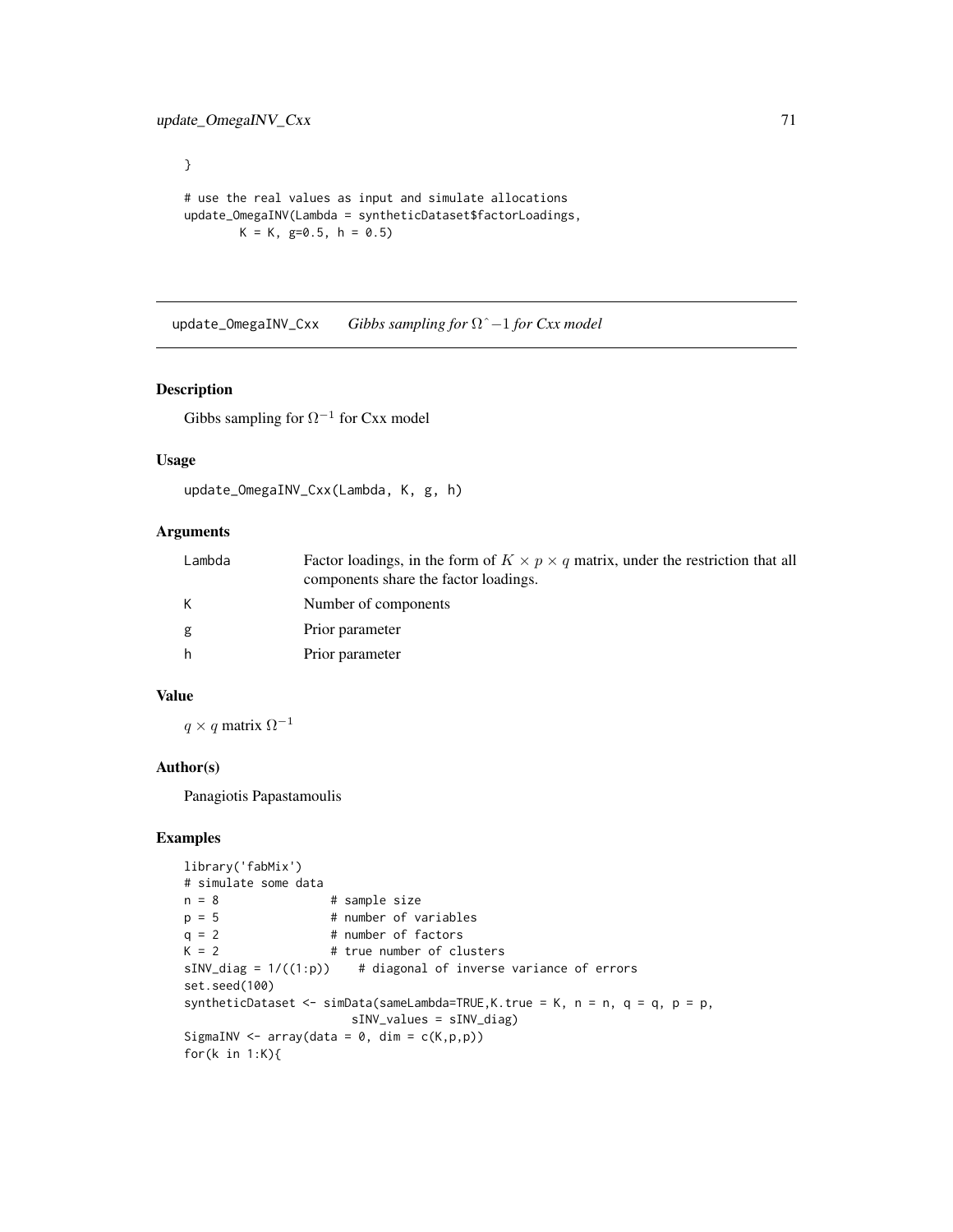```
diag(SigmaINV[k,,]) <- 1/diag(syntheticDataset$variance) + rgamma(p, shape=1, rate = 1)
}
# Use the real values as input and simulate allocations.
# Mmake sure that in this case Lambda[k,,] is the same
# for all k = 1, \ldots, Kupdate_OmegaINV_Cxx(Lambda = syntheticDataset$factorLoadings,
       K = K, g=0.5, h = 0.5)
```
update\_SigmaINV\_faster

*Gibbs sampling for* Σˆ−1

### Description

Gibbs sampling for updating  $\Sigma^{-1}$  for the xCU model.

#### Usage

```
update_SigmaINV_faster(x_data, z, y, Lambda, mu, K, alpha_sigma, beta_sigma)
```
# Arguments

| x_data         | $n \times p$ matrix containing the observed data  |
|----------------|---------------------------------------------------|
| $\overline{z}$ | Allocation vector                                 |
| v              | $n \times q$ matrix containing the latent factors |
| Lambda         | $K \times p \times q$ array with factor loadings  |
| mu             | $K \times p$ array containing the marginal means  |
| К              | Number of components                              |
| alpha_sigma    | Prior parameter <i>alpha</i>                      |
| beta_sigma     | Prior parameter <i>beta</i>                       |

### Value

 $p \times p$  matrix with the common variance of errors per component  $\Sigma^{-1}$ .

## Author(s)

Panagiotis Papastamoulis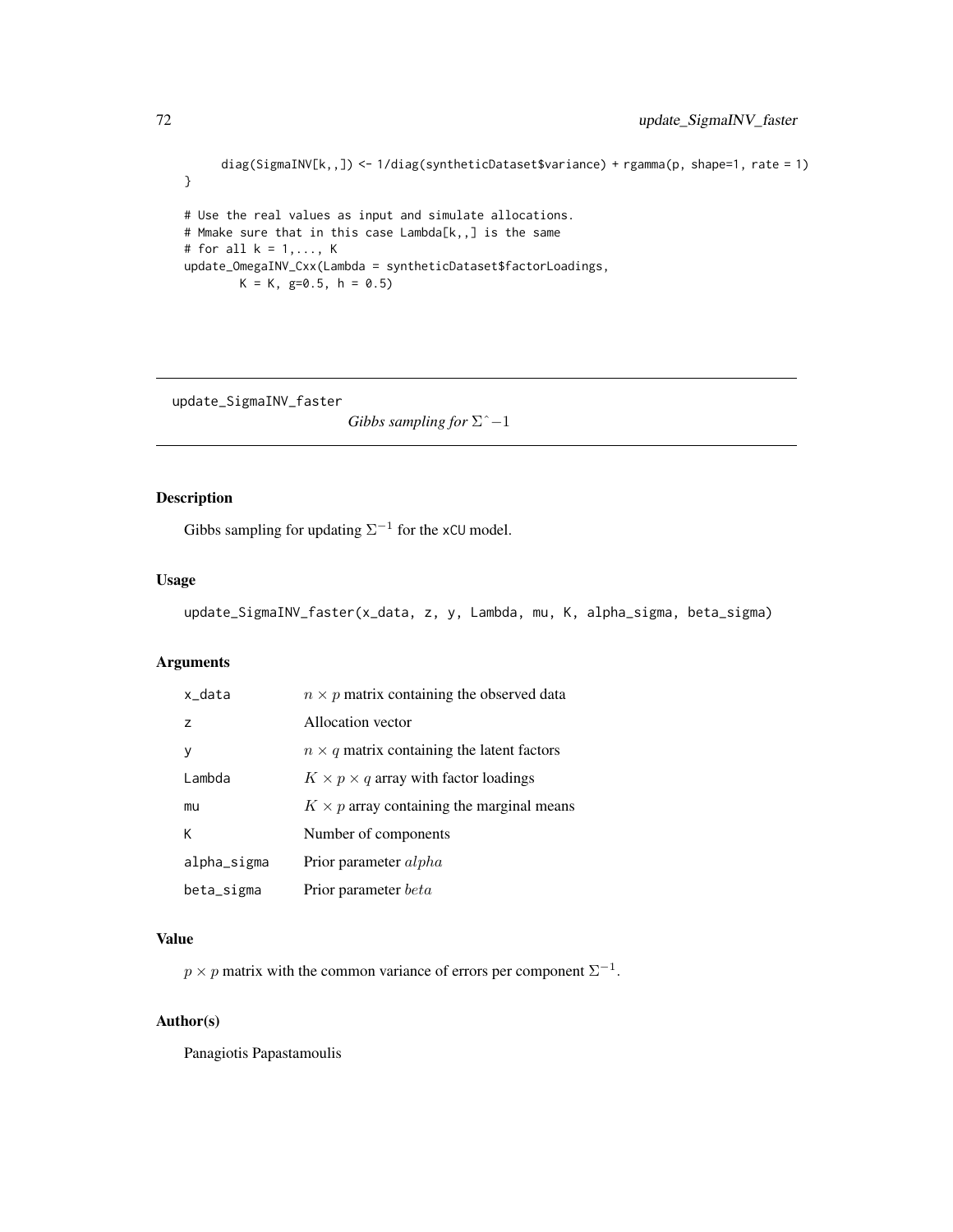## <span id="page-72-0"></span>Examples

```
library('fabMix')
# simulate some data
n = 8 # sample size
p = 5 # number of variables<br>q = 2 # number of factors
q = 2 # number of factors<br>K = 2 # true number of cl
                     # true number of clusters
sINV\_diag = 1/((1:p)) # diagonal of inverse variance of errors
set.seed(100)
syntheticDataset \le - simData(sameLambda=TRUE, K.true = K, n = n, q = q, p = p,
                        sINV_values = sINV_diag)
# use the real values as input and update SigmaINV
update_SigmaINV_faster(x_data = syntheticDataset$data,
z = syntheticDataset$class,
y = syntheticDataset$factors,
Lambda = syntheticDataset$factorLoadings,
mu = syntheticDataset$means,
K = K,
alpha_sigma = 0.5, beta_sigma = 0.5)
```
update\_SigmaINV\_faster\_q0

```
Gibbs sampling for \Sigma<sup>\hat{}</sup> −1 per component for q = 0
```
## Description

Gibbs sampling for  $\Sigma^{-1}$  per component

# Usage

```
update_SigmaINV_faster_q0( z, mu, K, alpha_sigma, beta_sigma, x_data)
```
#### Arguments

| 7           | Allocation vector    |
|-------------|----------------------|
| mu          | Marginal means       |
| K           | Number of components |
| alpha_sigma | Prior parameter      |
| beta_sigma  | Prior parameter      |
| x data      | Data                 |

#### Value

 $\Sigma^{-1}$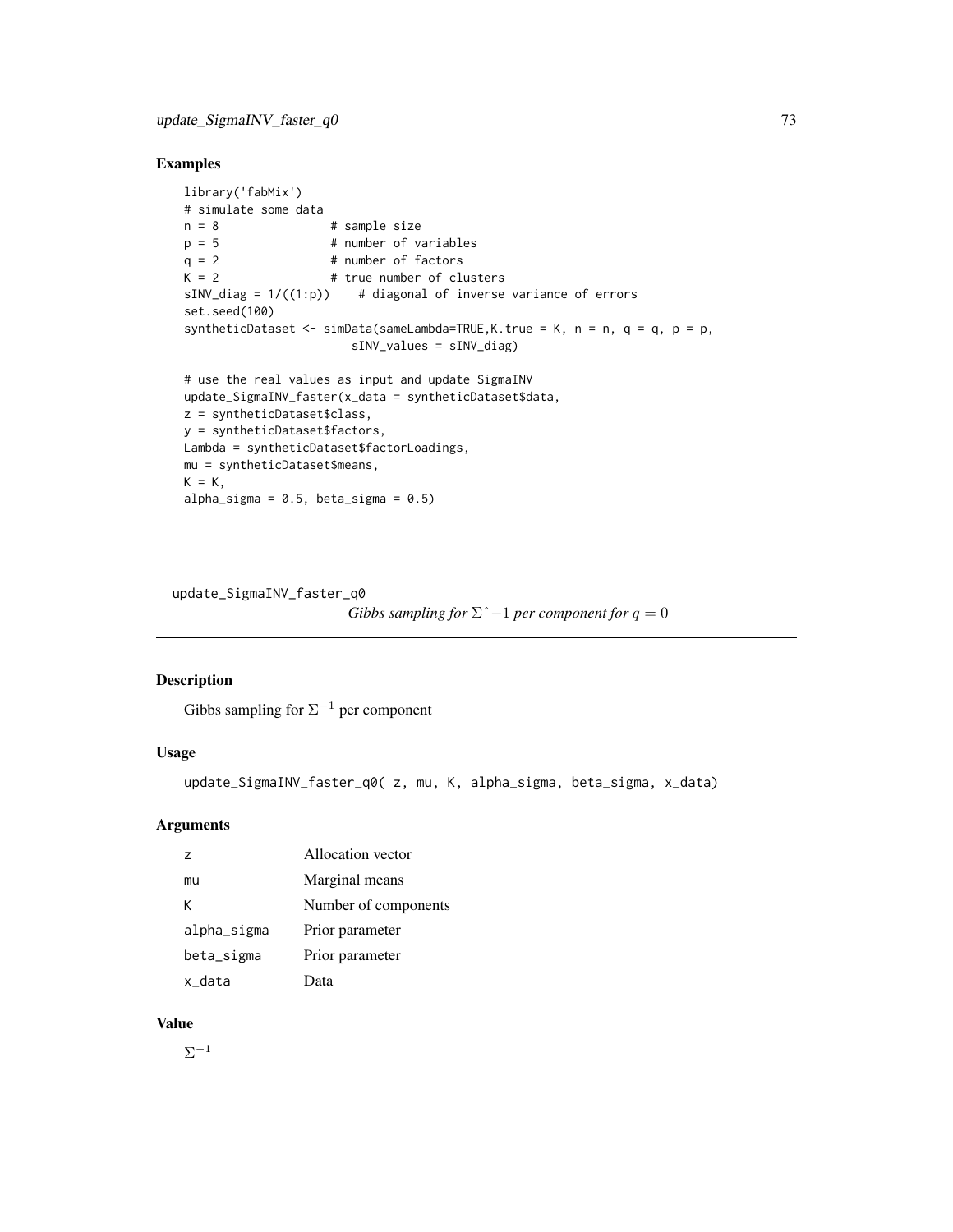# <span id="page-73-0"></span>Author(s)

Panagiotis Papastamoulis

update\_SigmaINV\_faster\_q0\_sameSigma *Gibbs sampling for*  $\Sigma$ <sup> $\hat{}$ </sup> −1 *per component for*  $q = 0$ 

# Description

Gibbs sampling for  $\Sigma^{-1}$  per component

## Usage

update\_SigmaINV\_faster\_q0\_sameSigma( z, mu, K, alpha\_sigma, beta\_sigma, x\_data)

# Arguments

| $\overline{z}$ | Allocation vector    |
|----------------|----------------------|
| mu             | Marginal means       |
| к              | Number of components |
| alpha_sigma    | Prior parameter      |
| beta_sigma     | Prior parameter      |
| x data         | Data                 |

## Value

 $\Sigma^{-1}$ 

## Author(s)

Panagiotis Papastamoulis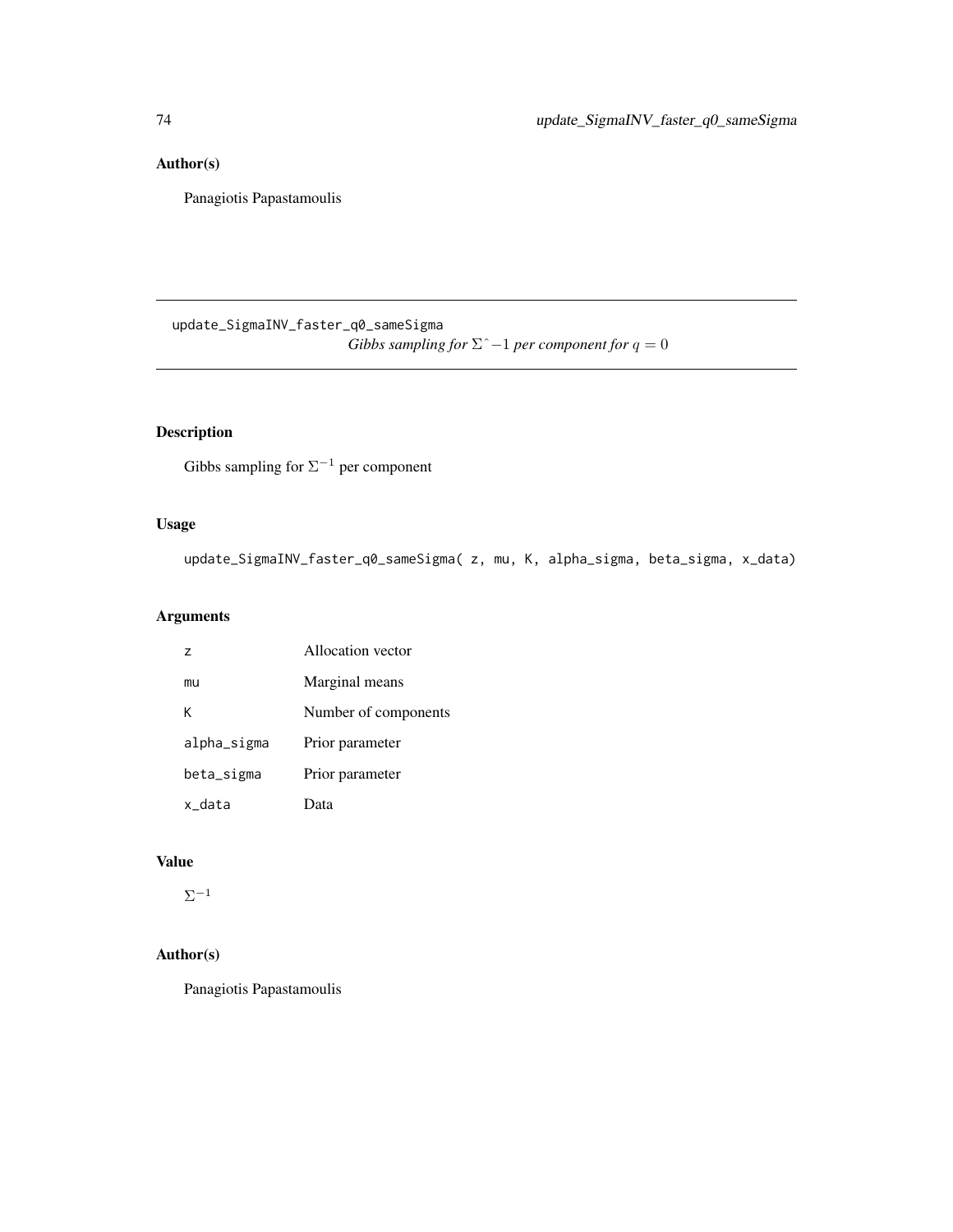<span id="page-74-0"></span>update\_SigmaINV\_faster\_Sj

*Gibbs sampling for* Σˆ−1 *per component*

## Description

Gibbs sampling for updating  $\Sigma^{-1}$  for the xUU model.

#### Usage

update\_SigmaINV\_faster\_Sj(x\_data, z, y, Lambda, mu, K, alpha\_sigma, beta\_sigma)

#### Arguments

| x data         | $n \times p$ matrix containing the observed data  |
|----------------|---------------------------------------------------|
| $\overline{z}$ | Allocation vector                                 |
|                | $n \times q$ matrix containing the latent factors |
| Lambda         | $K \times p \times q$ array with factor loadings  |
| mu             | $K \times p$ array containing the marginal means  |
| К              | Number of components                              |
| alpha_sigma    | Prior parameter $\alpha$                          |
| beta_sigma     | Prior parameter $\beta$                           |

## Value

 $K \times p \times p$  array with the variance of errors per component  $\Sigma_k^{-1}$ ,  $k = 1, ..., K$ .

#### Author(s)

Panagiotis Papastamoulis

## Examples

```
library('fabMix')
# simulate some data
n = 8 # sample size<br>p = 5 # number of va
p = 5 # number of variables<br>q = 2 # number of factors
                     # number of factors
K = 2 # true number of clusters
sINV\_diag = 1/((1:p)) # diagonal of inverse variance of errors
set.seed(100)
syntheticDataset <- simData(sameLambda=TRUE, K.true = K, n = n, q = q, p = p,
                        sINV_values = sINV_diag)
```
# use the real values as input and update SigmaINV update\_SigmaINV\_faster\_Sj(x\_data = syntheticDataset\$data,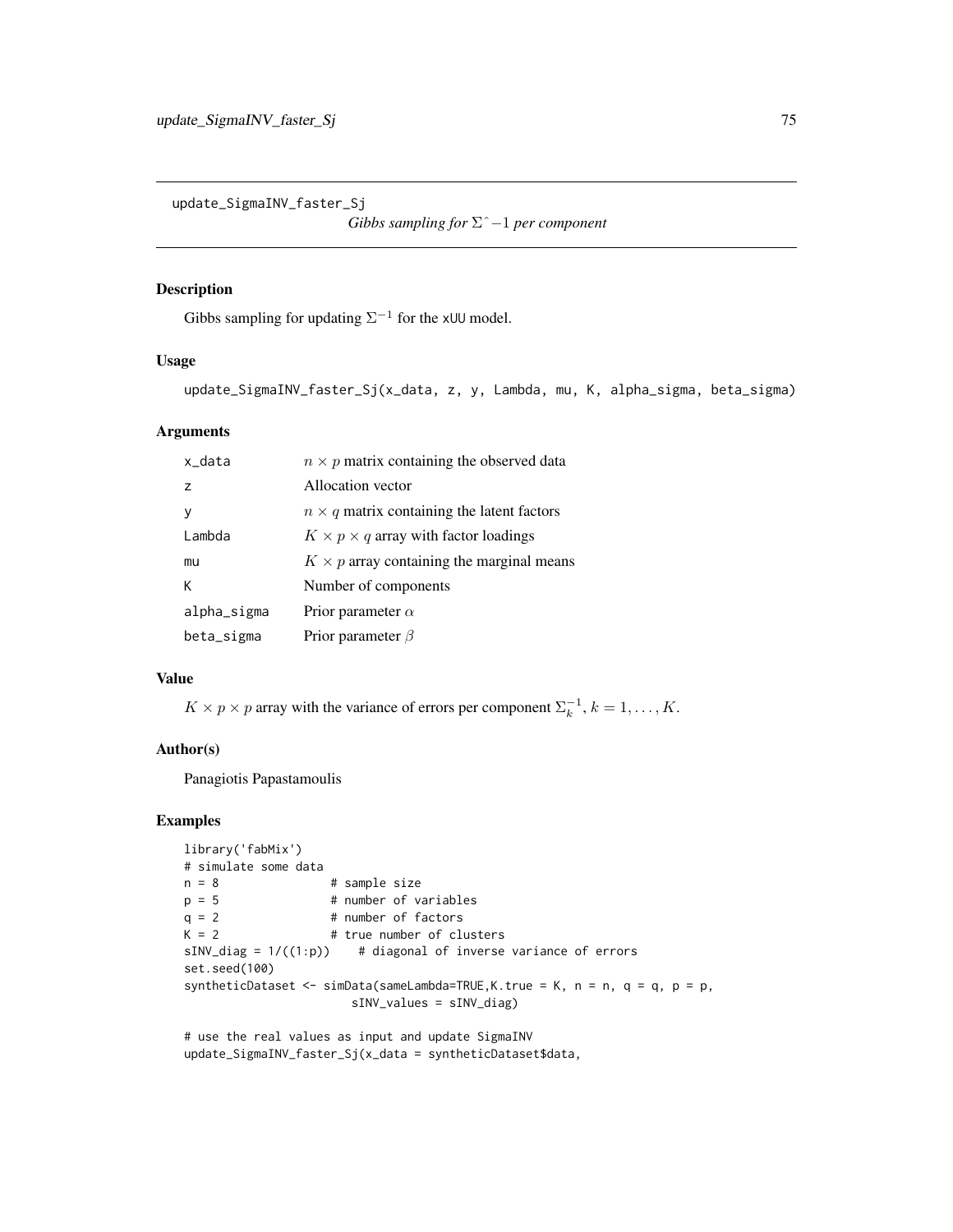```
z = syntheticDataset$class,
y = syntheticDataset$factors,
Lambda = syntheticDataset$factorLoadings,
mu = syntheticDataset$means,
K = K,
alpha_sigma = 0.5, beta_sigma = 0.5)
```
update\_SigmaINV\_xCC *Gibbs sampling for* Σˆ−1 *for xCC models*

#### Description

Gibbs sampling for  $\Sigma^{-1}$  for xCC models

## Usage

```
update_SigmaINV_xCC(x_data, z, y, Lambda, mu, K, alpha_sigma, beta_sigma)
```
## Arguments

| x_data         | $n \times p$ matrix containing the observed data  |
|----------------|---------------------------------------------------|
| $\overline{z}$ | Allocation vector                                 |
| <b>V</b>       | $n \times q$ matrix containing the latent factors |
| Lambda         | $K \times p \times q$ array with factor loadings  |
| mu             | $K \times p$ array containing the marginal means  |
| К              | Number of components                              |
| alpha_sigma    | Prior parameter alpha                             |
| beta_sigma     | Prior parameter <i>beta</i>                       |

#### Value

 $p \times p$  matrix with the common variance of errors per component  $\Sigma^{-1} = \sigma I_p$ .

#### Author(s)

Panagiotis Papastamoulis

## Examples

```
library('fabMix')
# simulate some data
n = 8 # sample size
p = 5 # number of variables
q = 2 # number of factors<br>K = 2 # true number of cl
                   # true number of clusters
sINV\_diag = 1/((1:p)) # diagonal of inverse variance of errors
```
<span id="page-75-0"></span>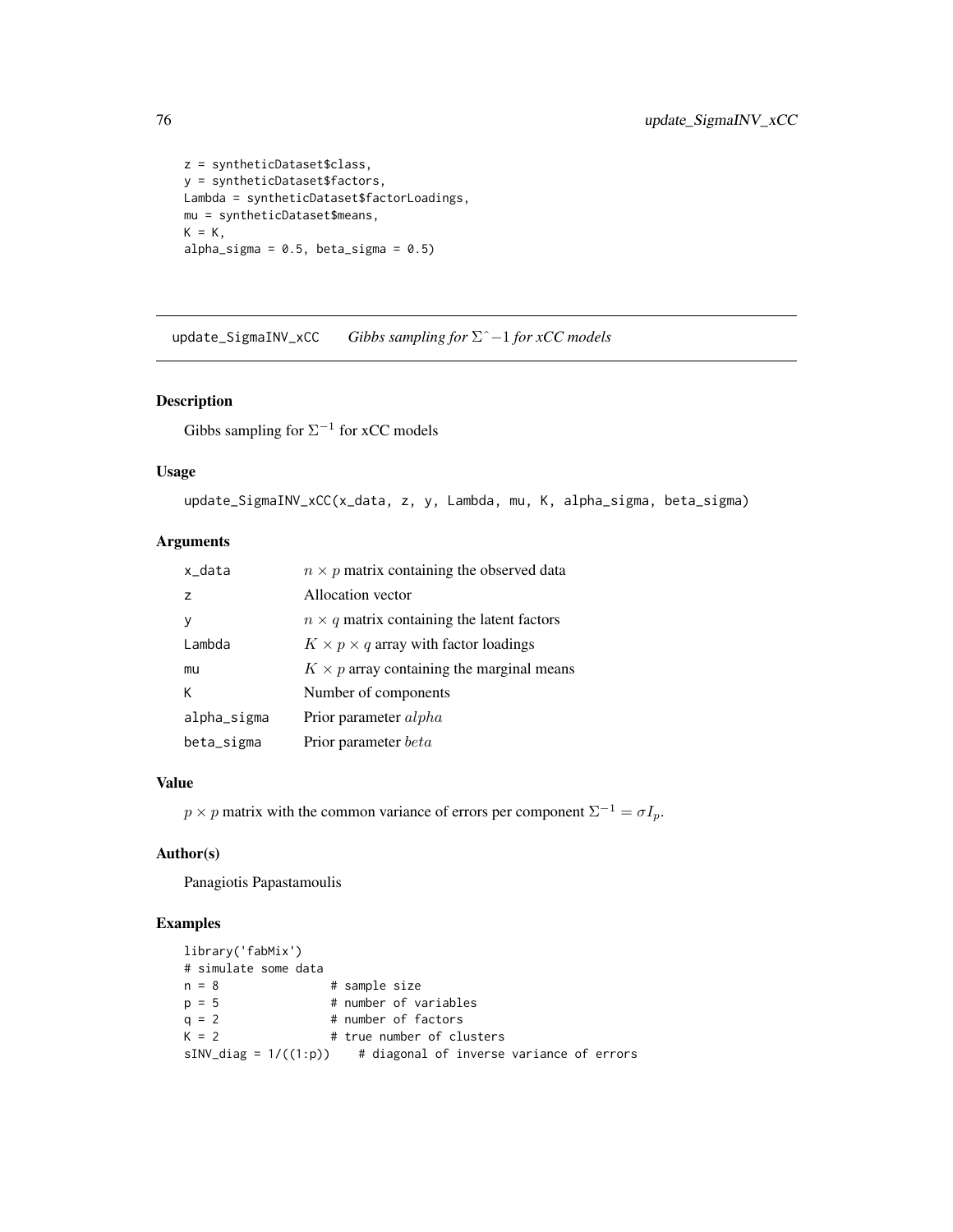```
set.seed(100)
syntheticDataset <- simData(sameLambda=TRUE,K.true = K, n = n, q = q, p = p,
                        sINV_values = sINV_diag)
# use the real values as input and update SigmaINV
update_SigmaINV_xCC(x_data = syntheticDataset$data,
z = syntheticDataset$class,
y = syntheticDataset$factors,
Lambda = syntheticDataset$factorLoadings,
mu = syntheticDataset$means,
K = K,
alpha_sigma = 0.5, beta_sigma = 0.5)
```
update\_SigmaINV\_xUC *Gibbs sampling for* Σˆ−1 *per component for xUC models*

## Description

Gibbs sampling for  $\Sigma^{-1}$  per component for xUC models

#### Usage

```
update_SigmaINV_xUC(x_data, z, y, Lambda, mu, K, alpha_sigma, beta_sigma)
```
#### Arguments

| x_data         | $n \times p$ matrix containing the observed data  |
|----------------|---------------------------------------------------|
| $\overline{z}$ | Allocation vector                                 |
| v              | $n \times q$ matrix containing the latent factors |
| Lambda         | $K \times p \times q$ array with factor loadings  |
| mu             | $K \times p$ array containing the marginal means  |
| К              | Number of components                              |
| alpha_sigma    | Prior parameter <i>alpha</i>                      |
| beta_sigma     | Prior parameter <i>beta</i>                       |

## Value

 $K \times p \times p$  array containing the inverse variance of errors per component under the restriction:  $\Sigma_k^{-1} = \sigma_k I_p$ , where  $\sigma_k > 0$ .

#### Author(s)

Panagiotis Papastamoulis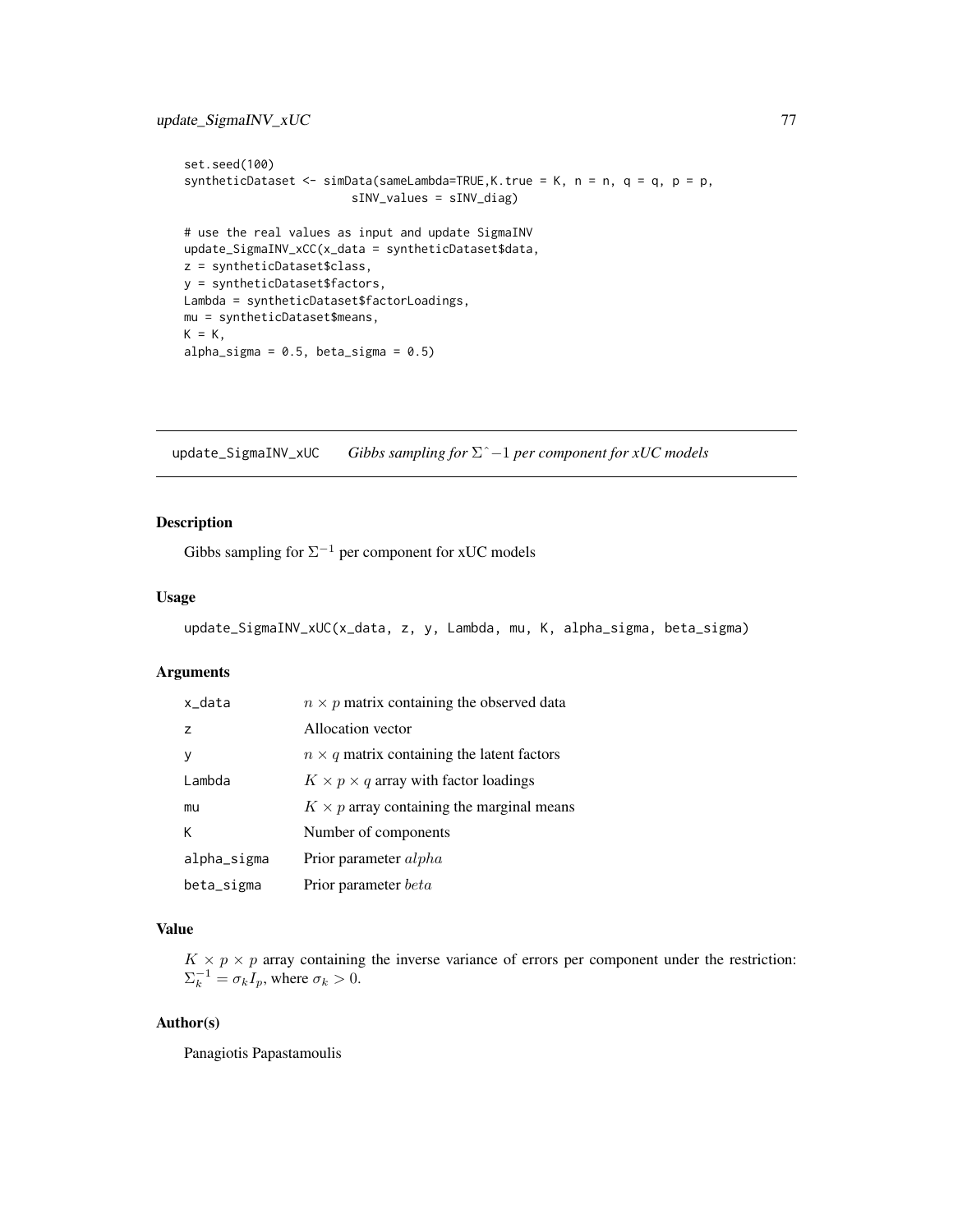## Examples

```
library('fabMix')
# simulate some data
n = 8 # sample size
p = 5 # number of variables<br>q = 2 # number of factors
                    # number of factors
K = 2 # true number of clusters
sINV\_diag = 1/((1:p)) # diagonal of inverse variance of errors
set.seed(100)
syntheticDataset <- simData(sameLambda=TRUE,K.true = K, n = n, q = q, p = p,
                       sINV_values = sINV_diag)
# use the real values as input and update SigmaINV
update_SigmaINV_xUC(x_data = syntheticDataset$data,
z = syntheticDataset$class,
y = syntheticDataset$factors,
Lambda = syntheticDataset$factorLoadings,
mu = syntheticDataset$means,
K = K,
alpha_sigma = 0.5, beta_sigma = 0.5)
```

```
update_z2 Collapsed Gibbs for z using matrix inversion lemma
```
## Description

Collapsed Gibbs for  $z$  using matrix inversion lemma

## Usage

update\_z2(w, mu, Lambda, SigmaINV, K, x\_data)

#### Arguments

| W        | vector with length $K$ consisting of mixture weights |
|----------|------------------------------------------------------|
| mu       | $K \times p$ array containing the marginal means     |
| Lambda   | $K \times p$ array with factor loadings              |
| SigmaINV | $p \times p$ precision matrix                        |
|          | Number of components                                 |
| x_data   | $n \times p$ matrix containing the observed data     |

#### Value

Allocation vector

<span id="page-77-0"></span>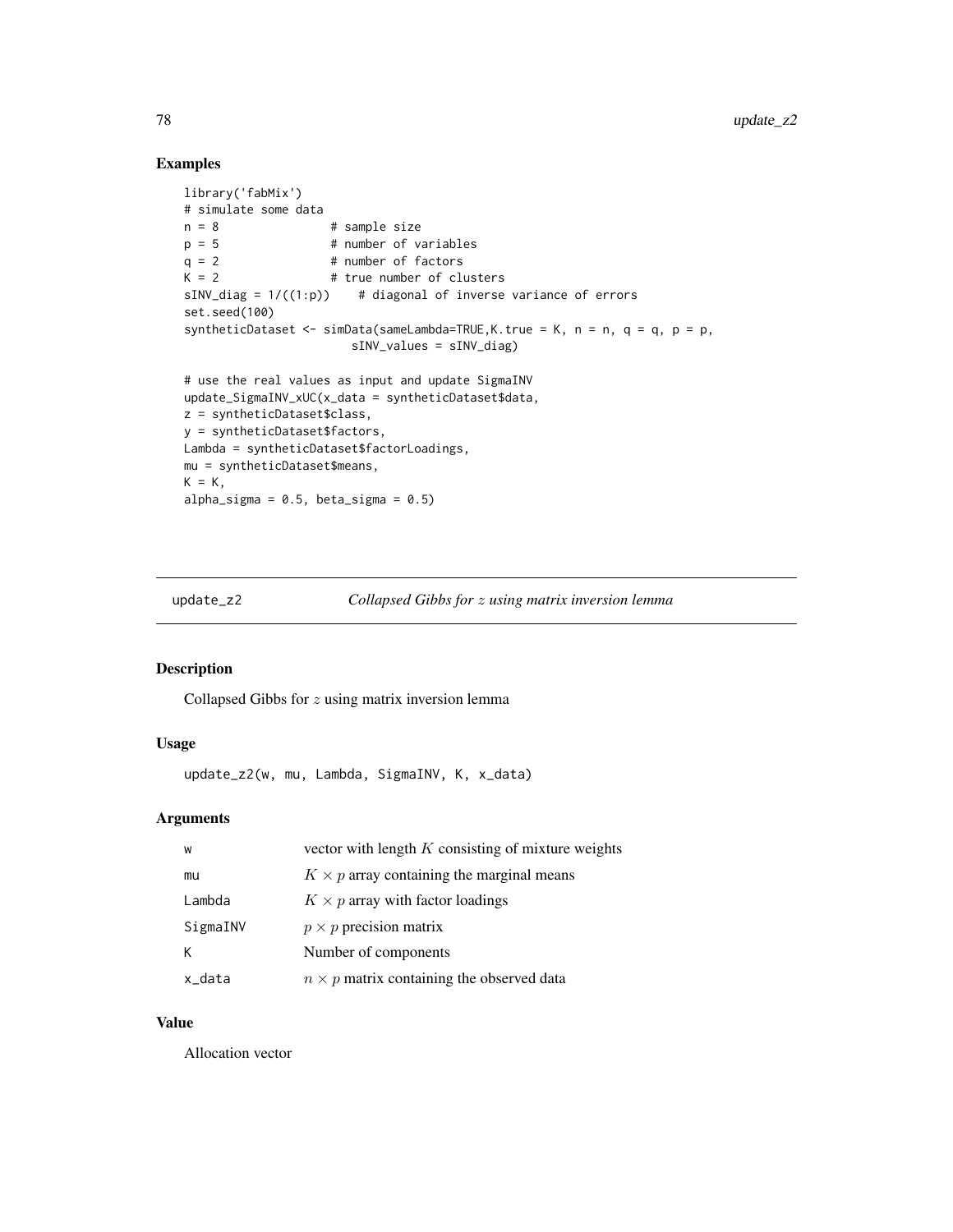<span id="page-78-0"></span> $update_z2_Sj$  79

## Author(s)

Panagiotis Papastamoulis

#### Examples

```
library('fabMix')
# simulate some data
n = 8 # sample size
p = 5 # number of variables<br>q = 2 # number of factors
q = 2 # number of factors<br>K = 2 # true number of cl
                     # true number of clusters
sINV\_diag = 1/((1:p)) # diagonal of inverse variance of errors
set.seed(100)
syntheticDataset <- simData(sameLambda=TRUE, K.true = K, n = n, q = q, p = p,
                        sINV_values = sINV_diag)
# use the real values as input and simulate allocations
update_z2(w = syntheticDataset$weights, mu = syntheticDataset$means,
Lambda = syntheticDataset$factorLoadings,
SigmaINV = diag(1/diag(syntheticDataset$variance)),
K = K, x_data = syntheticDataset$data)$z
```

| $update_z2_Sj$ | Collapsed Gibbs for z using matrix inversion lemma |  |  |
|----------------|----------------------------------------------------|--|--|
|                |                                                    |  |  |

#### Description

Collapsed Gibbs for  $z$  using matrix inversion lemma

## Usage

update\_z2\_Sj(w, mu, Lambda, SigmaINV, K, x\_data)

## Arguments

| W        | vector with length $K$ consisting of mixture weights                      |
|----------|---------------------------------------------------------------------------|
| mu       | $K \times p$ array containing the marginal means                          |
| Lambda   | $K \times p$ array with factor loadings                                   |
| SigmaINV | $K \times p \times p$ array containing the precision matrix per component |
|          | Number of components                                                      |
| x data   | $n \times p$ matrix containing the observed data                          |

#### Value

Allocation vector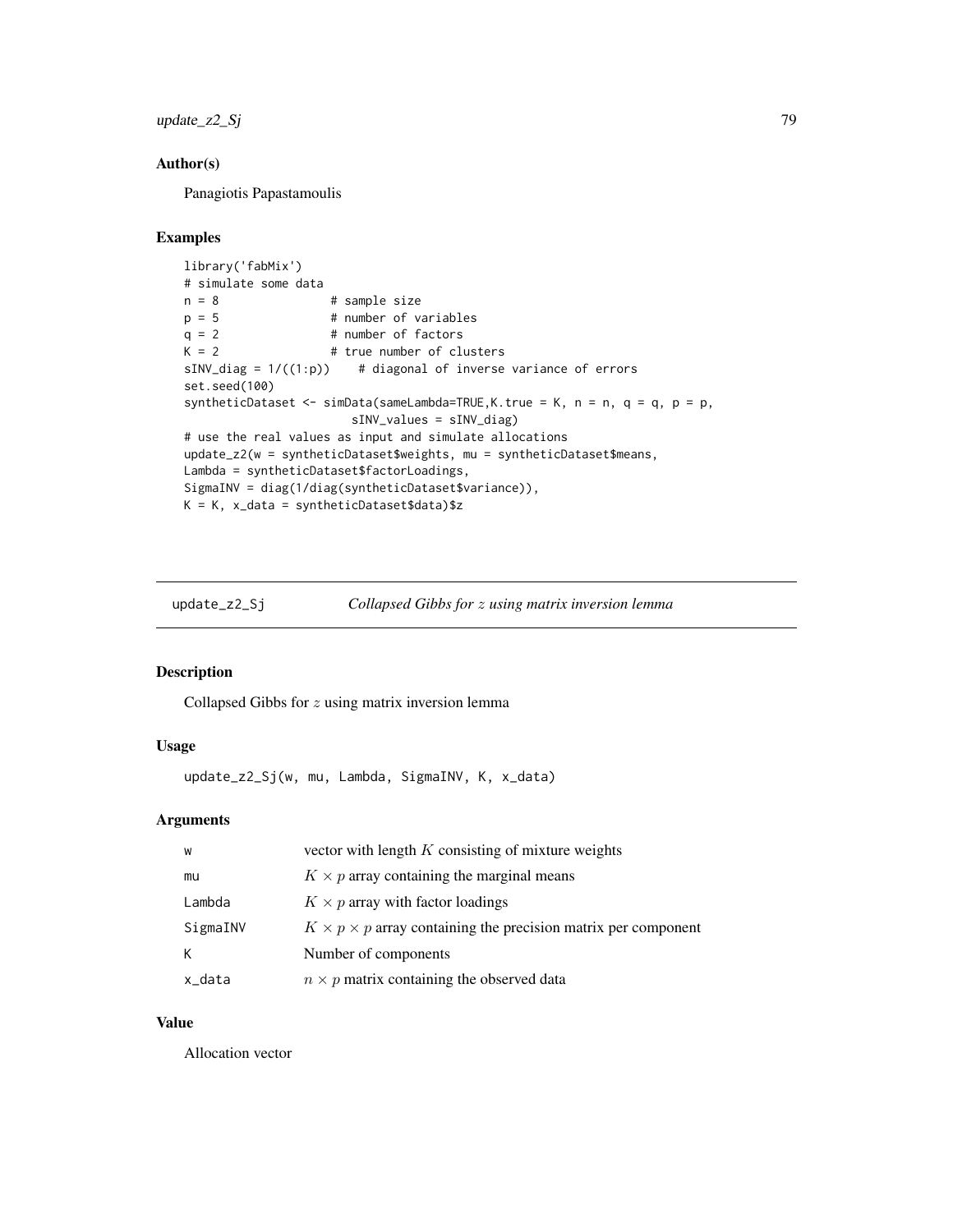#### Author(s)

Panagiotis Papastamoulis

#### Examples

```
library('fabMix')
# simulate some data
n = 8 # sample size
p = 5 # number of variables<br>q = 2 # number of factors
                    # number of factors
K = 2 # true number of clusters
sINV\_diag = 1/((1:p)) # diagonal of inverse variance of errors
set.seed(100)
syntheticDataset <- simData(sameLambda=TRUE,K.true = K, n = n, q = q, p = p,
                       sINV_values = sINV_diag)
SigmaINV <- array(data = 0, dim = c(K, p, p))for(k in 1:K){
diag(SigmaINV[k,,]) <- 1/diag(syntheticDataset$variance) + rgamma(p, shape=1, rate = 1)
}
# use the real values as input and simulate allocations
update_z2_Sj(w = syntheticDataset$weights, mu = syntheticDataset$means,
Lambda = syntheticDataset$factorLoadings,
SigmaINV = SigmaINV,
K = K, x_data = syntheticDataset$data)$z
```

| update_z4 | Collapsed Gibbs for z |
|-----------|-----------------------|
|-----------|-----------------------|

#### Description

Collapsed Gibbs for z.

#### Usage

```
update_z4(w, mu, Lambda, SigmaINV, K, x_data)
```

| W        | vector with length $K$ consisting of mixture weights |
|----------|------------------------------------------------------|
| mu       | $K \times p$ array containing the marginal means     |
| Lambda   | $K \times p$ array with factor loadings              |
| SigmaINV | $p \times p$ precision matrix                        |
| К        | Number of components                                 |
| x_data   | $n \times p$ matrix containing the observed data     |

<span id="page-79-0"></span>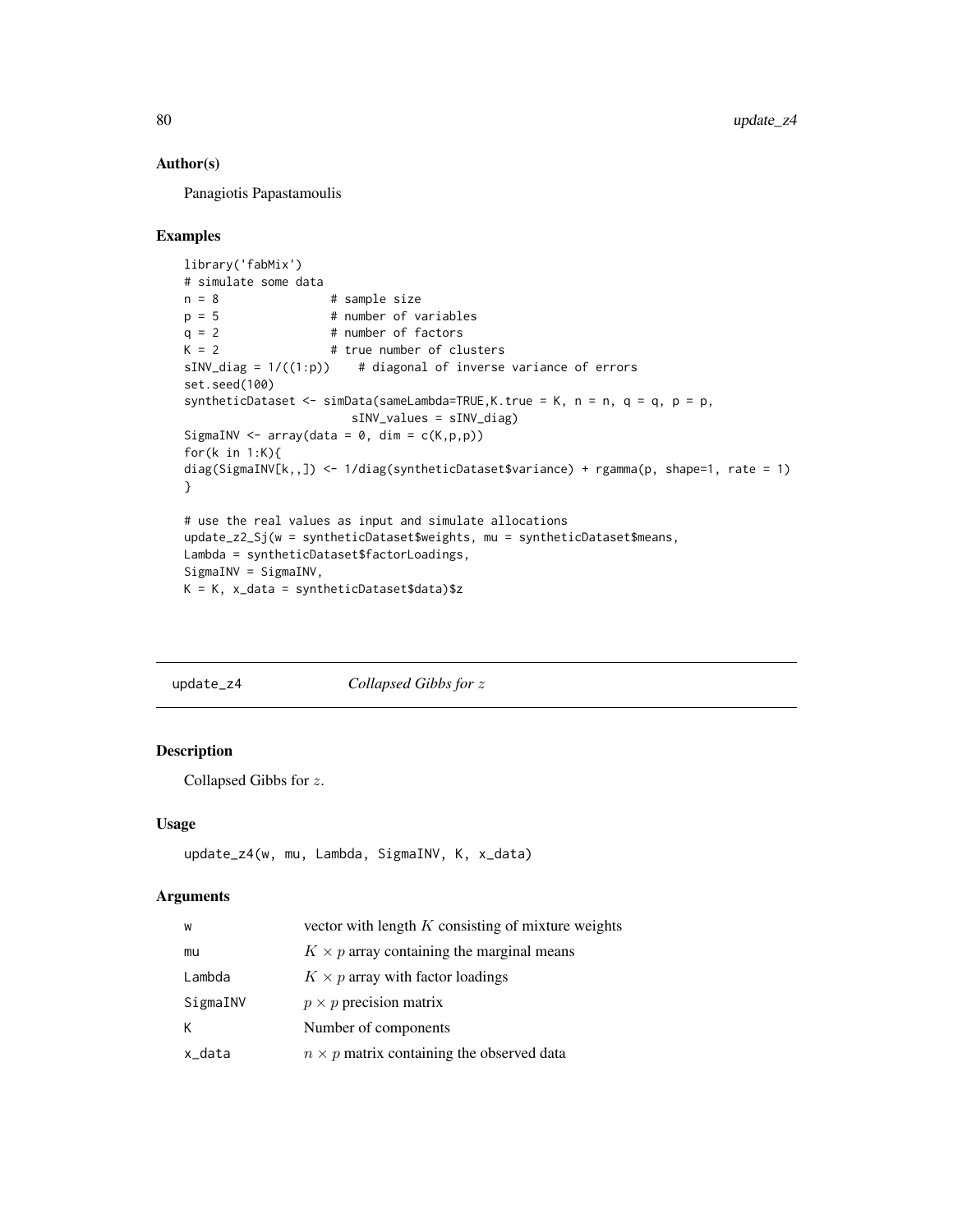<span id="page-80-0"></span> $update_z = 4_S$ j 81

## Value

A vector of length  $n$  with the simulated allocation of each observation among the  $K$  components.

### Author(s)

Panagiotis Papastamoulis

#### Examples

```
library('fabMix')
# simulate some data
n = 8 # sample size
p = 5 # number of variables
q = 2 # number of factors
K = 2 # true number of clusters
sINV\_diag = 1/((1:p)) # diagonal of inverse variance of errors
set.seed(100)
syntheticDataset <- simData(sameLambda=TRUE, K.true = K, n = n, q = q, p = p,
                     sINV_values = sINV_diag)
# use the real values as input and simulate allocations
update_z4(w = syntheticDataset$weights, mu = syntheticDataset$means,
Lambda = syntheticDataset$factorLoadings,
SigmaINV = diag(1/diag(syntheticDataset$variance)),
K = K, x_data = syntheticDataset$data)$z
```

| update_z4_Sj | Collapsed Gibbs for z |
|--------------|-----------------------|
|              |                       |

## Description

Collapsed Gibbs for z

#### Usage

update\_z4\_Sj(w, mu, Lambda, SigmaINV, K, x\_data)

| W        | vector with length $K$ consisting of mixture weights                      |
|----------|---------------------------------------------------------------------------|
| mu       | $K \times p$ array containing the marginal means                          |
| Lambda   | $K \times p$ array with factor loadings                                   |
| SigmaINV | $K \times p \times p$ array containing the precision matrix per component |
| K        | Number of components                                                      |
| x_data   | $n \times p$ matrix containing the observed data                          |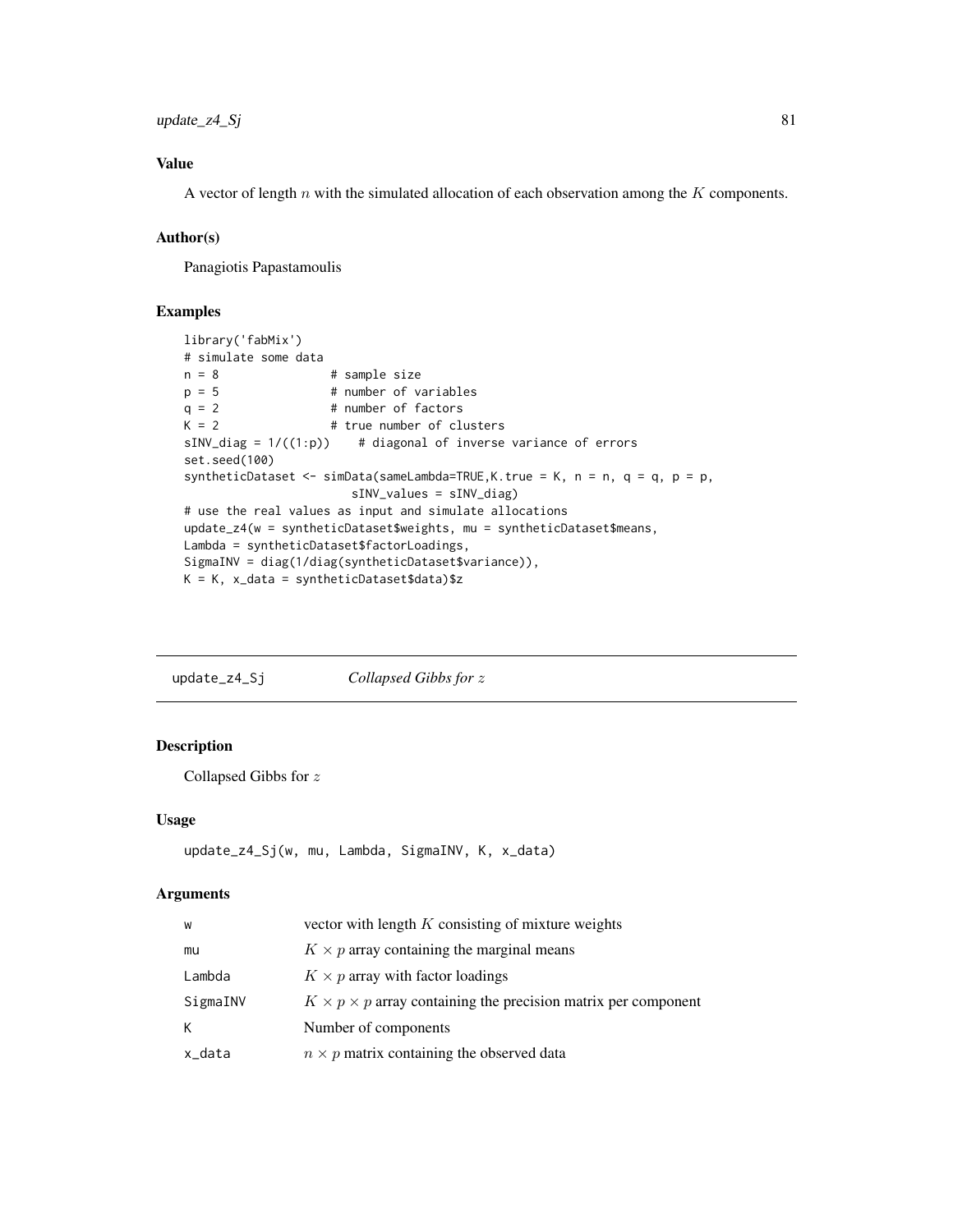#### Value

Allocation vector

## Author(s)

Panagiotis Papastamoulis

#### Examples

```
library('fabMix')
# simulate some data
n = 8 # sample size<br>p = 5 # number of va
                    # number of variables
q = 2 # number of factors
K = 2 # true number of clusters
sINV\_diag = 1/((1:p)) # diagonal of inverse variance of errors
set.seed(100)
syntheticDataset <- simData(sameLambda=TRUE, K.true = K, n = n, q = q, p = p,
                       sINV_values = sINV_diag)
SigmaINV <- array(data = 0, dim = c(K, p, p))for(k in 1:K){
diag(SigmaINV[k,,]) <- 1/diag(syntheticDataset$variance) + rgamma(p, shape=1, rate = 1)
}
# use the real values as input and simulate allocations
update_z4_Sj(w = syntheticDataset$weights, mu = syntheticDataset$means,
Lambda = syntheticDataset$factorLoadings,
SigmaINV = SigmaINV,
K = K, x_data = syntheticDataset$data)$z
```
update\_z\_b *Gibbs sampling for* z

#### Description

Gibbs sampling for  $z$ : here the full conditional distribution is being used (that is, the distribution is also conditioned on the values of factors y).

#### Usage

update\_z\_b(w, mu, Lambda, y, SigmaINV, K, x\_data)

| W      | vector with length $K$ consisting of mixture weights |
|--------|------------------------------------------------------|
| mu     | $K \times p$ array containing the marginal means     |
| Lambda | $K \times p$ array with factor loadings              |

<span id="page-81-0"></span>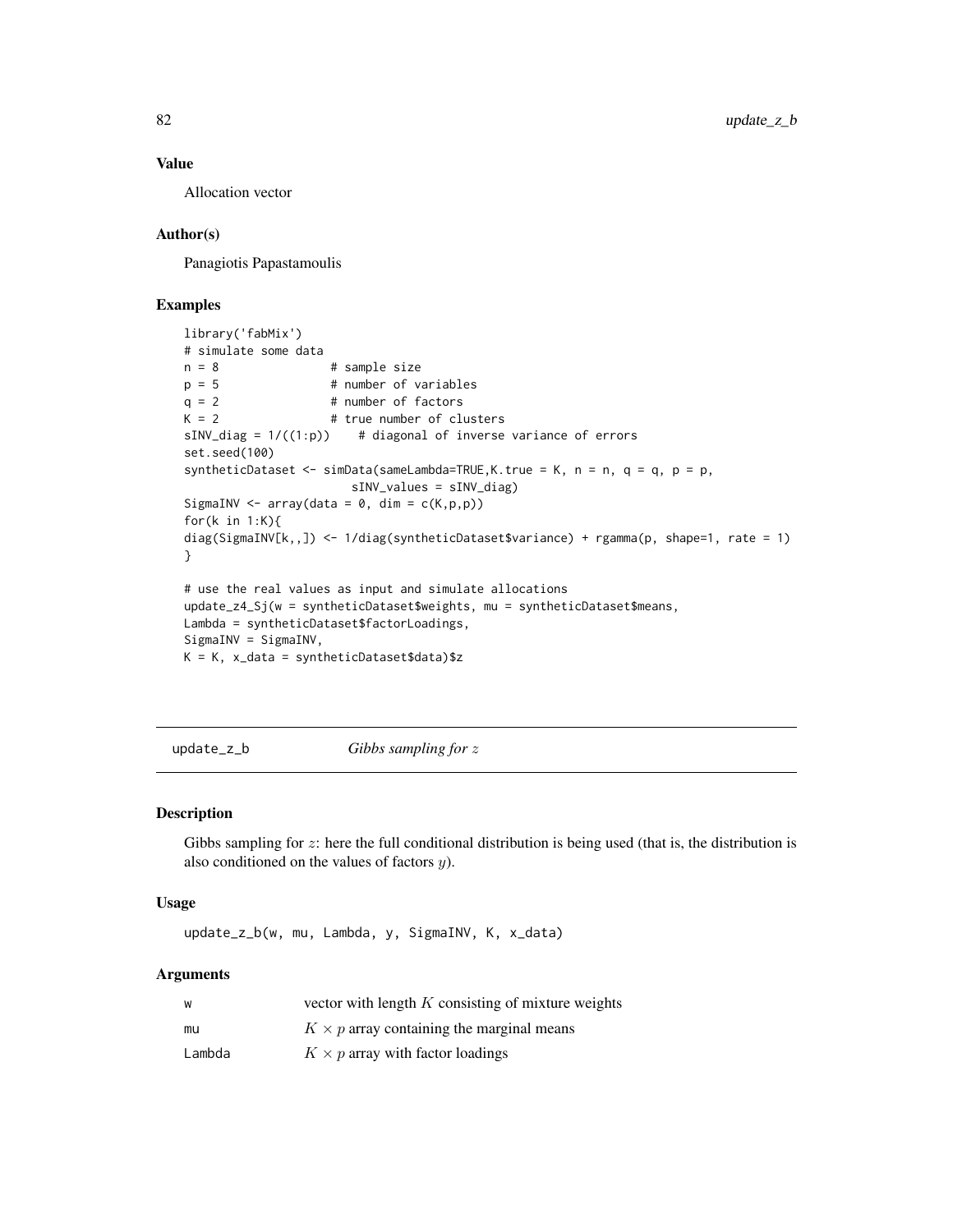<span id="page-82-0"></span>

| v        | $n \times q$ Matrix of factors |
|----------|--------------------------------|
| SigmaINV | Precision matrix               |
| ĸ        | Number of components           |
| x data   | Data                           |

## Value

Allocation vector

# Author(s)

Panagiotis Papastamoulis

## Examples

```
library('fabMix')
# simulate some data
n = 8 # sample size
p = 5 # number of variables
q = 2 # number of factors
K = 2 # true number of clusters
sINV\_diag = 1/((1:p)) # diagonal of inverse variance of errors
set.seed(100)
syntheticDataset <- simData(sameLambda=TRUE, K.true = K, n = n, q = q, p = p,
                      sINV_values = sINV_diag)
# use the real values as input and simulate allocations
update_z_b(w = syntheticDataset$weights, mu = syntheticDataset$means,
Lambda = syntheticDataset$factorLoadings,
y = syntheticDataset$factors,
SigmaINV = diag(1/diag(syntheticDataset$variance)),
K = K, x_data = syntheticDataset$data)$z
```
update\_z\_b\_Sj *Gibbs sampling for* z

## Description

Gibbs sampling for z: here the full conditional distribution is being used (that is, the distribution is also conditioned on the values of factors y).

#### Usage

update\_z\_b\_Sj(w, mu, Lambda, y, SigmaINV, K, x\_data)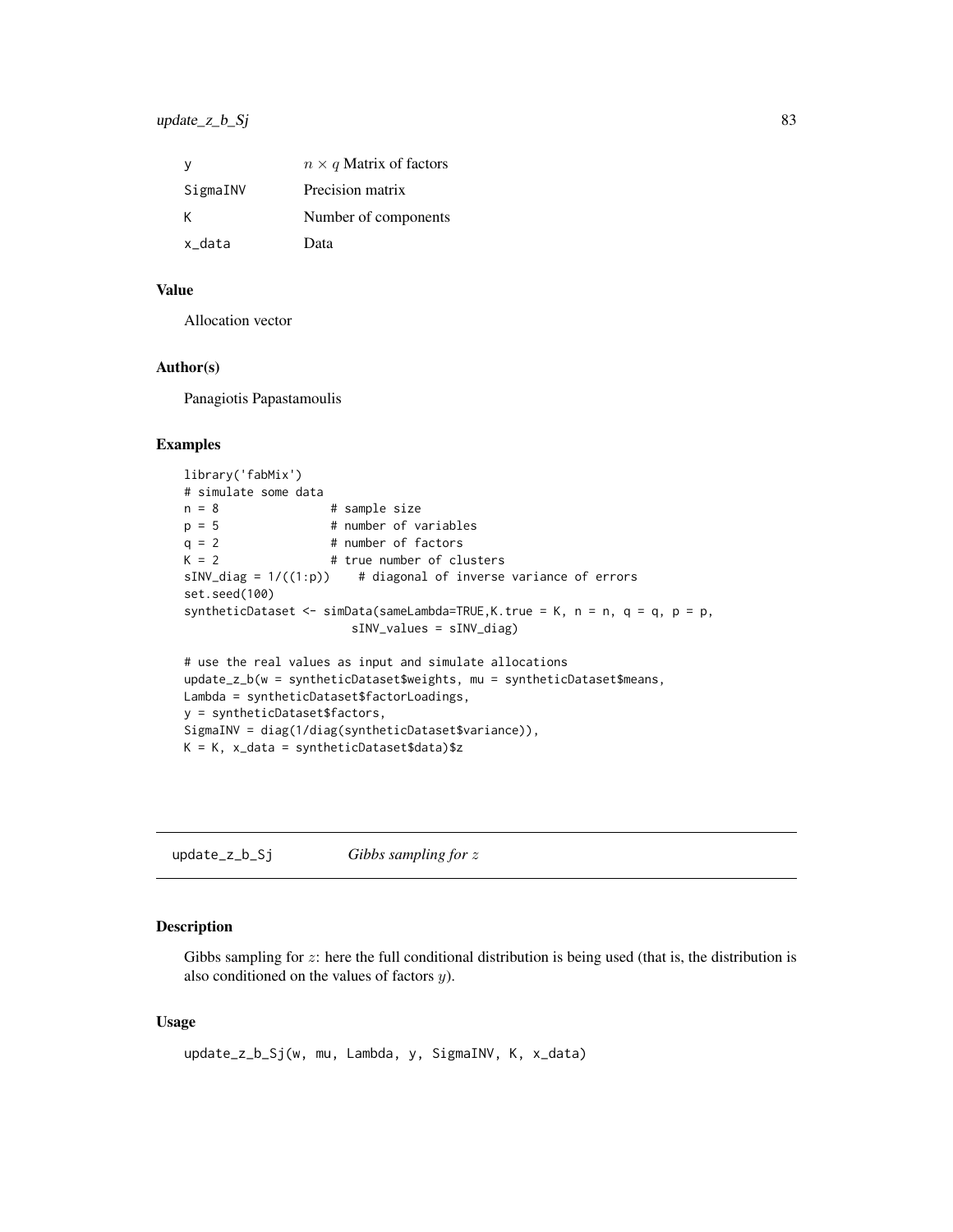#### Arguments

| W        | vector with length $K$ consisting of mixture weights                      |
|----------|---------------------------------------------------------------------------|
| mu       | $K \times p$ array containing the marginal means                          |
| Lambda   | $K \times p$ array with factor loadings                                   |
| V        | $n \times q$ Matrix of factors                                            |
| SigmaINV | $K \times p \times p$ array containing the precision matrix per component |
| К        | Number of components                                                      |
| x_data   | $n \times p$ matrix containing the observed data                          |

#### Value

Allocation vector

#### Author(s)

Panagiotis Papastamoulis

## Examples

```
library('fabMix')
# simulate some data<br>n = 8n = 8 # sample size<br>p = 5 # number of va
                    # number of variables
q = 2 # number of factors
K = 2 # true number of clusters
sINV\_diag = 1/((1:p)) # diagonal of inverse variance of errors
set.seed(100)
syntheticDataset <- simData(sameLambda=TRUE, K.true = K, n = n, q = q, p = p,
                       sINV_values = sINV_diag)
SigmaINV \leq array(data = 0, dim = c(K, p, p))
for(k in 1:K){
diag(SigmaINV[k,,]) <- 1/diag(syntheticDataset$variance) + rgamma(p, shape=1, rate = 1)
}
# use the real values as input and simulate allocations
update_z_b_Sj(w = syntheticDataset$weights, mu = syntheticDataset$means,
Lambda = syntheticDataset$factorLoadings,
y = syntheticDataset$factors,
SigmaINV = SigmaINV,
K = K, x_data = syntheticDataset$data)$z
```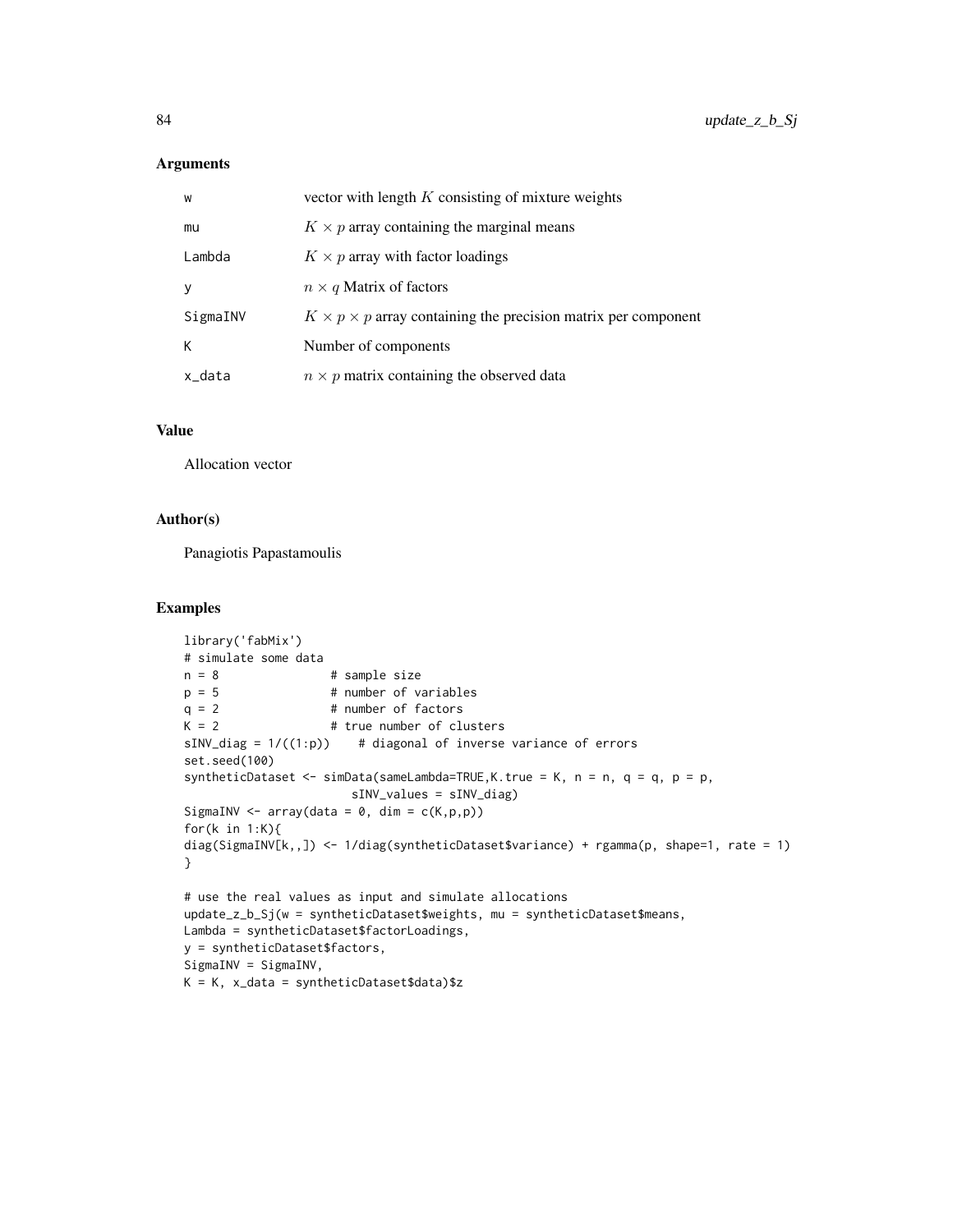<span id="page-84-0"></span>

## Description

Gibbs sampling for  $z$ 

## Usage

update\_z\_q0(w, mu, SigmaINV, K, x\_data)

## Arguments

| W        | Mixture weights                |
|----------|--------------------------------|
| mu       | Marginal means                 |
| SigmaINV | Precision matrix per component |
| κ        | Number of components           |
| x data   | Data                           |

# Value

Allocation vector

# Author(s)

Panagiotis Papastamoulis

update\_z\_q0\_sameSigma *Gibbs sampling for* z *for* q = 0

# Description

Gibbs sampling for  $z$ 

## Usage

```
update_z_q0_sameSigma(w, mu, SigmaINV, K, x_data)
```

| W        | Mixture weights                |
|----------|--------------------------------|
| mu       | Marginal means                 |
| SigmaINV | Precision matrix per component |
| К        | Number of components           |
| x_data   | Data                           |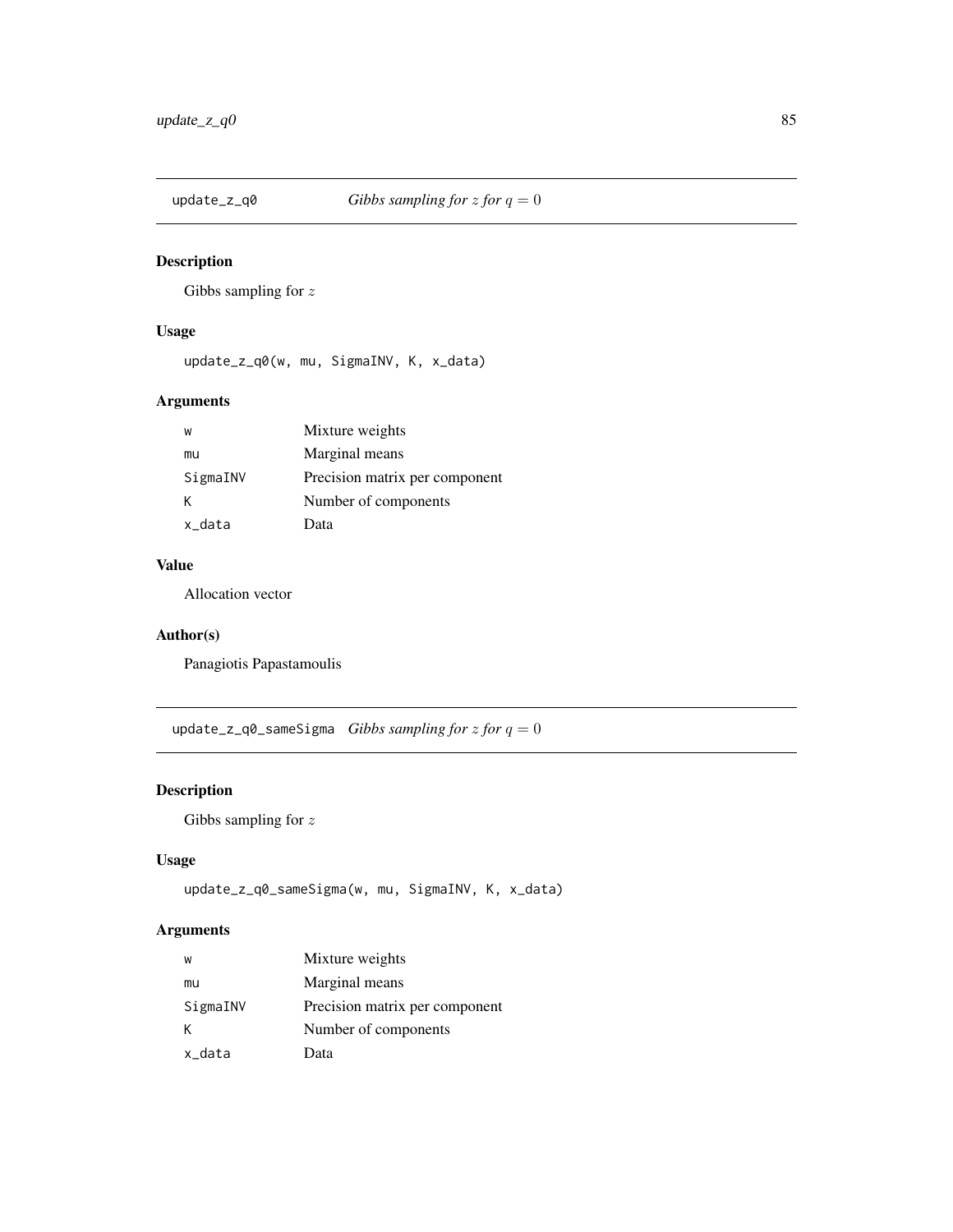#### Value

Allocation vector

#### Author(s)

Panagiotis Papastamoulis

waveDataset1500 *Wave dataset*

#### Description

A subset of 1500 randomly sampled observations from the wave dataset (version 1), available from the UCI machine learning repository. It contains 3 classes of waves (variable class with values "1", "2" and "3") and 21 attributes. Each class is generated from a combination of 2 of 3 base waves with noise.

#### Usage

data(waveDataset1500)

#### Format

A data frame with 1500 rows and 22 columns. The first column denotes the class of each observation.

## Source

[https://archive.ics.uci.edu/ml/datasets/Waveform+Database+Generator+\(Version+1\)](https://archive.ics.uci.edu/ml/datasets/Waveform+Database+Generator+(Version+1))

# References

Lichman, M. (2013). UCI Machine Learning Repository <http://archive.ics.uci.edu/ml>. Irvine, CA: University of California, School of Information and Computer Science.

Breiman,L., Friedman,J.H., Olshen,R.A. and Stone,C.J. (1984). Classification and Regression Trees. Wadsworth International Group: Belmont, California.

<span id="page-85-0"></span>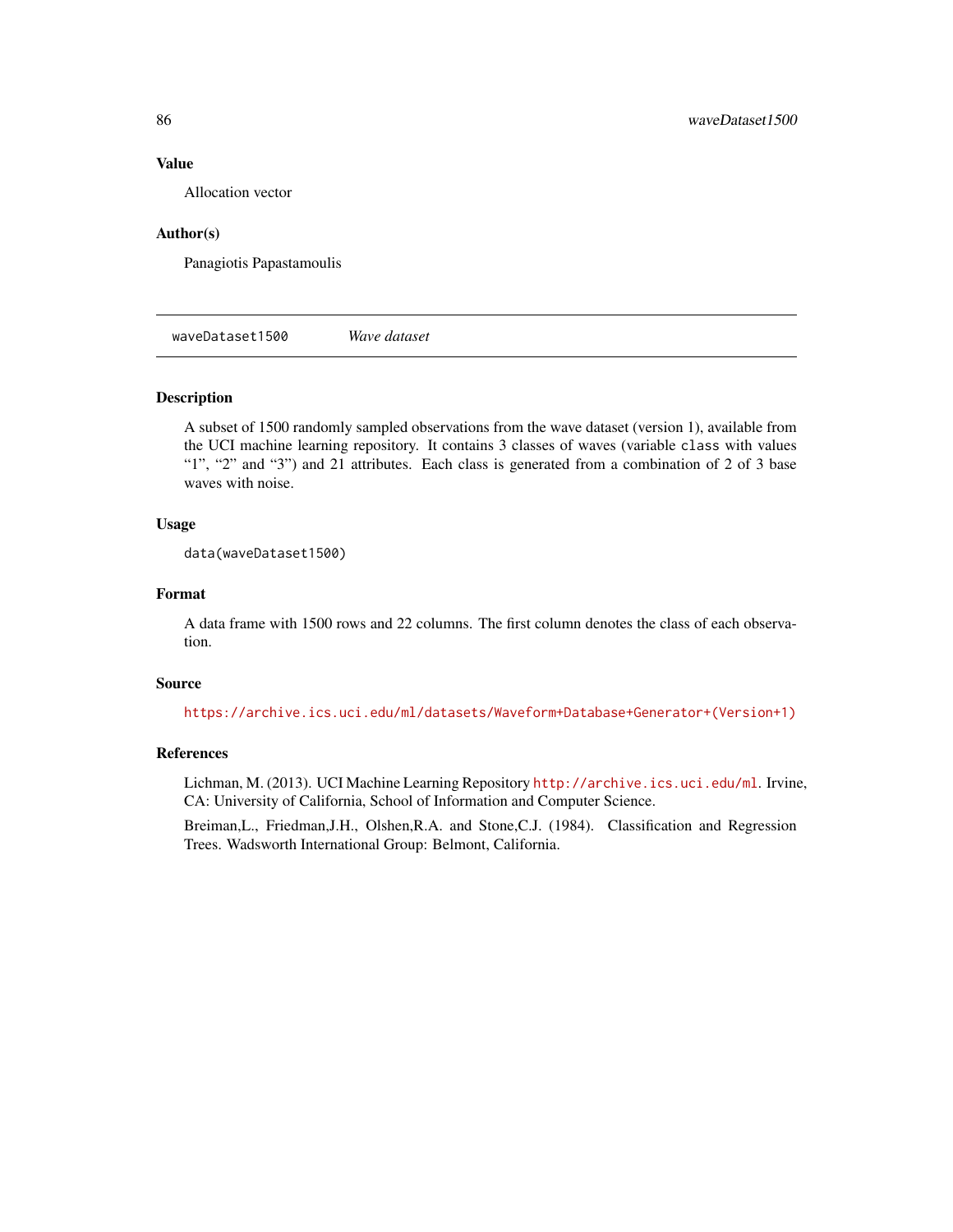# **Index**

∗Topic datasets waveDataset1500, [86](#page-85-0) ∗Topic package fabMix-package, [3](#page-2-0) complete.log.likelihood, [6](#page-5-0) complete.log.likelihood\_q0, [7](#page-6-0) complete.log.likelihood\_q0\_sameSigma, [8](#page-7-0) complete.log.likelihood\_Sj, [9](#page-8-0) compute\_A\_B\_G\_D\_and\_simulate\_mu\_Lambda, [10](#page-9-0) compute\_A\_B\_G\_D\_and\_simulate\_mu\_Lambda\_CCU, [12](#page-11-0) compute\_A\_B\_G\_D\_and\_simulate\_mu\_Lambda\_CUU, [13](#page-12-0) compute\_A\_B\_G\_D\_and\_simulate\_mu\_Lambda\_q0, [15](#page-14-0) compute\_A\_B\_G\_D\_and\_simulate\_mu\_Lambda\_q0\_sam@%dgfhattingMFA\_Sj\_missing\_values,[55](#page-54-0) [16](#page-15-0) compute\_A\_B\_G\_D\_and\_simulate\_mu\_Lambda\_Sj, [16](#page-15-0) compute\_sufficient\_statistics, [18](#page-17-0) compute\_sufficient\_statistics\_given\_mu, [19](#page-18-0) compute\_sufficient\_statistics\_q0, [20](#page-19-0) CorMat\_mcmc\_summary, [21](#page-20-0) CovMat\_mcmc\_summary, [22](#page-21-0) dealWithLabelSwitching, [22,](#page-21-0) *[26](#page-25-0)* fabMix, *[4](#page-3-0)*, [23,](#page-22-0) *[30](#page-29-0)*, *[32](#page-31-0)*, *[35](#page-34-0)*, *[37,](#page-36-0) [38](#page-37-0)* fabMix-package, [3](#page-2-0) fabMix\_CxC, [28](#page-27-0) fabMix\_CxU, [30](#page-29-0) fabMix\_missing\_values, [32](#page-31-0) fabMix\_parallelModels, [33](#page-32-0) fabMix\_UxC, [35](#page-34-0) fabMix\_UxU, [37](#page-36-0) getStuffForDIC, [39](#page-38-0) log\_dirichlet\_pdf, [40](#page-39-0) myDirichlet, [40](#page-39-0) observed.log.likelihood0, [41](#page-40-0) observed.log.likelihood0\_q0\_sameSigma, [42](#page-41-0) observed.log.likelihood0\_Sj, [43](#page-42-0) observed.log.likelihood0\_Sj\_q0, [44](#page-43-0) overfitting\_q0, [59](#page-58-0) overfitting\_q0\_sameSigma, [60](#page-59-0) overfittingMFA, [45](#page-44-0) overfittingMFA\_CCC, [46](#page-45-0) overfittingMFA\_CCU, [48](#page-47-0) overfittingMFA\_CUC, [49](#page-48-0) overfittingMFA\_CUU, [51](#page-50-0) overfittingMFA\_missing\_values, [52](#page-51-0) overfittingMFA\_Sj, [54](#page-53-0) overfittingMFA\_UCC, [56](#page-55-0) overfittingMFA\_UUC, [58](#page-57-0) plot.fabMix.object, *[4](#page-3-0)*, *[27](#page-26-0)*, [61](#page-60-0) print.fabMix.object, [63](#page-62-0) readLambdaValues, [63](#page-62-0) simData, [64](#page-63-0) simData2, [65](#page-64-0) summary.fabMix.object, [67](#page-66-0) update\_all\_y, [68](#page-67-0) update\_all\_y\_Sj, [69](#page-68-0) update\_OmegaINV, [70](#page-69-0) update\_OmegaINV\_Cxx, [71](#page-70-0) update\_SigmaINV\_faster, [72](#page-71-0) update\_SigmaINV\_faster\_q0, [73](#page-72-0) update\_SigmaINV\_faster\_q0\_sameSigma, [74](#page-73-0) update\_SigmaINV\_faster\_Sj, [75](#page-74-0) update\_SigmaINV\_xCC, [76](#page-75-0)